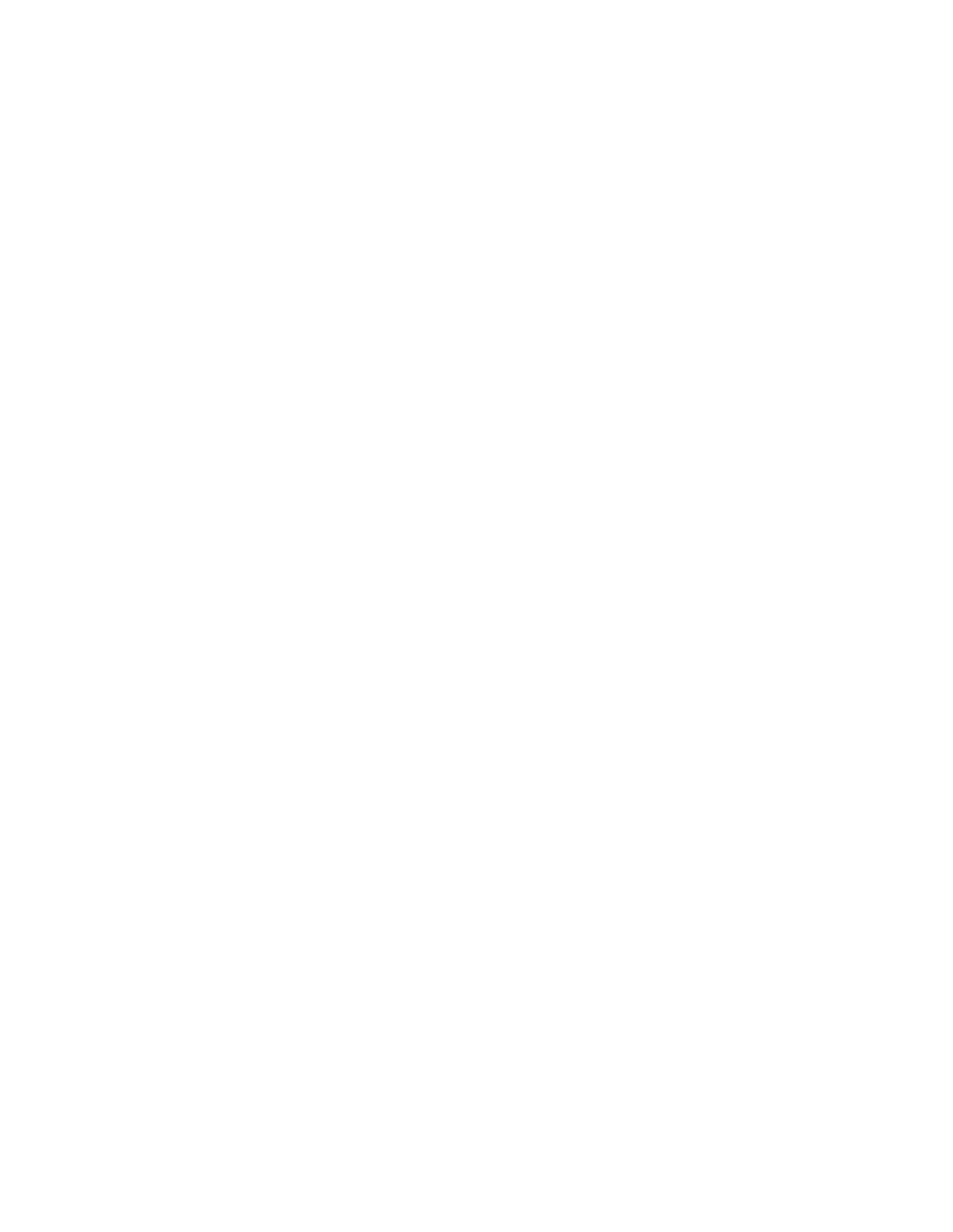# **Ethnic Tourism and the Kayan Long-Neck Tribe in Mae Hong Son, Thailand**

**Jinranai Ismail** 

A minor thesis submitted in partial fulfilment of the requirements for the degree of

**Master of Arts (Asian and Pacific Studies – General Stream)** 

School of Social Sciences Faculty of Arts, Education &Human Development

Victoria University

2008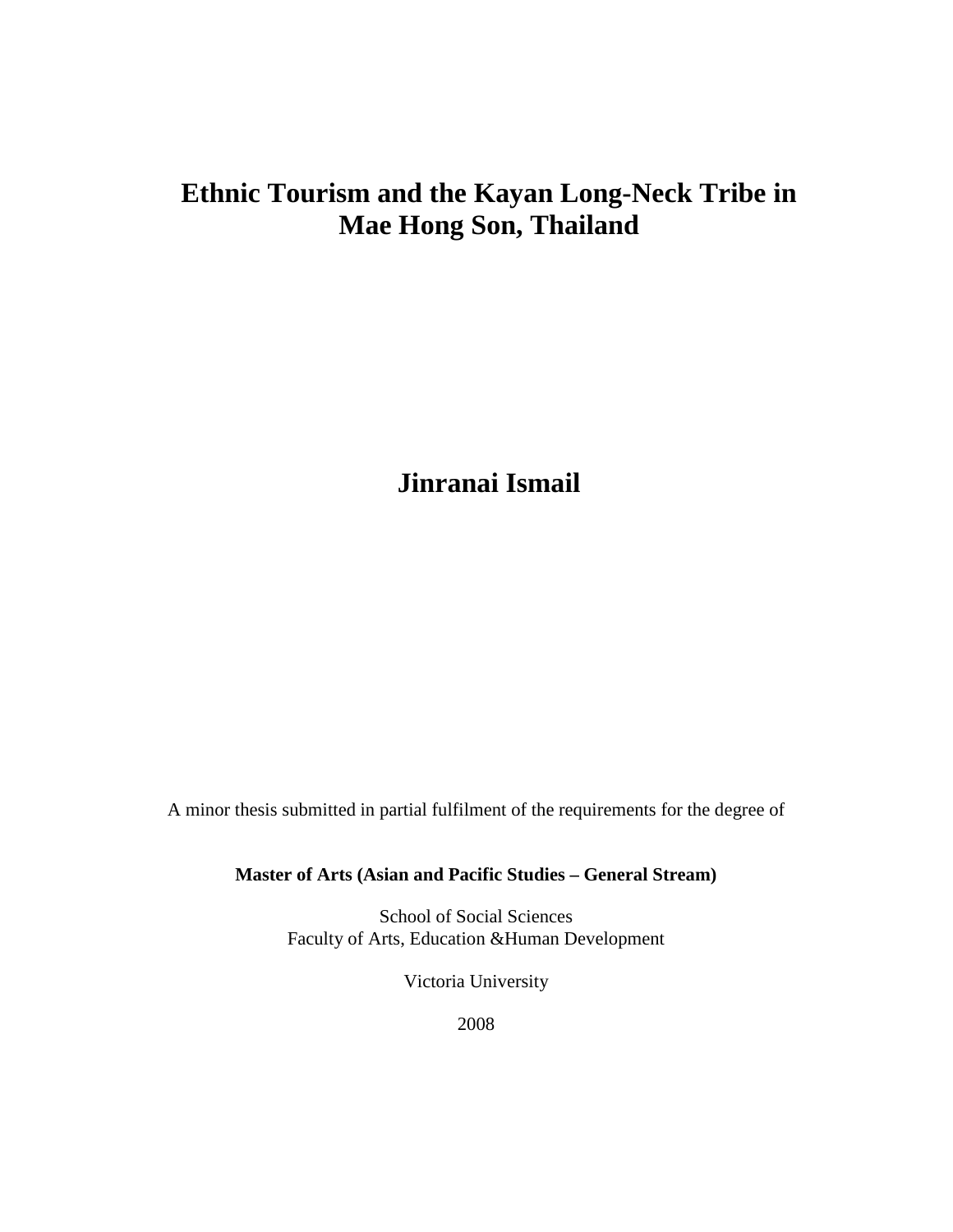*Tourism ... to become one of the world's largest industries – sponsored by governments, regulated by international agencies, and supported by multinational enterprises as well as local businesses – presupposes that tourism is a positive or beneficial force. But whom does it benefit? (Smith 1978: 4)*

## **ABSTRACT**

The long-neck Kayans have long been subjected to scrutiny by both Thai and foreign writers. This study traces the historical existence of the Kayans in Burma and their status as refugees within Thailand. Since the arrival of the first group of Kayans in late 1984, this tribe have been of interest to the provincial government of Mae Hong Son, the United Nations High Commissioner for Refugees, NGOs and tourism developers. All of these groups, in one way or another, claim to be protecting the interest of the Kayans. This thesis investigates the validity of claims that Kayan interests are being protected. It further questions the government's move to centralise the Kayans into one settlement at Huay Pu Kaeng. I argue that the Kayan race is the most marginal beneficiary of the Kayan ethnic tourism and illustrate how their vulnerability has been exploited both by government agencies and tourism developers.

**Keywords**: Kayan long-neck, ethnic tourism, human zoo, relocation, government of Mae Hong Son, stakeholders, exploitation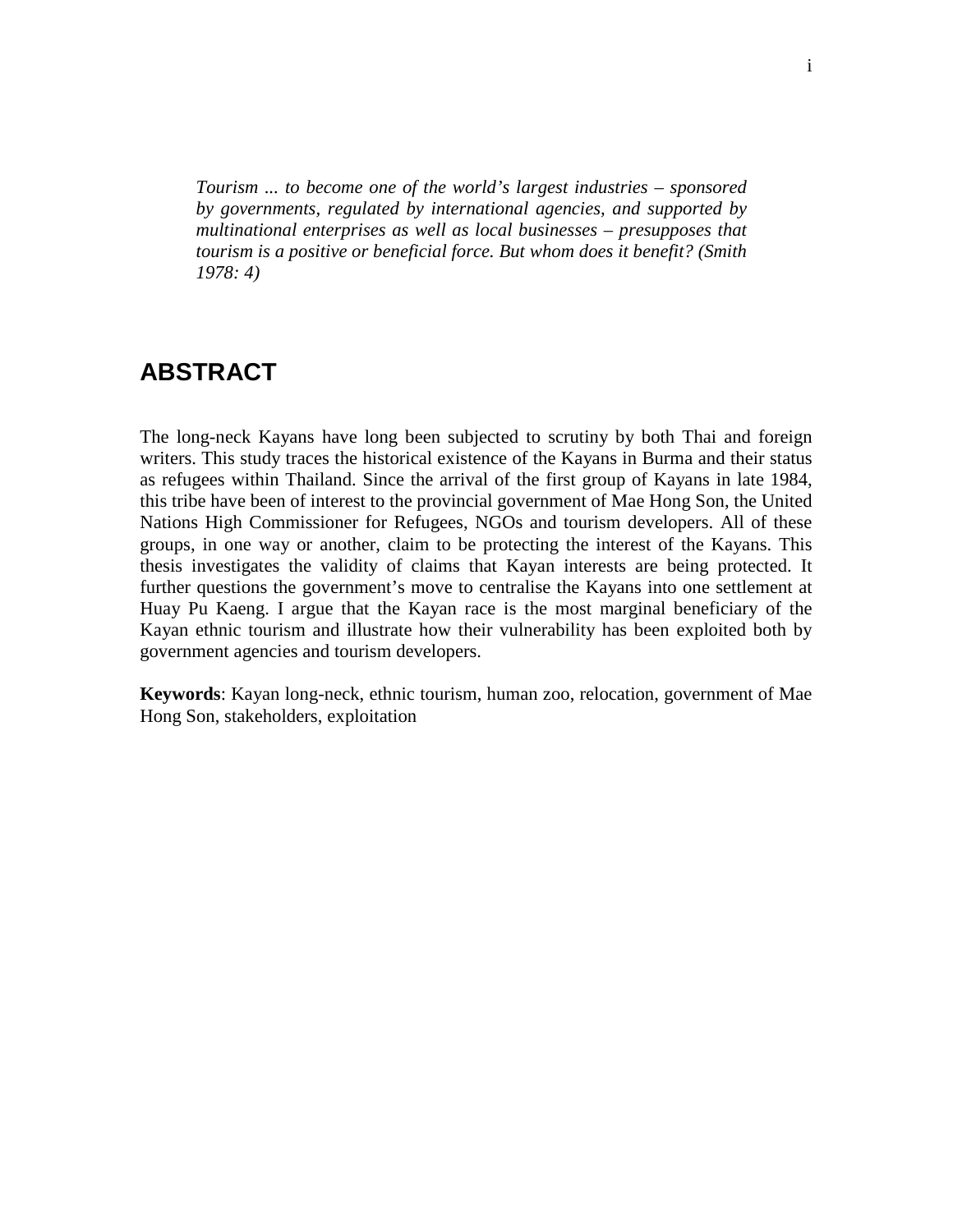# **DECLARATION**

I hereby declare that this submission is my own work and that, to the best of my knowledge and belief, it contains no material previously published or written by another person nor material which to a substantial extent has been accepted for the award of any other degree or diploma of the university or other institute of higher learning, except where due acknowledgment has been made in the text.

.................................................................. ............................................................... Jinranai Ismail Date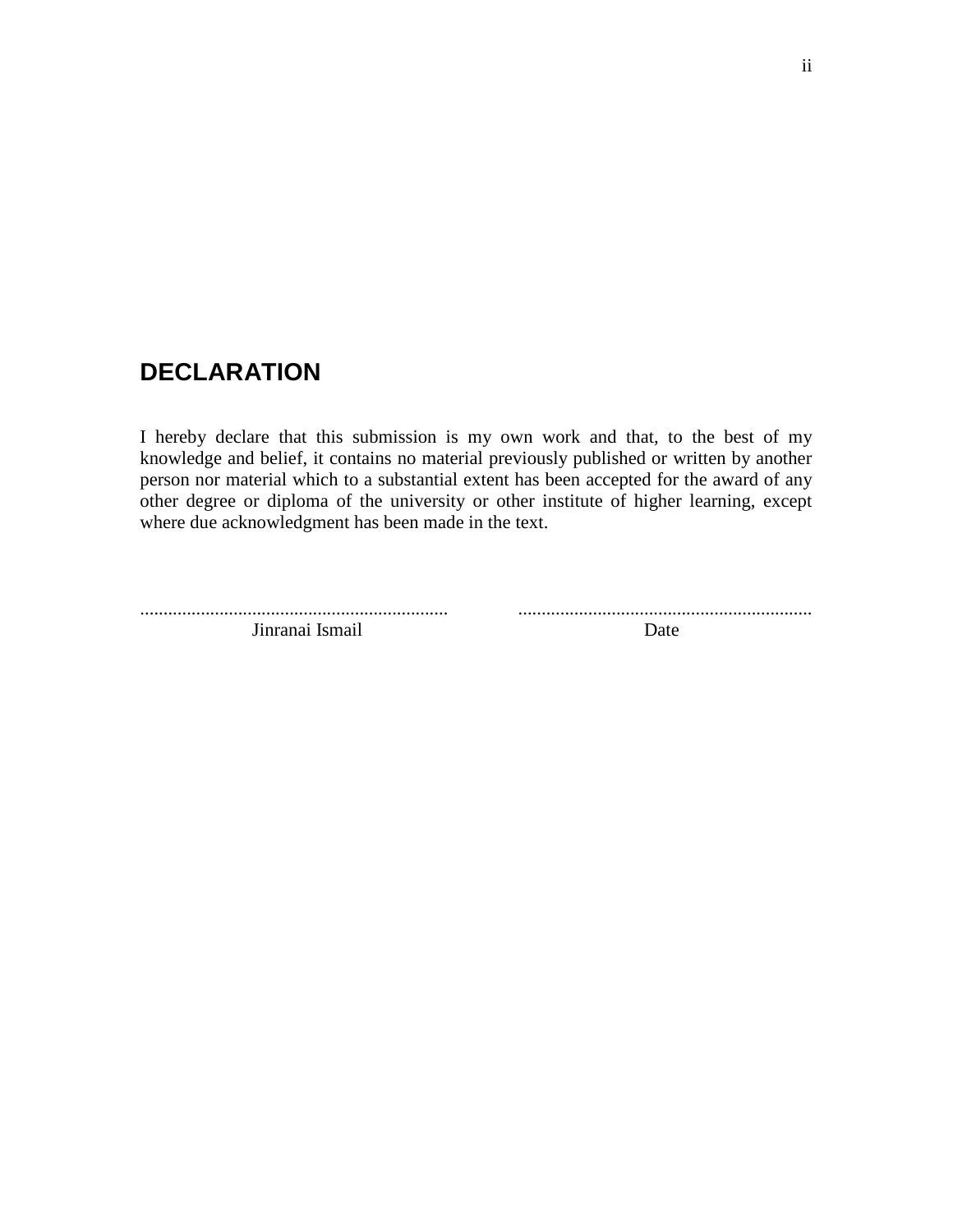# **ACKNOWLEDGEMENTS**

Firstly, I would like to thank my Supervisor, Dr. Russell Wright without whose encouragement, guidance and support, I would not be able to complete all the tasks required to complete this thesis. My grateful thanks also to the following people:

The Governor of Mae Hong Son province, Mr. Thongchai Wongrientong, for granting me an audience, and in-depth interiew of the current situation with the hill tribes of Mae Hong Son.

Mr. Waritchart Panchoo, Deputy District Officer of Mae Hong Son province and head of the Security Unit, who has been so supportive during my fieldwork, freely giving his advice and briefs of the refugee situation in Mae Hong Son, and supplying me with government publications on Kayan issues.

Mr. Chartchay Noisakul, Director of Education, Mae Hong Son Municipality, with whom I spent many sessions discussing ethnic minorities issues, introducing me to other personalities of interest for my research and supplying me with materials on historical and current affairs in Mae Hong Son.

Dr. Kwanchewan Buadaeng, Researcher and Senior Lecturer, Faculty of Social Sciences, Chiang Mai University, for sharing her ideas on the issues of ethnic groups in Thailand and providing me numerous materials and books on refugee matters.

Ms. Urara Furukawa, Head of UNHCR, Mae Hong Son office, for briefing me on the role of UNHCR in Mae Hong Son and for arranging an in-depth interview with the UNHCR Protection Officer.

Miss Phitsanee Khamnoi, my former lecture-mate at Rajabhat Chiang Mai University, for assisting in making contacts with the Mae Hong Son provincial office for securing official approval to conduct my fieldwork with the Kayans in Mae Hong Son.

Kayan friends, who were my guides to the Kayan settlement at Huay Pu Kaeng, and assisting and directing me to suitable Kayan participants for my in-depth interviews.

All the participants, Kayans, Thais and foreigners who had kindly consented to participate in the in-depth interviews.

My husband Mohamad Ismail, for his support throughout my graduate career and who has been my company on my fieldtrip to Mae Hong Son, being my motorcycle rider, photographer and proof-reader of the finished product.

My parents Sawang Chainiwayt and Pan Panya for their concern about my safety when I was doing my fieldwork at the Thai-Burma border area.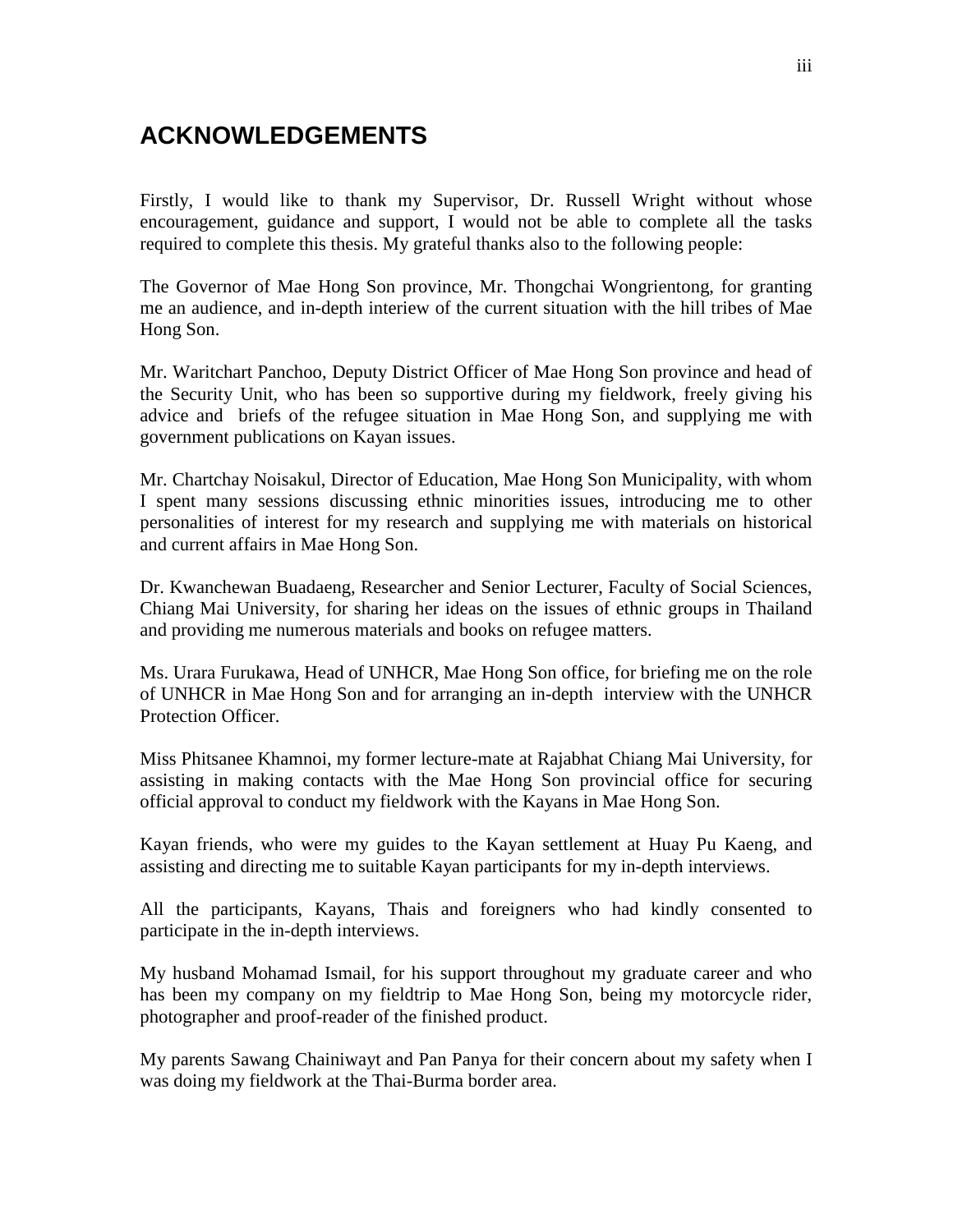# **TABLE OF CONTENTS**

| Chapter 4 - Cultural Impact and Kayan Ethnic Tourism in Mae Hong Son 53           |  |
|-----------------------------------------------------------------------------------|--|
|                                                                                   |  |
|                                                                                   |  |
|                                                                                   |  |
|                                                                                   |  |
|                                                                                   |  |
|                                                                                   |  |
| The opening of the new settlement at Huay Pu Kaeng: "The Village for the          |  |
| Preservation of Kayan's Traditional Way of Life and the Security of Mae Hong Son" |  |
|                                                                                   |  |
|                                                                                   |  |
|                                                                                   |  |
|                                                                                   |  |
|                                                                                   |  |
|                                                                                   |  |
|                                                                                   |  |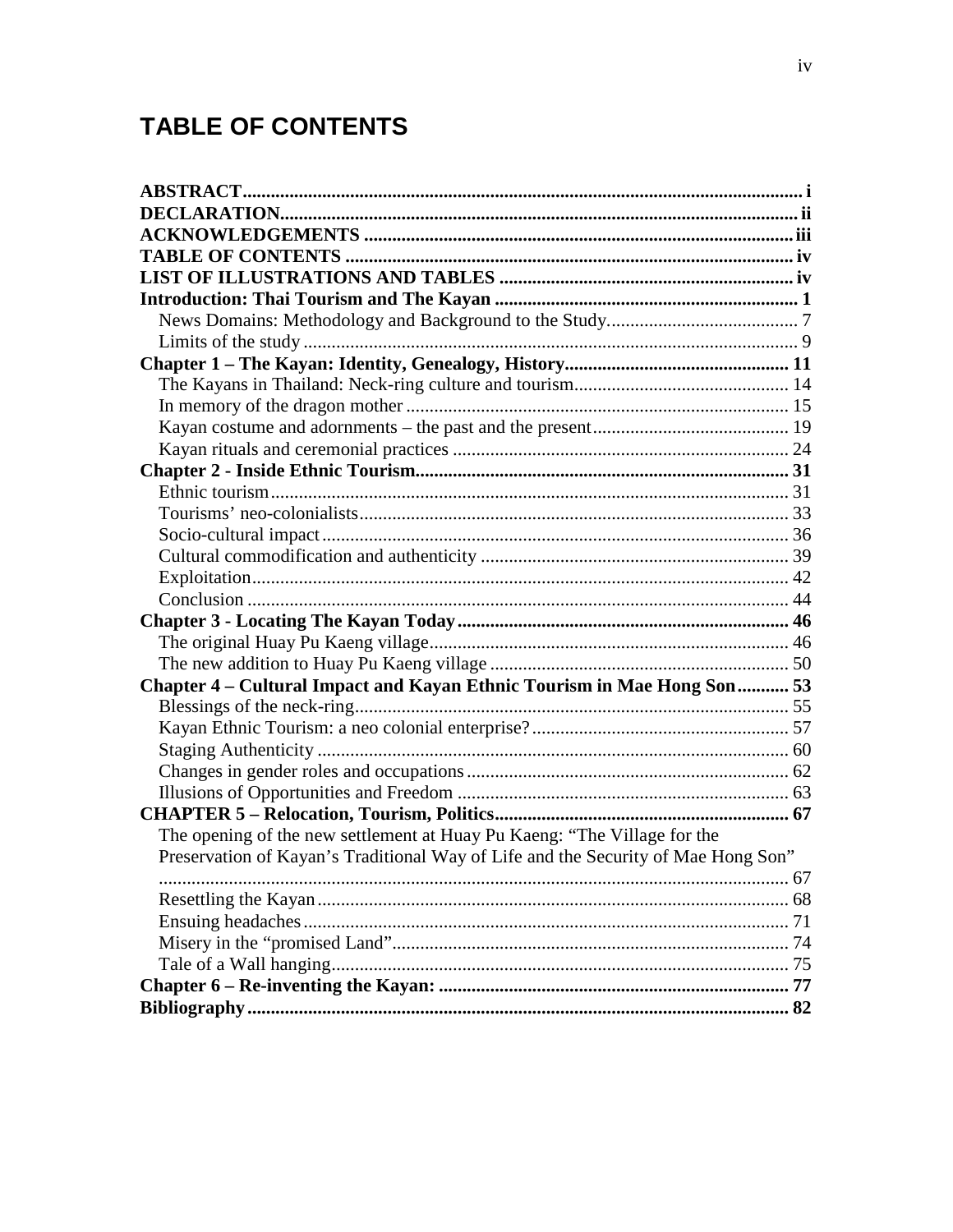# **LIST OF ILLUSTRATIONS AND TABLES**

### **Illustrations**

| Figure 3: Kayan women and a Burmanised Kayan woman in their traditional clothes,        |  |
|-----------------------------------------------------------------------------------------|--|
|                                                                                         |  |
|                                                                                         |  |
|                                                                                         |  |
|                                                                                         |  |
|                                                                                         |  |
|                                                                                         |  |
| Figure 9: The house the government provides for new settlers at the new village in Huay |  |
|                                                                                         |  |
|                                                                                         |  |

### **Tables**

| Table 2: Percentage of Mae Hong Son tourists visiting Kayan villages 2002 – 2006 54 |  |  |
|-------------------------------------------------------------------------------------|--|--|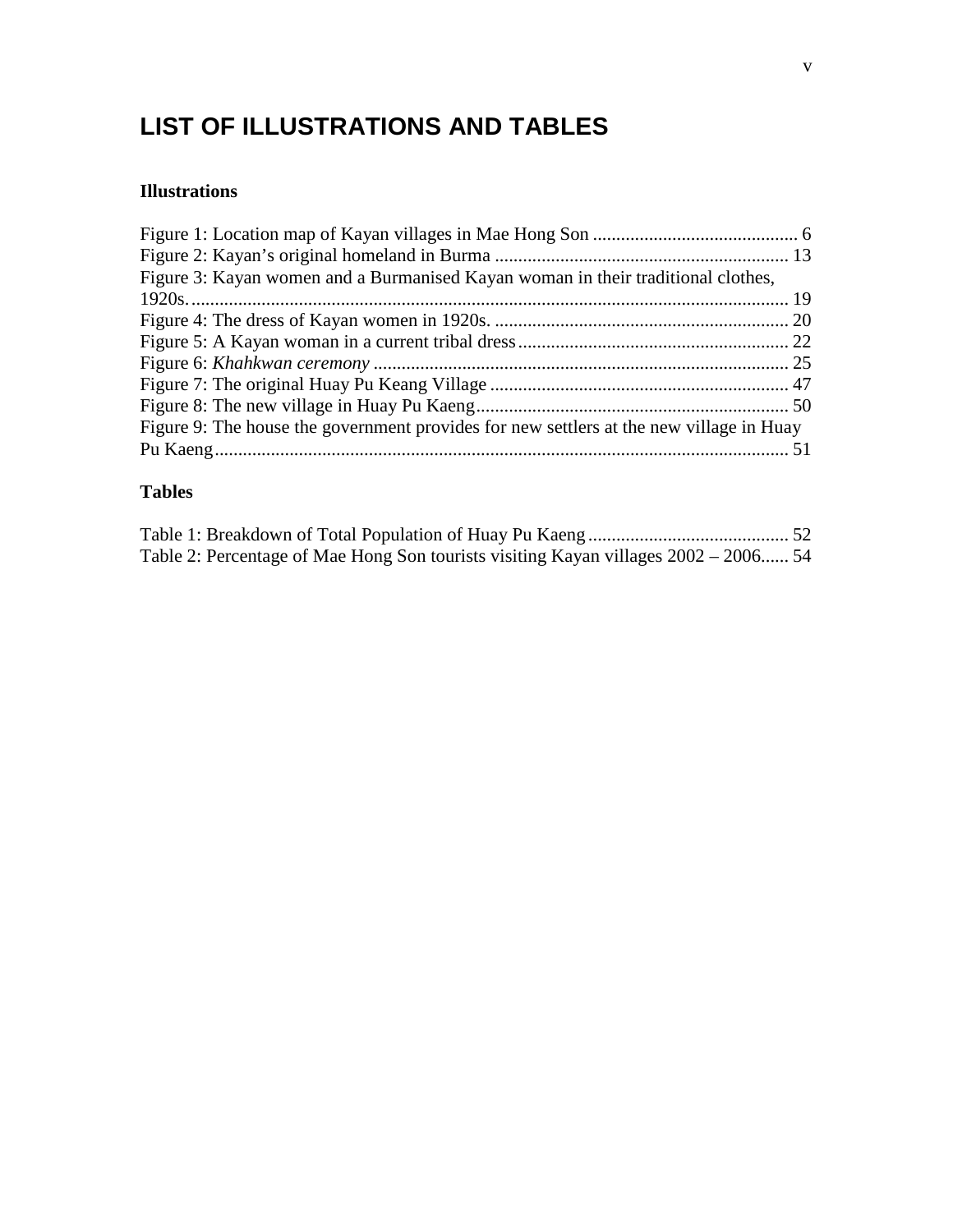## **INTRODUCTION: THAI TOURISM AND THE KAYAN**

*Many Third World nations in the early 1970s embraced tourism as a quick recipe for development. Staggering from high unemployment rates and heavy indebtedness, many governments saw tourism as a source of foreign exchange to fund balance of payments deficits and service their foreign debts. Tourism also promised a viable source of investments for their backward economies and a source of quick livelihood and employment for their unskilled workers (PGX Management Committee 2000).* 

*… the importance of the tourism industry which is experiencing prosperity, the Royal Thai Government … established a policy to use it as a major device in attracting foreign currency into the country so as to enhance the well being of the people as well as ameliorate the national economy … (Brickshawana 2003).* 

In today's world, tourism is big business in anyone's language. In all parts of the world, the growth in tourism industry has contributed to increased economic activity and national development of the country. Tourism it is argued, creates jobs, brings about new infrastructures and uplifts standards of living. The United Nations World Tourism Organisation (UNWTO) (2007) reported that in 2006, there were 846 million international visitor arrivals generating US\$735 billion (US\$2 billion a day) in tourism revenue. Tourism has become "… 'number one in the international services trade', accounting for 40 per cent of global trade in services and six per cent of total world trade. The tourism industry directly provides around three per cent of global employment or 192 million jobs" (UNWTO cited in Ferguson 2007). The economic benefits of tourism, especially in generating employment and foreign exchange, has enticed many more countries to develop tourism promotion programs in which tourism becomes the foundation for national development. The Thai Government has supported the growth and expansion of Thai tourism since 1959 when the Prime Minister General Sarit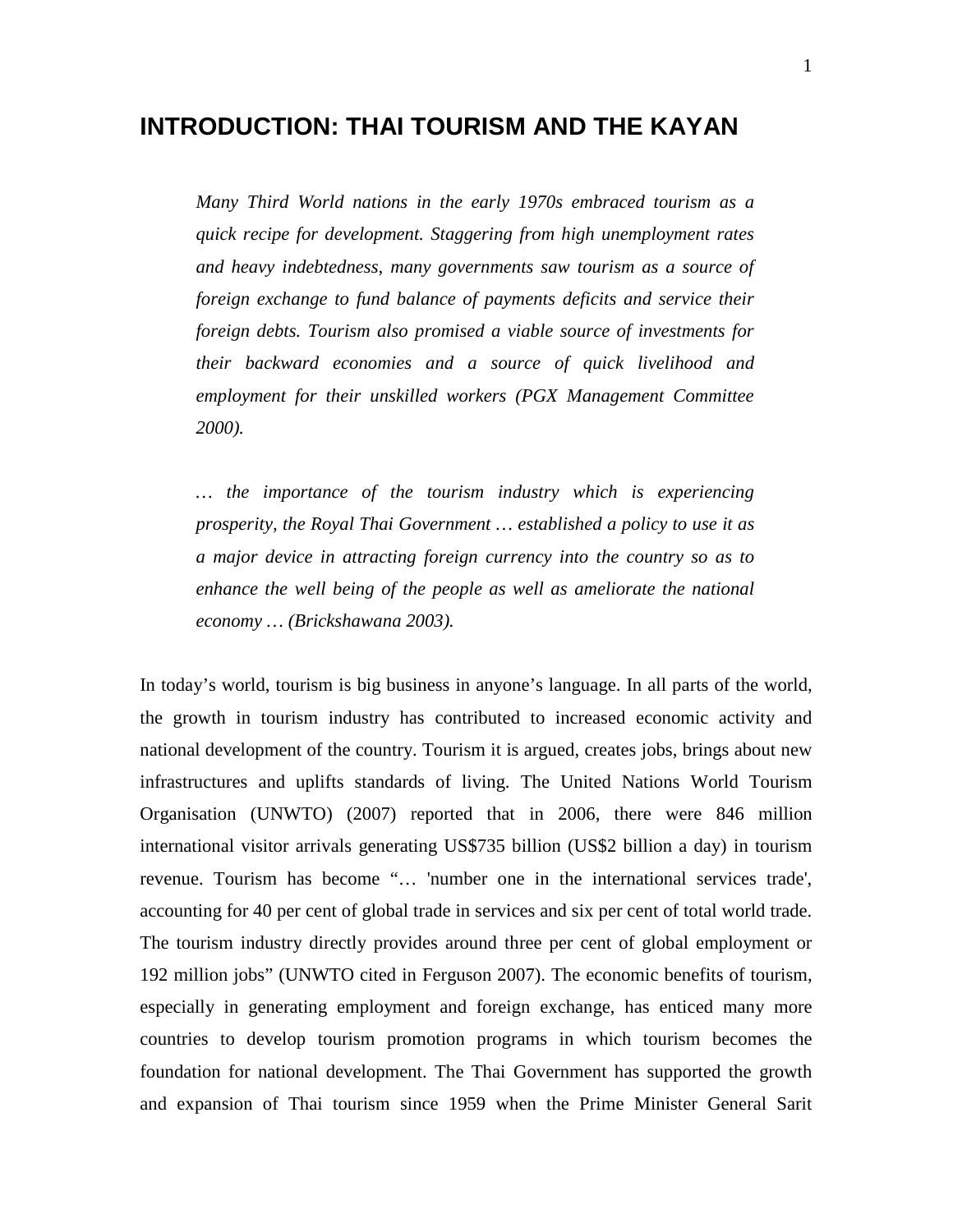Dhanarat established an official tourism body called Tourism Promotion Organisation of Thailand (TPOT) in order to sell Thailand to the world as a tourist destination. In 1979 the National Legislative Council upgraded TPOT to be Tourism Authority of Thailand (TAT) under the charge of a governor. In 1966 the Thai Government initiated a Tourism Development Plan in conjunction with the Third National Economic and Social Development Plan 1972-1976. The tourism Development Plan came under the Commercial Services Plan. Prior to this there was no clear and precise plan for tourism development (Sukhothai Thammathirat Open University n.d.). The reason for the inclusion of tourism in national development planning was because tourism had been shown to bring huge foreign exchange revenue to Thailand. TAT promotes tourism by "*defining the vision in the strives for excellence in tourism promotion and tourism market development*" (TAT 2003c: 11).

TAT then launched a campaign named "Unseen Thailand" to encourage Thais to tour domestically rather than overseas, while at the same time, a campaign called "Amazing Thailand -- Unseen Treasures" was promoted to encourage overseas tourists to experience the exotic attractions of Thailand (*Thailand to pursue 'Tourism Capital of Asia' status* 2003). New tourism destinations were highlighted in the campaign, in particular to places which tourists had not seen and in activities they had not experienced. The campaign was so effective that the "Amazing Thailand" slogan was repeated and continues to be used until the present time.

Domestically, the tourism campaign received unequivocal support and cooperation from provincial government agencies, private enterprises (especially hotels and tour operators) and even village councils in remote regions (Leepreecha 2005: 6). In northern Thailand, trekking trip operators combined their excursions to include witnessing the natural beauty of the northern landscape and exotic culture of hill tribes. In 1991, out of approximately 120,000 foreigners on trekking trips, about 89.5 per cent came to the Northern provinces, viz: Chiang Mai, Chiang Rai and Mae Hong Son (MHS) (Kasmanee & Charoensri 1995: 2).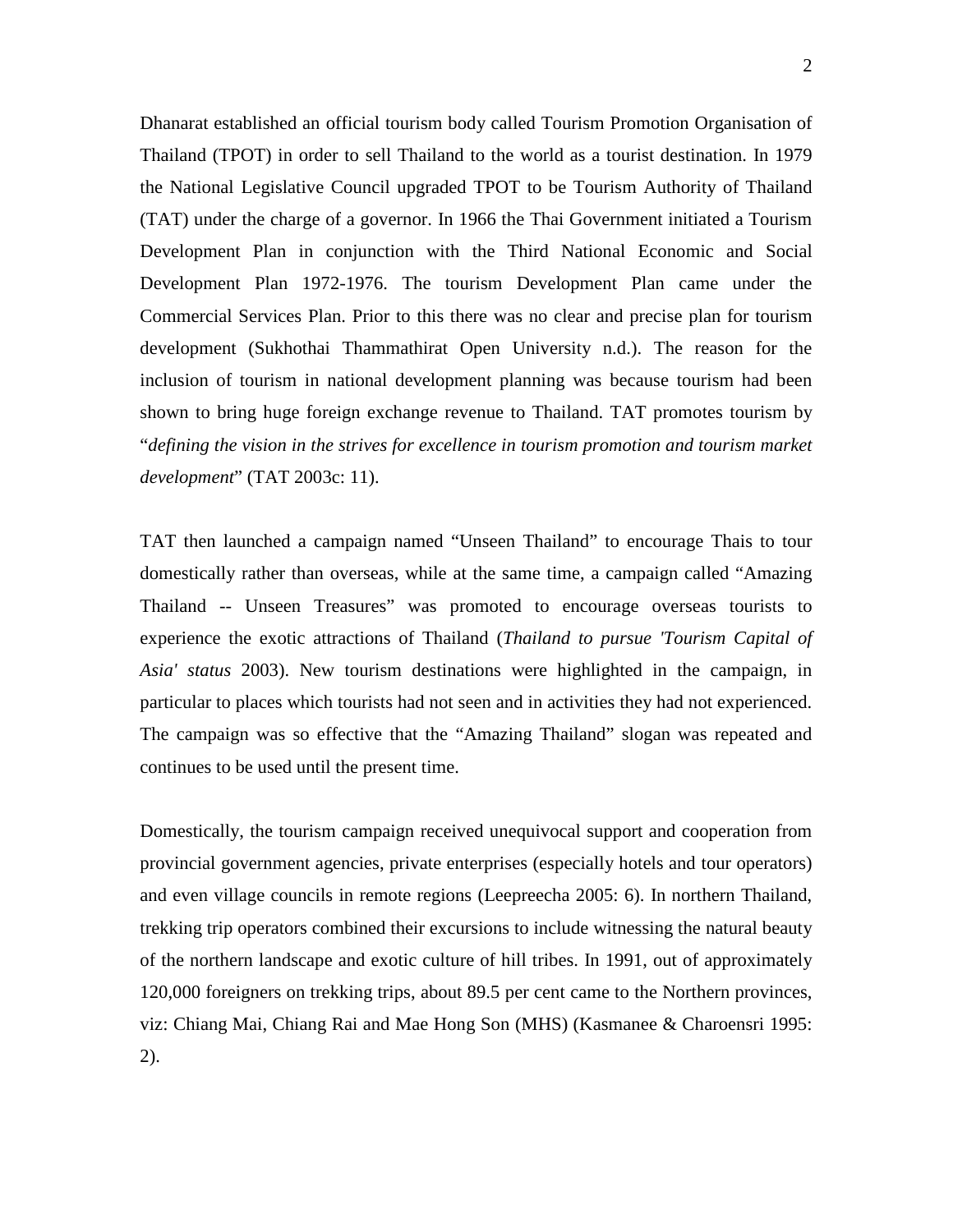Of these three, MHS is known to be the poorest province due to its geographical isolation and physical landscape (Thailand Environment Institute 2005: iii). Ninety per cent of MHS province is made up of mountain ranges covered by thick tropical forest. Only two per cent of the province can be devoted to agriculture (Part1 MHS information n.d.). Thus agricultural products are insufficient to meet consumer demand in the province. MHS has to "import" most consumer products from other provinces, especially neighbouring Chiang Mai. Difficulty of transportation due to an undulating road system passing through steep mountain slopes, 1,864 curves and valleys (from Chiang Mai) makes the cost of transporting goods much higher than normal and land travel very slow. According to the governor of MHS, "tourism therefore has an important role in supporting the economic well-being of the province." Tourists staying in MHS pay for accommodation, food, travels, motorbike hires, which all help to invigorate MHS's economic life.

Figures from the TAT Statistics showed that in 2001 there were 231,543 tourists visiting MHS injecting tourism revenue of 966.43 million baht  $(\$32.21$  million<sup>1</sup>). In 2006, tourist visits to the province numbered 367,869 injecting 1,629.48 million baht (\$54.31 million). Comparatively between 2001 and 2006, the increase in the number of visitors and amount of tourism revenue almost doubled (TAT 2003a).

Every municipal district of MHS province touches the 483 kilometres long border with Burma, with a land border of approximately 326 kilometres, River Salween border stretching 127 kilometres and Meoi River 30 kilometres (MHS Department of Culture 2006: 1). The influx of Burmese refugees into Thailand means MHS that is comprised of a variety of ethnic groups. The Tai Yai is the largest group that live on the agricultural plains. The others are mountain tribes that live in the high plains. Of these the Karens are the biggest group, followed by Muser, Lisaw, Lau, Hmong, and Haw (Thailand Environment Institute 2005: 5). These tribal groupings have, over time gradually become a tourist attraction. Pictures of hill tribes now decorate travel magazines, tour brochures and postcards.

 $\overline{a}$ 

 $<sup>1</sup>$  In this thesis, the value of baht is calculated as 30 baht to the Australian dollar.</sup>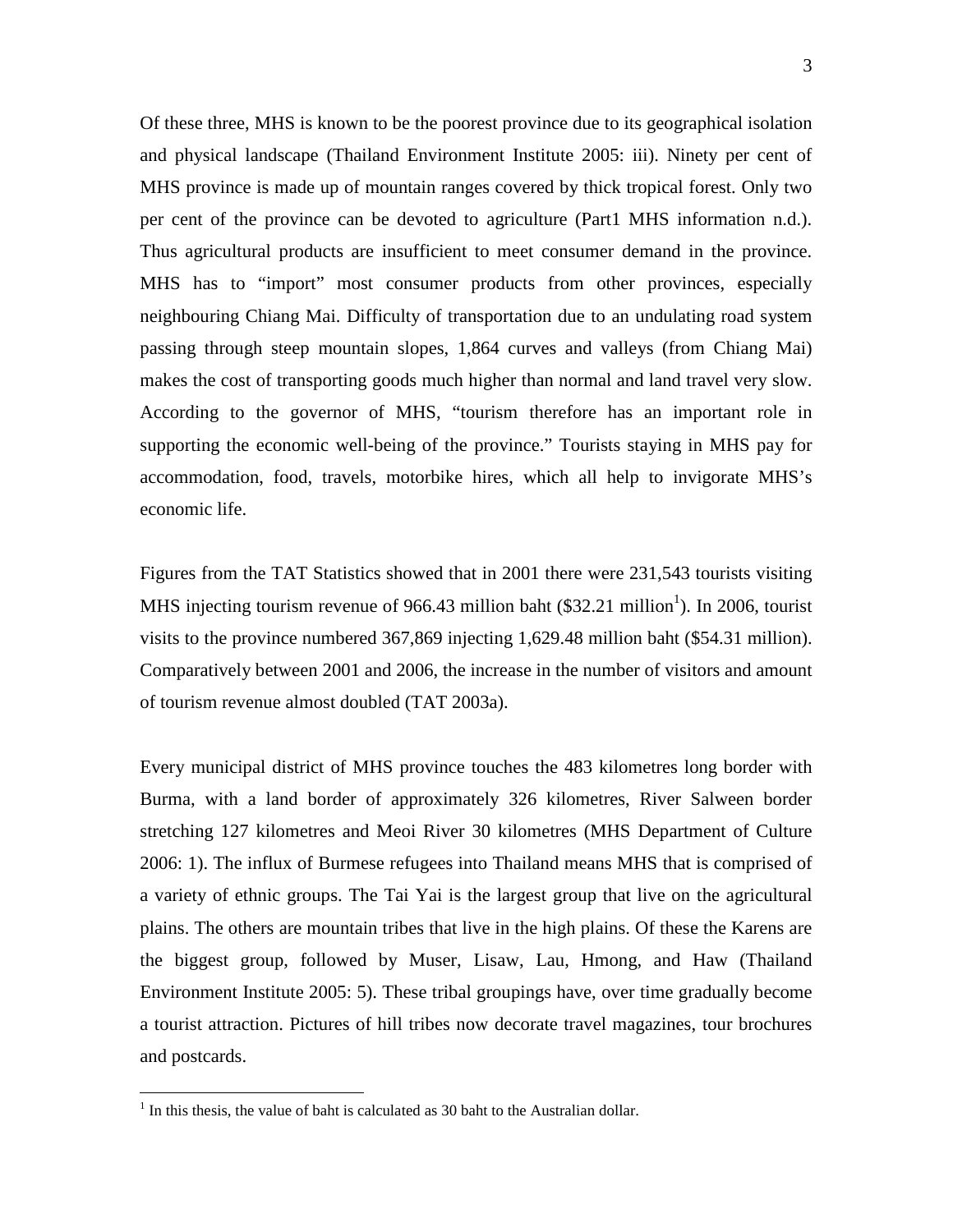Another ethnic group of importance in attracting tourists to MHS is the Kayan. The Kayans maintain a cultural tradition different from other hill tribes. What is most conspicuous is that Kayan females wear brass rings around their necks to make their necks look elongated. Kayan females arouse the curiosity of the on-looker. Kayan women have thus been portrayed as spectacles for the tourists gaze. Pascal Khoo Thwe (2002: 28) in his book *From the Land of Green Ghosts*: *A Burmese Odyssey*, writes that "in 1936 a white man turned up in Phekhon, in the company of some Indians from Loikaw. He invited two of the grandmothers and some of their friends from the village who wore neck-rings, along with their husbands, to come to England … they were to be taken around Europe by a circus called Bertram Mills and exhibited as freaks." This was not an uncommon practice as colonial powers often appropriated men and women to provide illustration of "otherness".

For similar reasons, when the Kayan refugees began to cross into Thailand towards the end of 1984, MHS province officially opened its doors to tourism. During 1985 – 1986 the province then built up an image through the mass media promoting the Kayans as a destination community for ethnic tourism (Boorootpat & Khammuang 1999: 5, Part1 MHS information n.d.). The promotion depicted the Kayans as having the appearance and way of life that most people did not know. These tourism images make the Kayans and their village out to be a show piece or, as some writers term it a "human zoo" (Gray 1998, Harding 2008, the Nation 2008, the Age 2008). Ma Now<sup>2</sup>, an elderly Kayan woman who was one of the first to drift into Thailand, narrated her experience, "I came (to Thailand) with four or five persons. There were myself, my daughter and my friends. We stayed at a refugee camp at Ban<sup>3</sup> Huay Moh for six months. Then a government official took me and my daughter to Bangkok for four days to show us to the tourists. Then we were taken to Chiang Mai for two days, totalling six days. When I returned (to the refugee camp), I was given 500 baht (\$16.66). Since then more tourists came to see Kayans."

<sup>&</sup>lt;sup>2</sup> In this thesis, the names of interviewees have been changed to protect their identity. Names of Kayan females always begin with "*Ma"*.

<sup>3</sup>  *Ban* or *Bahn* in Thai means village or house.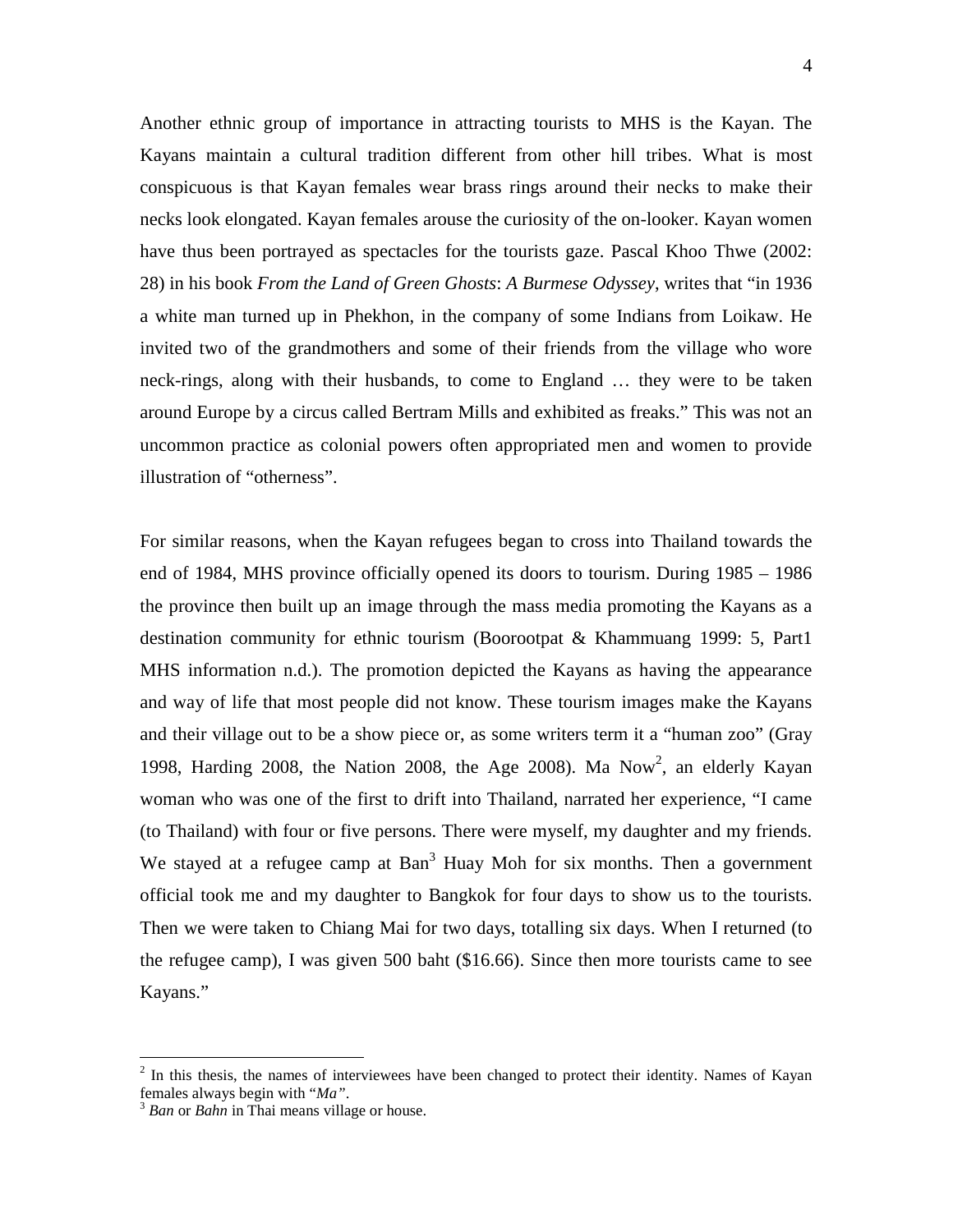The influx of overseas tourists has made the Kayans change their focus of occupation towards tourism and, it is feared, that this encounter will gradually change the Kayan's traditional way of life. The fact that the Kayans are not settled in one place makes them vulnerable to exploitation by tourism investors and stakeholders. Non-Government Organisations (NGOs) and human rights organisations have shown their concern at the infringements of the Kayans' human rights. In 2006 the MHS government proposed that the Kayans move from the three villages at Mai Nai Soi, Huay Seua Tow and Huay Pu Kaeng *(see map, figure 1 page 6)* and be relocated in one centralised settlement to be known as "*The village for the preservation of Kayan's traditional way of life and the security of MHS*".

The thesis which follows investigates socio-cultural and economic impact of ethnic tourism on the Kayan community. The Kayan women's long neck tradition plays a significant role in Kayan ethnic tourism. Increasingly it is the means through which Kayan families earn their incomes. This research examines the role of Kayan women in decision-making process involving their participation in ethnic tourism especially their decision to continue practising the long neck culture. The research examines changes of gender role in Kayan community and also investigates what other income earning options exist for Kayan women apart from being the destination hosts of ethnic tourism.

As Kayan ethnic tourism in MHS was initiated by tour operators and vigorously promoted by the provincial authorities, the research seeks to understand the rationale of the provincial government's proposal to centralise the three Kayan villages into one settlement in Ban Huay Pu Kaeng. The thesis examines the impact that such relocation has on communities in already established villages. The impact is then assessed through the data collected from people who are directly involved in the affairs of the Kayan community.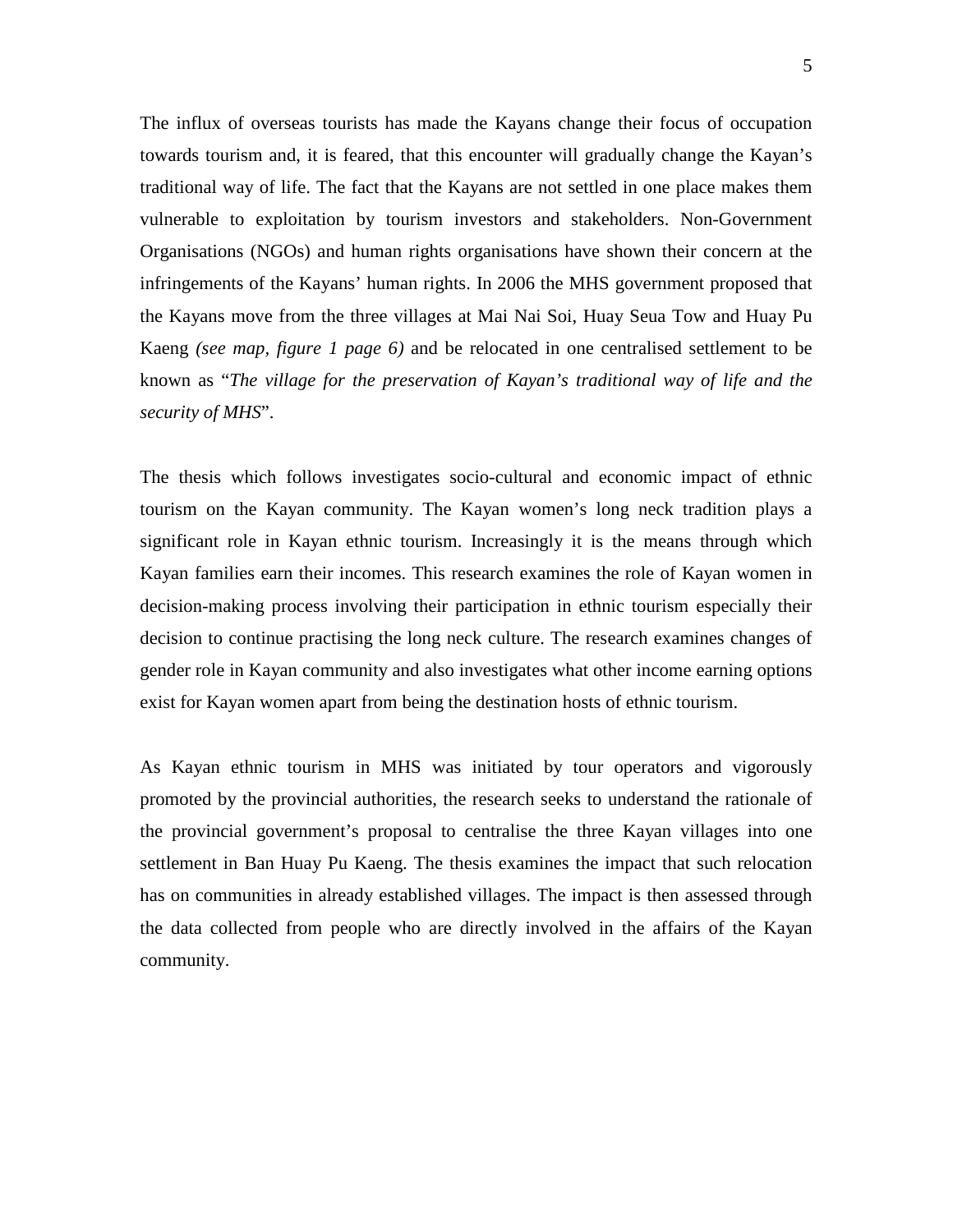



*Source*: TAT 2003b, Mae Hong Son Tourism 2000, Wikimedia 2005.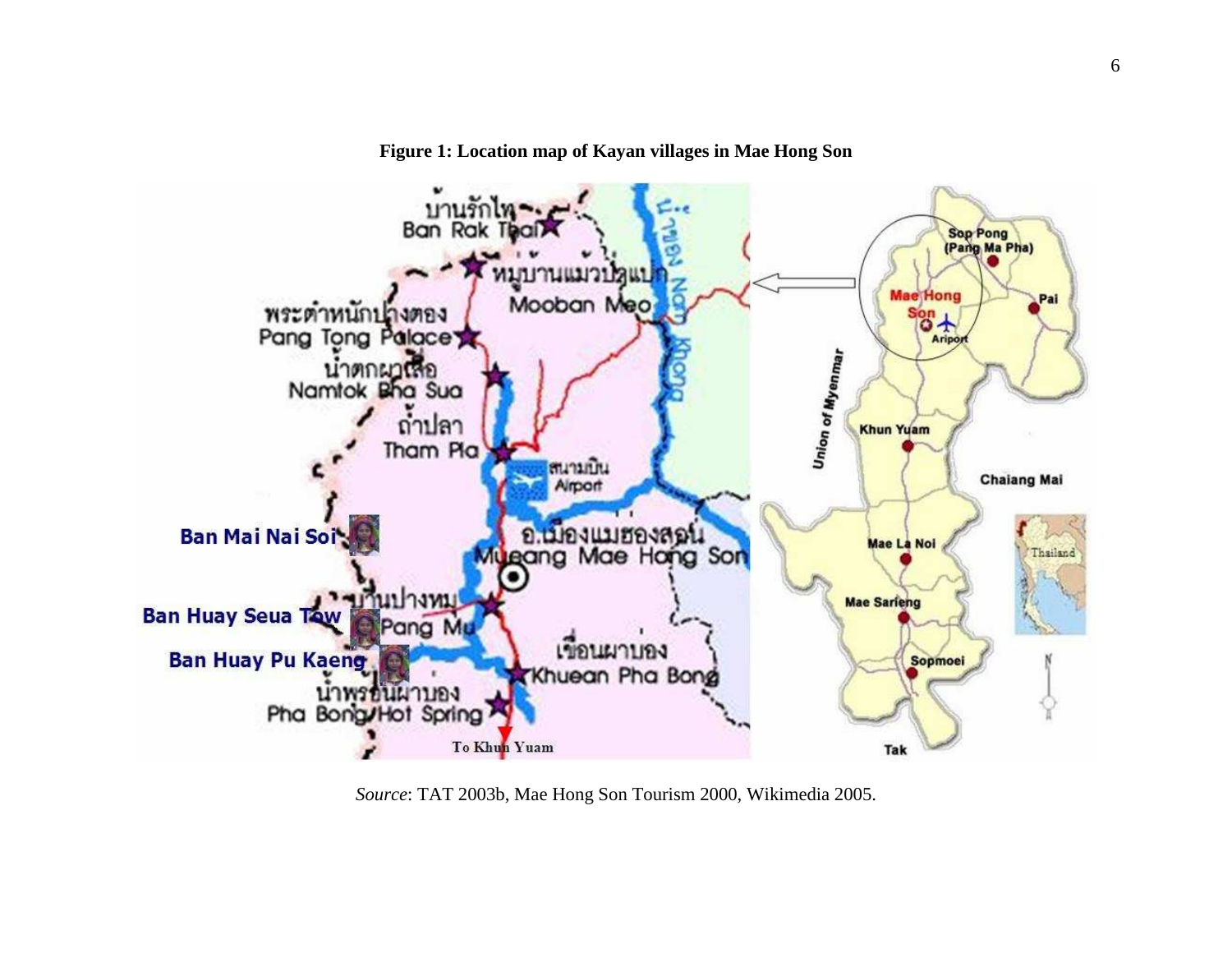#### **News Domains: Methodology and Background to the Study.**

To date there has been no substantial work done on the Kayan ethnic tourism generally and none on the impact of Kayan relocation to the new settlement. This study hopes to shed light into the nature of ethnic tourism upon the Kayan community. The methodology used for this research sought to gain access to local views and responses to their predicament. The approach was qualitative rather than quantitative. Qualitative research provides results in rich detail of how people feel and think. This research comprised both field research and document research; the latter included related journals, newspaper reports and articles on Kayan issues, and tourist promotion materials. Before embarking on the fieldwork trip to MHS, I spent several days researching at Chiang Mai University and Chiang Mai Rajabhat University in order to gain a deeper insight into the issues relating to the Kayan, especially Kayan cultural history as well as local Thai laws affecting this displaced tribe. On my return from MHS, I did further research at those universities.

Fieldwork was significant to the conduct of this research. The area in which this study took place is the tourist village of Huay Pu Kaeng. My reasons for selecting this village are of some importance. Firstly, Huay Pu Kaeng is the village in which the provincial government of MHS chose to develop its project named "*Village for the Preservation of the Kayan Traditional Way of Life and Security of MHS*". Thus Huay Pu Kaeng village appears to be comprised of two separate villages viz: the old settlement that is already established for years and the new "project village". This will inevitably create differences in the lives of the community, between the old settlers and the newcomers. My fieldwork highlights the impact of the relocation of the Kayan in the new village. Secondly, with the in-migration of Kayans from the other two villages, Ban Huay Pu Kaeng becomes the largest Kayan settlement in MHS. Thirdly, Ban Huay Pu Kaeng is the only Kayan village where tourists have to take a long-tail boat along River Pai in order to reach it. Travelling by boat incurs a higher cost to the tourist as they have to pay for the fare which provides income to the boatmen. In actual fact there is a hidden dirt road with numerous potholes passing through vegetables gardens and forest which finally ends up at the river bank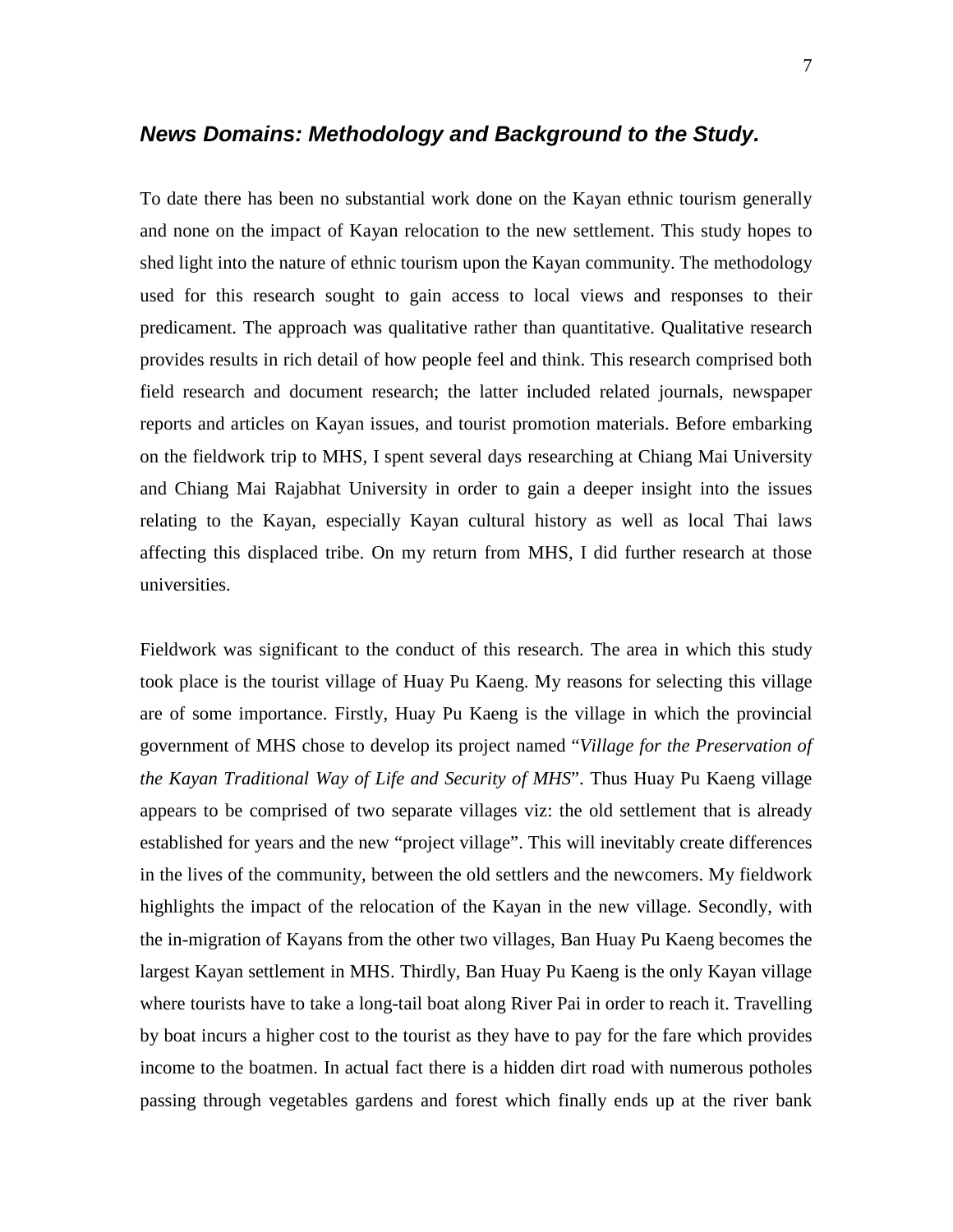directly opposite Ban Huay Pu Kaeng. This road is not known to non-locals, let alone tourists. Only the Kayans and local merchants use it. I have travelled by both modes to this village. The bumpy boat ride gave me the same sense of how the tourists feel but riding a motorcycle on this stony and undulating dirt road was challenging and aroused my curiosity as to how could the Kayan possibly endure this inconvenience when travelling to places outside the village.

While in MHS province, I also visited the other two Kayan villages, Ban Mai Nai Soi and Ban Huay Seua Tow. Visiting these two other settlements allowed me to make comparison with the situation in Ban Huay Pu Kaeng.

In December 2006 long before conducting my fieldwork research, I had previously visited the three Kayan villages as a tourist. This visit was to get to know and cultivate a sincere friendship with the Kayans. When I came back to Australia, this friendship was kept alive by constant contact through phone and emails. When I started to do my fieldwork in December 2007, associating with the Kayan community was no longer a strange encounter, and I received so much help and cooperation from the Kayans in carrying out my fieldwork. For my in-depth interviews I was introduced to Kayans who already had gained significant standing in the community. For example, I got to meet the first Kayans who arrived in Thailand as refugees, and who played significant roles in introducing the Kayan culture to domestic and foreign tourists; I met Kayans who received educational training from foreign and Thai volunteer teachers enabling them to speak Thai or English quite fluently; Kayans who were community representatives in dealings with provincial government officials; Kayans who moved to the new village in Huay Pu Kaeng settlement and were directly affected by the relocation project; and a Kayan who worked for an international NGO.

As far as the Kayans are concerned, my good relationship with them has earned their trust. They took pleasure in participating and answering my questions.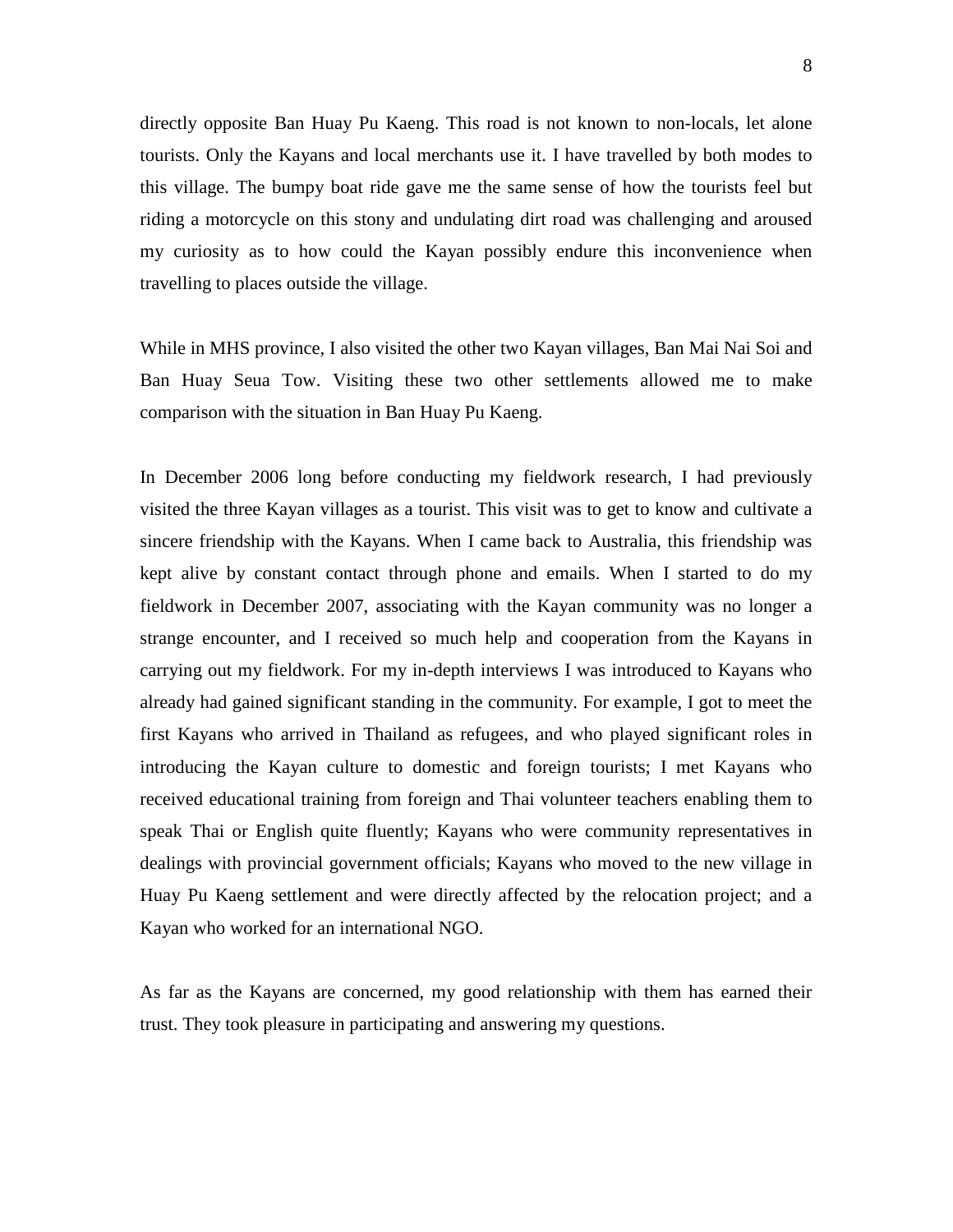In order to establish a basis for my dealings with senior Thai Government officials, I established contact with the Deputy District Officer (DDO) of MHS Provincial Office while I was still in Australia, through several phone calls and emails. I spoke with the DDO many times even before I had the opportunity to meet him. Being a native Thai, dealing with Thai officials was not difficult. The DDO was very supportive of my fieldwork and gave some assistance by supplying government materials pertaining to Kayan issues. He also arranged my interview with the Governor and was present during my interview *(See further report on this under Limitations of the Study).* 

Altogether there were 14 participants all of whom have direct involvement with the Kayan community. They were the Governor of MHS, United Nations High Commissioner for Refugees (UNHCR) MHS Representative, Harbour Master at Pai River boat terminal, a tour operator, tourists, a teacher at Kayan village school and Kayan natives. The reason for choosing these participants was to provide first-hand accounts from the Kayan themselves and their possibly different perceptions of Kayan issues.

Before commencing an interview, I explained to the participant my research objectives and his/her rights as participant. If there were no questions raised by the participant, I would then ask for his/her consent to do a voice recording, otherwise to take notes if any of them was apprehensive of voice recoding. For all voice recordings, the interviews were then transcribed. The information was then analysed by examining the responses to each question; steadily extracting the data, comparing the answers and finally summarising the data.

### **Limits of the study**

As a minor thesis, this study does not claim to be an exhaustive analysis of the situation of the Kayan in Thailand. It does, however, seek to provide an empirically informed account of the lives of the Kayan in MHS and recent developments within the region. While conducting the field research for this study I encountered a number of obstacles. First it took almost four months to obtain official permission from the MHS Provincial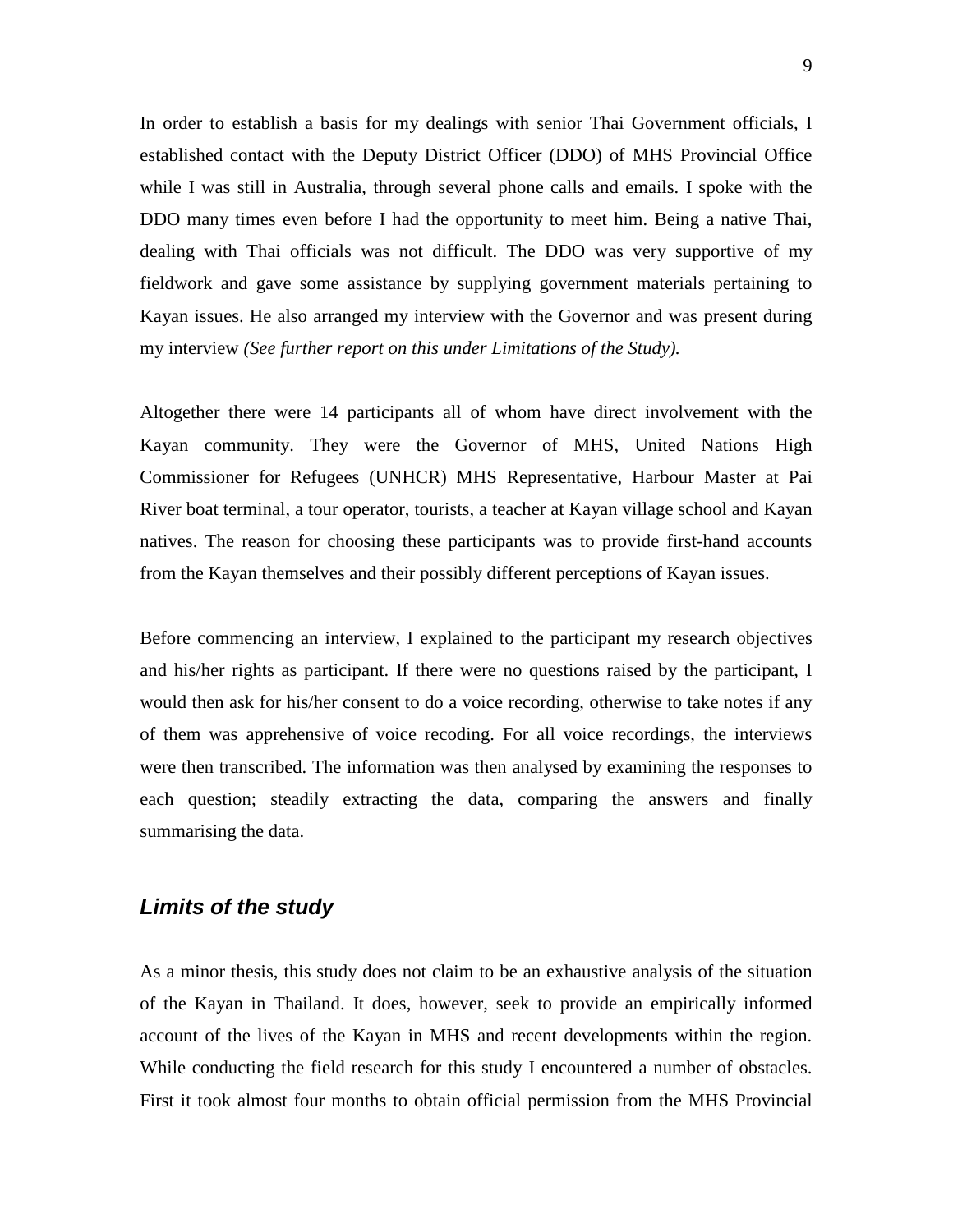Security Unit to conduct fieldwork in the Kayan villages. The provincial government regards the issue of Kayan as very sensitive because it attracts the attention of human rights activists. The political status of Kayans in Thailand is still unclear. That is, are the Kayans to be regarded as one of the hill tribes or are they genuine Burmese refugees? Thus in the interest of Thai national security, my formal application to conduct this research came under special scrutiny. Due to assistance from the government official mentioned previously, I was finally given permission to do the fieldwork and was also able to interview the Governor. This approval was conditional that my survey questions focus mainly on issues of tourism. Second, at the time I conducted the research, there was a change of governorship in MHS. The former governor who initiated the proposal for Kayan relocation was transferred to another province, as the Governor of Lampang<sup>4</sup>. My interview was therefore with the new governor who was new to the affairs of MHS. Third, the difficulty of reaching each of the Kayan villages was most challenging, especially Ban Huay Pu Kaeng and Ban Mai Nai Soi. The road from town was good sealed road but upon nearing the villages, approximately two kilometres to the villages, the road was unsealed, undulating, full of potholes, slippery when wet, with several fairly steep slopes. The road to Ban Mai Nai Soi is crossed by a running creek which could become dangerous during the rainy season if one is travelling on a motorcycle like me. Because of this I chose to conduct my field during the dry winter season, i.e. December – January. Fourth, limited finance restricted me from spending longer time in conducting the fieldwork. However, even with the constraints of time and money, I was able to gather most of the information I required. It was therefore, a worthwhile trip to MHS as I hope to show in the forthcoming chapters.

<u>.</u>

<sup>&</sup>lt;sup>4</sup> It was acknowledged that his transfer had nothing to do with Kayan relocation. It was a routine rotation of governors administered by the Ministry of Interior. The Deputy Governor of Chiang Mai was promoted to be the new Governor of MHS on 28 September 2007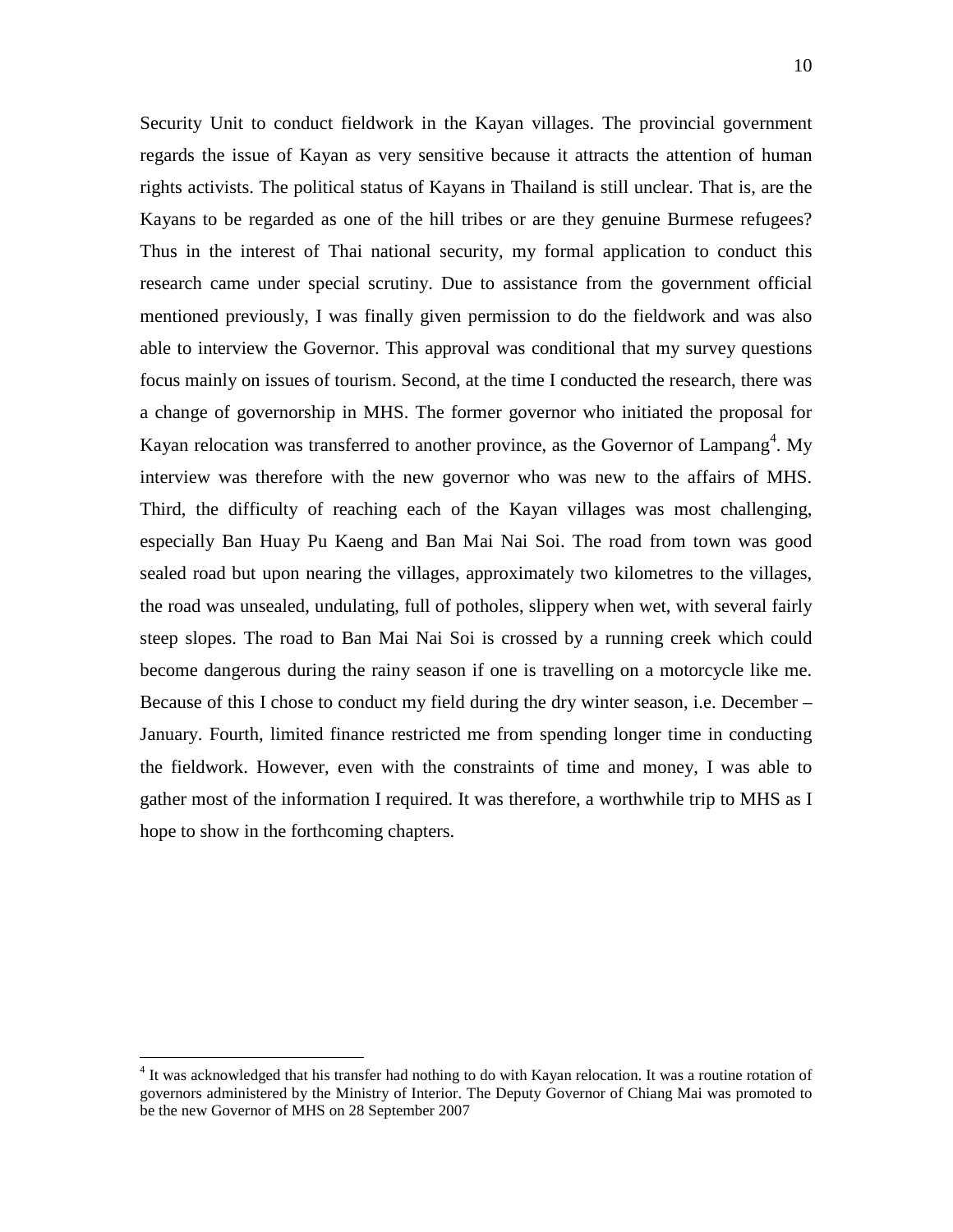## **CHAPTER 1 – THE KAYAN: IDENTITY, GENEALOGY, HISTORY**

*Kayan* is the name that the tribe called themselves. The lowland Burmese called them *Padaung* which means *long necks* (Mirante 2006). The word Padaung is presumed to come from the word "*Paitong*" in Tai Yai language which means decorating the neck with gold. Thai people called this ethnic group *Kariang Kor Yau* meaning Long-Neck Karen, from the Kayan feature they see. The Kayah tribe used to call the Kayans *Lae Kur*. Lae Kur means "source of the river" because the Kayans were said to dwell in the highlands where a river originates. The word also means "Noble People of the Creek". In return the Kayan called the Kayah tribe *Lao Gang* meaning "end of the river" because the Kayah tribe usually live at the lower plains close to the river (Boorootpat & Kammuang 1999: 5). This chapter describes selected aspects and rituals of traditional Kayan customary practices. I provide first, a genealogy of Kayan migration, second, an exploration of the myths surrounding the wearing of neck-rings, and finally describe some of the principal rituals animating Kayan spiritual systems and their continuing significance today.

De Vos (1982: 15) comments that "Language is often cited as a major component in the maintenance of a separate ethnic identity, and it is undoubtedly true that language constitutes the single most characteristic features of a separate ethnic identity." Examining Kayan language can help identify which group the Kayans originate from. There are four main language groups in Burma, namely Tibeto-Burman, Mon-Khmer, Karen and Tai (Bamforth, Lanjouw & Mortimer 1998: 15). Kayan language belongs to the Karenic branch of Tibeto-Burman language group in the Sino-Tibetan language family (Schliesinger 2000: 222, Perve 2006: 85, Boorootpat &Kammuang 1999: 8). The Kayan is one of the three major subgroups of Karenni (Red Karen) tribe. The other two are Kayaw and Kayah (Bamforth, Lanjouw & Mortimer 1998: 11).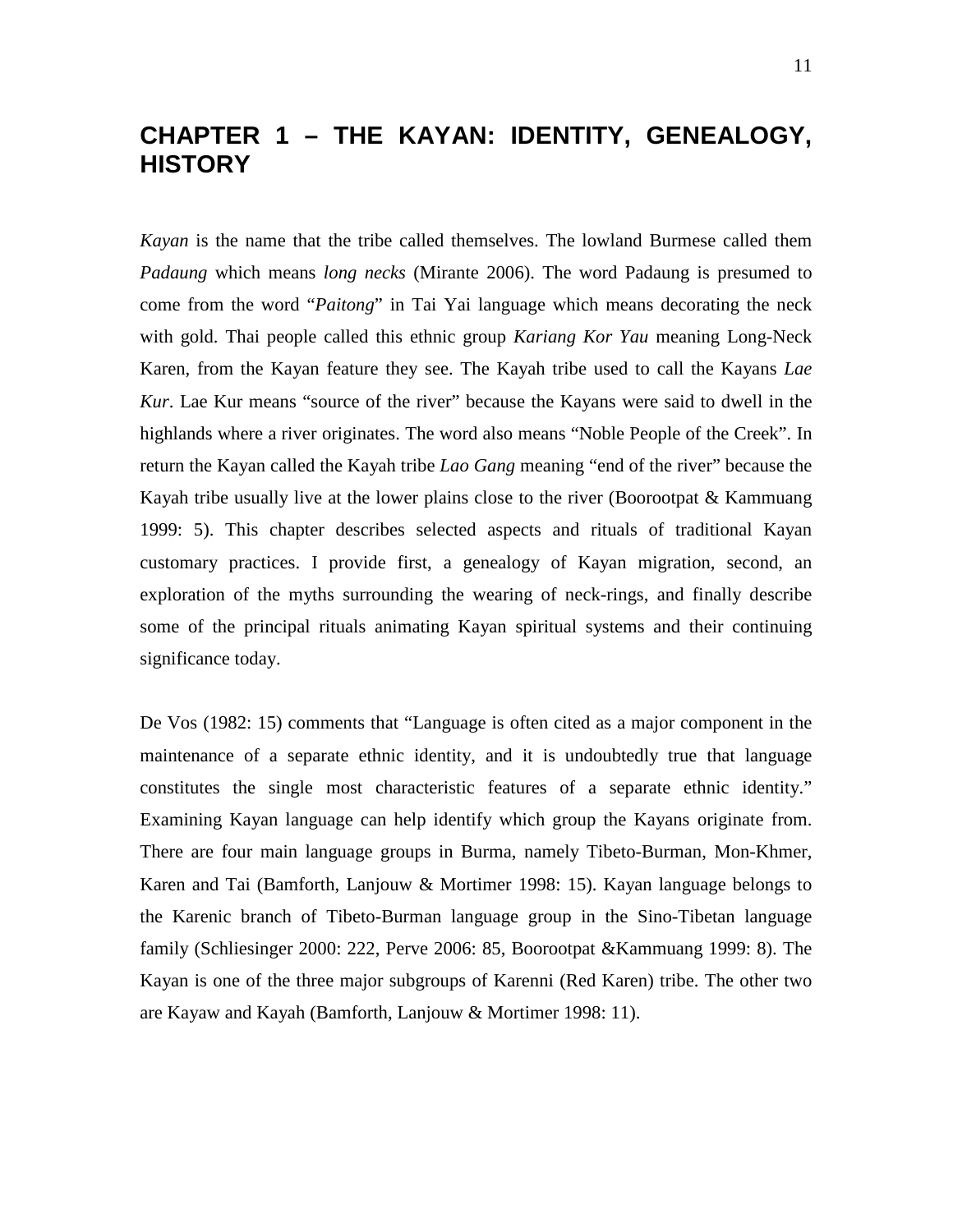Ancestors of the Kayan dwelled in Mongolia some 3,600 years ago. Before the Kayans came to live in Burma, their native homeland was the middle region of Yunan plateau, China. For reasons still unclear, the Kayans migrated westwards reaching the Shan State of Burma (Boorootpat & Kummuang 1999: 5). The Kayan have since lived in Shan State and Karenni State. In the Shan State, Kayan settled in the region around Pekhon township, known as Mongpai or now called Mobye which is about 25 miles northwest of Loikaw<sup>5</sup> and about 150 miles from Taunggyi, the capital of Shan State *(see map, figure 2 page 13)* (Bamforth, Lanjouw & Mortimer 1998: 11, Khoo Thwe 2002: 10). In Burma, the Kayans can be divided into 3 smaller groups: 1) *Kayan Kakhoun*, this is the group whose women wear brass coils around their necks, living in Yakkhu village and Kyatt village. The two villages are about 10 miles apart, both within the township of Demawso in Karenni State; 2) *Kayan Kangan* this is the group whose women wear silver jewellery around the neck, dwelling some 15 miles away from Demawso; 3) *Kayan Lahta* or Shortneck Kayan (Khoo Thwe 2002: 9), the group whose females neither wear brass coils nor silver rings around their necks but wear silver bangles in the arms and legs. They dwell in the rural areas of Shan State near the border of Karenni State (Boorootpat & Kammuang 1999: 7).

<sup>&</sup>lt;sup>5</sup> Loikaw is the state capital and the largest town of the Karenni State which is about 180 kilometres to the Thai border. Karenni State shares an international border with Thailand at MHS province to the east and shares state boundaries with Shan State in the northewest and Karen State in the southwest. Karenni State is divided into 7 townships namely Liokaw, Demawso, Pruso, Pasaung, Bawlake, Meh Set, and Shadaw (Bamforth, Lanjouw & Mortimer 1998: 11).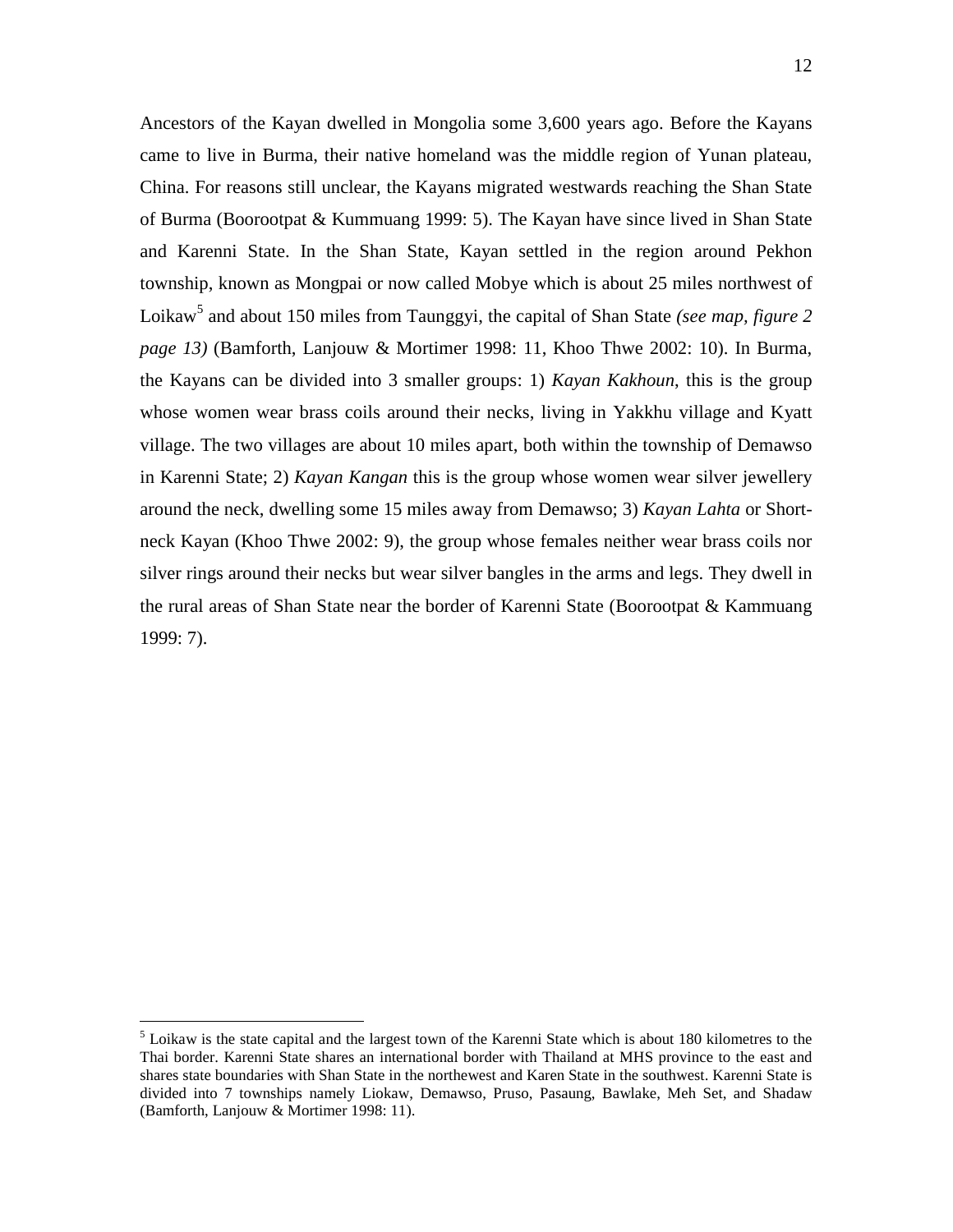

**Figure 2: Kayan's original homeland in Burma** 

*Source*: Bamforth, Lanjouw & Mortimer 1998, Karen Human Rights Group n.d., U.S. State Department 2007.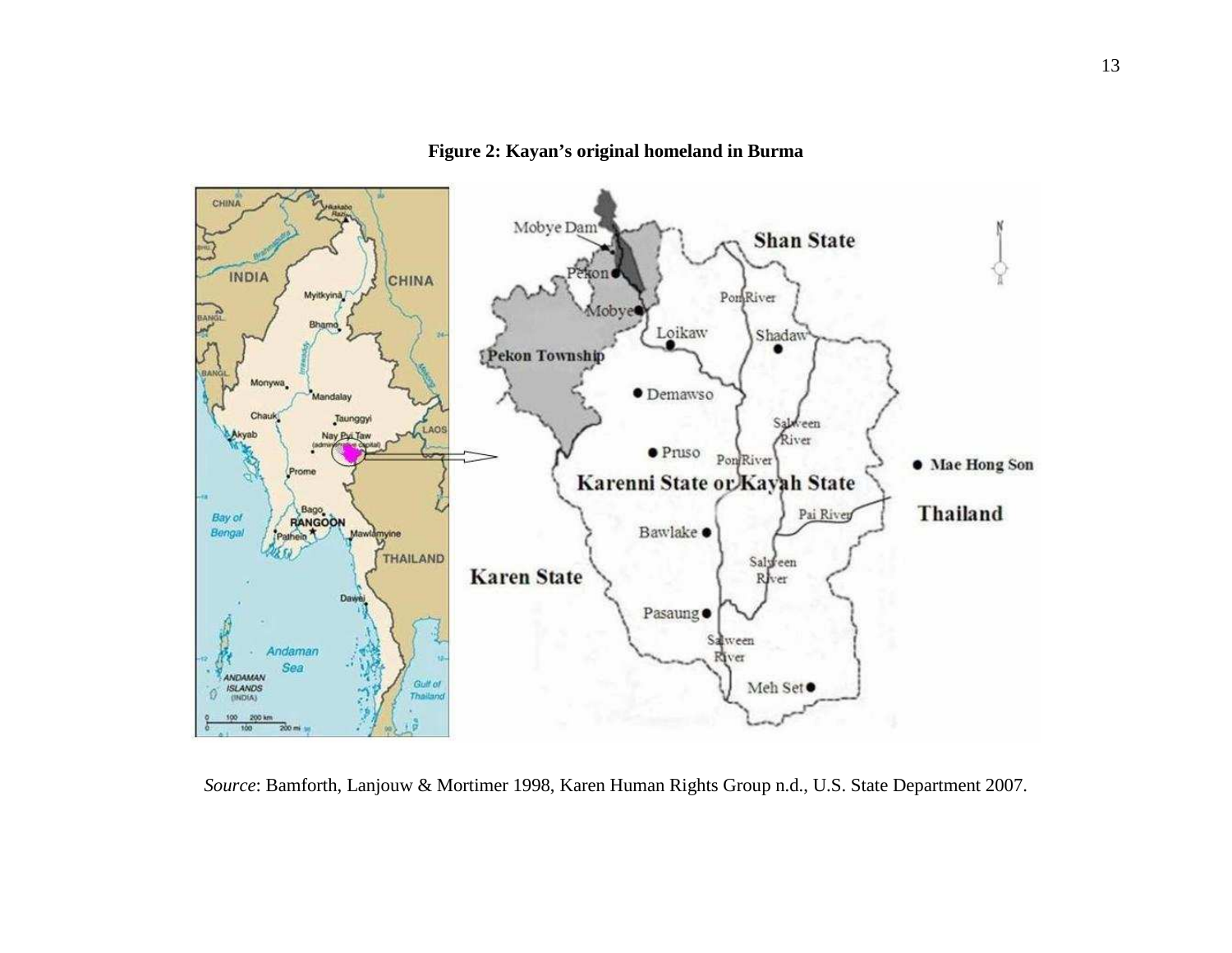#### **The Kayans in Thailand: Neck-ring culture and tourism**

The Kayan who took refuge in Thailand were mostly *Kayan Kakhoun*, the Kayan subgroup that wear brass coils around their necks. The Kayan began to take refuge in MHS towards the end of 1984 for a variety of reasons. Some came to escape the ethnic cleansing campaign of the Burmese military junta in Karenni or Kayah State and crossed the border at Phabong and Pangmoo sub-districts in the township of MHS. Some ran away from the fighting between the Burmese army and the Karen insurgents and taking refuge at Ban Mai Nai Soi, known by other names as Ban Tractor, Ban Kwai, or Site 1. Here they received humanitarian help from the Thai Government and were recognised as war refugees. Other Kayans sought to avoid being recruited as indentured labour through forcible relocation to non-cultivatable regions. Some left Burma because the yields from their toils in the farm had to be shared with Burmese soldiers causing them to be impoverished and not to have enough food for their own family. This included yields such as vegetables, rice and animal husbandry. Refusal to hand over some of their crops or farm animals to the soldiers would frequently end up in retributions and killing.

The Governor of MHS saw that Kayan females who traditionally wear neck rings could be a great tourist attraction within the province. In 1985, the then Governor of MHS initiated a plan for tourism development for MHS. Government officials were sent to negotiate with the Kayah or Karenni leaders about opening Kayan cultural villages in MHS. Enterprising tour operators upon seeing that the government initiatives were lucrative, then made their own arrangements to go to Burma to bring Kayans to Thailand. With the assistance of Karenni leaders, private operators recruited Kayan long-necks for their own tourist villages. The Karenni leaders were paid good money which was then used to buy weapons for the Karenni rebels.

Kayan refugees who were already living in Thailand saw the financial benefit of Kayan tourism; they too went back to Burma and rounded up their neck-ringed relatives and friends to come to Thailand to be a part of tourism. One such example is given by Jenjira Sutuch Na Ayuthaya (2007), a Thai woman who married a Kayan and spends many years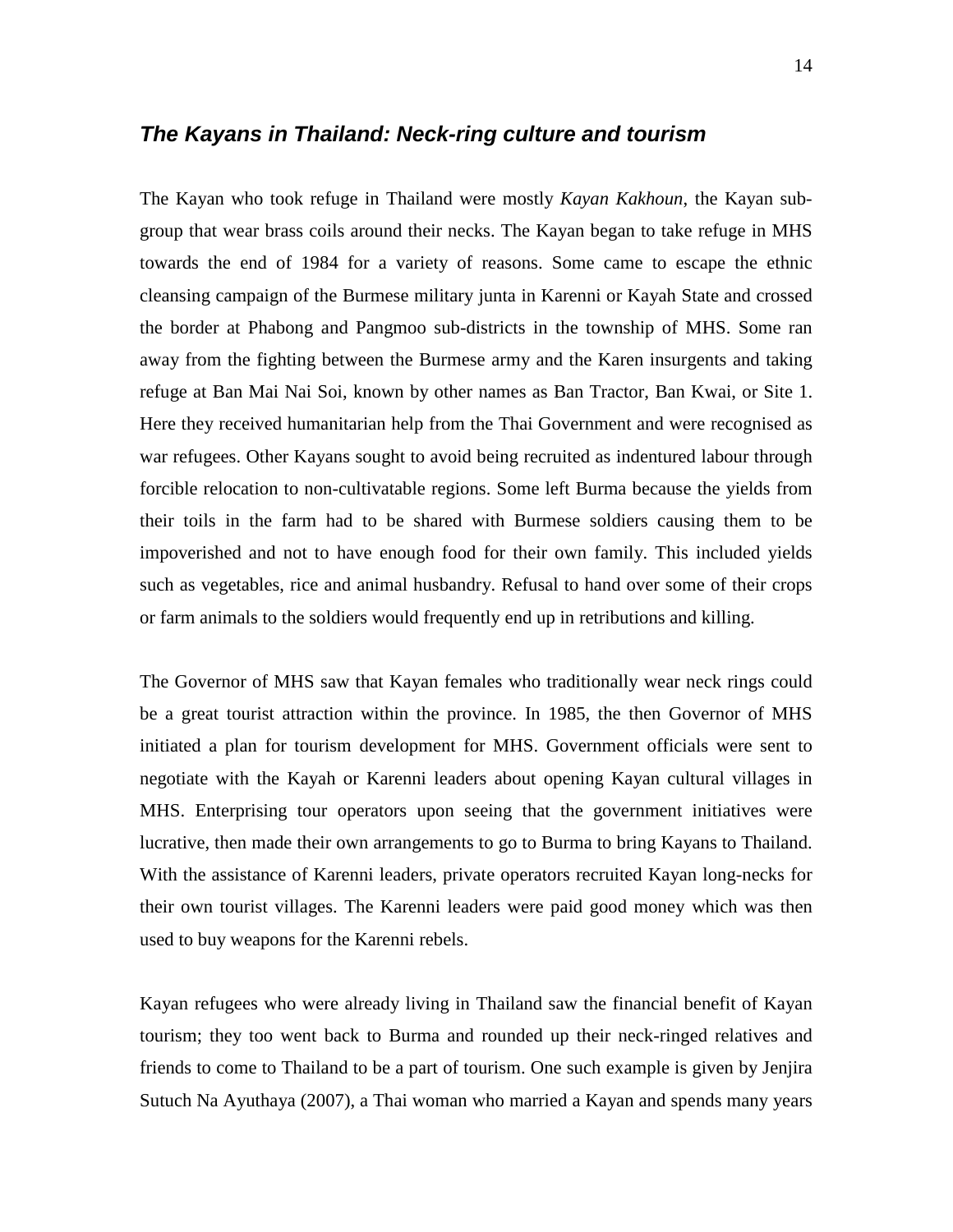of her life living in the Kayan village of Ban Huay Seua Tow. She narrates a personal experience of a Kayan woman who left Burma in response to Kayan tourism in Thailand:

*At that time I was farming rice of which half of the harvest must be given to the owner of the land. Whatever left was often not enough to feed my family. Then there were the Burmese soldiers who always demanded rice from my small share. Sometimes when I had nothing to give, the soldiers would hit me. Our men had to hide themselves away from the armed soldiers otherwise they would be forcibly taken to be used as porters to carry landmines to be planted along the border … not long after I gave birth to my seventh baby, I received news from a Kayan in Thailand informing me that life in Thailand was much better and I decided to go to Thailand with three of my children.* 

Today, Kayans can be found in eight tourist destinations, namely: 1) Chao Kow Kaset Cherngniwayt village, at Mae Rim, Chiang Mai. They were originally from Yapaa village, Mae Ai township in north-western corner of Chiang Mai province; 2) Mae Ta Man village, also in Chiang Mai province, moved from Chiangdao; 3) Mai village at Mae Ai district, Chiang Mai; 4) Yapaa village, Mae Ai, Chiang Mai; 5) Ta Kow Pleuak village, in the city district of Chiang Rai; 6) Mai Nai Soi village in the township of MHS; 7) Huay Seua Tow village, township of MHS; 8) Huay Pu Kaeng village, township of MHS (Ponlameuang Neua 2006). Kayan who settled in Ban Huay Seua Tow and Ban Mai Nai Soi mostly came from Kyatt village in Demawso township of Karenni State. Kayans who reside in Ban Huay Pu Kaeng were mostly from Yakkhu village, from the same township of Demawso (Boorootpat & Kammuang 1999: 8).

#### **In memory of the dragon mother**

For generations Kayan females have adorned their necks with brass coils but there is no written historical account of how the neck rings came to be a Kayan tradition. Stories are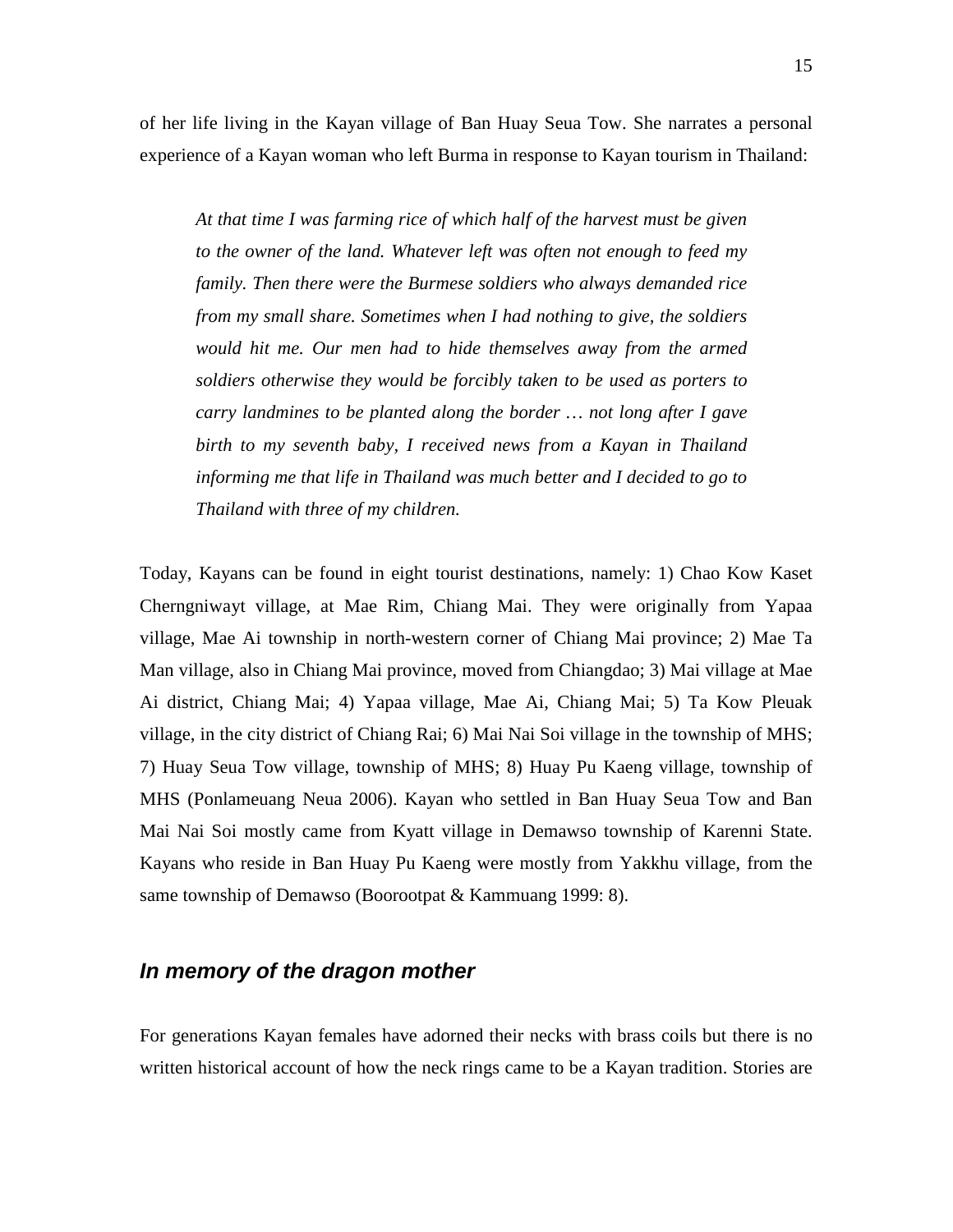told from mouth to mouth over generations. Not surprisingly, these oral accounts show considerable variation as to the origin of the neck-ring tradition.

One of the most popular stories within Kayan oral tradition is about the Kayan's ancestral mother who was a dragon (Khoo Thwe 2002: 18, Perve 2006: 90). Legends from Kayan mythology narrated that the neck ring was in memorial praise of the beauty of the dragon mother, the primal ancestor who gave birth to the human race. An elderly Kayan, Oong Jo narrated this story: There was a female dragon living in a big river. She wanted to know what a human being looked like. So she asked a little green frog "have you ever seen a human being?" The frog answered that it ever saw a living figure walking nearby a creek but was not sure if that was a human. The dragon then asked the frog to take her to where the frog had seen such a figure. Near the place where the frog appeared, the female dragon found a cave and she went inside it. From what she saw, she gathered that someone must have been living in it since it had lost its natural characteristics and was very untidy. She then transformed herself into a beautiful woman and cleaned up the cave. The cave man returned and saw that the inside of the cave was surprisingly clean and everything had been tidied up. He was curious who cleaned the cave. The next day when he went out, the dragon came again and transformed herself into a beautiful woman and tidied the cave. The man unexpectedly came back and saw this beautiful woman. After talking and getting to know each other, they fell in love and stayed together as husband and wife. As a result of this association, the beautiful woman became pregnant. The man went out as usual but before long he came back to get something he had left behind. He went into cave and saw his wife sleeping during the day but in form of a dragon. He was frightened. He left quickly and never returned. The wife waited for many days but since the husband did not come back, she decided to go back to where she came from. On the way, she gave birth and laid two eggs. Two hermits found the eggs. Each hermit took an egg and went his own way. When the eggs hatched, from one egg out came a male human and the other egg hatched a female human. The female human was the first Kayan and the male human was the first Pa-O, another Karen subgroup. These two human forms married and started the human generation. Seven children were born out of this marriage. Another tale states that a beautiful dragon with a long neck was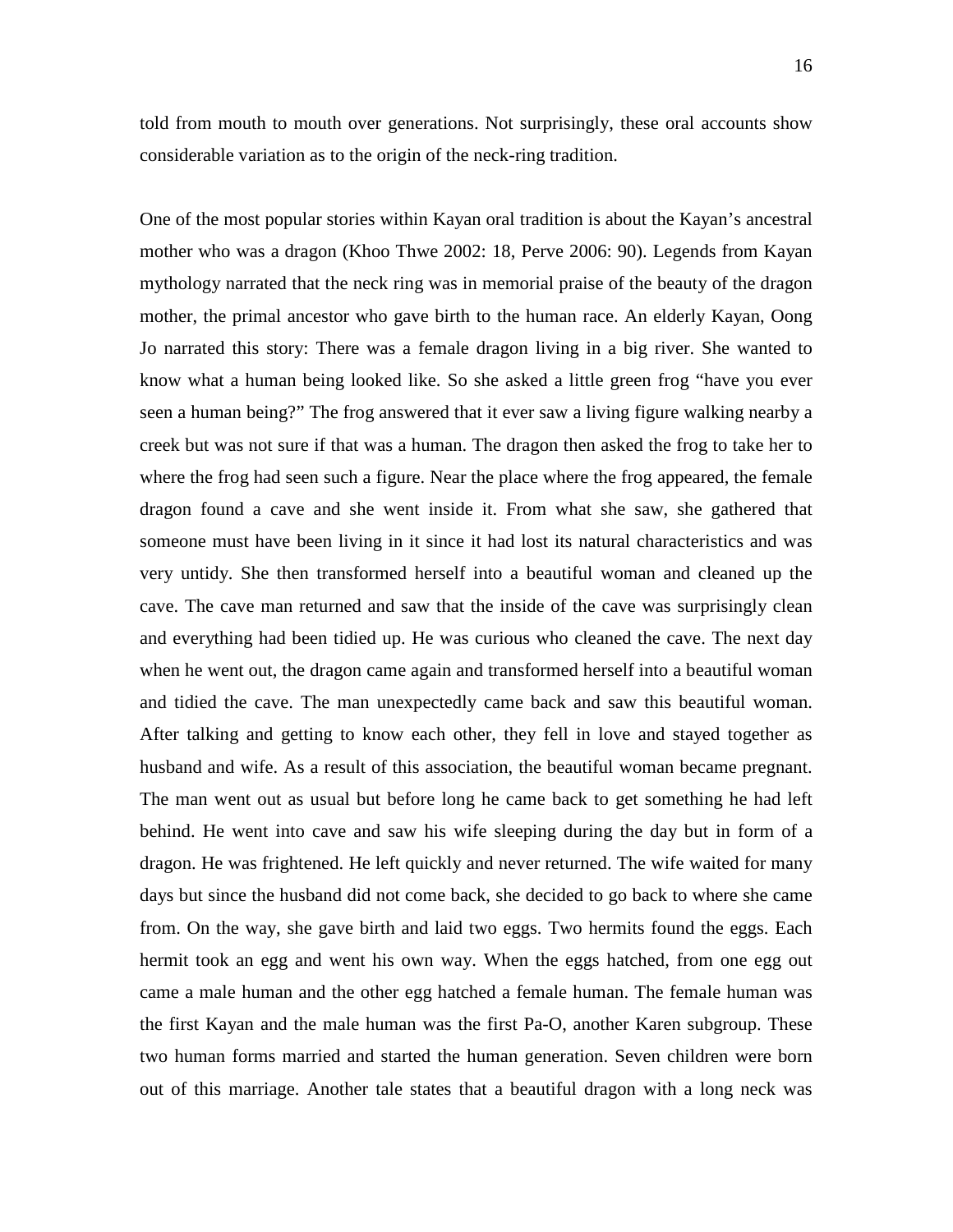impregnated by the wind and produced the first Kayan people (Chawanaputorn et al. 2007: 639). According to Viwat, the Kayans believe that their ancestors were a swan and a dragon, so they make their necks long in memory of their ancestors (1997 cited in Boorootpat & Kammuang 1999: 14, Schliesinger 2000: 223).

According to Khoo Thwe (2002: 18), Boorootpat and Khammuang (1999: 14), Schliesinger (2000: 223), Chawanaputorn et al. (2007: 639), and Perve (2006: 89-90) the neck-rings are to protect against tiger attacks. Long ago the evil spirits were said to be angry with mankind and decided to send tigers to eat all women and so their ancestors recommended that all Kayan females must protect their necks by wearing brass coils.

Khoo Thwe (2002: 18) also mentions that the neck rings help to identify the Kayan tribe. "Our (Kayan) women ancestors wore rings around their necks so that they could be identified whenever they were reunited with their tribe." Ma Ra, a Kayan woman supported this view during my interview "formerly there were many Kayan females but many were kidnapped by the Burmans. Kayans went to ask for the return of their women, the Burmans asked which ones were their women? Because they could not identify their women, the women were not released. From thence onward it was recommended that Kayan females must wear brass coils as a form of group identity." Another similar story claims that, the wearing of brass coil emerged in order to solve problems associated with continuous ethnic fighting and as a strategy to discourage other groups from taking Kayan women. On this account the coils were intended to make their women look unattractive (Perve 2006: 90). Ma Now also relates how the neck-ring was designed to be cumbersome and make it difficult for girls to run away from home. The coil on the neck has two parts: one set is coiled around the neck and the other around the collar. At the legs, several rings are placed at the higher part of the calf, and some at the lower calf almost touching the ankles. The weight of brass rings on the body thus served to constrain mobility as Kayan tradition requires females to restrict themselves to their village and marry only men from the same tribe.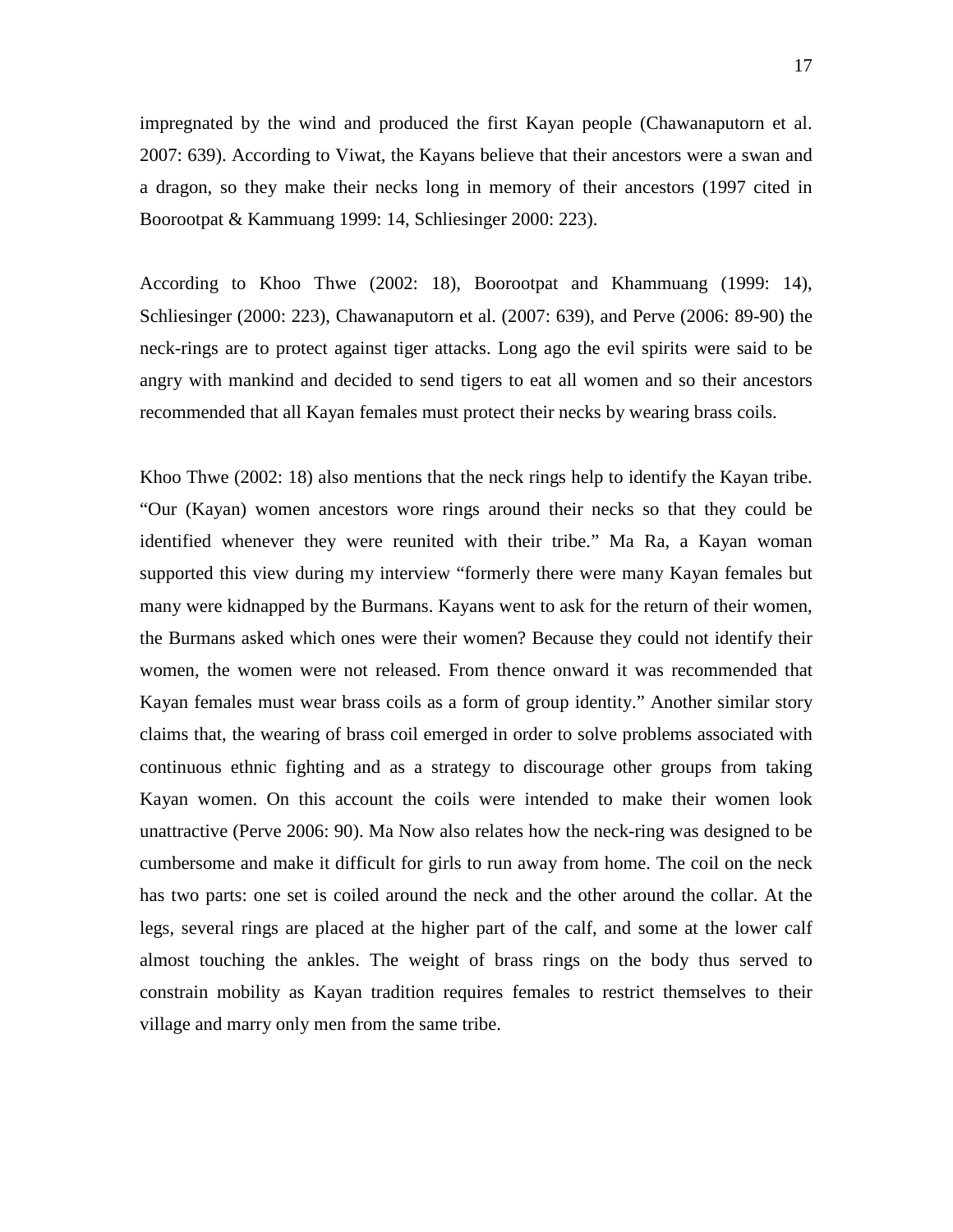Within the Kayan oral tradition multiple interpretation and renderings are possible, for example, stories may be purposefully exaggerated or even, in some instances, completely new ones may be invented. One such story quoted by Boorootpat and Khammuang (1999: 14) and Schliesinger (2000: 223-224) is that of a nine-year old Kayan princess who escaped a Burmese onslaught on her territory. The little princess took with her a Kayan holy plant and wrapped it around her neck. She made a vow not to take the plant off from her neck until the Kayan regained their ancestral land. Kayans today use brass coil wound around their neck in memory of the princess. Other stories depict the Kayans as rich in gold and silver. When the Kayan were engaged in war, they took the gold and tied it on to their necks. The brass neck-rings today are a symbol of the old times when the Kayan were a wealthy grouping.

Oral accounts thus actively constitute social meaning and history. Some oral accounts also emphasize the aesthetic and exotic elements of the neck ring is said to enhance the beauty of a woman's long neck. Short necks are considered unattractive. For a Kayan female to develop an attractive long neck, Kayan girls start to wear brass coils at an early age, anytime between five years old to nine. The weight of a brass coil worn by a Kayan differs by age and length of time she has worn it. The coil is a solid brass rod, that is, with no hollow space in the coil. The price of each brass coil depends on its length and thickness. A brass coil worn by a Kayan may cost between 1,000 baht (\$33.33) to 8,000 baht (\$266.66). These coils are brought in from Burma. Fixing the spiral coil on the neck is done by a professional. The wearer cannot put it on by herself as a special skill is required to circle the coil around the neck neither tightly nor loosely. The service charge for placing a brass coil is usually 500 bahts (\$16.66). The brass rod is warmed over a charcoal oven to soften it and then immersed for a short moment in lime water before spiralling it around the wearer's neck. The weight of a young girl's neck rings is approximately 2.5 kilograms consisting of nine loops. After wearing for three to four years, the old one is taken out and replaced with a longer rod making more loops. The brass coil is changed about nine times in a woman's life span. The last coil change would be done around the age of 45 with the brass coil between 13 – 15 kilograms, which will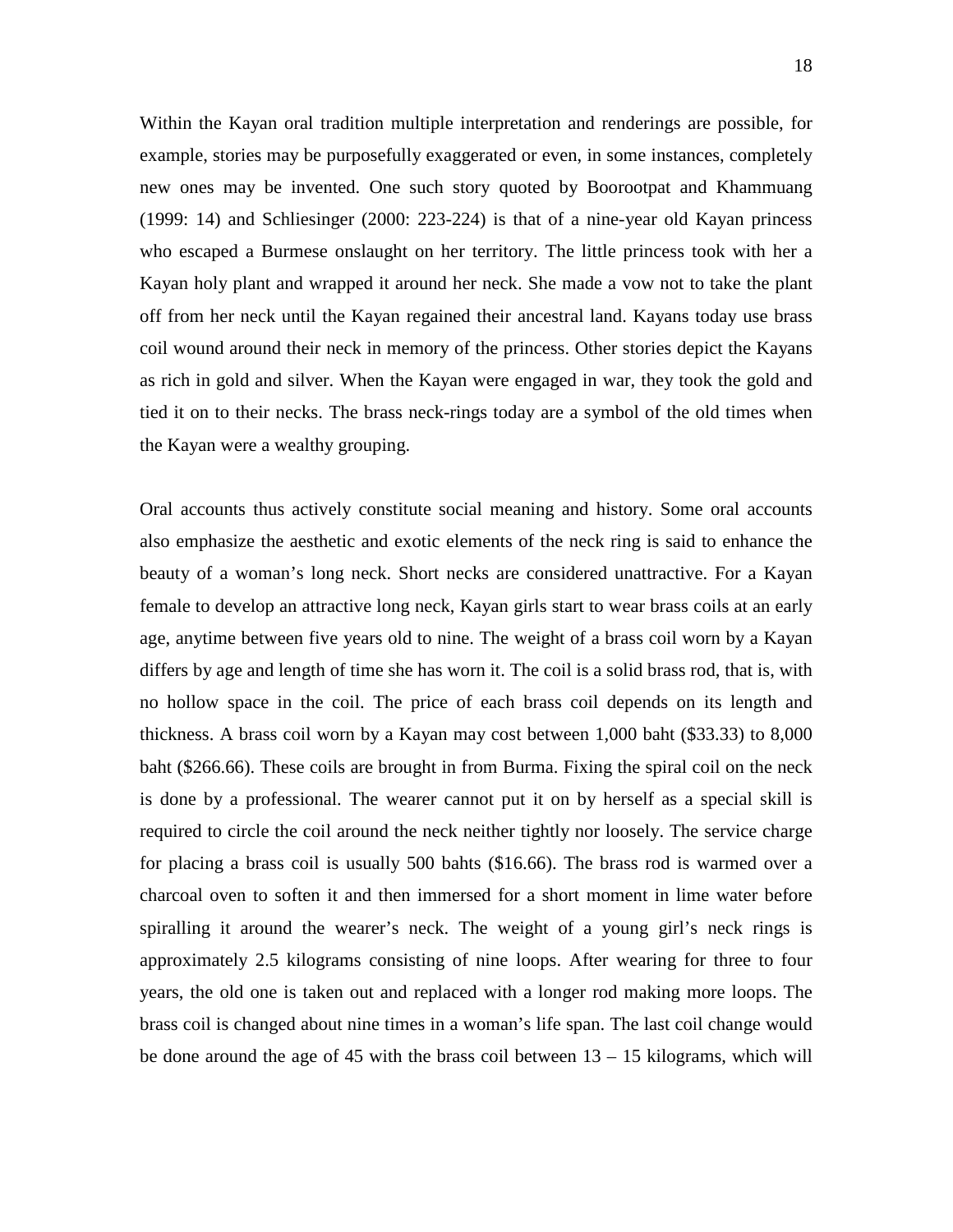consist of 32 loops (Boorootpat & Khammuang 1999: 10-11, Chawanaputorn et al. 2007: 639).

## **Kayan costume and adornments – the past and the present**

#### **Figure 3: Kayan women and a Burmanised Kayan woman in their traditional clothes, 1920s.**



*Source*: Khoo Thwee 2002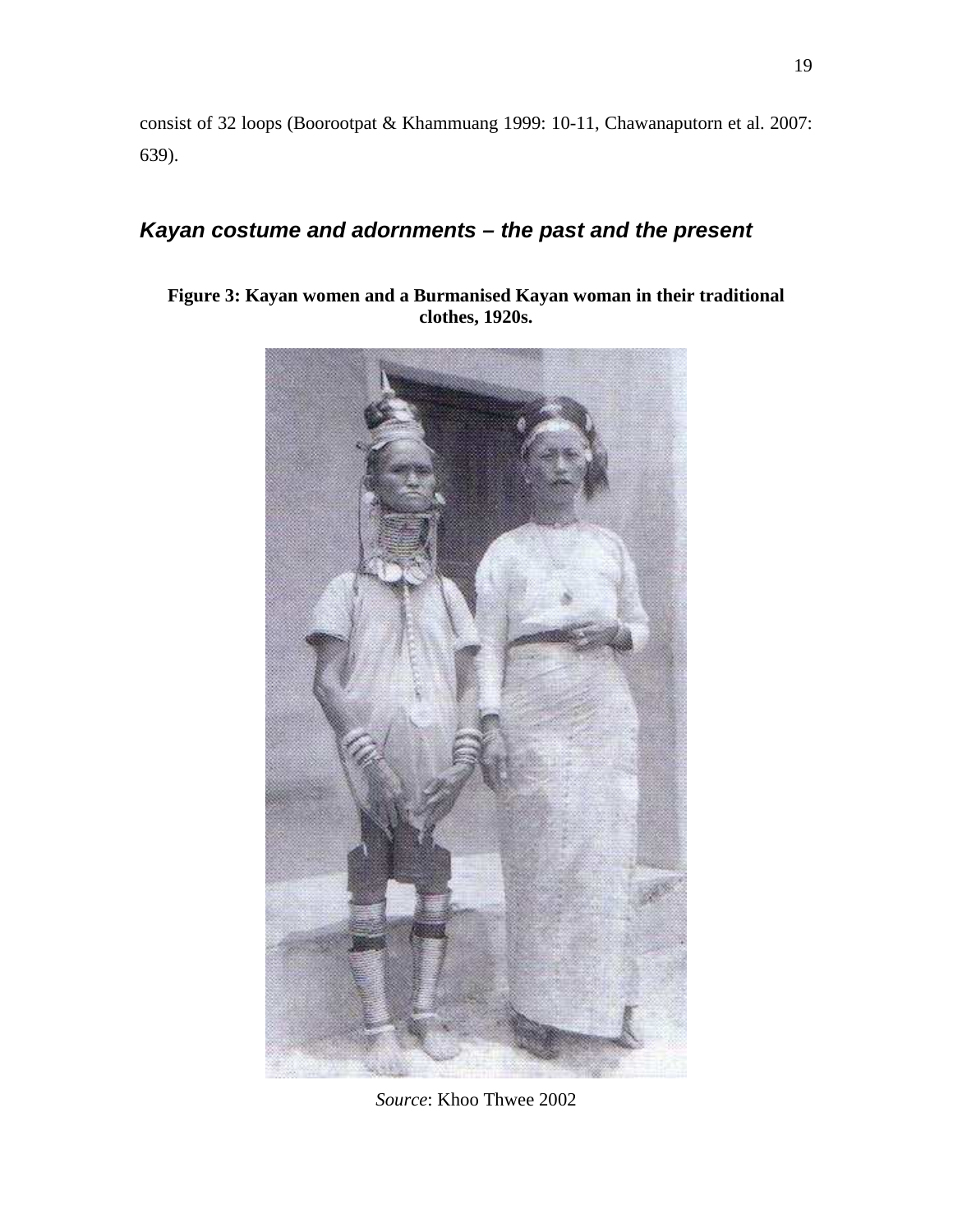

**Figure 4: The dress of Kayan women in 1920s.** 

*Source*: Khoo Thwee 2002

The traditional clothes of the Kayan have changed slightly from the past when they lived in Burma. Kayan females' costume shows their Kayan identity quite conspicuously. From the old photos taken in the 1920s*,* women can be seen wearing a white tunic or white top and red bottom tunic which is normally worn for weddings nowadays. They wear narrow hand-woven skirt folded at the front until the knees. From studies carried out by Boorootpat and Khammuang (1999: 9-10) the Kayan women are always fully dressed: white lose tunic down to the buttocks, long sleeve black blouse outside, short skirt to the knee made of black woven cotton material and flapped it over in front. Present day Kayan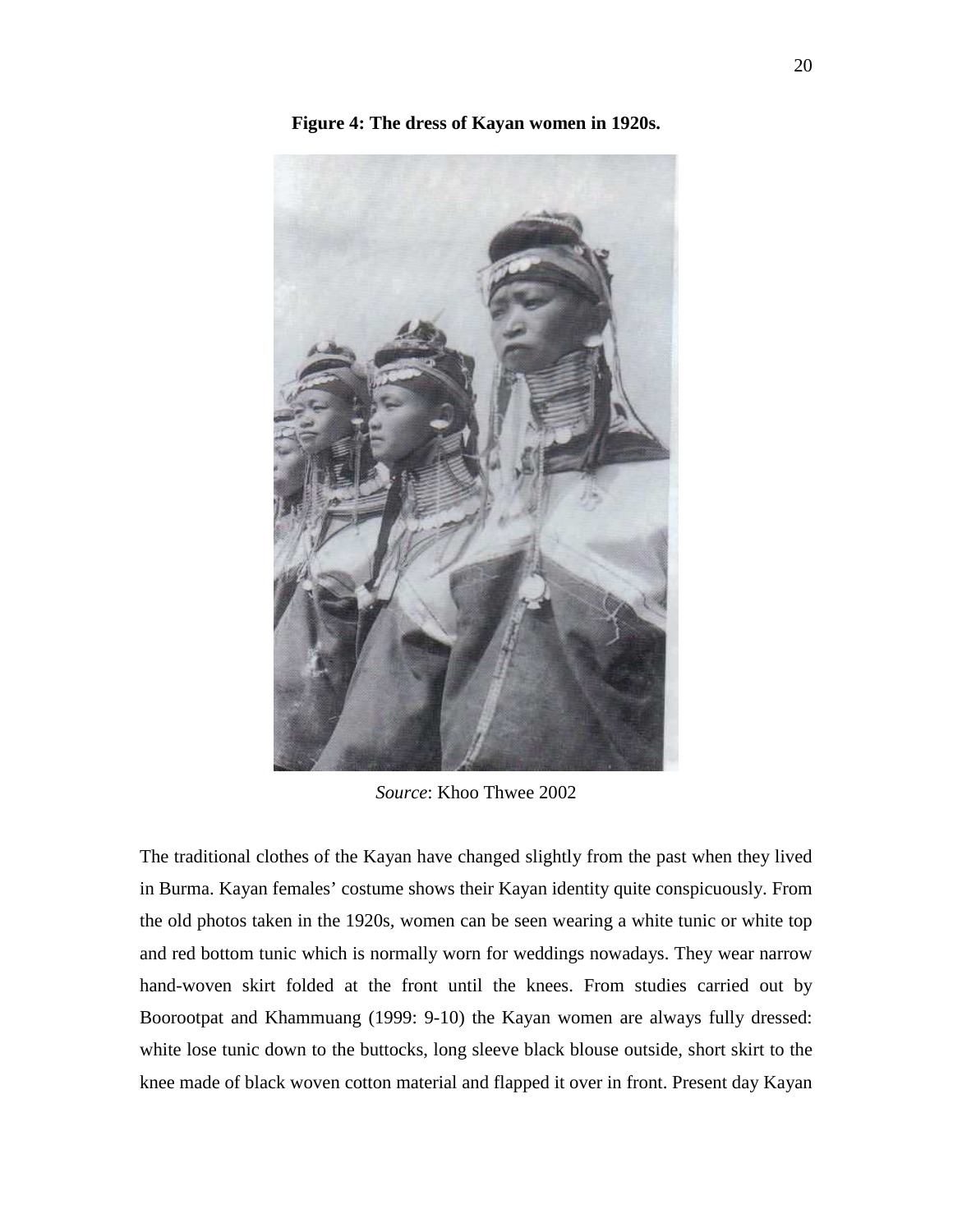women, mostly wear white V-neck hand-sewn blouse. I have seen such hand-made blouses in other colours, namely yellow, blue and pink. In the cold season in Thailand, they wear jackets bought from the market. Some of them still wear the traditional short skirts but most of them wear long sarong reaching the ankles. This sarong is worn by folding it at the waist and tied in a single knot, like the Burmanised Kayan woman in the photo *(figure 3 page 19)*.

The hair style of Kayan woman is usually a fringe combed to the forehead and the back hair is tied high up in a bun and long wooden or silver pin(s) pushed through the hair to enhance decoration. Colourful sashes are tied around the hair and then decorated with flowers. Some present day Kayan girls do not tie up their long hair but let it hang down their back.

The most conspicuous costume of the Kayan females is the brass coil around the neck made from an alloy of silver, brass and gold. In the past, the coil had two parts, one worn around the collar with five to six large loops resting on the shoulder. The collar ring is kept apart from the neck rings by a vertical brass coil at the rear. Above the collar rings are the brass rings around the neck, often decorated further with silver chain coins and beads. The ear lobes are filled with silver plugs from which dangle silver chains and beads. In modern times, not many Kayan women wear both parts of the ring. Those who wear the collar rings are the elderly. A piece of cloth is usually placed between the neck ring and the chin to avoid irritation by chafing.

The legs of Kayan women are also decorated with rings. As Ma Now explained during my interview, "In the olden days, they also put brass coils around their the upper calf, leaving a space of about one to two inches down, then another set of brass coils are worn right down to the ankles. Nowadays, only the top part of the calf is decorated." This woman wore rings on both parts of the calf when she was in Burma. In Thailand where the custom has become loosely observed, she took out her bottom part and replaced it with cloth just like a tight stocking. The hands are not left out in a Kayan female body decoration. Five to eight silver bangles are worn on the wrists on each hand. In the past,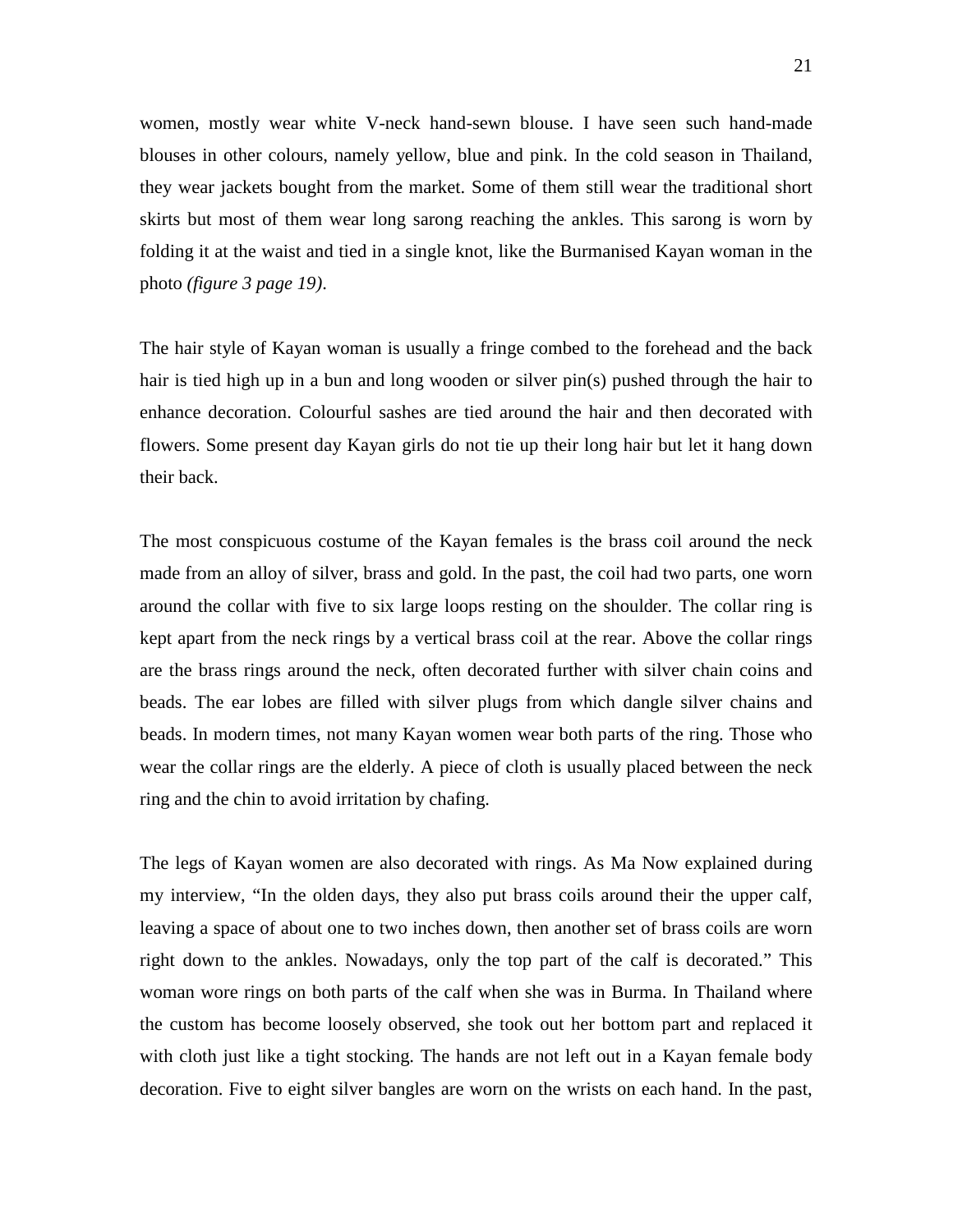Kayans were always barefooted. Shoes made the feet uncomfortable (Khoo Thwe 2002: 28).



**Figure 5: A Kayan woman in a current tribal dress** 

*Source*: Paengnoy 2007a

It appears also that the wearing of neck rings in the past had different purpose to that of the present. In the past when Kayans were living in Burma, only girls who were born on a Wednesday night during a full moon were adorned with the neck rings. For these children who must be 100 per cent of Kayan parentage, wearing the rings for the first time was done in a ceremony conducted by a shaman. An auspicious day was selected to hold the ceremony. The Kayans read their destinies and plot their course of life by consulting chicken bones. The thigh bones of a chicken are stripped of the flesh and both scraped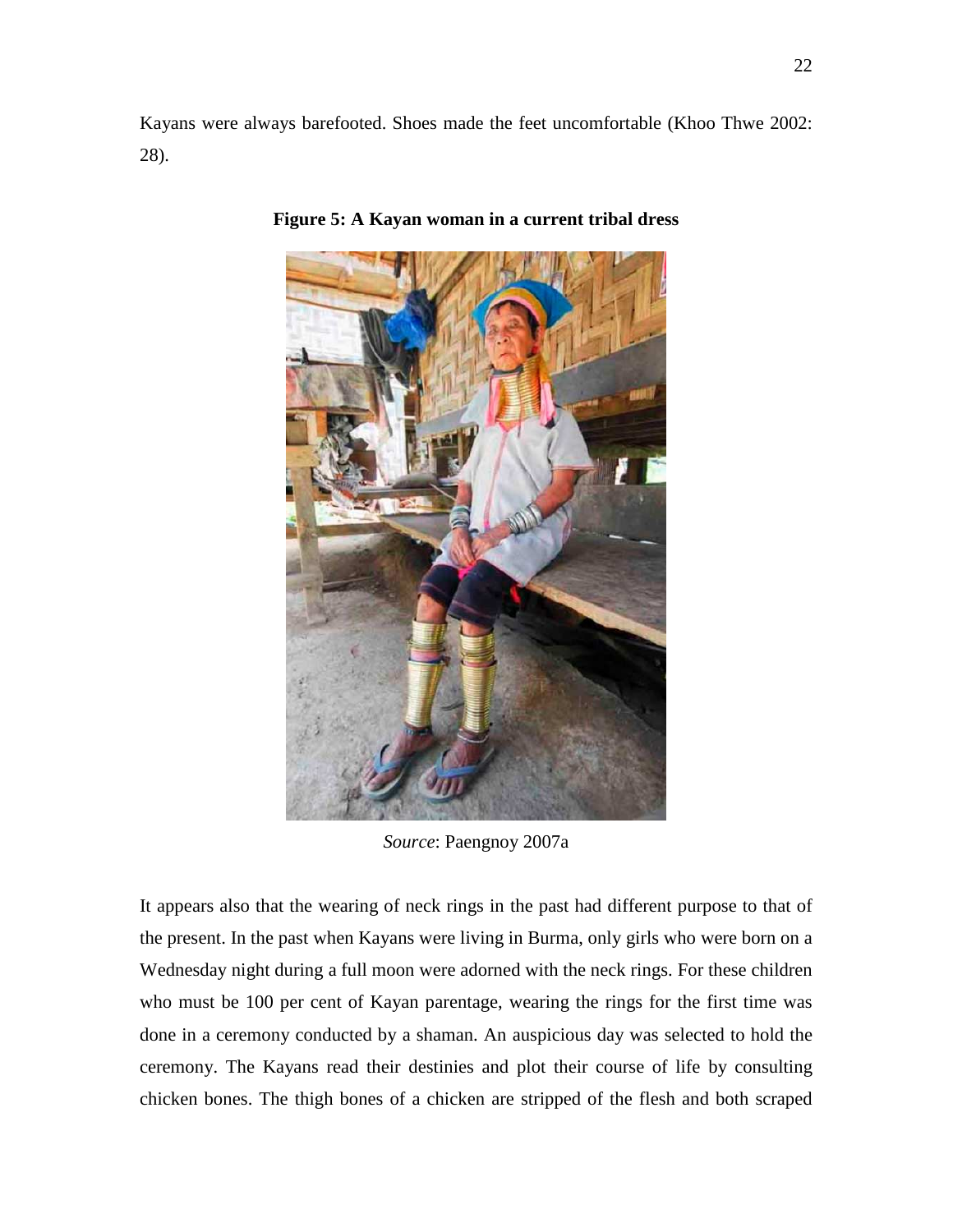with a knife until two small holes appear. A splint of bamboo about six inches in length is inserted in the holes in each bone. If the angles of the splint, after being probed into the holes, are alike in both bones that is a good sign and the ceremony may proceed. If not alike this is regarded as a bad omen and another day will be chosen (Bary 1933: 2).

In all the length of trouble taken to uphold tradition means that the Wednesday girl must wear the neck rings throughout her life in honour of the dragon mother. Refusal to wear the neck-rings will cause her to be exiled from the community. Boorootpat  $\&$ Khammuang (1999: 10) point out that some Wednesday females who did not want to wear the neck rings committed suicide. Khoo Thwe (2002: 18) on the other hand does not mention those born specially on a Wednesday, "only girls born on auspicious days of the week and while the moon is waxing are entitled to wear them (the rings). These girls start wearing rings from the age of five, when the neck is circled only a few times. As they get older more rings are added. The rings are changed when they marry, and longer coil are added – one above and one below the main coil."

Despite efforts to maintain a sense of tradition and cultural heritage it is apparent that today's Kayans I spoke with, pointed out that presently in their homeland *in Burma*, less people are wearing the neck rings. In Burma the new generation of Kayans do not wear them; probably the brass coils have become too expensive to buy in the current situation of unending upheaval in Burma. The opposite appears to be the case in *Thailand*, where young and old alike wear them as a marker of ethnic identity among so many minority groups. In some cases, individuals decided to invest in the neck rings in order to get a monthly salary<sup>6</sup> from the tourist village authority. Thus younger girls, whether born on Wednesday or not, have decided to wear the neck rings with the blessing and encouragement of their mothers. Ma Kham, a young Kayan woman informed me that she started wearing the neck rings when she was still living in Burma, "I am from Kyatt village, in Demawaso. Children in my village wore them and also one of my close friends. I wore it then to follow my friends". Ma Ra, another Kayan of the same age came

<sup>&</sup>lt;sup>6</sup> Every Kayan who wears neck rings get an allowance of 1,500 baht (\$50) per month from the tourist village authority. See also Chapter 4, page 58.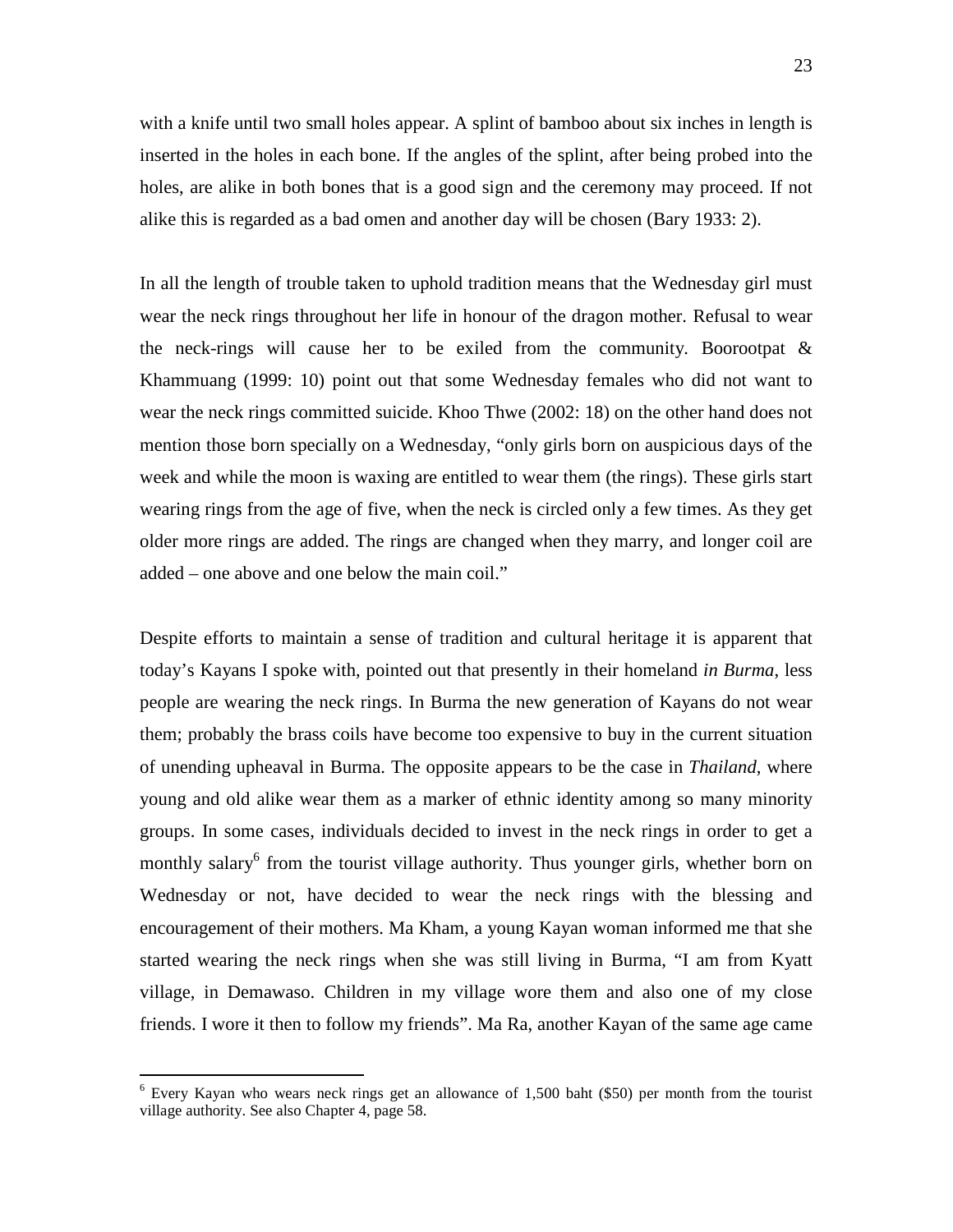from Hatukkuk village also in Demawso, "in my village no one wore it. I wear it after living in Chiang Mai for a year. I wear it because other women wear them".

#### **Kayan rituals and ceremonial practices**

*I was brought up not only among my ancestors, but among ghosts and fairies as well. Ours is a ghost and spirit culture, and for us the presence of ghosts is as natural as reincarnation is to the Buddhists. (Khoo Thwe 2002: 17)* 

Most of the Kayan rituals and ceremonies involve customary practices and religious beliefs which form an ethical basis for the conduct of their daily lives. As Khoo Thwe (2002: 17-18) points out "ghosts and spirits of the past were introduced into our daily lives with prayers and mantras, and they lived and ate with us like members of our families. … They were part of us, and we part of them." Ceremonies and rituals are designed to show gratitude to the spirits and to supplicate for rain and water, good yields from the farms, good health and cure from sickness. The Kayan's belief in spirits is called "*Shu Ghun Bwe Kye*" meaning all types of spirits. The spirits that Kayans show a lot of respect are: spirit of the deep jungle *Ghun Bwe Kye*, the mountain spirit *Khoun Bwe Kye*, and the water spirit *Shu Bwe Kye*. Kayan called spirits *Nats* and there are all thirty-seven in total (Khoo Thwe 2002: 11). The spirit god is called *Khahkwan Bwe Kye* (Boorootpat & Khammuang 1999: 23).

In MHS the Kayan New Year is celebrated with the erecting of a holy wooden post called the *Khahkwan*. This holy post is the gathering centre for all the spirits. In Tai Yai language it is called *Ngan Ton Tee* (T-Tree Ceremony) meaning Umbrella Tree Ceremony because at the top of the post is constructed an imitation castle which is shaped like an umbrella (*figure 6 page 25*) (Boorootpat & Khammuang 1999: 23). This Khahkwan ceremony is celebrated in MHS every year between March and April. In Burma it is celebrated after harvesting. Pascal Khoo Thwe (2002: 57) explains that "auspicious days for the ceremonies were chosen by the elders with the help of bone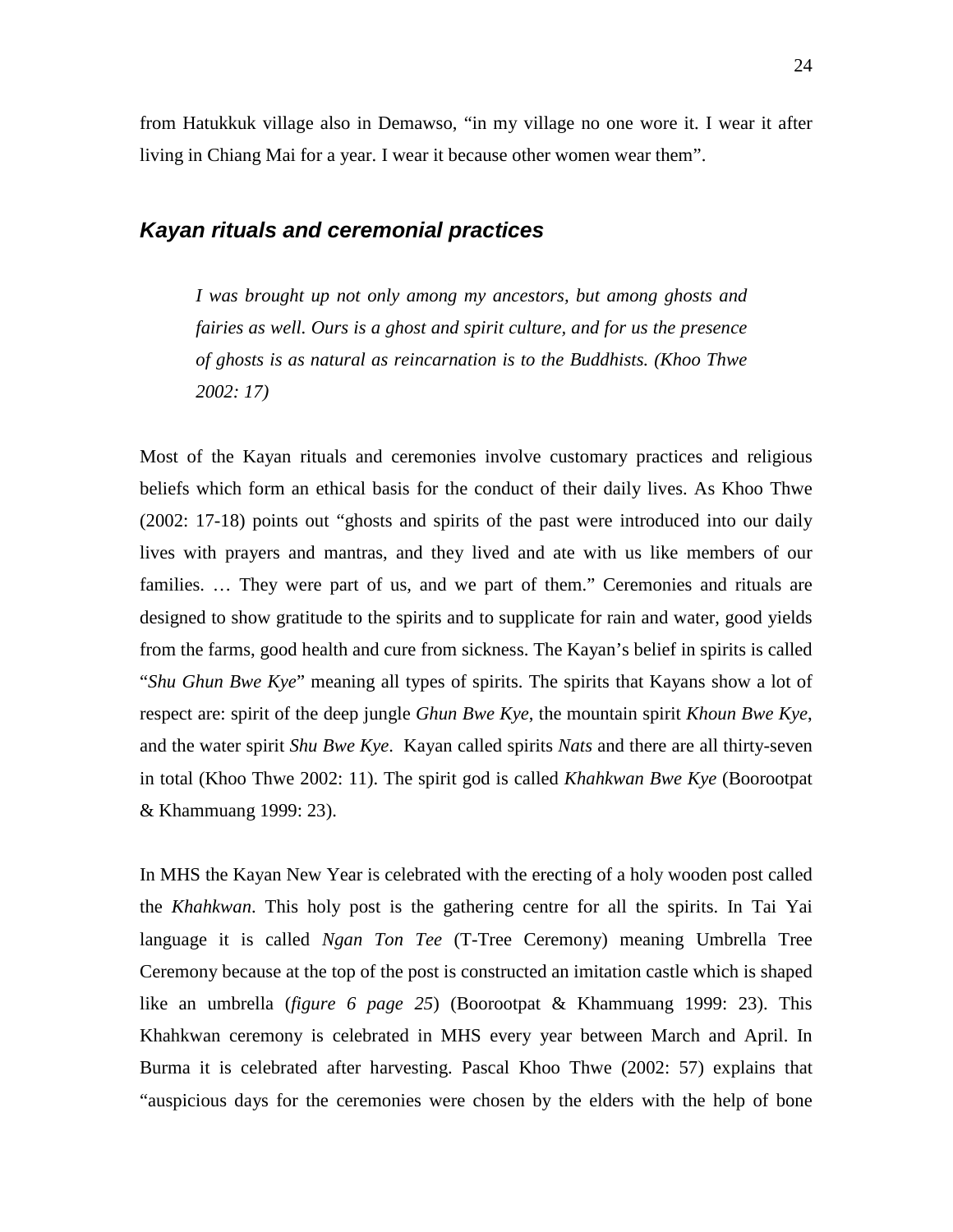oracles. A chicken was killed, and the village shaman would rip the leg bones from the flesh and read the signs. If they were auspicious the festival would go ahead as planned. If they were unfavourable the festival would be postponed, and the villagers would sacrifice a pig to appease the *Nats* before the next reading of the bone oracles. They would go on doing this until the signs were auspicious, and if that did not happen the festival would be abandoned altogether. Instead the villagers would attend the festival of other villages." Kayans in MHS do the same. Before the full moon, they will have the bone oracle with the chicken bone ritual to look for the auspicious time to have this ceremony; to find out which direction in the jungle to look for the tree and to get a prediction that the post would be male or female. If the prediction says the post will be female, the tree to be felled will be short. If the post will be male, the tree sought after will be straight and tall. The chicken bones also give signs of the best place to erect the holy post (Boorootpat & Khammuang 1999: 23). In MHS whichever village holds the ceremony, Kayans from the other two villages will come and join the celebration. Each village takes turn to celebrate the New Year ceremony.

#### Figure 6: *Khahkwan ceremony*



*Source*: Kayan New Generation Youth n.d.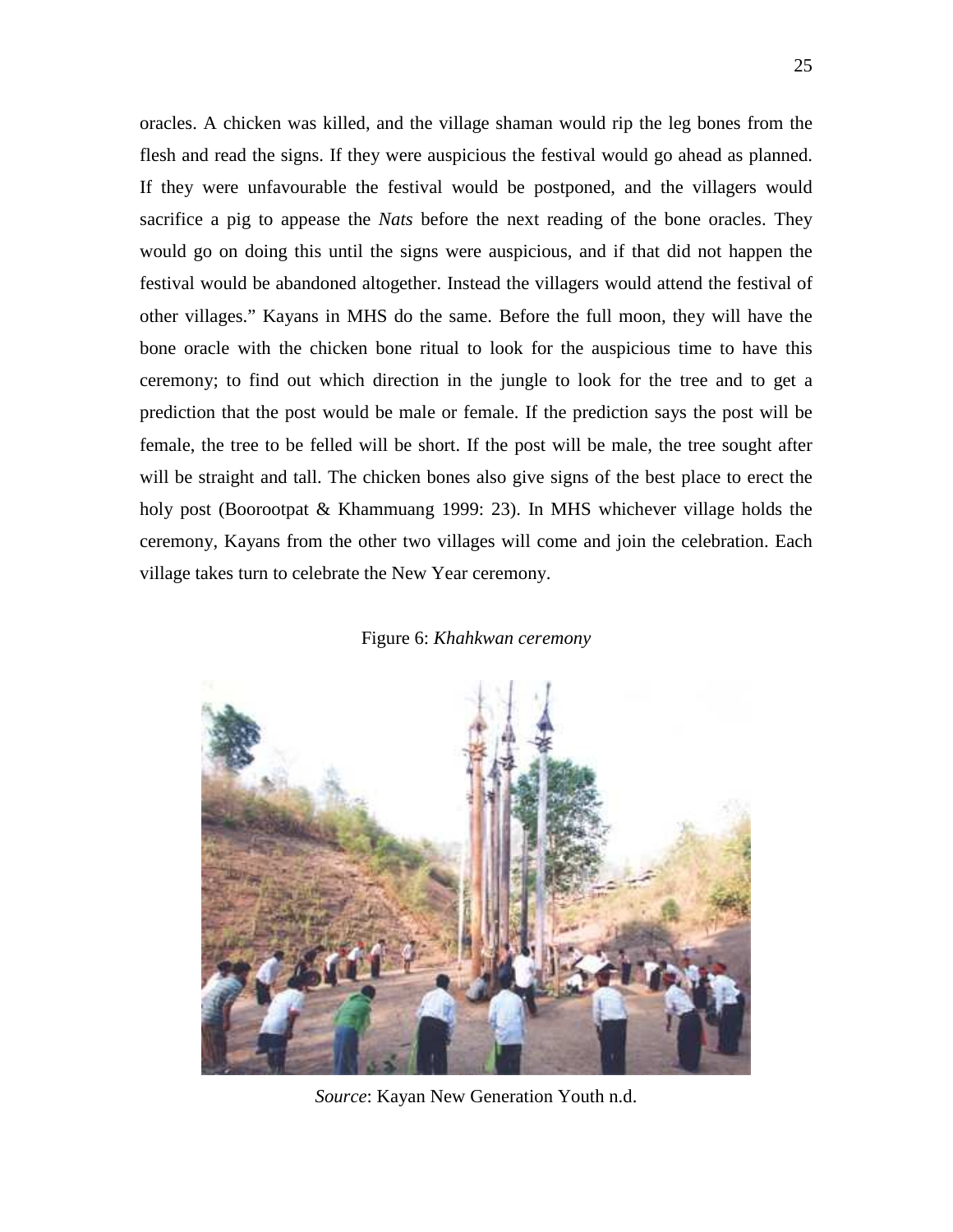Preparation for this ceremony takes three or four days. When an auspicious day has been decided by the chicken bone oracle, the next step is to look for a blessed tree in the jungle. A team of tree fellers will be led by a shaman who will show the chosen tree. To do this, the shaman will invite favorable spirits to enter his body by chanting prayers and mantras. When he is deemed to have been possessed by the spirits, he will show a particular tree. The villagers then cut down the tree. The branches and twigs of the tree are cut away; the leaves and barks are cleaned off, just leaving a long piece of smooth clean log. All the time drums and gongs beat noisily and the long log is carried back to the village with the shaman riding on it. At the village the log is placed on benches or other wood in such a way that the chosen log does not touch the ground. They wash the log until it is perfectly clean, and then leave it to dry. The next step involves decorating the top part of the log with bamboo threads woven into beehive patterns to attract the spirits. On the third day the log is ready to be erected in the sacred field just outside the village. The ritual starts by blessing the post; the villagers slaughter pigs and offer the heads, trotters and tails to the guardian spirit of the village. A live chicken is strangled at the neck until blood profuse from its mouth and the blood squirts onto the trunk of the post. Thanks are given to the spirits by dancing around the *Khahkwan* post to the sound of beating drums and gongs. As they dance, an unmarried man goes around giving each dancer rice wine to drink. Women are not allowed to enter the ground until the whole ritual is finished and then the holy post can no longer be touched by anyone. In MHS, after the rituals around the post, the villagers will invite guests from other villages to come to their home for a feast and drinks of rice wine. The dancers at the post will come and dance again in front of each house as a blessing for the inhabitants of the house (Khoo Thwe 2002: 58, Boorootpat & Khammuang 1999: 24-25).

#### **Feeding the spirits**

Feeding of the water spirit is also a customary ritual performed to seek an abundant supply of water for cultivation of crops. This ritual is performed between March and May before the rain season sets in. The water spirit is approached at where the river or creek starts. Offerings to the spirits comprise of meats of buffaloes, wild boar or chicken placed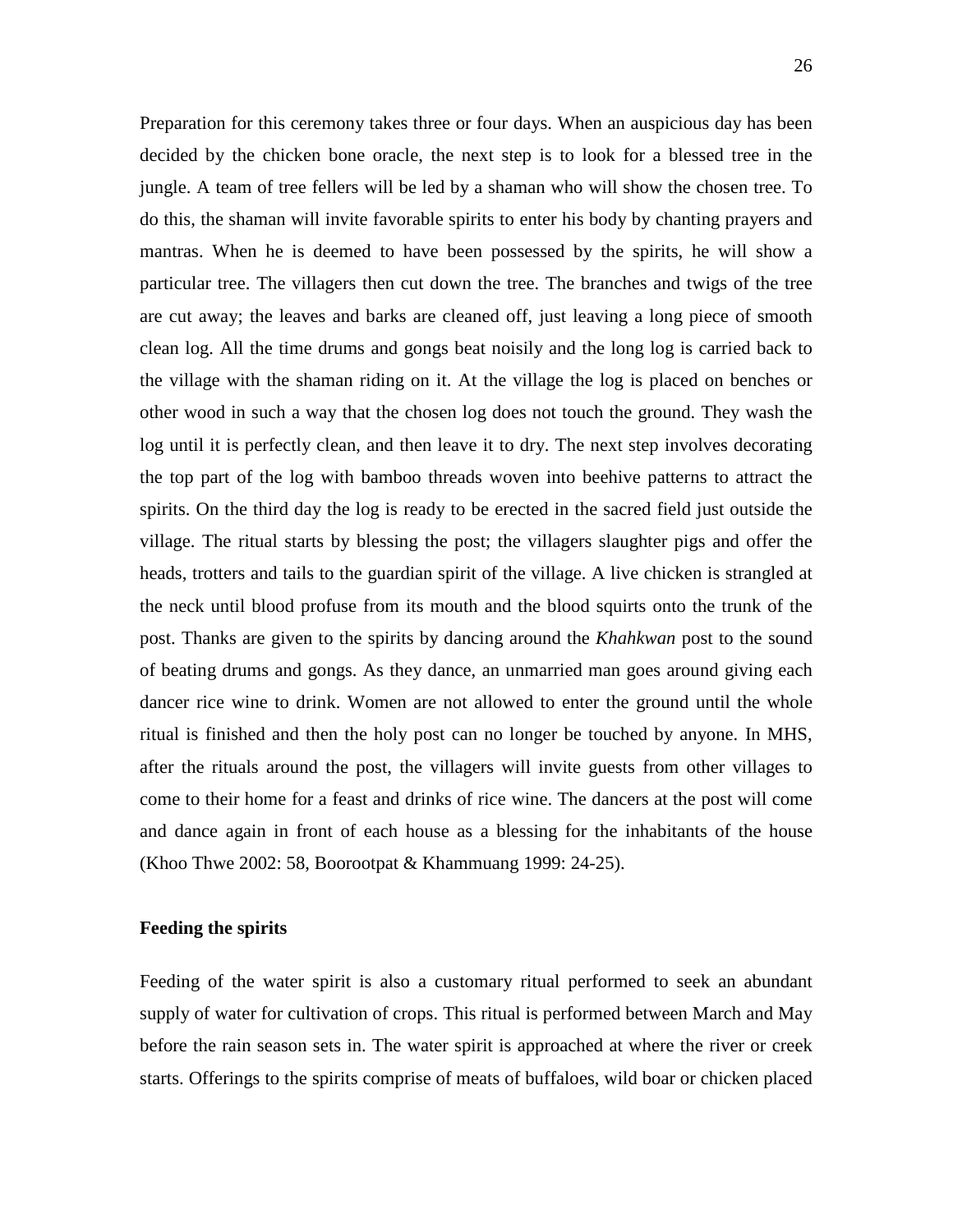under a big tree near the creek. Where the food is left for the spirits, a bamboo fence is erected in order to prevent people getting near the offerings. Although there are no rice fields in any of the Kayan villages in MHS, the ritual is still performed since Kayans continue to cultivate crops around their houses or around creeks near the village.

Feeding the mountain spirit is a ritual to supplicate for the success of their maize and other vegetable crops grown on hill slopes and for farmers to have good health. This ritual is performed in November during the cold season. Offerings for the mountain spirit are the same as for the water spirit (Boorootpat & Khammuang 1999: 25).

Being an agricultural community, continuous good health is very important to the Kayan,. The *Takkrug ceremony* is a ritual to appease the spirit of good health. The ceremony asks forgiveness from the spirits so that the spirit would not inflict any sickness on the villagers. This ritual is done during August to October when many villagers fall ill during the rainy season. Flu and cold are common. Early in the morning before sunrise: a firestone, a piece of chicken meat, pork, and cooked rice, some tobacco, betel leaf, candle, and family clothing either new or old, are put in a basket placed on a wooden stand in the east of the village where the sun will rise. Prayers are made asking the spirit to enjoy the offerings in the basket. The basket will be left there until the next rain season the following year. In MHS this can be a family ritual or a mass ritual done together.

It is Kayan's belief that when a baby falls ill it is because the spirit has taken away the child's soul. According to Kayans, the soul of people called "kwan" is centred at the whorl of hair on top of the head. The calling of the spirit to nourish the soul is done when a new born child is one month old. This ritual involves killing a rooster and a female pig. Blood of the rooster and the heart of the pig are smeared on the baby's forehead between the eyebrows and over the nose. A small chicken feather is placed between the two eyebrows. People will then tie white strings on the baby's wrist and wish for the spirit to give the child good health. If a child falls ill, the shaman will use a type of grass (often used to make thatch roof of the house) to determine what kind of offerings the spirits would want and the place where the soul of the child is hidden. These offerings will be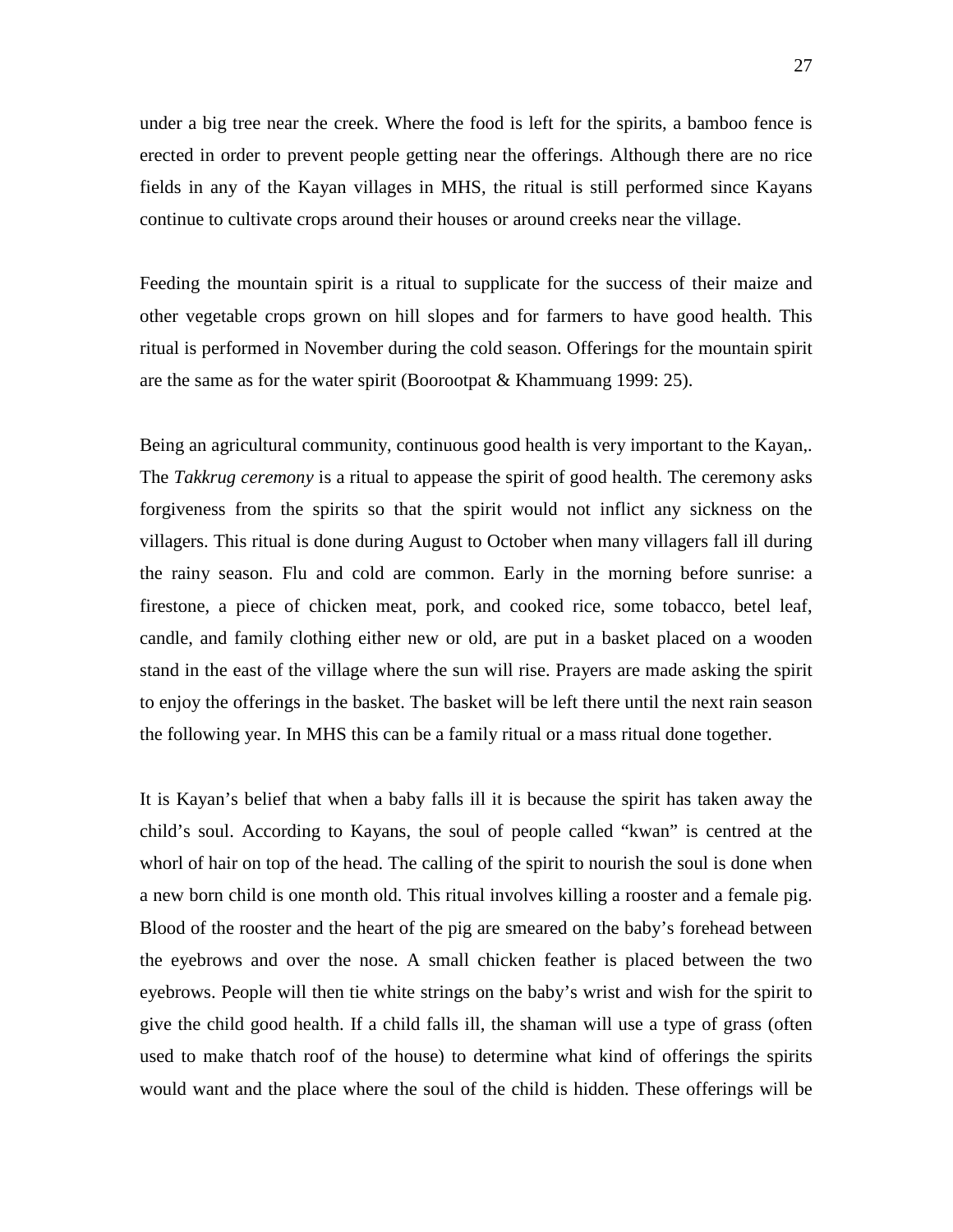taken to the place shown by the shaman and the soul of the baby will be taken home so that the child will be cured (Boorootpat & Khammuang 1999: 26).

#### **Kayan's wedding night**

In most Southeast Asian societies, rural people have been seen to adhere to customs and traditions much more strongly than city folks. The cultural life of an Asian country is often reflected in the traditional practices of its villagers. An Asian wedding ceremony though different in each country and society is always interesting and enjoyable in its own right. So is the Kayan wedding ceremony.

Kayans do not marry people who are close relatives, not even third cousins (Khoo Thwe 2002: 39). In the past in Burma, parents are the ones who choose the future spouses of their sons and daughters. It is customarily construed that the best wife is one who can make the best rice wine. Times have changed and the young Kayan people in MHS choose their own future partners. A man who wants to marry a girl must send his relatives to the girl's parents to ask for the girl's hand in marriage. The answer for the acceptance or rejection of the marriage proposal will be given the next day. The girl must sleep the night first. If she has a good dream or no dream at all, then the answer will be *yes*. In the event she has a bad dream, then the proposal will be rejected. In case of acceptance, adults from both families will then discuss and decide what kind of dowry, in money and kind is to be paid by the groom. An auspicious time of marriage will be decided by the chicken bone oracle. During the wedding, friends and relatives will tie white strings on both the wrists of the bride and groom and wish them a happy life. The wedding ceremony is accompanied with a feast, music and tribal dance (Boorootpat & Khammuang 1999: 27, Ma Kham). After the wedding celebration which usually finishes late at night, tradition requires that the groom carry his bride on his back to his home. Failure to perform this tradition, results in the groom being fined by the elders of the bride's side. (Khoo Thwe 2002: 32). In MHS, the tradition of the bride jumping on the groom's back for a ride home is no longer practised. There are also instances today where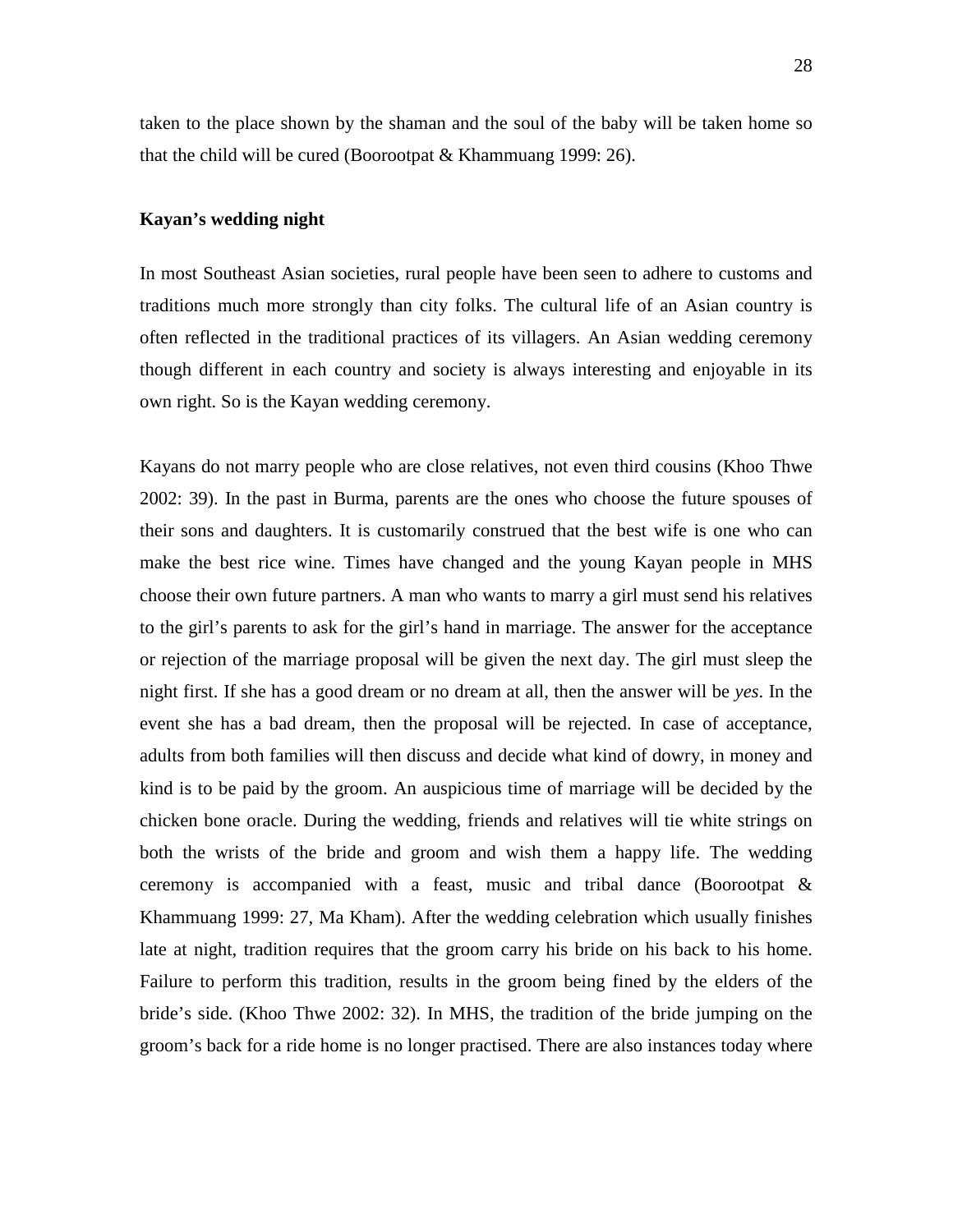a Kayan man and woman live together without being married. This practice is frowned upon by the Kayan society.

#### **Till death do we part**

From the wedding night, the bride stays at the husband's dwelling. Every Kayan marriage is for good. Divorce is never heard of in a Kayan society. Matrimonial separation only occurs if the husband or the wife goes to another town or country to work but he/she sends money home regularly. In MHS, usually husband and wife come to migrate together. Those with children come as a family. A young married couple grows old together in the same place. Only in death of a spouse, does a woman or man becomes single again.

When there is death in the community, the relatives will be the ones who bathe the corpse. The dead person is then dressed in new clothes. The body is then laid on a bed. Behind the head, a candle is lighted at all times. The candle light is believed to attract the spirits to look after the body so that it would not rot or smell. Relatives and friends would pay their last respects by dancing in slow motion around the body. This funeral dance is called *Jhwa Luu*, a ritual to send the soul of the dead to heaven. Others who do not dance will sit around and cry non-stop softly with a long melodious weeping sound. The body is kept between two to four days according to the social status of the dead person. The richer the person, the longer the body is kept. Throughout the days of mourning, cows and buffaloes will be slaughtered to feast the visitors. Kayans do not cremate their dead. They bury it in a grave with the head facing west. On the grave, there will be tomb stone with the name of the dead person inscribed, his date of birth and date of death (Boorootpat & Khammuang 1999: 27). In MHS, the dead are generally kept for three nights. For each night, villagers from each of the three villages would perform the funeral dance.

Kayan rituals and ceremonies in MHS are the same as those practised in Burma but the way some rituals are performed might not be similar. Ma Prang, an educated Kayan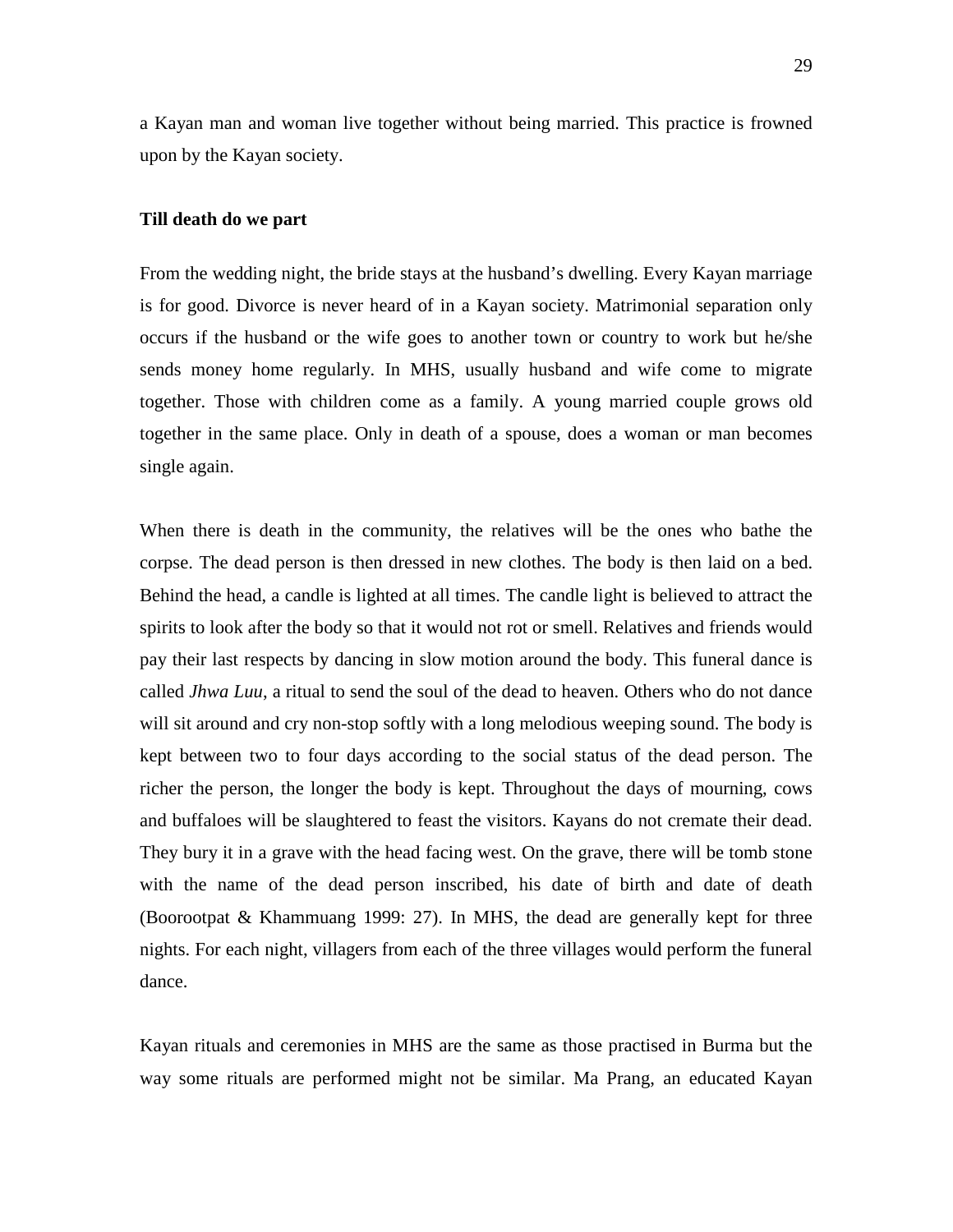woman in MHS pointed out when interviewed, "(Some traditional practices) might not be the same anymore as practised in Burma, for example, the customs of feeding the spirits here is not the same as in Burma. But we try to preserve the customs; inevitably some of them will also be lost through generations, because the elderly people who know how to conduct these ceremonies will soon be gone. If the elderly dies, the new generation who are born in Thailand will never know of their traditional customs as practised by their forefathers. In Burma, young people are not exposed to foreign influence and can still inherit the knowledge from the elders."

The following chapter therefore, analyses the shifting contours of belief of destination communities under the impact of global tourism. In particular, I attempt to get "inside ethnic tourism" by examining its diverse forms and impacts. The chapter argues that ultimately the promotion of ethnic tourism is a form of neo-colonial enterprise.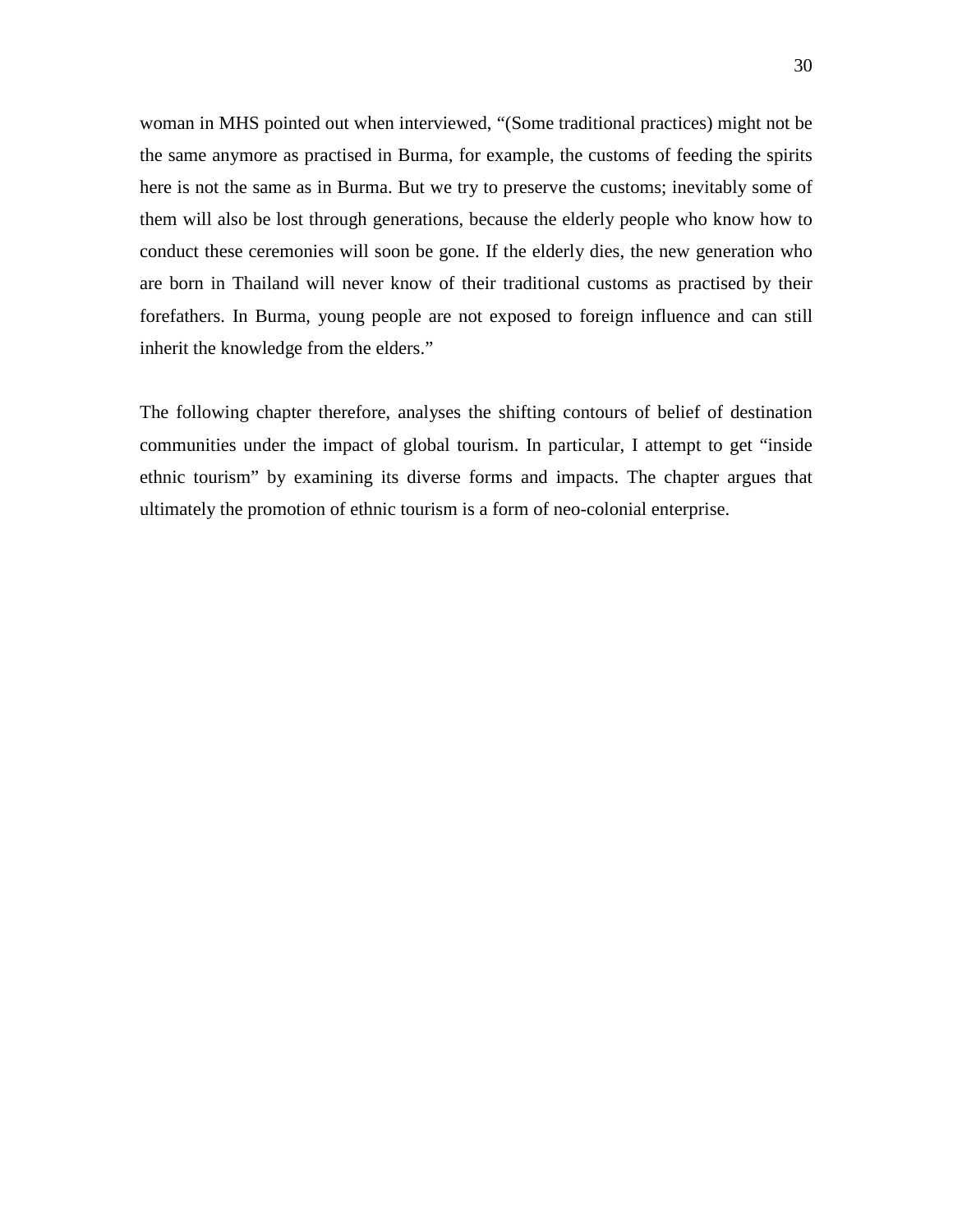## **CHAPTER 2 - INSIDE ETHNIC TOURISM**

*At the dawn of the (21st) century in which the tourism of outer space begins, there is an ever increasing demand to search out societies in all corners of the globe (Grunewald 2006)* 

This chapter examines the nature of ethnic tourism in today's globalise world. I review the relevant literature on ethnic tourism, beginning with definition of "ethnic tourism" itself. I then examine a range of issues pertaining to the forms of ethnic tourism and their impact on the destination communities. I argue that certain types of ethnic tourism entail the exploitation of the destination community by tourist middlemen and represent a form of neo-colonialism. This chapter also provides a further basis on which to analyse the plight of the Kayan tribe of northern Thailand.

#### **Ethnic tourism**

In all of Southeast Asia, ethnic tourism is a relatively recent phenomenon. Ethnic tourism for Smith (1989: 4) is "marketing of the "quaint" customs of indigenous and often exotic peoples for tourist consumption". Xiaoping Wu (2000) subscribes to Smith's definition by not differentiating between ethnic tourism and cultural tourism in her work in Guizhou, China, where tour brochures and guide books offer the tourists 'exotic' tribal peoples whose festivals and costumes are 'fascinating and vibrantly unique', traditional and authentic. The most common feature of ethnic tourism in Guizhou is the performance of ethnic minority songs and dances, the presentation of the rituals and festivals. In a similar vein Moscardo and Pearce (1999: 417) view ethnic tourism as travellers choosing to experience first hand the practices of another culture. This may for example, involve performances, presentations and attractions supplied by small, often isolated indigenous communities. The ethnic tourist wishes to see peoples and places untainted by outside influences. McIntosh and Goeldner (1995), Smith (1978, 1989), and Van den Berge (1994) all point out to an ethnic tourist as "travelling for the purpose of observing the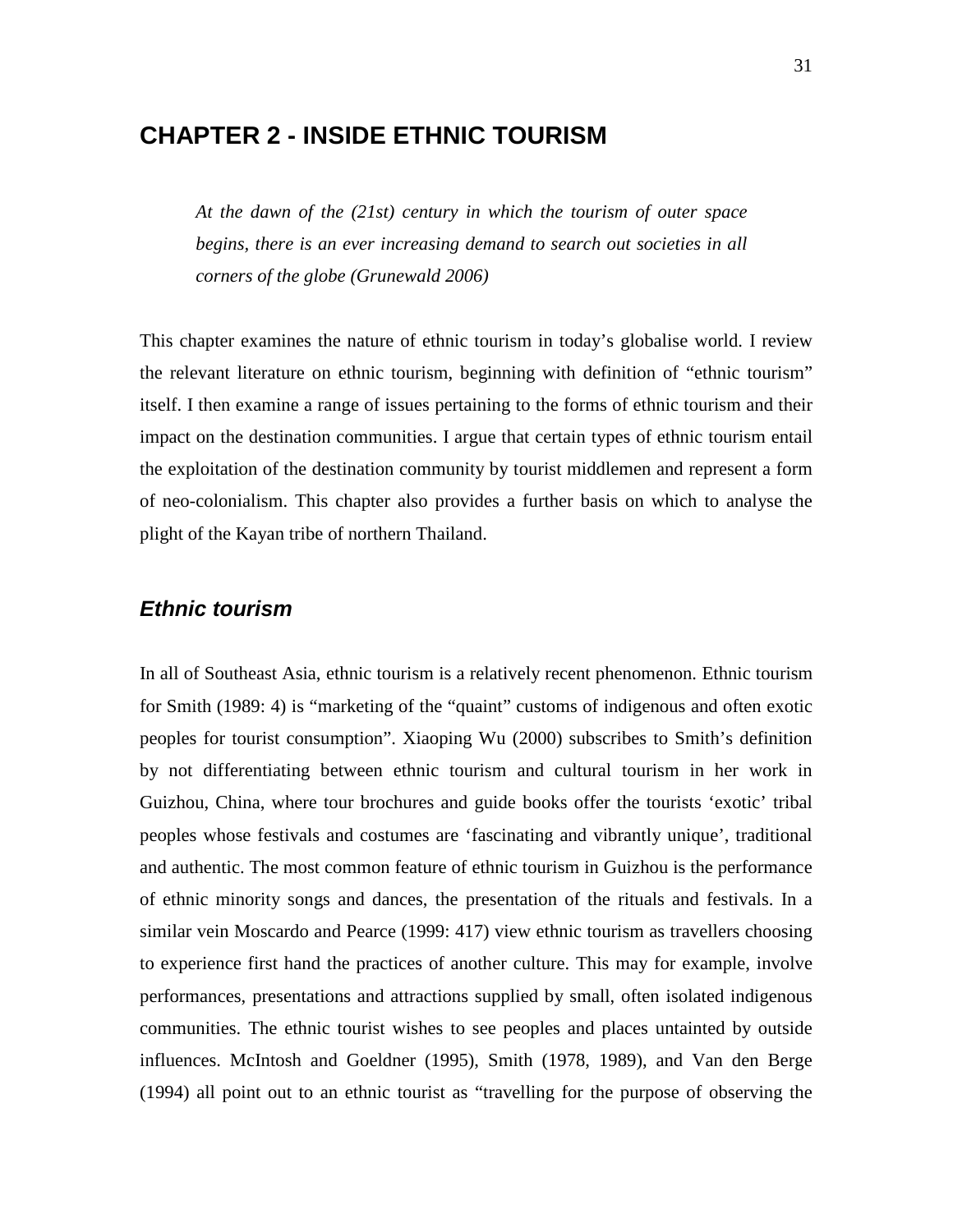cultural expressions and lifestyles of "exotic" people; pursuing the "quaint" customs of indigenous and other people as exemplified by the Toraja in Indonesia and searching for the ethnically exotic in an untouched, primitive and authentic a form a tourist can find" (cited in Moscardo & Pearce 1999: 416). Ethnic tourism is then "a type of tourism where the primary purpose is to introduce the tourist to an unfamiliar or exotic ethnic group, including material and performative elements of their culture and society" (Yea 2002: 173-174).

It cannot be denied that definitions of ethnic tourism have often been associated with cultural tourism (Li 2000: 116). Smith (2003: 29-30) points out that "cultural tourism is relatively easy to fall into the trap of using terms such as 'heritage tourism', 'arts tourism', 'ethnic tourism' or 'indigenous tourism' almost interchangeably. … cultural tourists are interested in the more experiential aspects of culture … particularly in the context of indigenous or ethnic tourism, the way of life of a people is a central focus."

Ethnic tourism also overlaps with other types of tourism. Amy Elizabeth Anderson (1994) in *Ethnic tourism in the Sierra Tarahumara: a comparison of two Raramuri Ejidos* links ethnic tourism to eco-tourism or environmental tourism. Her argument is based on previous propositions by Boo (1990) and Whelan (1991) that people visit a region to enjoy its natural beauty. In doing so, they also come to contact with the indigenous or traditional group of people who live in this environment. "Visitors enjoy both the natural environment and the singular ethnic experience. Because of the ethnic groups' dependence on the environment, it is difficult to separate ethnic tourism from the landscape in which it occurs." This is similar to Cohen (2001: 15) who refers to the "jungle tours" conducted in northern Thailand. These he contends, "the jungle tours were in fact ethnic tourism, pure and simple" in the form of trekking trips through hill-tribe villages and forested areas. The tourists were brought to remote hill tribe localities and stayed for a few hours or a night, observing and taking pictures of the locals at close encounter in their habitat without any of what MacCannell (1989: 100-102) refers as a "tourist space". Similarly travelling to Kayan Huay Pu Kaeng village by boat provides tourists the opportunity to admire the scenic beauty of the banks of River Pai, stopping at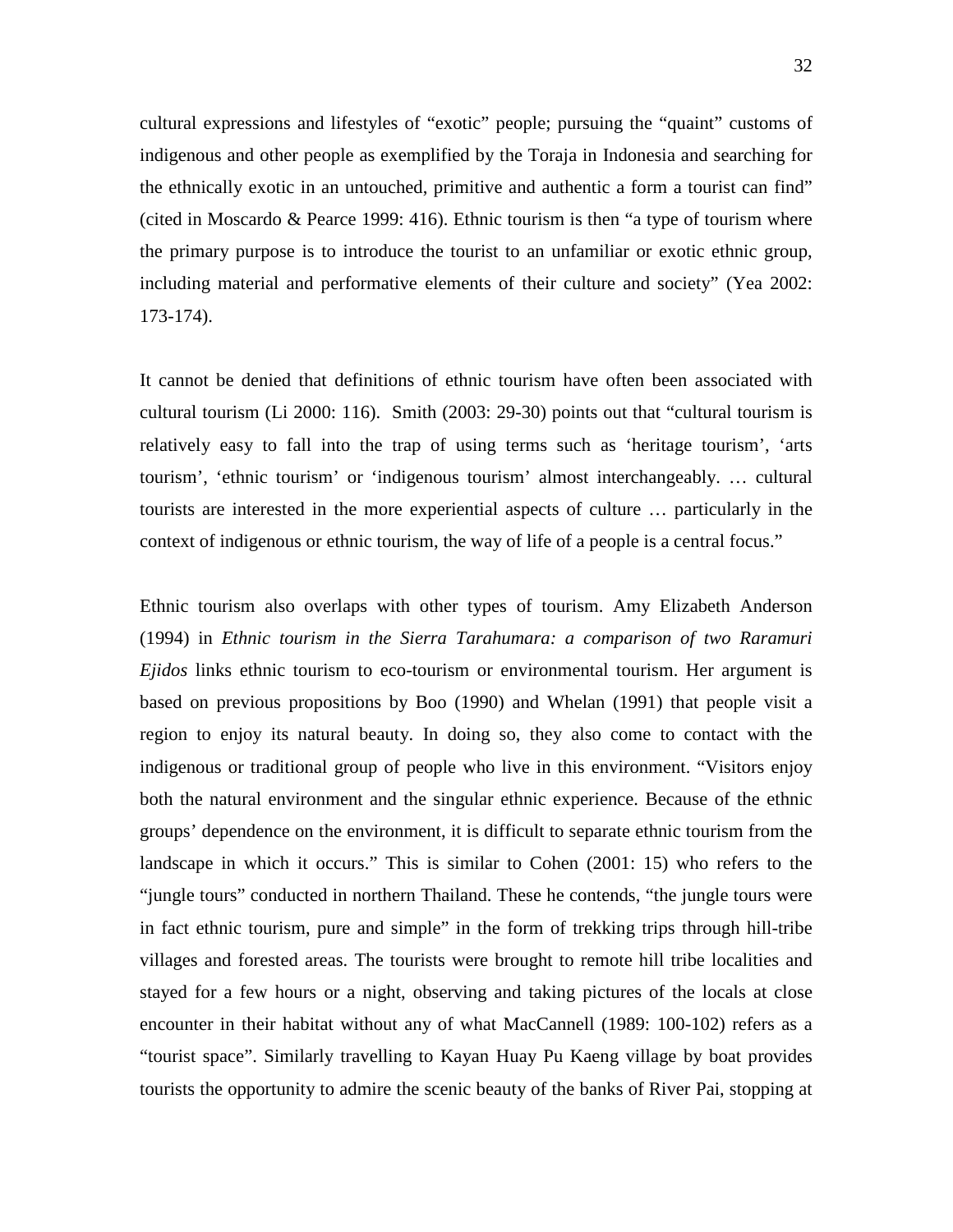the cave before experiencing the exotic culture of the Kayans, appreciating the ecology is combined with the visit to the destination community. Tourism can, therefore, be viewed as a way to explore, appreciate and enjoy the beauty of the landscape, and the local culture as reflected by the life style of the destination inhabitants. While it can be argued that tourism destroys the environment and adulterates ethnic cultures, it is also possible that sustainable forms of tourism may enhance the preservation of culture and the environment. Notwithstanding it appears irrefutable that ethnic tourism is particularly harmful when the financial benefits of tourism are not equally shared between tourism promoters and people in the destination communities and when those communities are forced to sell themselves as products for tourist consumption.

#### **Tourisms' neo-colonialists**

*When the tourist industry is managed by outsiders, to whom profits flow, tourism becomes a form of imperialism, and may often develop into a neo-colonialism (Smith 1978: 5)* 

It is often contended that tourism brings benefits to the host country since it generates foreign exchange, creates jobs and generates business in many sectors of local industries: accommodation, transport, food, arts and craft, tours, and retail. The fallout from these economic impacts it is argued, is an improved local economy, infrastructure development, greater opportunities for shopping, and the creation of new business opportunities (Kreag 2001).

In developing countries tourism always has an important role to play in development process. Tourism can stimulate the development of other sectors such as transportation and transport infrastructure, communication, promotion of native art and craft, revival of culture; all of which have development-inducing activity attach to it (Swee-Hock 1980: 245). It may induce improvements in public utilities such as clean water supply, sewerage, sidewalks, street lighting, parking, public toilets, litter control and landscaping, improvements that benefit tourists and locals alike (Kreag 2001: 7). Tourism can also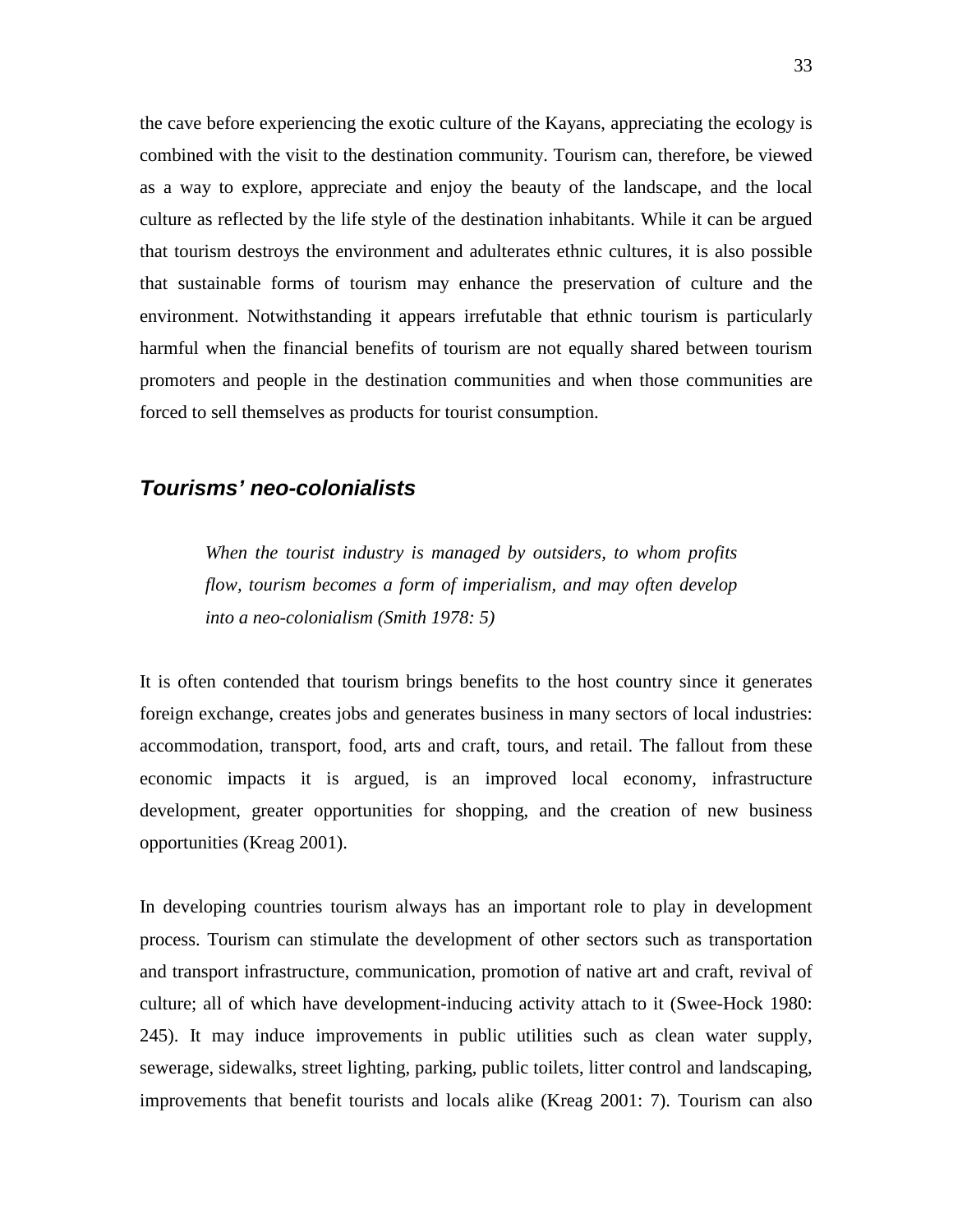increase a country's tax revenues through business taxes, fuel taxes and income tax (Forsyth et al. 2007).

If however, "the tourism industry does not involve the interaction of people on equal terms, it is seen as an industry for the privileged which, particularly in the developing world context, is predicated upon and takes advantage of underprivileged 'others'. It is an industry of victims as well as winners" (Parnwell 2000: 138). It is appropriate to ask therefore, just how much tourism developments benefit local populations? In particular we may ask how much of the tourism revenue really remains in the host country? The United Nations Environment Programme (UNEP) (2002a) on Tourism talks about "leakages" in tourism revenues. Leakages are the amount subtracted for wages, taxes and imports from revenue received from tourist spending. In my country (Thailand) almost all of the 5-star hotels in big cities like Bangkok, Chiang Mai and Phuket are owned by multinational enterprises. This is easily seen by the name of hotels like Davis Hotel, The Grand Millennium, The Hilton, The Hyatt, Royal Meridien, Chiang Mai Imperial, The Empress, Chiang Mai Shangri-La, and dozens more. Go to any of the 5-star hotels in Bangkok, it is not surprising to find that the professional and managerial positions including the Head Chef are non-locals, usually Westerners. Outside hands will continue to manage the hotel industry so long Thailand depends on tourism as a means of earning huge foreign exchange by which huge profits flow back to foreign investors. Local Thais are satisfied to operate medium size hotels, guest houses and budget accommodations.

Moreover, as the UNEP points out, "in most all-inclusive package tours, about 80 per cent of travellers' expenditures go to the airlines, hotels and other international companies (who often have their headquarters in the travellers' home countries), and not to local businesses or workers. In addition, significant amounts of income actually retained at destination level can leave again through leakage" (UNEP 2002a). The UN Conference on Trade and Development (UNCTAD) estimated that between 40 and 50 per cent of gross tourism earnings in most developing countries go towards import-related leakage (UNEP 2002a). Countries, mostly in the Asian region, import brand name wines, beer and alcoholic drinks like whisky, rum, brandy and gin, and foodstuff like beef steak,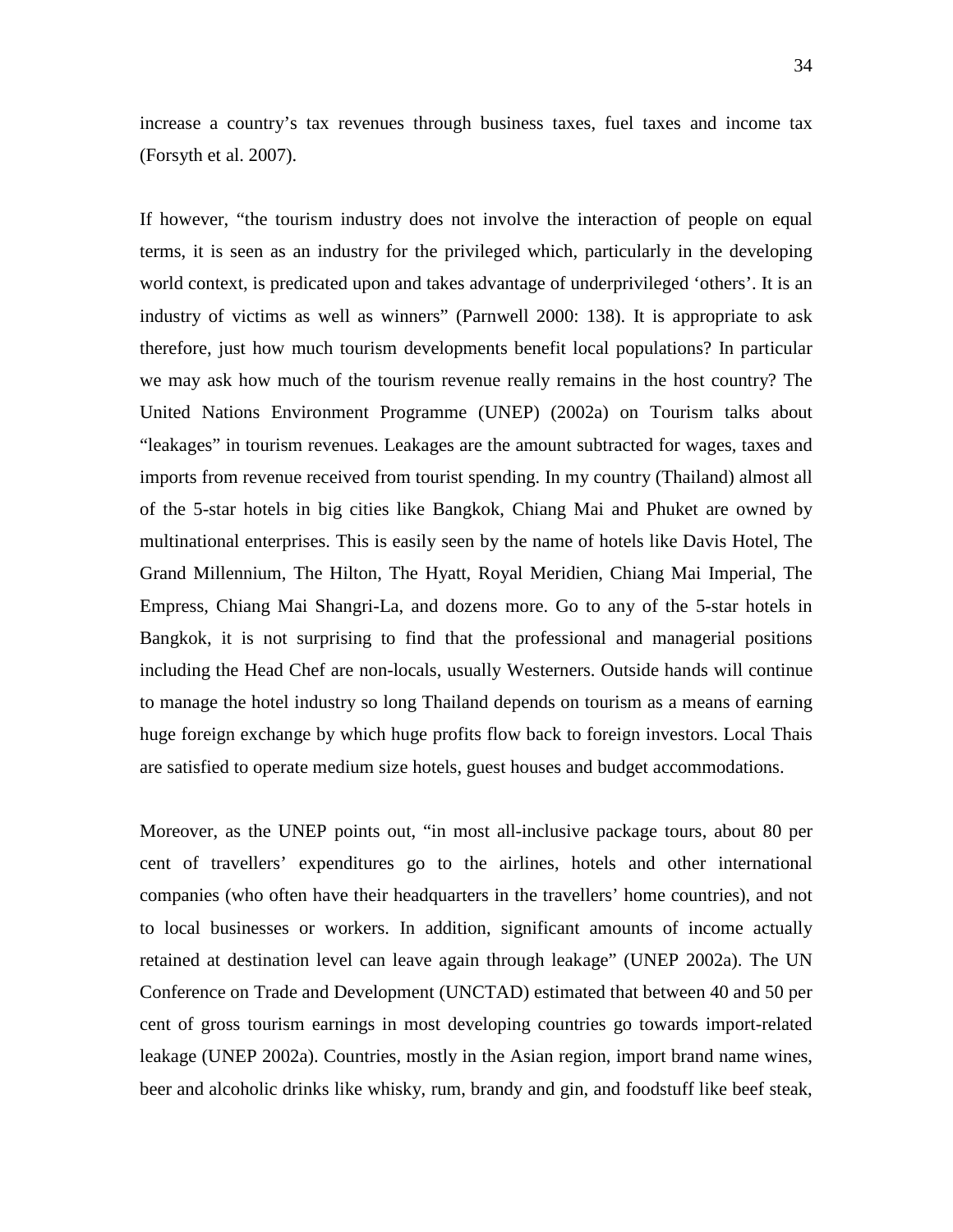lamb chops, cheese, butter, bacon, and ham from Western countries because they cannot produce these items themselves to meet tourist needs. One of the big expenditures in this leakage process which should not be overlooked is overseas promotional expenditures as that carried out by Thailand, Singapore, Malaysia and Taiwan in conjunction with the promotion of their national airlines.

Besides the leakages mentioned above, one need to ask what type of jobs and income sources are generated by particular forms of tourism? Many of the jobs created for example, are precarious and insecure. This work is often low-paid, temporary, casual and seasonal, resulting in under-employment or unemployment during the low tourist season or off-season (Kreag 2001). Tour guides, coach drivers, souvenir shops assistants and restaurant workers are the most vulnerable workers in these categories.

Increasing demand for basic services and goods from tourists will also often cause price hikes that negatively affect local residents whose income does not increase proportionately. In some instances the price of land increases in value in a similar fashion, due to new constructions of hotels, guest houses, restaurant, shops and the like (UNEP 2002a). In my home province of Chiang Mai, northern Thailand, much of the agricultural lands formerly containing vast rice fields, tobacco and maize plantations were sold to foreign and local developers to build holiday resorts, guest houses and golf courses for the benefit of foreign tourists, causing a disruption of the local economic system. Non-local owners and corporations may export profits out of the community (Kreag 2001: 6) leaving the local community and its generation with no sustainable livelihood.

In local tourist destinations, tourism authorities often assume the power of neocolonialists of the destination community while also reaping the biggest financial reward. The destination locals who are directly involved in tourism activities get the least amount of tourism revenue. Yea (2002) highlights the situation in Sarawak, East Malaysia, where destination communities must agree to the changes imposed by the tour operators to further exoticise the cultural life of the Iban tribes. If the destination community fails to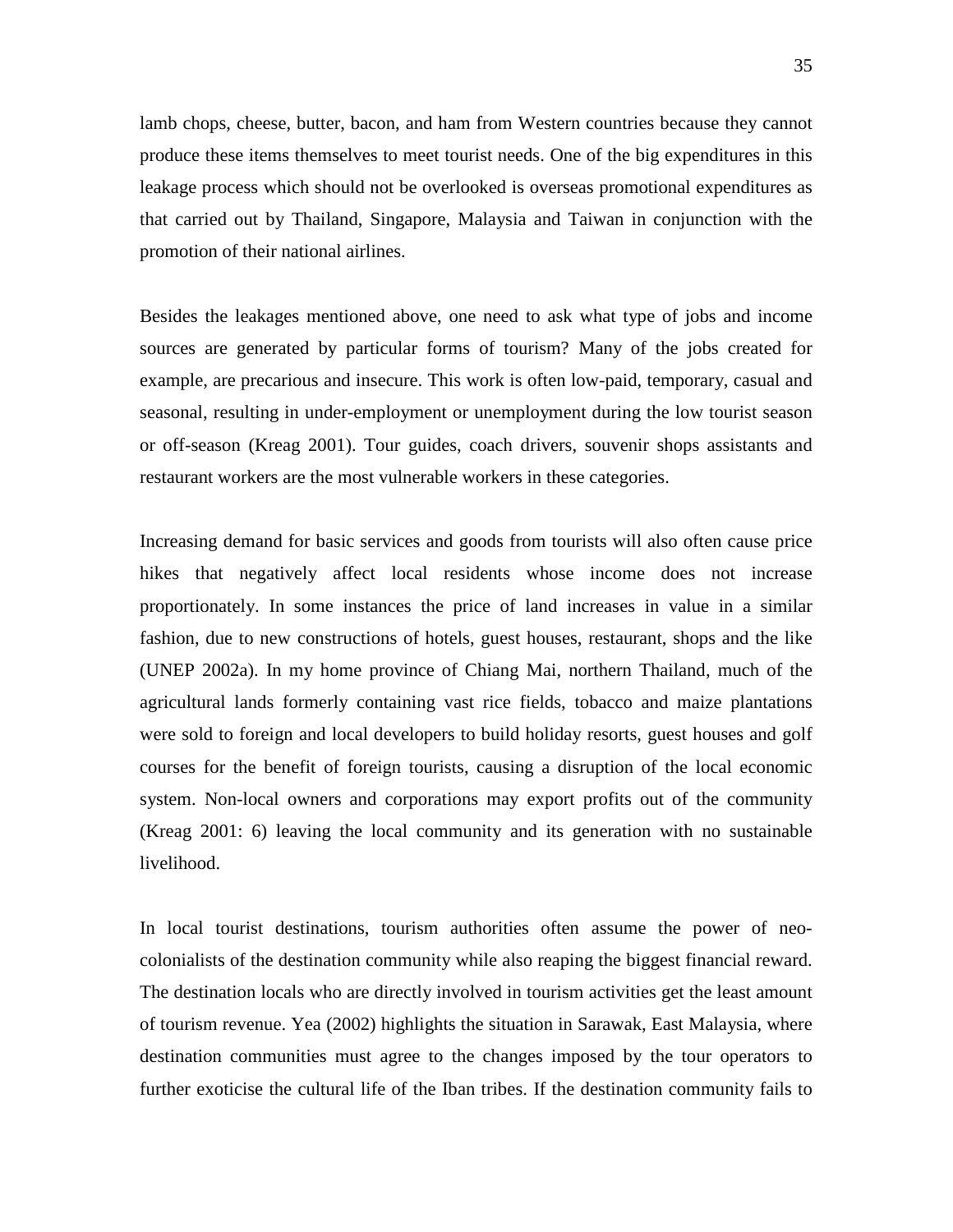comply, no tourists are taken to visit their long-houses, meaning no income for the community. Similarly, in Kayan ethnic tourism, the Kayans must agree to the condition set by the tourism bosses (*see Chapter 4 page 58*) if they wish to keep receiving the monthly salary.

Tourism in the form of neo-colonialism results in extreme inequality in tourism revenue distribution and thus exploitation of the local community (Smith 2003: 49). However, people in some tourist destinations do not pay much attention in those contentious issues; as long as tourism brings some benefits to them. To them tourism serves as a good source for improving income, education, local infrastructure and services, opportunity for peace, understanding and greater knowledge to people in local destinations (Brunt & Courtney 1999).

### **Socio-cultural impact**

Contact between foreign tourists and destination communities can promote international understanding, giving both sides the opportunity to learn each other's culture and values. Kreag (2001: 9) suggests that being exposed to a different culture in a different environment is an educational experience. The visitor learns about his host and the host is exposed to the visitor's values, promoting greater tolerance of social differences. This view is shared by Smith (1978: 6) who argues that many tourists genuinely want to "get to know the people". The ethnic tourist experience is different to what the tourists see or do at home because it includes experiencing the real life of the destinations they visit. It is "an interface for cultural exchange, facilitating the interaction between communities and visitors" (Gawler Visitor Information Centre n.d.: 2). "Tourists bring diverse values to the community and influence behaviour and family life. Individuals and the collective community might try to please tourists or adopt tourist behaviours" (Kreag 2001: 8). The foreign tourists do not, however, just bring themselves they also bring along their habits and culture. If we take the hamburger as an example, it is obvious that hamburger is not one of the traditional food of peoples in Asia and Africa. However, McDonald's, KFC, Burger King, Starbucks, grow like mushrooms in most Asian cities. Tourism has brought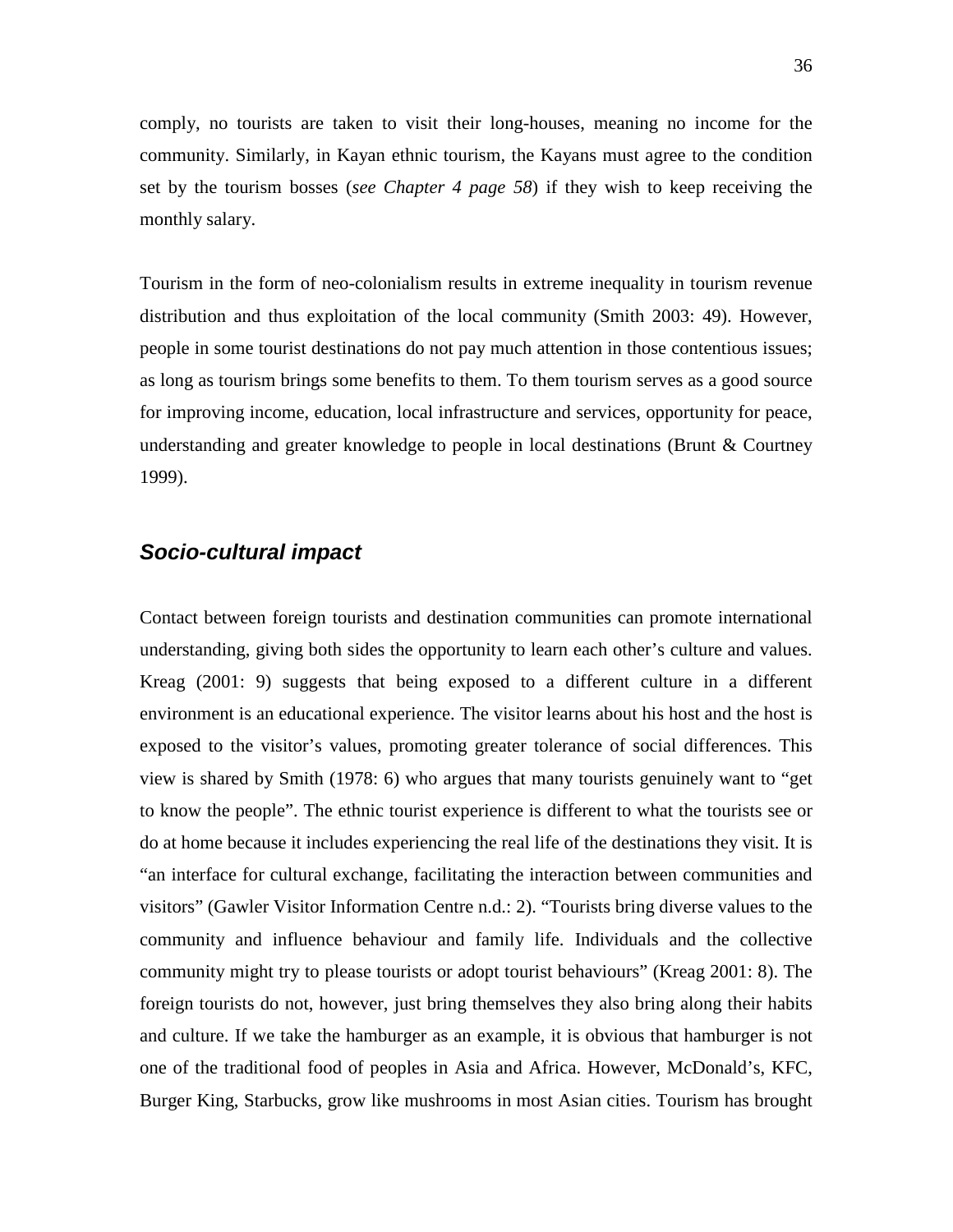Western food to serve the palate of foreign tourists and locals. In Thailand, McDonald's adapts its hamburgers to suit the Thai taste. It sells hamburger pork with Thai herbs. McDonald's in Singapore sell sweet sour pork hamburgers adjusted from the old beef hamburgers (Wi'titanon 2007). It is not my intention to argue here that tourism is in all instances harmful. Indeed as Smith (1989: 9) comments "the tourist trade does not have to be culturally damaging." Changes can happen on both sides of the tourist divide, (tourists and locals) and changes will continue to take place (Adams 1974 cited in Smith 1989: 37). Since tourism connects people from far off places with the locals of the tourist destination, "tourism can be a bridge to an appreciation of cultural relativities and international understanding" (Smith 1989: 9). And, it may well be true as the Economic and Social Commission for Asia and the Pacific (ESCAP) (2001: 12) states that "tourism is an activity that contributes to a better understanding of places, people and their cultures." For this to be the case however, requires that there be respectful dialogue across cultural boundaries and a measure of equality in the process of exchange.

Tourism can allow local crafts, foods, cultural exposition and personalities to be kept alive while raising revenue for the community's economy. Tourism sustainable and culturally sensitive can improve the quality of life in an area by increasing the number of attractions, recreational opportunities and services. It may offer locals the opportunity to meet interesting people, learn about the world and expose themselves to new perspectives (Kreag 2001: 9). Tourism if developed in this manner can also serve as a supportive force for peace, foster pride in cultural traditions and help avoid urban relocation by creating local jobs (UNEP 2002c).

As often happens when different cultures meet, socio-cultural impacts are ambiguous: the same objectively described impacts are seen as beneficial by some groups, and are perceived as having negative aspects by other stakeholders. Some researchers hold the view that negative impacts arise when tourism brings about changes in value systems and behaviour and thereby threatens indigenous identity. Changes often occur in community structure, family relationships, collective traditional life styles, ceremonies and morality as seen by Wu (2000) in the Hmong community of Guizhou province in southwest China.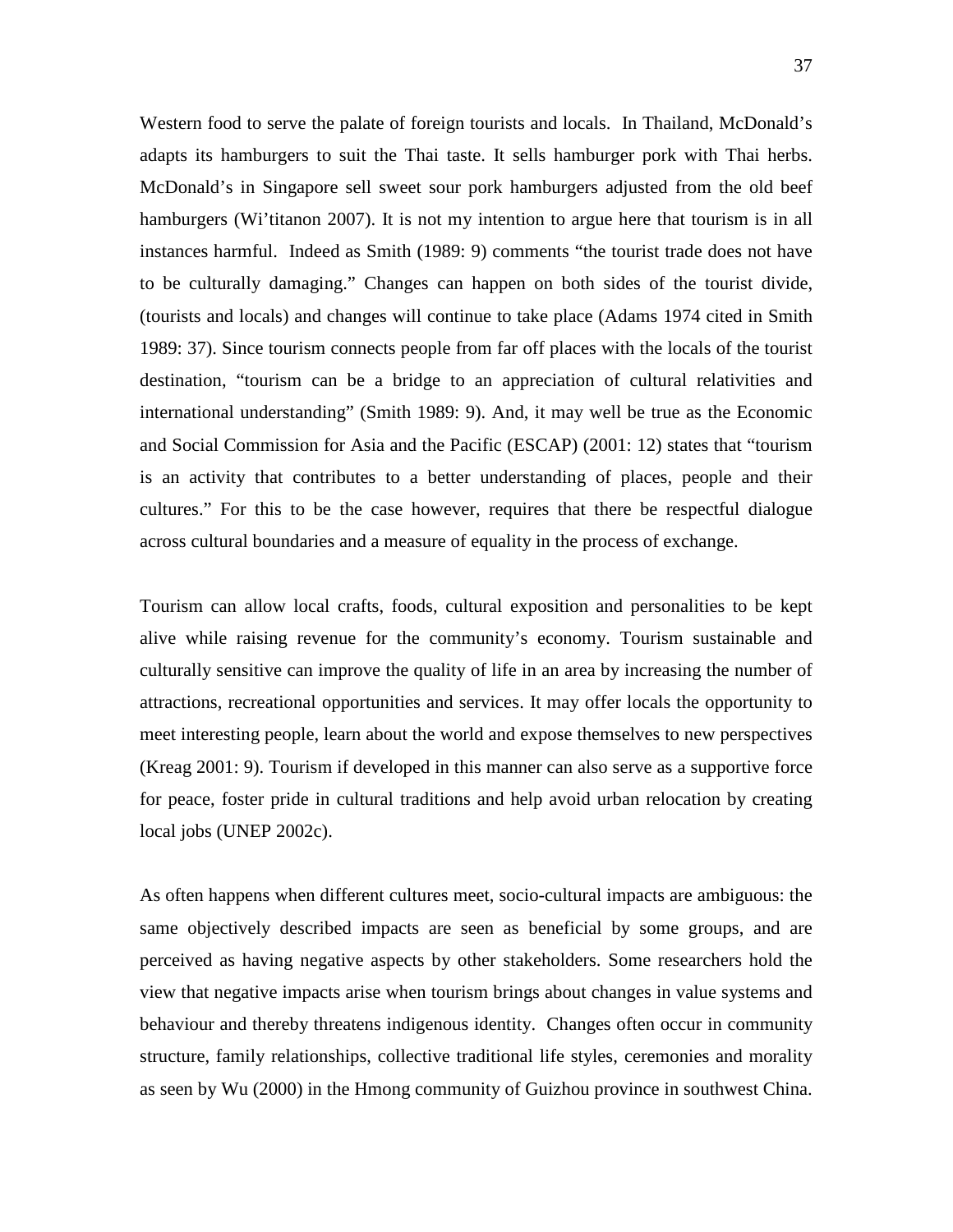Tourism industry offers better opportunity to earn more and faster cash. Local Hmongs are keener to participate in cultural performances rather than working in rice field and vegetable farms. More and more young people have lost interest in farming and do not feel the need to master traditional farming skills. To add insult to injury, much of the farming land has been taken over for tourism development – preparing the infrastructure in terms of sealed roads, parking lots, restaurants, souvenir shops, public toilets and the like, has left farmers with merely rocky hill slopes for farming. Cash compensation is often too little to start farming all over again in difficult terrain. Traditional handicraft skills are slowly dying off. Village girls no longer learn to weave traditional clothes as most of them are attracted to the "easier life" and prefer to enrol and be trained as cultural dancers, singers and performers. Clothes made to suit the liking of tourists tend to be more revealing and sexually alluring. Such attire slowly replaced the Miao traditional clothes designs, which have religious and historical significance.

As Kreag (2001: 9) points out in some instances regular interactions may lead to excessive drinking and alcoholism, increase underage drinking and involvement with drugs and prostitution. Smith (1989: 9) supports that view with her comments "prostitution, drug abuse, alcoholism and juvenile homosexuality – though not necessarily caused by tourism *per se*, are increased due to the presence of many outsiders." In this perilous encounter, both the tourist and the local should bear equal responsibility for the blame: the tourist being the "seeker" and the local being the "supplier".

There are other facets associated with the socio-cultural fallout of tourism. Like all destination communities for ethnic tourism the Kayans are exposed to the gaze of tourists from all parts of the world. Ma Prang, a Kayan woman in Huay Pu Kaeng village commented that she had never seen a white man before. "When the first time a white tourist visited my village, I was shocked and frightened. But as more white tourists visited us, I got used to their appearance." Some tourists are friendly and make friends easily with Kayans. Others are straight forward gazers who look at Kayans as objects of curiosity. Ma Yom, a Kayan who works for an NGO said "if tourists take more time to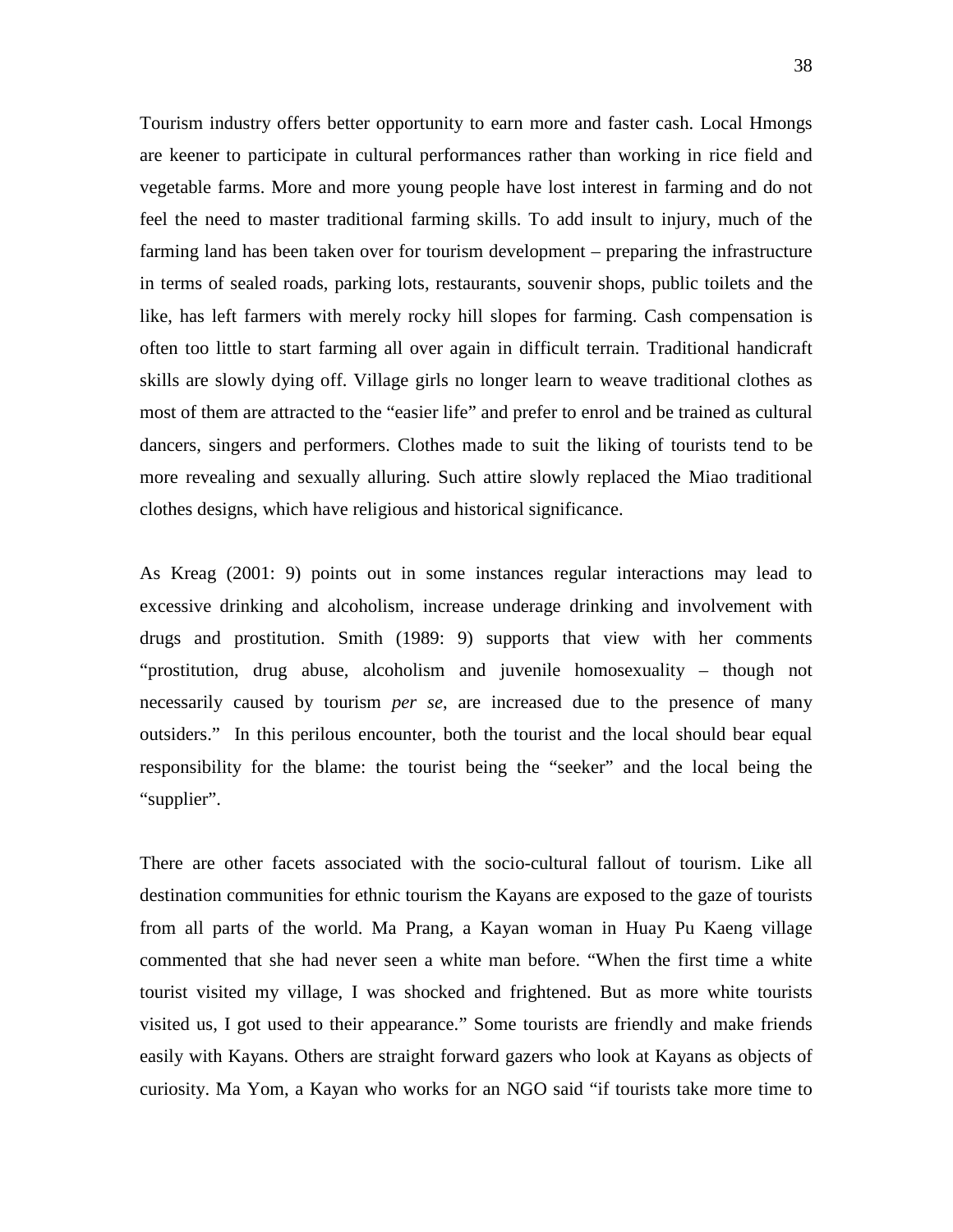ask about (our) daily lives and what we are doing and talk as friends I would really appreciate. But (when) they just come and take pictures (of us), I feel very uncomfortable." This lack of cultural sensitivity on the part of some tourists towards the Kayans is most worrying. Ma Prang, became upset when relating her personal experience of such insensitivity, "tourists invade our privacy as if it is their right. They took pictures of us without asking permission. They just take pictures, not one but a lot. On one occasion I was breast-feeding my baby. They took pictures of me. For all I knew later, they made my photos into postcards and sold them worldwide. When I was shown the postcard, I hated it. If they want to take photos for themselves, it's OK. But selling my breast-feeding photo to the world is not good." In addition to the arrogant ethnocentric appropriation of her identity the Kayan woman in question was not offered a single baht for the photo. It was simply taken for granted that she was an exhibit in a live museum; a subject for voyeuristic objectification. Smith (1978: 7; 1989: 10) concludes that hostguest relationships are often strained by the mutual failure to understand social roles within respective cultures. Social stress often becomes apparent when tourism invades the privacy of daily lives.

#### **Cultural commodification and authenticity**

Culture is inseparable with human life. It is not something static but subject to changes according to social conditions and the environment. Tourism tries to make everything into a product of value for commercial gain. Smith (1989: 173) argues that "a fundamental characteristic of the capitalist system is that anything that can be priced can be bought and sold. It can be treated as commodity." Commodification of culture can be artificial and thus inauthentic. Smith (1989: 179) contends "culture … is something that people believe in implicitly. By making it part of tourism package, it is turned into an explicit and paid performance and can no longer be believed in the way it was before." The commodification of culture runs the risk of being turned into a "staged authenticity." This process might preserve a tradition but it makes it difficult to differentiate if it is original or whether it has been reformulated or invented for tourist consumption.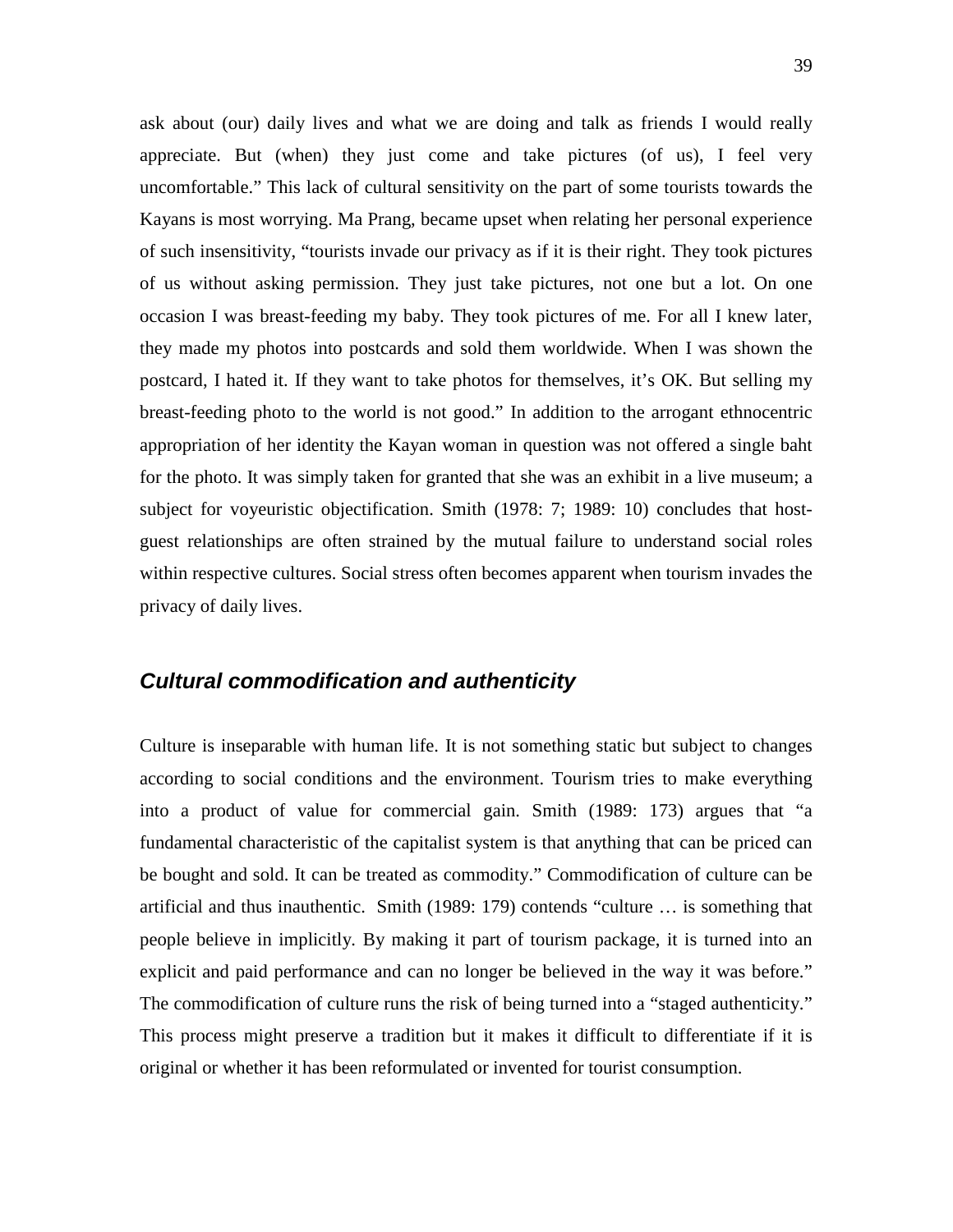Tourism began to emerge as an object of research in the 1970's. Since then a vast amount of work has been produced in this field (Grunewald 2006). In much tourism research work, "authenticity" has been the main focus of discussion. Of particular concern here has been the impact on destination communities and the cultural reformulations brought about by "cultural brokers" (travel agencies, guides and tour operators). MacCannell (1976: 91) uses the term "staged authenticity" to describe the marketing of ethnic tourism. "Tourees put their culture (including themselves) on sale in order to create an appealing package" (Chhabra, Healy & Sills 2003: 705). MacCannell suggests that "the rhetoric of tourism is full of manifestations of the importance of the authenticity of the relationship between tourist and what they see" (MacCannell 1973: 14), and "touristic shame is not based on being a tourist but on not being tourist enough … on a failure to see everything the way it ought to be seen" (MacCannell 1973: 10).

It is generally construed and expected that every ethnic tourist would like to see and experience the 'authentic' culture of the destination group. The tourist seeks out the authentic, and despises the fellow tourist who accepts a shallow, "touristic" image" (Johnson 2006). Smith (2003: 117) sees "those tourists who venture in search of traditional and ethnic cultures in remote locations are often motivated partly by an anthropological desire to learn more about communities under threat by global forces, but also to satisfy their need for cultural experiences of a diverse nature." But can the tourists get a truly authentic experience? In seeking authenticity, the tourist has a pre-formed image of what the authentic destination group is like through various kinds of media (Johnson 2006: 5). Yea (2002) notes that the more pronounced the cultural differences between the tourist and the destination community, the more successfully performed the excursions would be.

There have been criticisms that some tourism promotions are misleading because the information in the tour brochures has little similarity to the realities of life of the destination community. Any dissimilarity can be extremely problematic because it means that the destination communities are forced to make substantial alterations to many facets of their lives in order to accommodate the tourists' expectations. Leepreecha (2005: 1)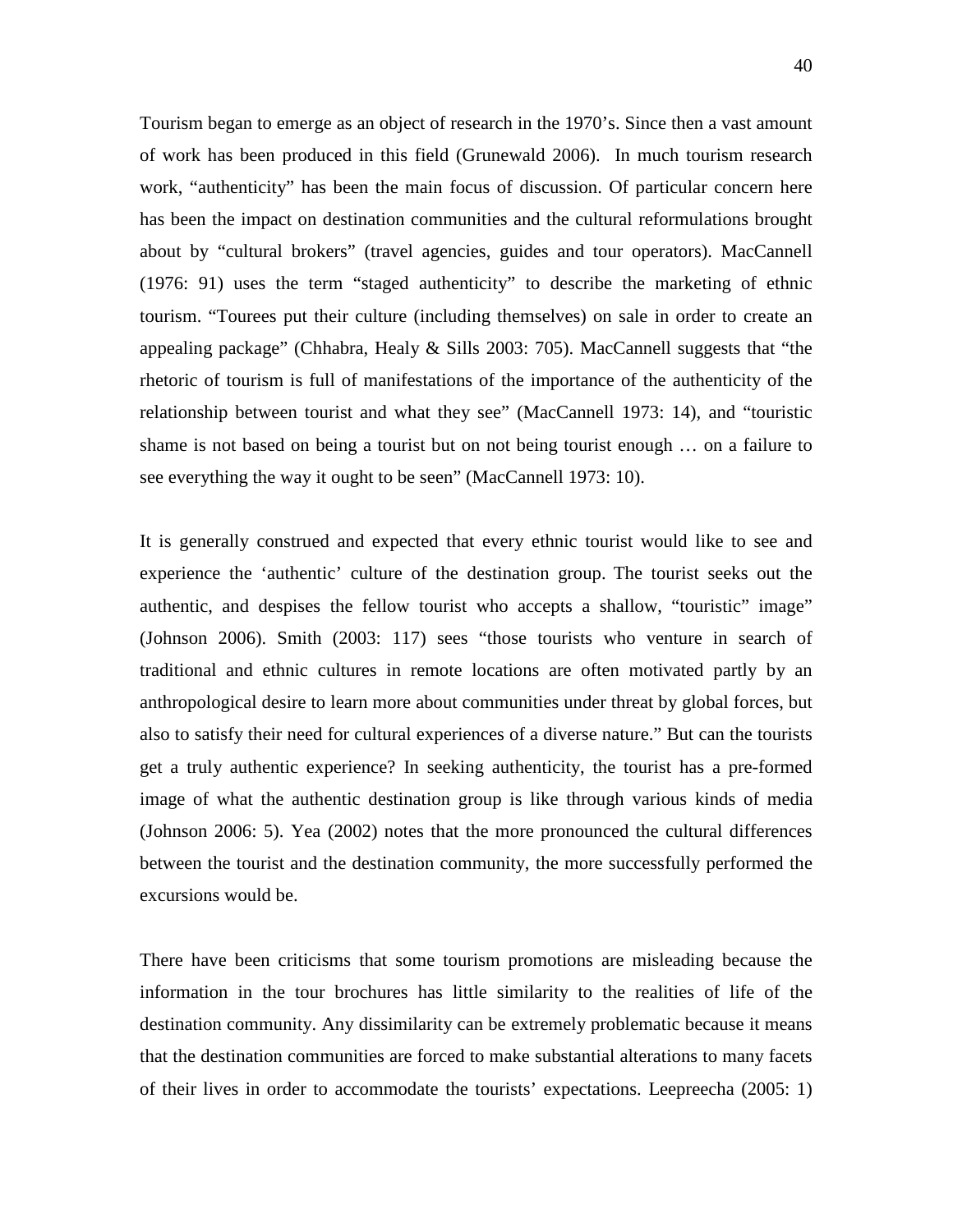observes that tourists who eagerly explore unspoiled cultures and consume authentic experiences and souvenirs tend only to get the fake and dramatic ones. The more tourism develops the less authenticity of ethnic culture exists. Instead what we see is more and more a "staged authenticity" (MacCannell 1989: 100) being performed for the tourists. "Settings are often not merely copies or replicas of real-life situations but copies that are presented as disclosing more about the real thing than the real thing itself discloses. … A mere experience may be mystified, but a touristic experience is always mystified" (MacCannell 1989: 102). Adams' (1997) research also illustrates how Torajan history and customs are being reshaped to accommodate tourism development in Sulawesi, Indonesia, giving rise to the problem of differentiating aspects of Torajan culture which are authentic and those which are invented. Indeed, it is not hard to find further illustrations of this process. In *Ethnic Tourism – A helicopter from "Huge Graveyard" to Paradise,* Wu (2000) points out that in the mountainous Guizhou province, southwestern China, the Miao group is very happy for the tourists to photograph and video-record their colourful religious ceremonies and processions. The more tourists that come to watch their traditional rituals, the happier are the participants as more income is generated for the host community. So much so, in Guizhou there are no longer any festivals arranged for their original purpose. As the Miao themselves said, "this is performance for the tourists; It has nothing to do with our own beliefs" (Wu 2000: 17). In South African ethnic tourism, traditional dances are shortened to accommodate the schedules of the tour groups, and traditional cuisine is internationalised to make it acceptable to the palates of the visitors (Ramchander 2004: 85).

In the form of merchandise, when a traditional product is tuned to the taste of the tourists, authenticity loses its intrinsic value. In the case of Columbian ethnic tourism for instance, "creating *molas*, which are the blouses worn by Kuna women in Colombia, is an art that began with designs that reflected the conception of the world, of nature, and of the spiritual life of the Kuna Nation. Now it is increasingly being transformed, through tourism, into a commercial trade which causes loss of its spiritual value and quality. This is changing the designs of the *molas* to correspond to the interests of the tourists, while at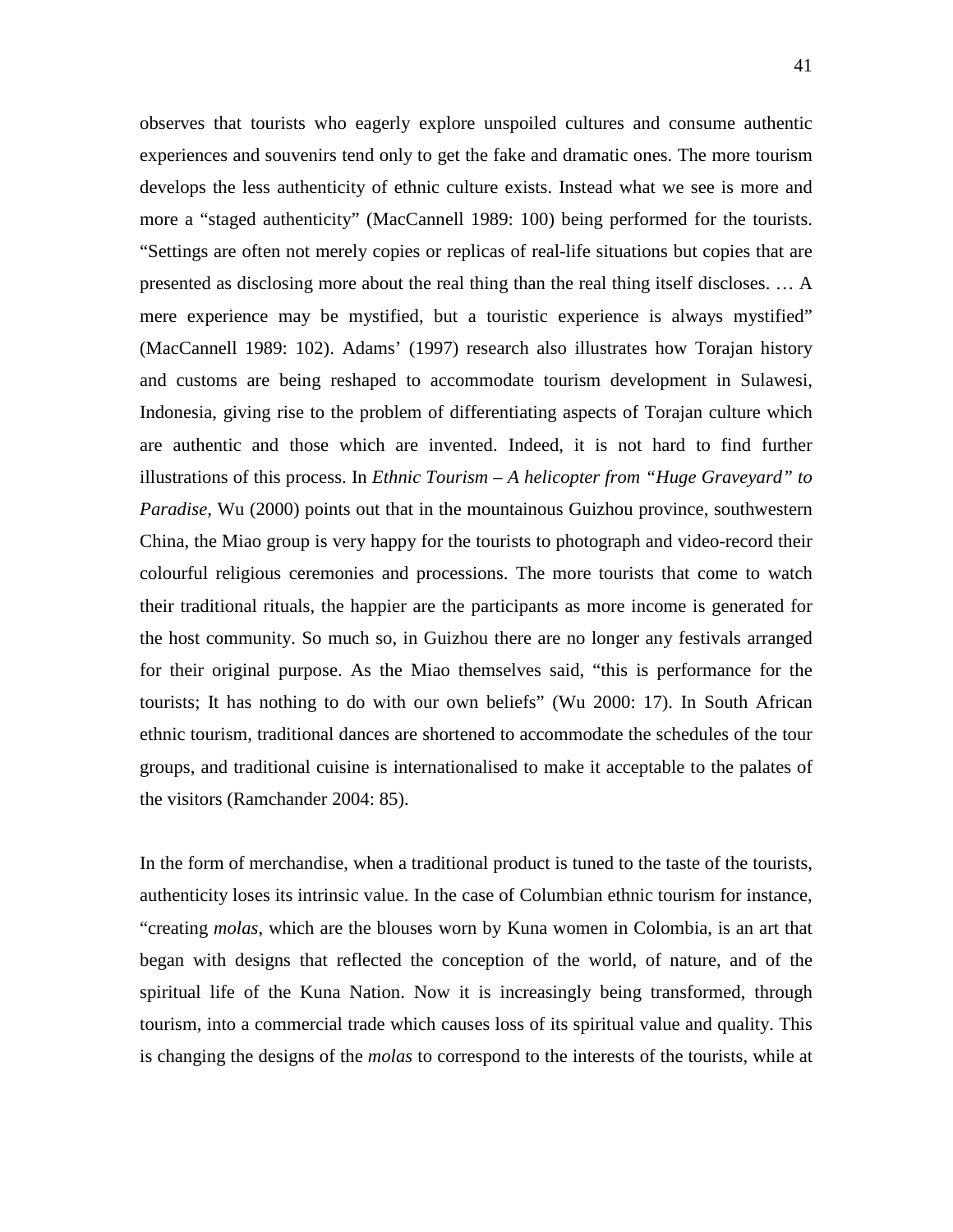the same time the Kuna women are losing their knowledge of the old designs and the interpretations and meanings of the mola designs" (UNEP 2002b).

Nonetheless a number of writers argue that not all tourists seek authenticity and that many tourists recognise the inauthenticity of the experience but still enjoy it (Cohen 2001: 32, Adams 1997, Moscardo & Pearce 1996). The tourist is aware that authenticity can be faked: "the tourist and the industry are locked in arms race of style, where the tourist reaches for ever more powerful abilities of discernment, and the tourist industry attempts to stage more and more believable displays of authenticity" (Johnson, 2006: 5). However, some tourism critics are unconcerned about inauthenticity, and do not mind staged authenticity either. They argue that at least "ethnic tourism can restore arts, revitalise skills, foster creativity and provide a platform for communities to present themselves positively" (Moscardo & Pearce 1996: 417). In some cases moreover, ethnic tourism creates a fertile context for the reinterpretation of history and custom (Adams 1997). Because of this, some tourists are more apologetic by saying that staged authenticity is alright as long the destination community is not exploited as a result of it (an American tourist).

### **Exploitation**

*Ethnic tourism follows "existing structural paths" and ones that do not always benefit the natives. Touristified ethnic groups are often weakened by a history of exploitation […] limited in resources and power, and they have no big buildings, machines, monuments or natural wonders to deflect the tourists' attention away from the intimate details of their daily lives. Ethnic tourism is especially vulnerable to a form of social disorder (MacCannell 1992 cited in Grunewald 2006).* 

It becomes apparent when reviewing the extant literature in the field of ethnic tourism that those writers who emphasize the positive impacts of tourism often tend to look no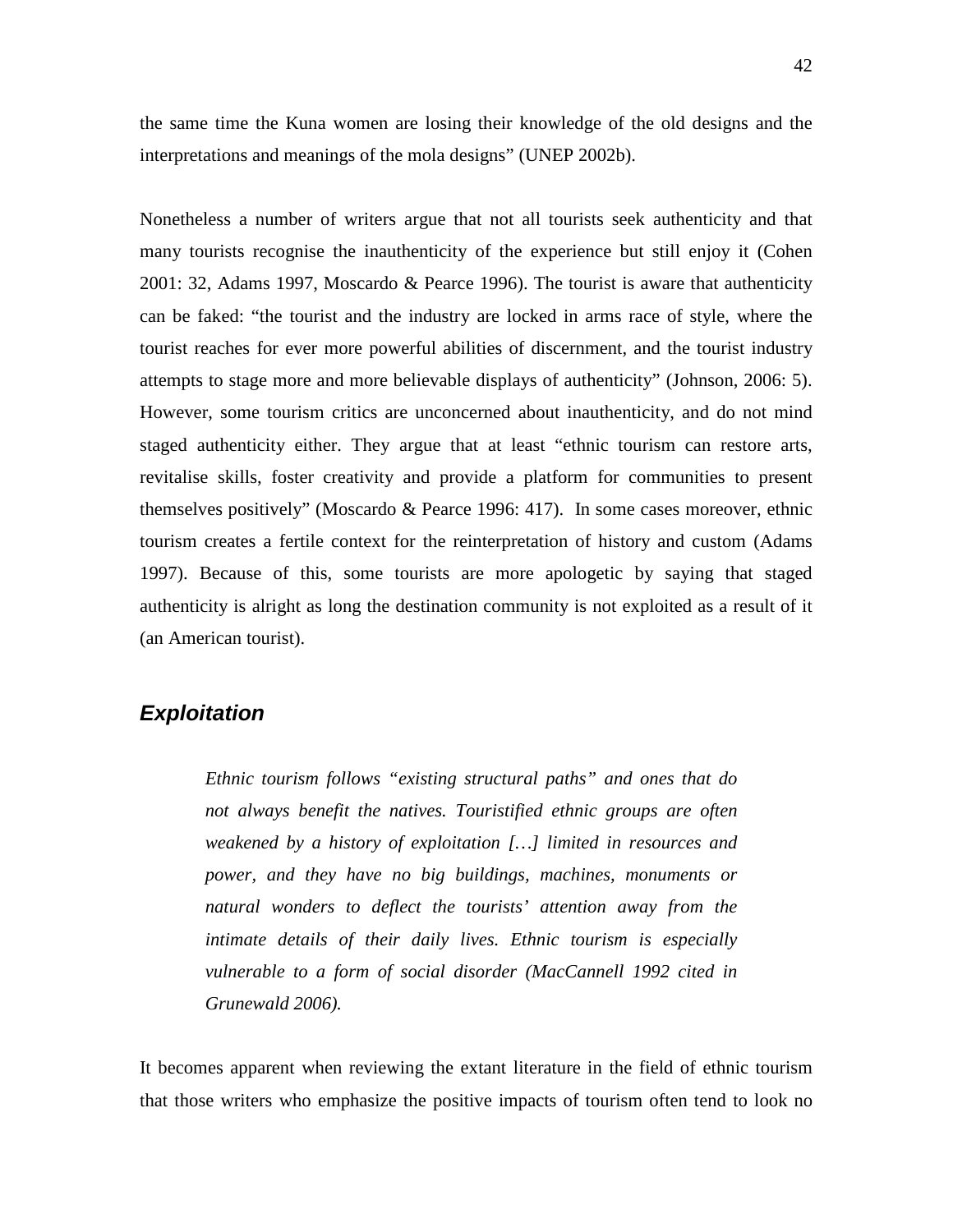further than the putative economic benefits that tourism delivers. On the other hand, writers critical of touristic impacts are often interpreted in the context of exploitation of the community, its culture or the environment.

In northern Thailand, where ethnic villages are too far away from towns and cities, hill tribes are brought to reside closer to town in order to provide convenience for potential tourists who have little time to make a journey far inland to where the real settlements are. In Chiang Mai, the owners of Chiang Mai Old Cultural Centre brought different highlands ethnic groups to live and perform cultural shows for tourists in town in a performance called Kantoke Dinner. The tourists are entertained with a northern style Thai dinner and entertained with hill tribe shows. Non-performers hill tribes are also given rent-free spaces to sell ethnic souvenirs and products (Leepreecha 2005). The hill tribe performers are paid for their services but a very meagre amount. Majority of them are former displaced persons or refugees from neighbouring Burma mainly Tai Yai and Karen subgroups.

Thailand has always had an ambivalent attitude toward Burmese refugees. They are often depicted as criminals, carriers of infectious diseases, and a threat to the environment in the protected jungle area.

*... The Thai Government has been a reluctant host to many of them. But the Padaung [Kayan] were actively encouraged to cross the border. The Thai benefit from the extra income generated by the influx of tourists to the region (Rose 1995).* 

*… the Kayan are allowed to live in villages away from the concealed refugee camps because the women, who wear striking brass coil neck ornaments, have been successfully promoted as a "tourist attraction" by Thai agencies (Grundy-Warr and Wong Siew Yin 2002: 110).*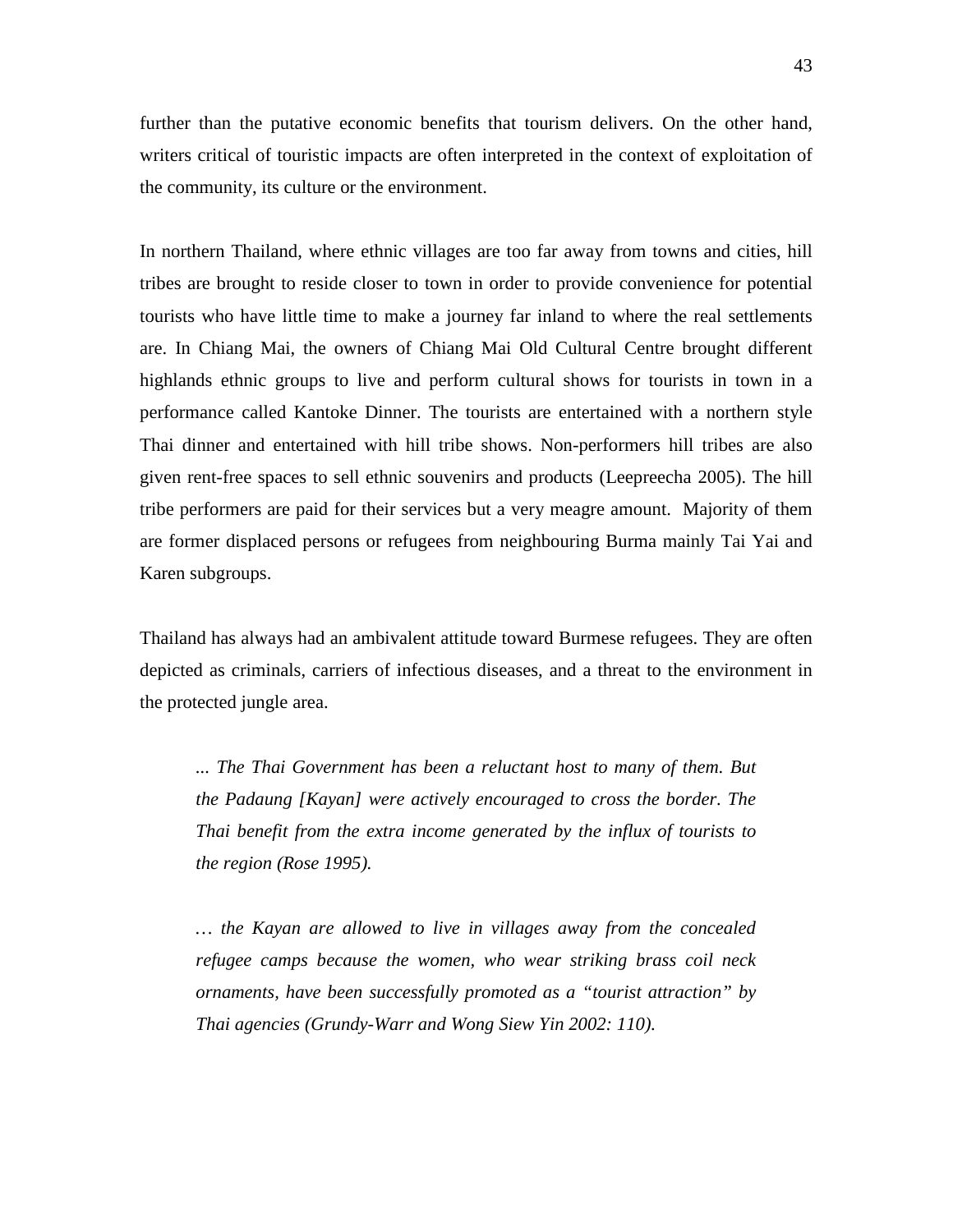In spite of the fact the Kayan are "illegal migrants", the Thai government pays more attention to promoting them as tourist attractions, even using pictures of them as images to represent MHS province. A large "Welcome to Mae Hong Son" poster at the arrival gate of the airport displays a huge photo of a Kayan long-neck woman. The incitement to visit hill tribe enclaves comes in the form of advertisements with the blessing of government tourism authorities. Enticing words like "Original", "Primitive", "Exotic", "Spectacular", and "Unspoilt" constantly appear in advertising flyers and brochures (Leepreecha 2005: 6). Ethnic groups do not know that they have been advertised as a tourist attraction, as Dong, Morais and Dowler (2003: 164) point out "the advertising is not controlled or originated by the local community."

On the other hand, the long neck Kayans know of their value in ethnic tourism. Matow, a Kayan woman said that "in Burma, if a girl doesn't want a long neck, never mind … But here (in Thailand) it's different … if there are no long-necked women, nobody will come to see us and we will have no money" (cited in Mydans 1996).

#### **Conclusion**

 $\overline{a}$ 

When summarizing the literature pertaining to ethnic tourism, three common recurring empirical realities can be identified. Firstly, it is not the host communities that gain the most revenue from the industry. Much of the financial benefit goes to the stakeholders: travel agencies, tour operators and tour guides; Secondly, destination communities have to make adjustments to their cultural life, environment and activities to suit the expectation of the tourists resulting in more and more of "staged authenticity"; Thirdly, destination communities have no say or little power when it comes to intervening with respect to the impact of tourism<sup>7</sup>.

 $<sup>7</sup>$  When the negative impacts of tourism are identified, ways must be worked out to minimise the harm done</sup> to local communities. Collective cooperation of all tourism-related bodies must be mobilised to analyse problems and correct previous mistakes to produce an improved and practical plans for sustainable tourism. Government organisations – central and local, private enterprises, NGOs, the mass media, academics, business experts and the local community must work together to ensure that every party benefits from tourism that is both sustainable and equitable. Utilisation of environmental resources must ensure that they are preserved for long-term benefits. Culture must not be commodified but preserved as the cultural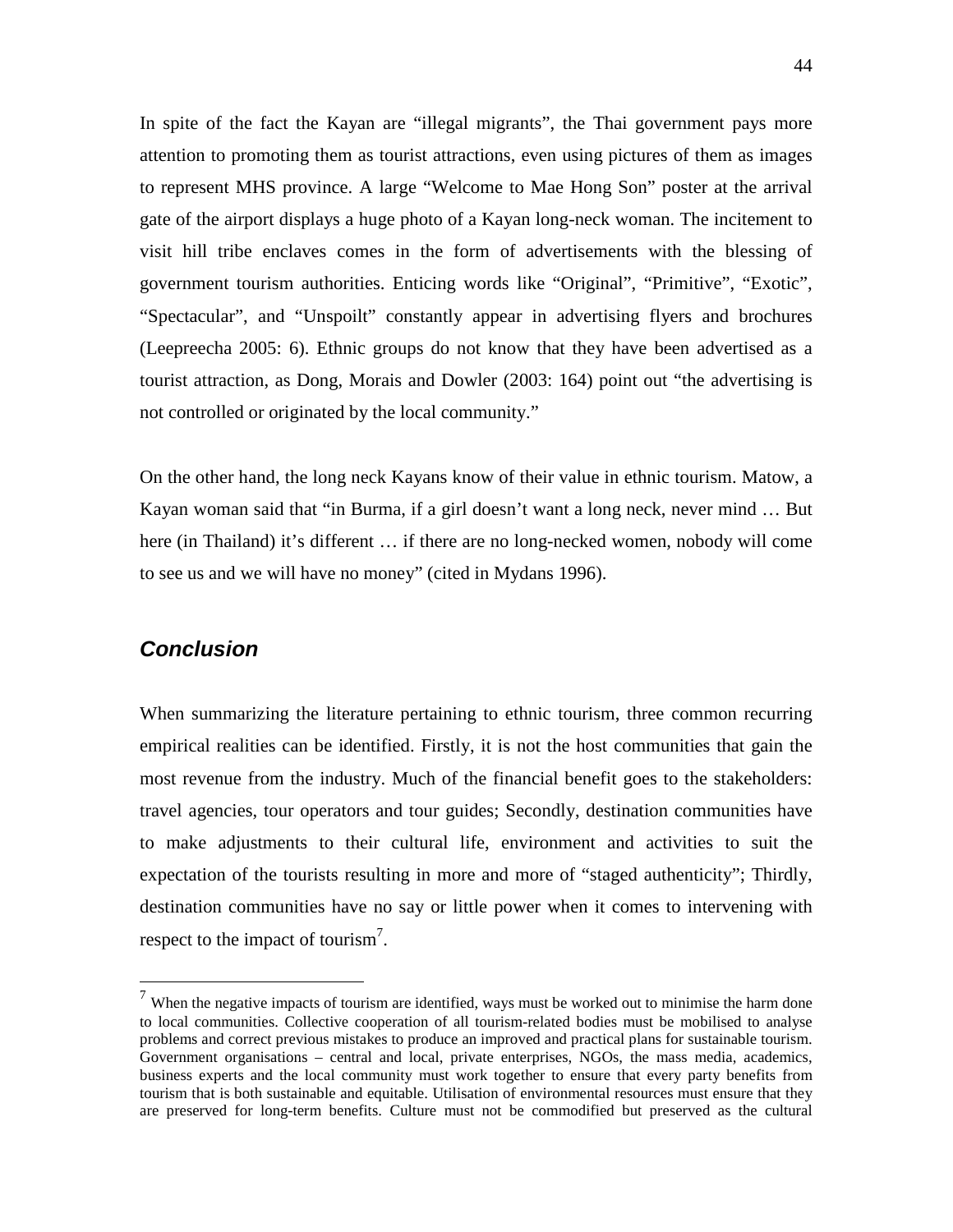The social circumstances of the Kayan are historically specific and unique. The following chapters of the thesis I seek to "locate the Kayan" within the wider constellation of forces that have shaped and continue to frame their lives. At the same time, moreover, I wish to outline the *specific* empirical features and living circumstances in Kayan villages *today* in order to later demonstrate, in following chapters, how they articulate with the types of

processes outlined in this chapter. I outline the nature of the re-settlement plan and its essential features. The following chapter, Chapter 3 is then, primarily a synopsis and overview entitled "Locating the Kayan today".

<u>.</u>

heritage of a community. As ESCAP (2001: 11) concludes, "The most sustainable form of tourism will be achieved when local people take control of their lives and determine to live according to their tradition on their own terms."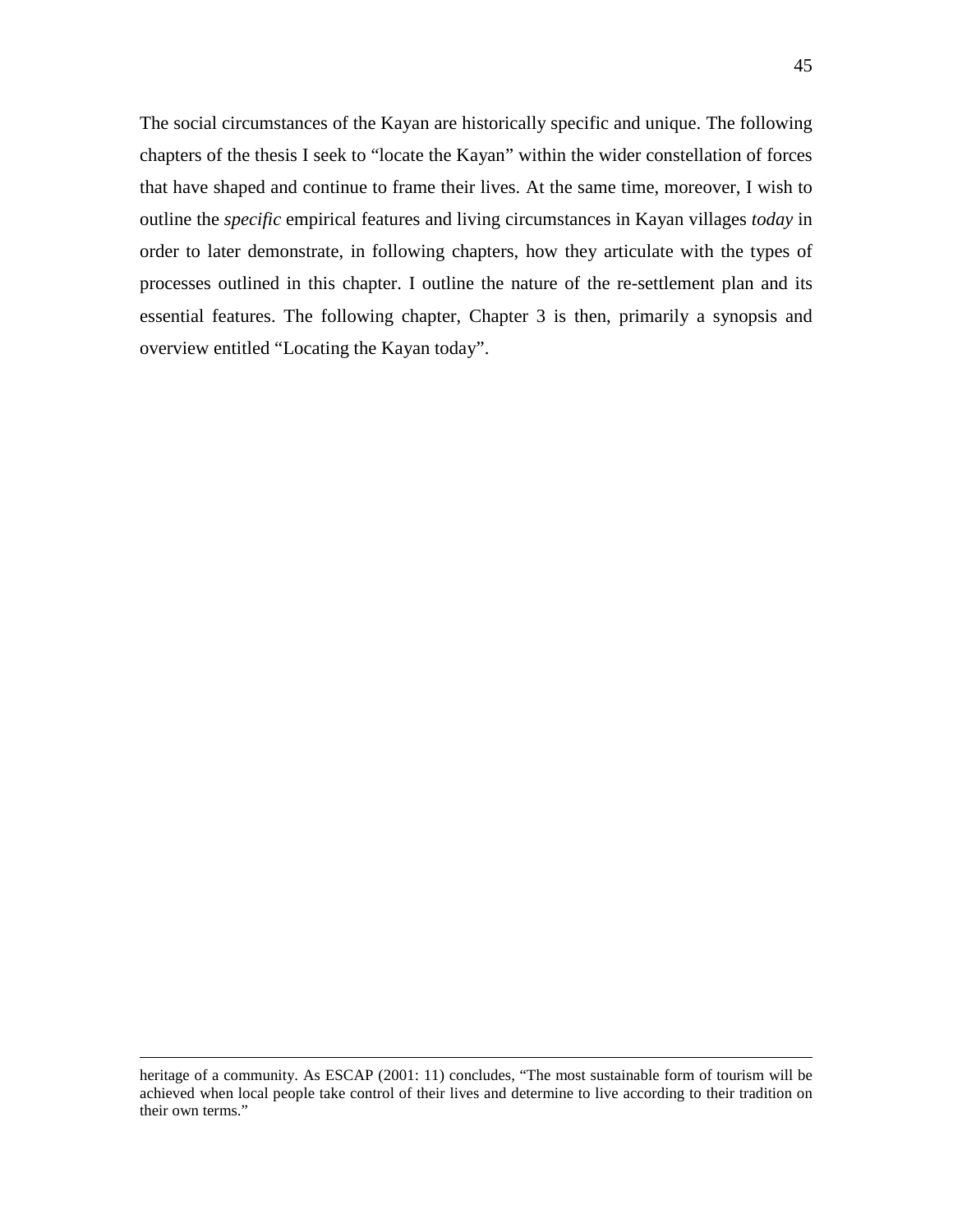## **CHAPTER 3 - LOCATING THE KAYAN TODAY**

My study location is in Huay Pu Kaeng village, in the western region of MHS township. This village is part of the national Mae Pai Forest Reserve. Pai River flows in front of the village. Ninety-five per cent of the designated area is made up of mountain ranges and forest, sandwiched between Par Hin Dtang National Park and Ban Nam Piang Din<sup>8</sup>. The border of Huay Pu Kaeng connects Ban Huay Seua Tow in the north, with Ban Huay Gaew in the south, on its east is Ban Huay Deua and its western side touches Ban Nam Piang Din. Huay Pu Kaeng is considered a satellite village of Huay Deua, in the  $3<sup>rd</sup>$ section (or *Moo 3*) of Phar Bong sub-district, within the City District of MHS. Huay Pu Kaeng is one the three Kayan settlements in this province *(See map, figure 1 page 6).* 

Huay Pu Kaeng is now divided into two sections: the old settlement and the new settlement in a project named "*The Village for the Preservation of Kayan's Traditional Way of Life and the Security of MHS*". This chapter looks at both sections of the village: the origins of the settlers, population count, educational and health care facilities, and the village administration.

### **The original Huay Pu Kaeng village**

The information board at the Huay Pu Kaeng village school states that the original settlers were refugees from Kayah State or Karenni State in eastern Burma. Due to a crack down by the Burmese military on ethnic minorities, there was constant fighting and pursuit of ethnic groups by armed Burmese soldiers. Initially these groups sought refuge in Ban Mae Sa'oop on the Thai-Burma border connected to Nam Piang Din. When the fighting spread to Mae Sa'oop, their stay here was unsustainable and unsafe, and they once again fled and took refuge in Mae Surin camp or Site 2, in the district of Khun

<sup>&</sup>lt;sup>8</sup> Par Hin Dtang National Park contains tall standing limestone rocks located near the bank of River Pai. The area around it is made up of hillock plains and cliffs, beautiful rock layers designed by nature scoured by seeping water. There is a huge limestone cave in Nam Piang Din with a floor approximately 50 metres deep. Beautiful stalactites jut out from the roof. At the mouth of the cave is a temple. A number of Buddha images decorate the inside of the cave.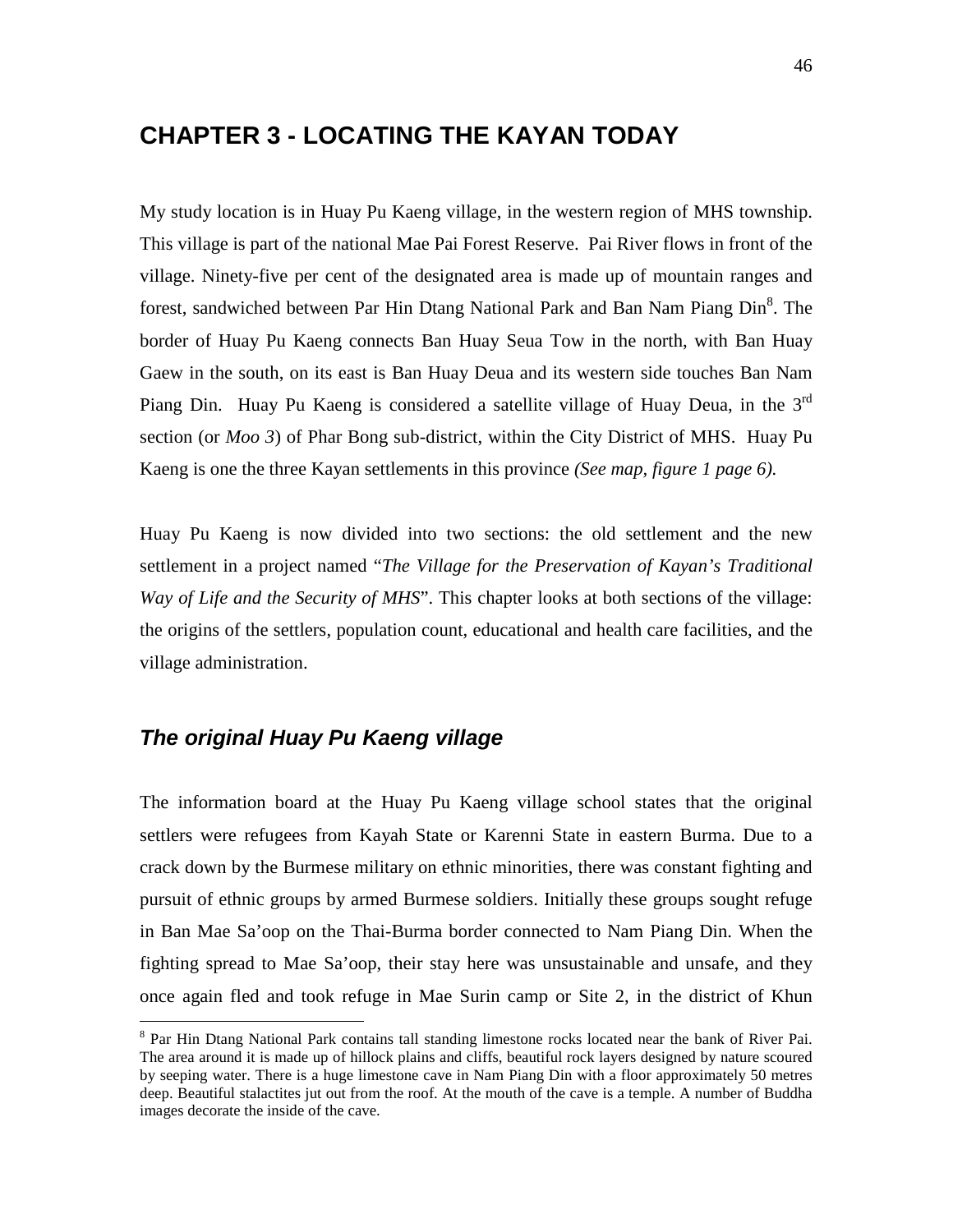Yuam, south of MHS township. However, this stay also proved temporary when they were forced to move back and stayed in the eastern side of Mae Sa'oop as new refugees. At Mae Sa'oop there was a problem with cultivating the land due to scarcity of space. Finally Kayans were relocated to Ban Huay Pu Kaeng and were granted a status of political refugees. Here their affairs were managed by a government official, possibly the village headman of Ban Huay Deau and the management committee of Ban Hauy Deau<sup>9</sup>.



**Figure 7: The original Huay Pu Keang Village** 

According to a government report certified by the Chief District Officer (CDO) of MHS, the population of Huay Pu Kaeng village as on 19 March 2007 was 202 people from 44 families, with 24 Kayans females wearing the neck rings.

 $\overline{a}$ 

<sup>&</sup>lt;sup>9</sup> The village headman and the management committee of Ban Huay Deua are regarded as government officials since they receive monthly salary from the government. Under the Ministry of Interior, the village administration is the lowest level in its hierarchal system (Buadange 2001: 14).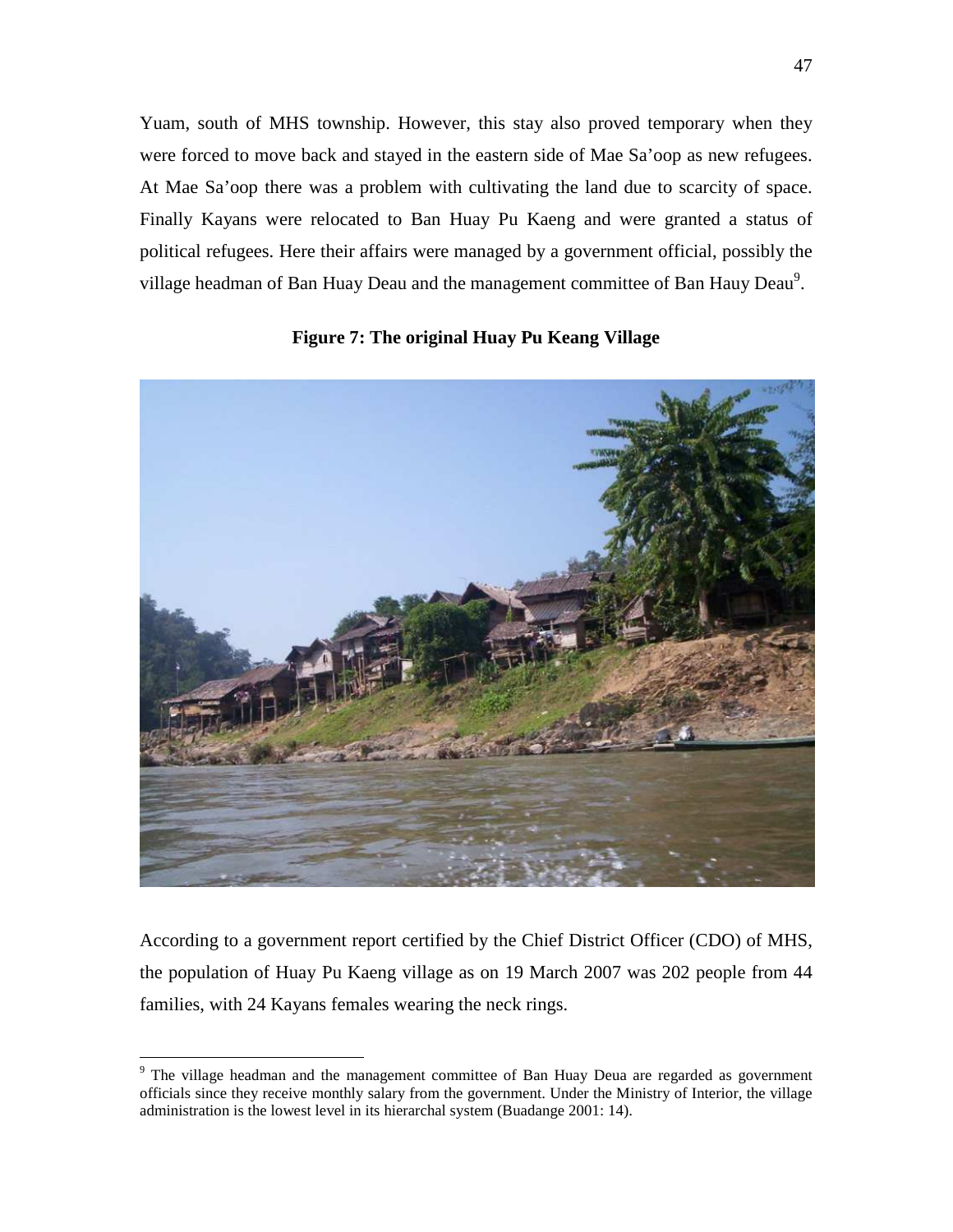The settlers at Huay Pu Kaeng comprise five ethnic groups, namely; Kayan, Kayoh, Tai Yai, Karenni (Red Karen) and white Karen. For peaceful co-existence among the settlers, a village community leader and four committee members are chosen through an election process. A sub-committee oversees the organising of cultural events and sports activities in the village. The role of the community leader is to coordinate with the harbour master of Pai River who manages the long-tail boat trips to Huay Pu Kaeng, and to coordinate with the village headman of Huay Deua and its management committee in matters affecting Huay Pu Kaeng dwellers. The village headman and the management committee have the responsibility to implement government schemes in the village. The village headman attends monthly meetings with the CDO (Buangdaeng 2001: 14). If there are matters directly involving the Kayan, the community leader and his committee will be invited to attend the meetings with the CDO.

There is a community school at Huay Pu Kaeng that provides basic education for the children and people of the village. At the time of my fieldwork, there was approximately 70 students attending the school. This school opened in March 2000. The then Governor of MHS, Mr. Phut Oo'Thana named the school *"Mae Fah Luang Education Centre for Thai Hill Tribe Community"*. The school teaches children from kindergarten to Year 8. The teaching program uses an integrated curriculum designed by an education NGO called Jesuit Refugee Services (JRS) and the government's Department of Non-formal Education, an educational program which differs from the normal Thai school curriculum (teacher at Kayan village school). Students at this community school learn Karenni language, Burmese, English, Geography, Science, Mathematics, Art and Thai language. A qualified Thai teacher is seconded to the school by the Department of Non-formal Education. The Thai sector of the integrated curriculum emphasizes the theme "Education for Living" whereby the foundation studies will lead to vocational education, improving the quality of life, and generally an education program for social and community development.

The school premises at Huay Pu Kaeng are made up of one single storey bamboo structure and one wooden hut, both of which seemed in need of urgent repair when I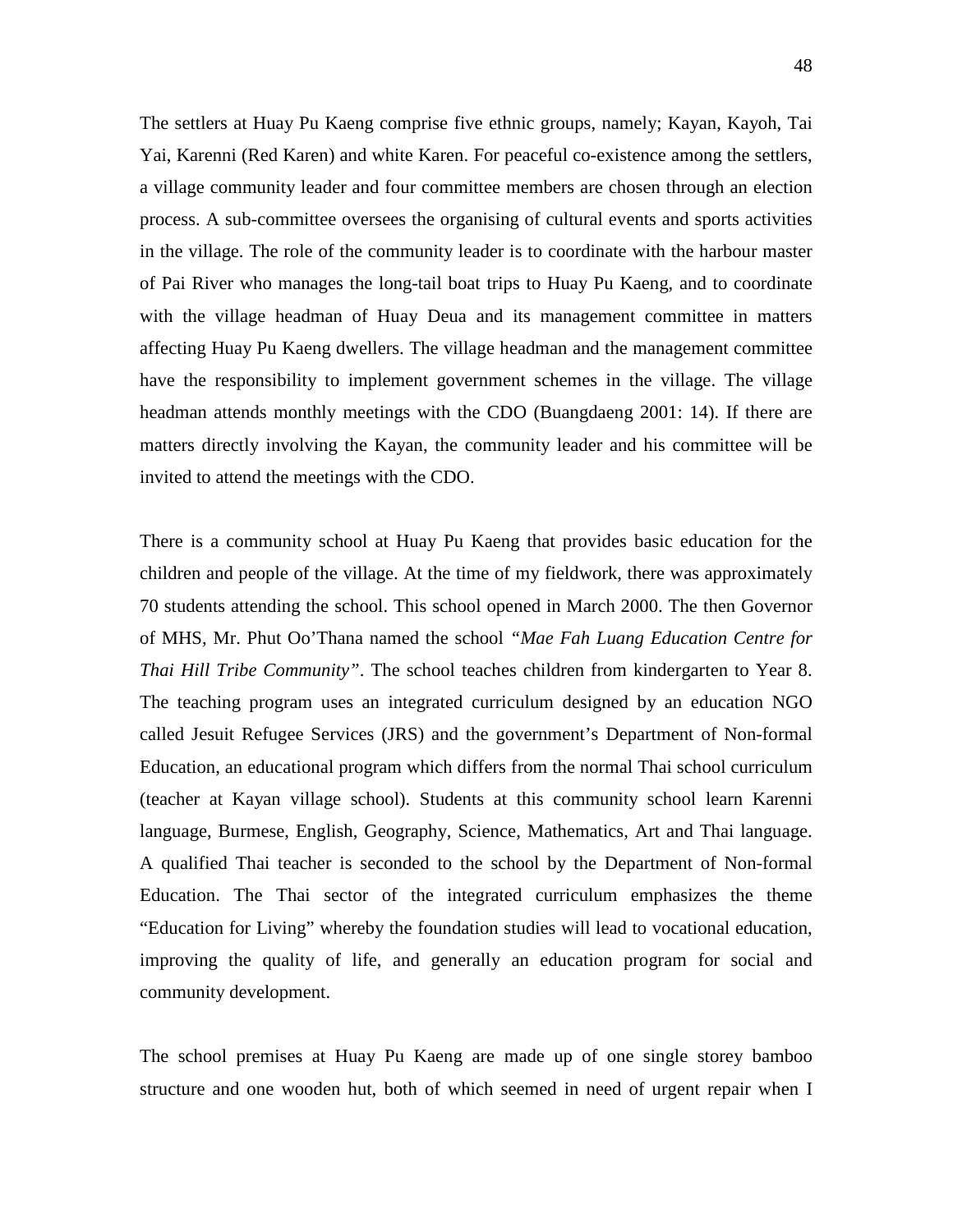visited. The wall of the school is made of woven bamboo strips, some of which are broken due to years of exposure to heat and rain. Some parts of the wall have been patched up with bamboo sheets or galvanised iron. The roof is made of dried "dteung"<sup>10</sup> leaves. The room size can accommodate four two-metre long tables and long benches. These are arranged in rows. A blackboard hung in front of the class but in some rooms there are white boards. Some distance away from the school, there is a big clearing used as a football field. Football and volleyball are two big sports among the Kayans.

Some distance away from the settlers' homes is a Guest House located on the eastern hill with a clearing reserved for shows and performances to welcome and entertain visitors. People who are interested to experience Kayan way of life usually stay in the Guest House for several days, especially journalists or students doing research work. Some tourists prefer to do a home stay with the Kayans.

The Huay Pu Kaeng community has mixed religious beliefs. Besides worshipping their ancestors, they are also animists with a mixture of Buddhism and Christianity. There is no temple in the village but there is a Catholic church for religious ceremonies. The catholic religion was first brought to the Kayans in 1930 by a Italian Catholic priest, Padre Carlo, in a small town called Pekhon in Shan State (Khoo Thwe 2002: 25). Subsequently many Kayans embraced Christianity but without throwing away their old religious beliefs.

Thai authorities are always concerned that Burmese refugees will be carriers of infectious diseases, especially malaria (Bengtsson 2003: 11). The health concerns of the villagers thus capture the attention of NGOs and the government. There is a Health Centre which provides First Aid services. A full time nursing assistant is always on duty. The centre also gives information on birth control, children's health, sanitation, nutrition, environmental health, control of communicable diseases and Aids. International Rescue Committee (IRC), an NGO helps with the supply of medicine and provides counselling

 $\overline{a}$ 

<sup>&</sup>lt;sup>10</sup> Large leaves found in northern Thailand forests, each approximately a foot wide and a foot and a half long. The dried leaves are sewn together onto bamboo sticks and commonly used for roofs in village huts and houses.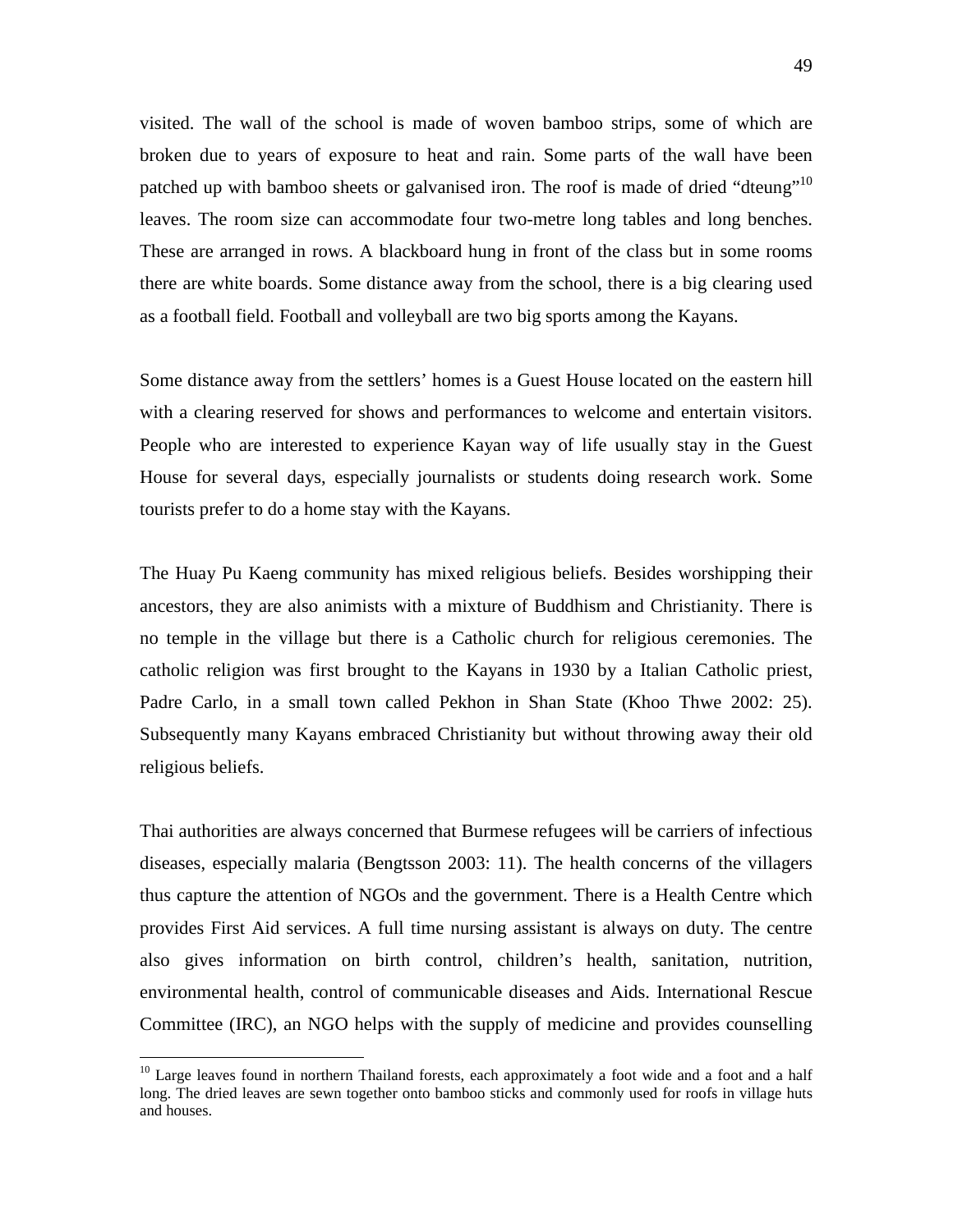on mental health and depression. For child birth or other major illnesses, the Kayan always go to the hospital in town.

### **The new addition to Huay Pu Kaeng village**



**Figure 8: The new village in Huay Pu Kaeng** 

The new addition to Ban Huay Pu Kaeng is named "*The Village for the Preservation of Kayan's Traditional Way of Life and the Security of MHS*" located about 500 metres north-west of the old village. The provincial government allocated a budget of 1.5 million baht for relocation expenses.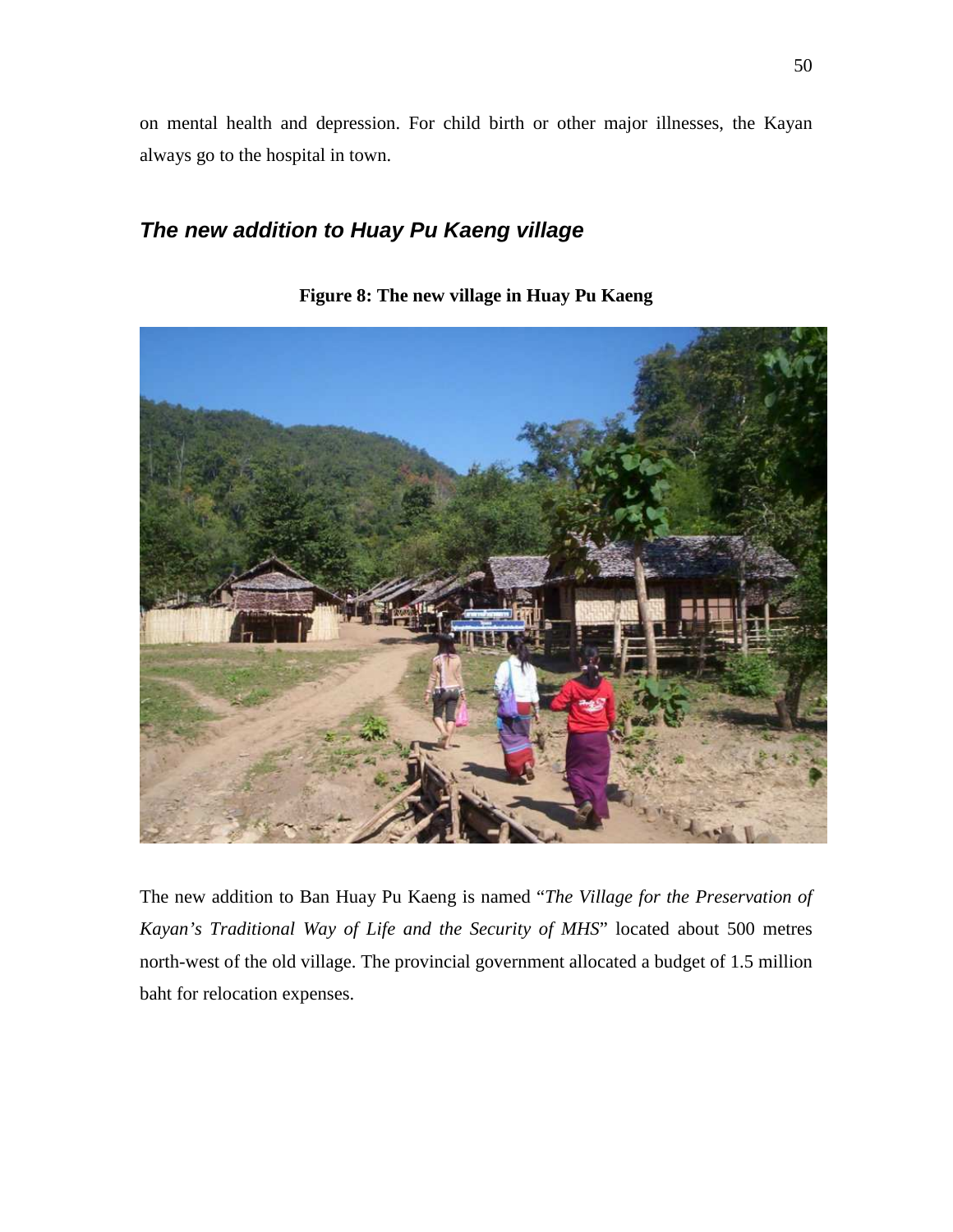The forest land at Huay Pu Kaeng was surveyed and an area of 103 *rai*<sup>11</sup> *(41.2 acres)* was to be cleared to accommodate the new settlement (Sattha 2006). When it was known that only 83 people from 36 families have volunteered to move to the new settlement, only 74 *rai (29.6 acres)* of land was cleared (Paengnoy 2007b).

A layout plan of the village was prepared by provincial officials closely coordinated the work with the Office of Environmental Resources of MHS. Heavy machine was brought in to clear the jungle and flatten the land.

The government used Kayans themselves to build the homes. Truck loads of Kayan labour were transported to the new village site everyday. The construction was supervised by government officials. The budget for construction of each home was 5,000 baht (\$166.66). Each home is made of woven bamboo and the roof is made of dried "dteung" leaves. It contains a bedroom, a sitting room, a veranda and an outside toilet.

#### **Figure 9: The house the government provides for new settlers at the new village in Huay Pu Kaeng**



*Source*: Sutuch Na Ayuthaya 2007

 $\overline{a}$ <sup>11</sup> 1 acre = 2.5 rai or 40,000 sq.feet.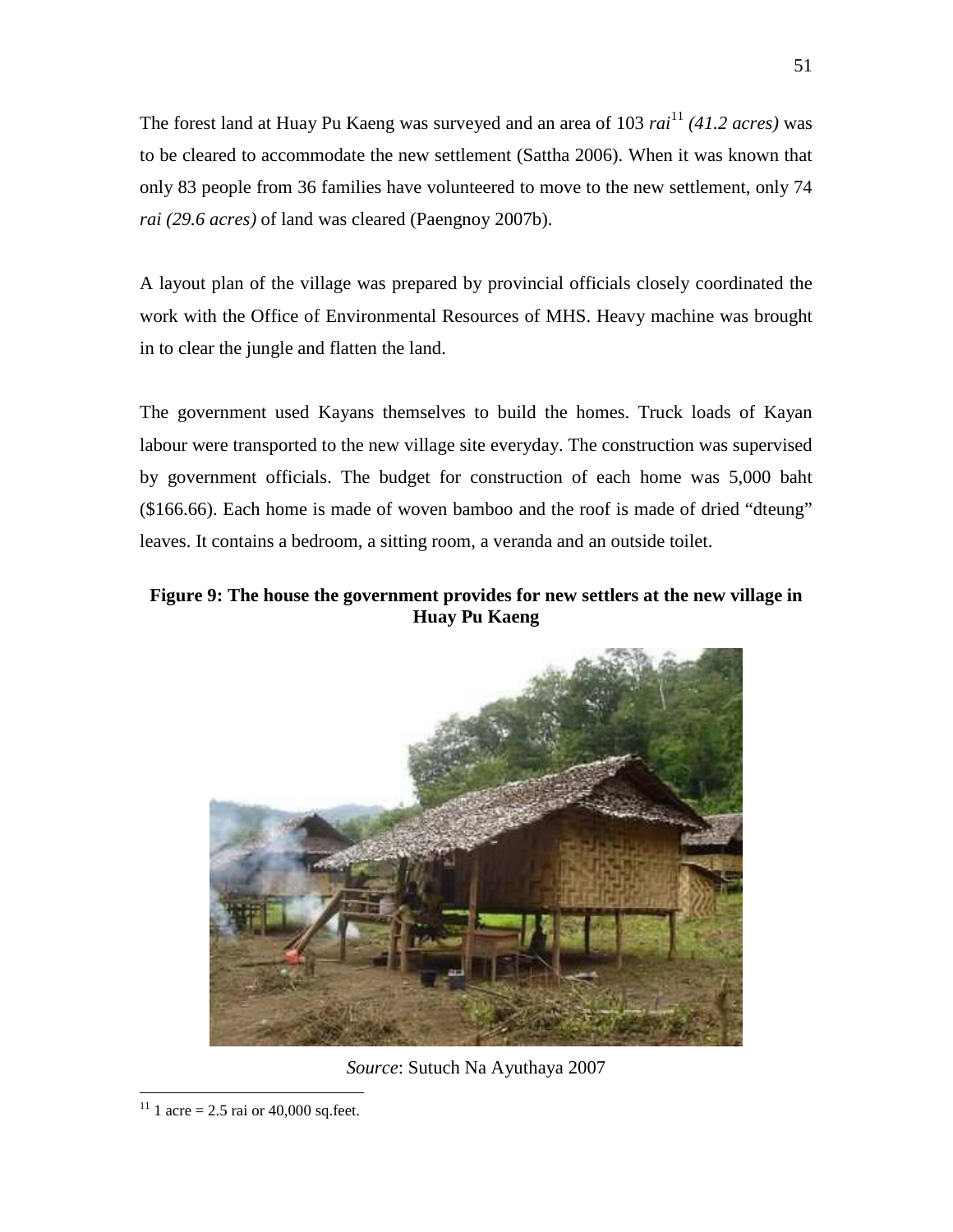By mid-September 2007, Kayans from Mai Nai Soi and Huay Seua Tow who volunteered to be relocated in Huay Pu Kaeng gradually migrated to this village. The government supplied trucks and man-power from the Territorial Defence Volunteers to help with the removal. Because the provided homes have no kitchen and bathroom, the migrants also took wood and planks from their old homes to make extensions and make the home structure stronger. With new arrivals to this new village, the total population of Huay Pu Kaeng becomes 285 people comprising 80 families. Below is the break-up of the present population of Huay Pu Kaeng.

| <b>Huay Pu Kaeng</b> | Family | <b>Number</b><br>of People | <b>Total Population 285</b> |               |                     |              |
|----------------------|--------|----------------------------|-----------------------------|---------------|---------------------|--------------|
|                      |        |                            | <b>Adults 174</b>           |               | <b>Children 111</b> |              |
|                      |        |                            | <b>Adult</b>                | <b>Adult</b>  | <b>Boys</b>         | <b>Girls</b> |
|                      |        |                            | <b>Male</b>                 | <b>Female</b> |                     |              |
| Original             | 44     | 202                        | 59                          | 63            | 44                  | 36           |
| <b>Population</b>    |        |                            |                             |               |                     |              |
| <b>New Arrivals</b>  | 36     | 83                         | 26                          | 26            | 21                  | <b>10</b>    |
| <b>Total</b>         | 80     | 285                        | 85                          | 89            | 65                  | 46           |

**Table 1: Breakdown of Total Population of Huay Pu Kaeng** 

At the time of my fieldwork, the new settlers at the new village did not have an elected community leader. By consensus among themselves, a village committee was formed consisting of 10 members. This was made up of adults, youth, single and married persons, to help plan and carry out community development, and to act as the coordinating body in their affairs with the provincial office, the old village community leader and the Huay Deua management committee.

 I will return to discuss how this process of resettlement has impacted on the Kayan in further detail in Chapter 6. The situation of the Kayan in the older village and that of the settlers in the new village is indeed, the focus of the remaining chapters of the thesis. Suffice it to say here, that I argue in the remaining chapters that the Kayan *as a whole* have suffered as a result of incursions of ethnic tourism into their culture.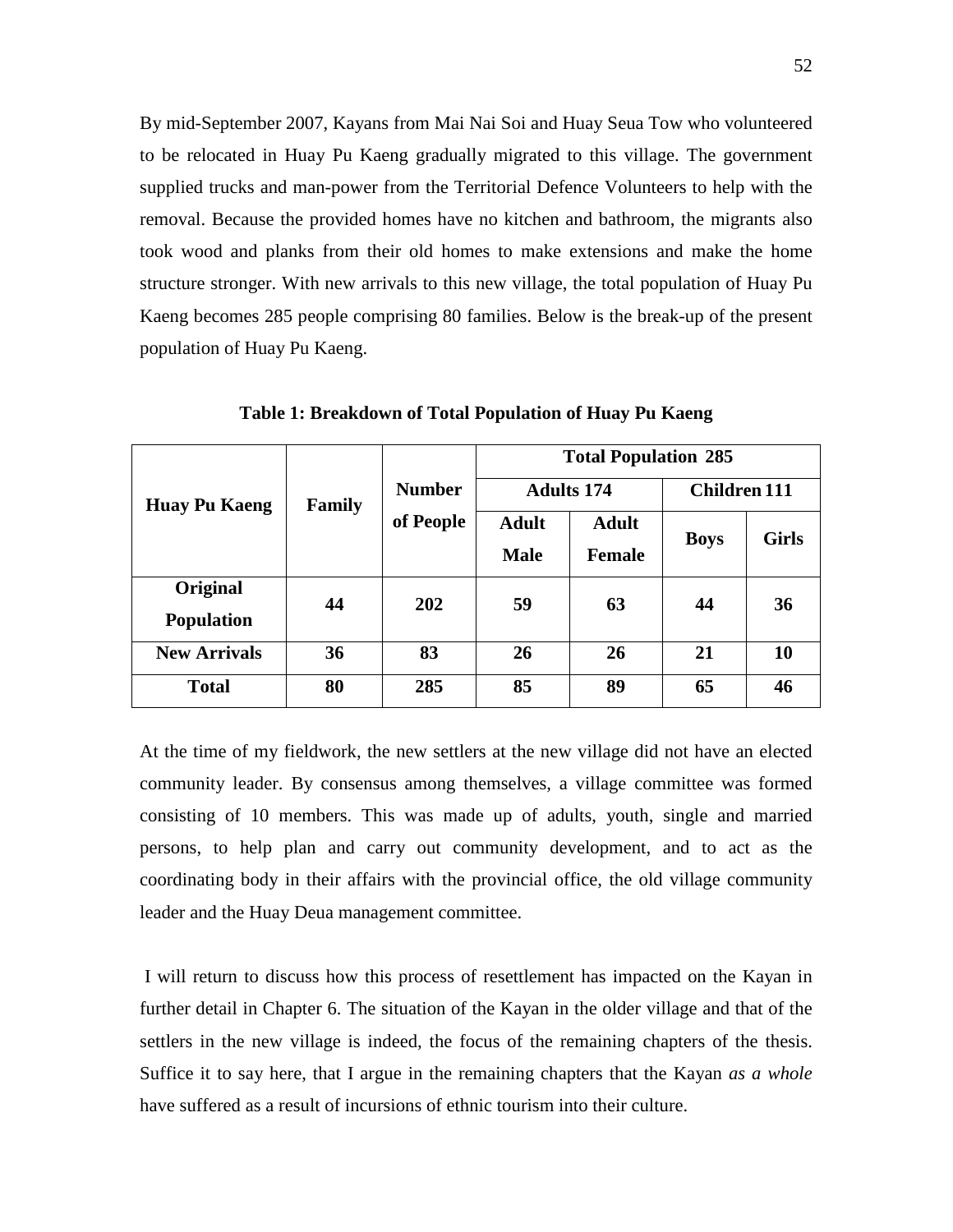# **CHAPTER 4 – CULTURAL IMPACT AND KAYAN ETHNIC TOURISM IN MAE HONG SON**

Over the years, tourism has proved to be an important economic activity that generates considerable revenue within the various provinces of northern Thailand. Chiang Mai is the tourism hub of northern Thailand and most tourists visit Chiang Mai before drifting to other provinces of the north. Chiang Mai shares its domestic boundary with MHS. By air, MHS can be reached in less than half an hour or by the winding mountain road which, it is said, to have 1,864 curves takes about five hours. From Chiang Mai, the road to MHS winds through lush tropical forest, offers spectacular view of mountain ranges, rivers and creeks, terraced rice fields, corn fields and hill tribe hamlets. In addition to the spectacular scenery of unspoilt forest, MHS holds a further attraction. As one tour operator comments; *"natural tourist attractions such as waterfalls, hot springs, evergreen forests and mountains or even hill tribes, can be seen in many places in Thailand but the Kayan long-neck villages are only in MHS."* This chapter has as its central focus the cultural impact of ethnic tourism on the Kayan peoples residing in MHS. I begin with a brief snapshot of tourist interest in the region before discussing how Kayan families have sought to negotiate the fraught space they find themselves in, that is, as refugees on the one hand and tourist attractions on the other.

The TAT Report 2002 to 2006 on tourism in MHS, points out that Kayan villages have generated a lot of tourist interest, both from domestic and foreign visitors. Of all the tourist attractions in MHS, the Kayan villages are always in the top five as choices of destinations. This has occurred to such an extent that "Kayan women have become MHS province's unofficial symbol" (Gray 1998).

The column graph below shows the popularity of Kayan people as an object for tourist consumption and the "*tourist gaze*" (Urry 1990). Interest from domestic tourists in the Kayan increased dramatically from 2002 to 2005, although the number of domestic tourists dropped slightly in 2006. In 2005, 40.74 per cent of all domestic tourists in Thailand went to the Kayan settlements. Visits by foreign tourists increased gradually and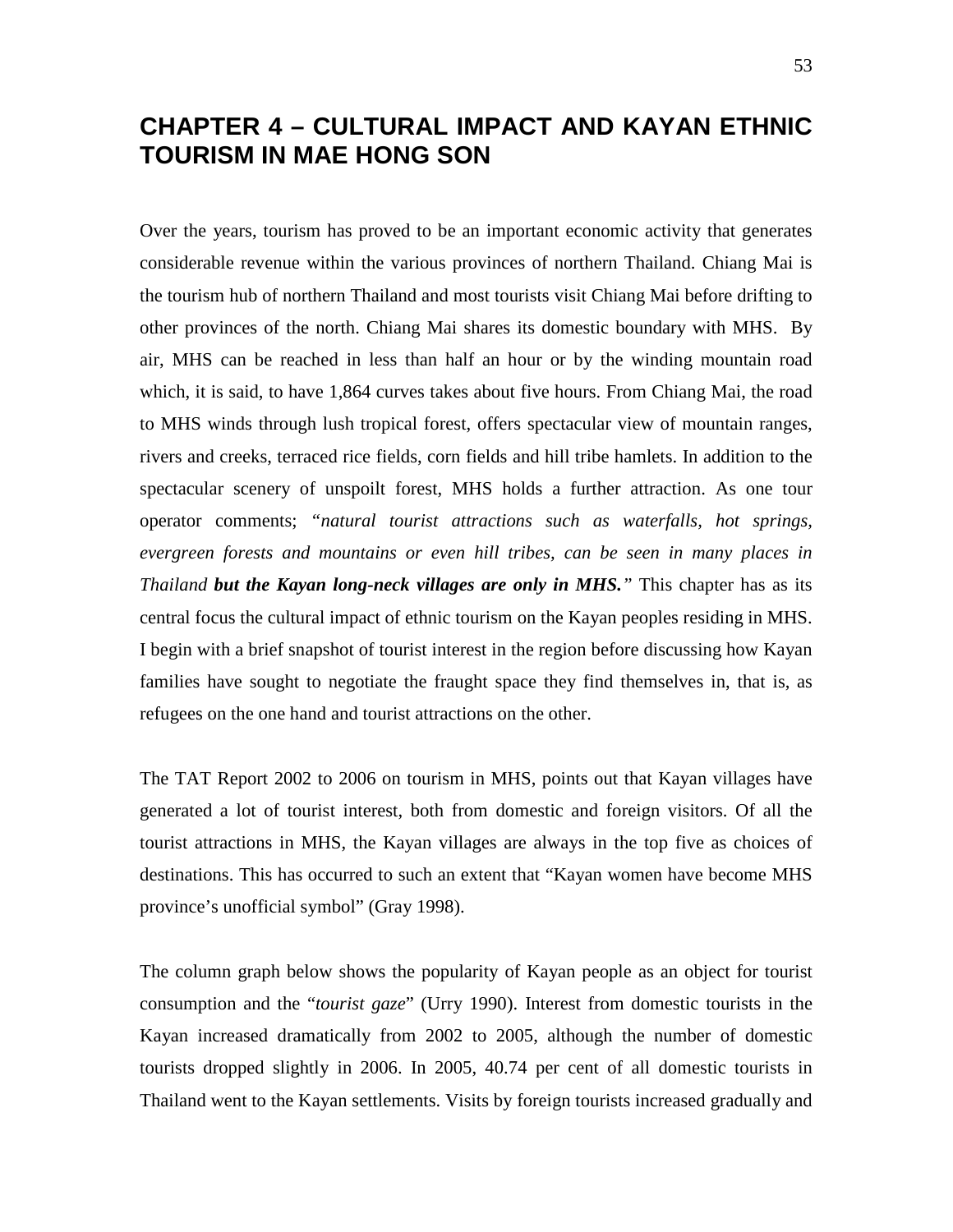steadily. The highest visitation occurring in 2006 when some 35.69 per cent of foreign toursists went to see the Kayans (TAT 2003a).



**Table 2: Percentage of Mae Hong Son tourists visiting Kayan villages 2002 – 2006** 

The number of tourists who show interest in the Kayans continues to increase year by year. This is due to tourism promotion of MHS and also by taking Kayans to perform dances for shows in Bangkok and Chiang Mai. In MHS town itself, the municipal office puts on an annual Multi-Ethnic Cultural Festival to welcome the New Year.

As tourism becomes a global activity, it becomes more difficult to preserve traditional cultural practices and customs in any pure sense. Often tourism changes cultural relations in diffuse and unpredictable ways. Culture can be reformed, invented, adjusted and adapted to the demands of tourism in a wide variety of ways. As Sarup (1996: 140 cited in Smith 2003: 12) contends "culture is not something fixed and frozen … but a process of constant struggle as cultures interact with each other and are affected by economic, political and social factors." The impact of ethnic tourism on the Kayan people has both served to disrupt customary social relations, while, paradoxically, preserving some traditional practices such as the wearing of neck rings. Kayan ethnic tourism in MHS has undoubtedly played a significant role in preserving this culture. Mirante (2006) comments "some people thought the neck-rings should be entirely a thing of the past, should go the way of foot binding, but the Kayan rings -- neck, arms, legs -- were not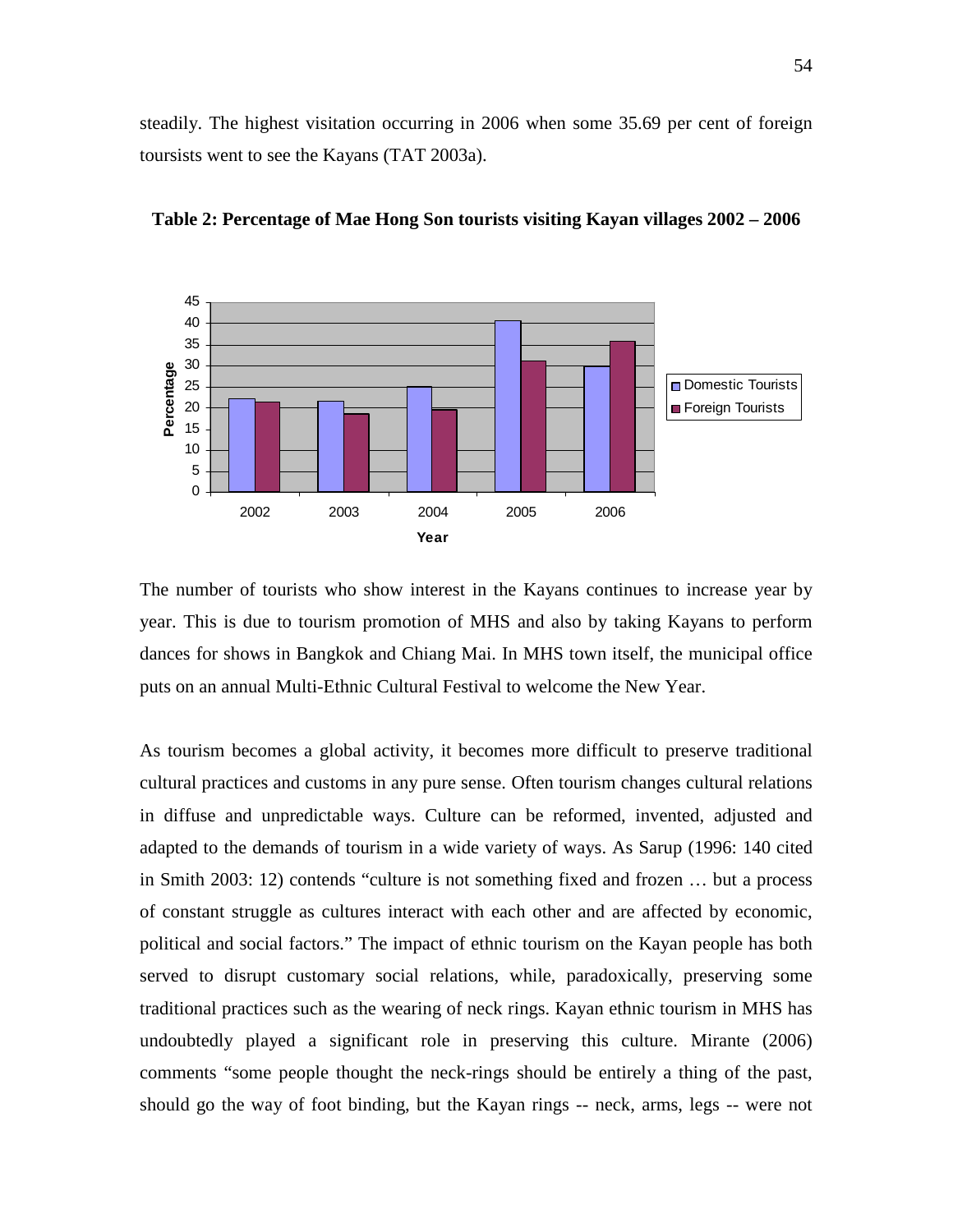nearly as debilitating as the old Chinese practice of the crippling "lotus foot". They were more comparable to the life in spike heels led by many a modern woman, and certainly less invasive than a nose-job or breast implants". It appears that 'modernity' is subjecting Kayan culture to some form of renegotiation of customary practices while tourism curiously demands its preservation. However, the wearing the neck rings is not religiously compulsory for Kayan women. Many Kayan females for example, have taken off their neck rings. As a consequence of exposure to Western influences, including in particular, tourists who come to the village some Kayan women may choose a modern western style of dress. Without the neck-ring and dressed in western skirts and blouses, these females have unconsciously erased their Kayan identity.

#### **Blessings of the neck-ring**

There are additional reasons why Kayan women in Thailand have continued to wear neck rings within the transfigured space of the tourist world. While the neck-ring is a preservation of culture and ethnic identity, the money earned from tourism helps to keep the family going. Their Kayan identity gives them the freedom to stay out of the refugee camp whilst non-Kayan refugees are put in enclosed refugee camp in the seclusion of MHS jungles. This arrangement goes back to 1996 when MHS government reorganised the settlement of refugees and displaced persons in the province. Kayans in Ban Mai Nai Soi was part of the group of refugees settled in Camp 3 which comprised of six zones. The Kayan long-necks were put in Zone 6. When the three Camps 1, 2 and 3 were amalgamated into one centralized camp called Site 1, all refugees were resettled in Site 1, about an hour walk into the jungle from Mai Nai Soi village. The Kayans who were in Zone 6 were allowed to remain in Mai Nai Soi which now becomes a Kayan tourist village (Ma Prang).

Living outside the camp, the Kayans have the freedom to travel to MHS town for shopping and use government services such as hospitals and schools. Revised Thai laws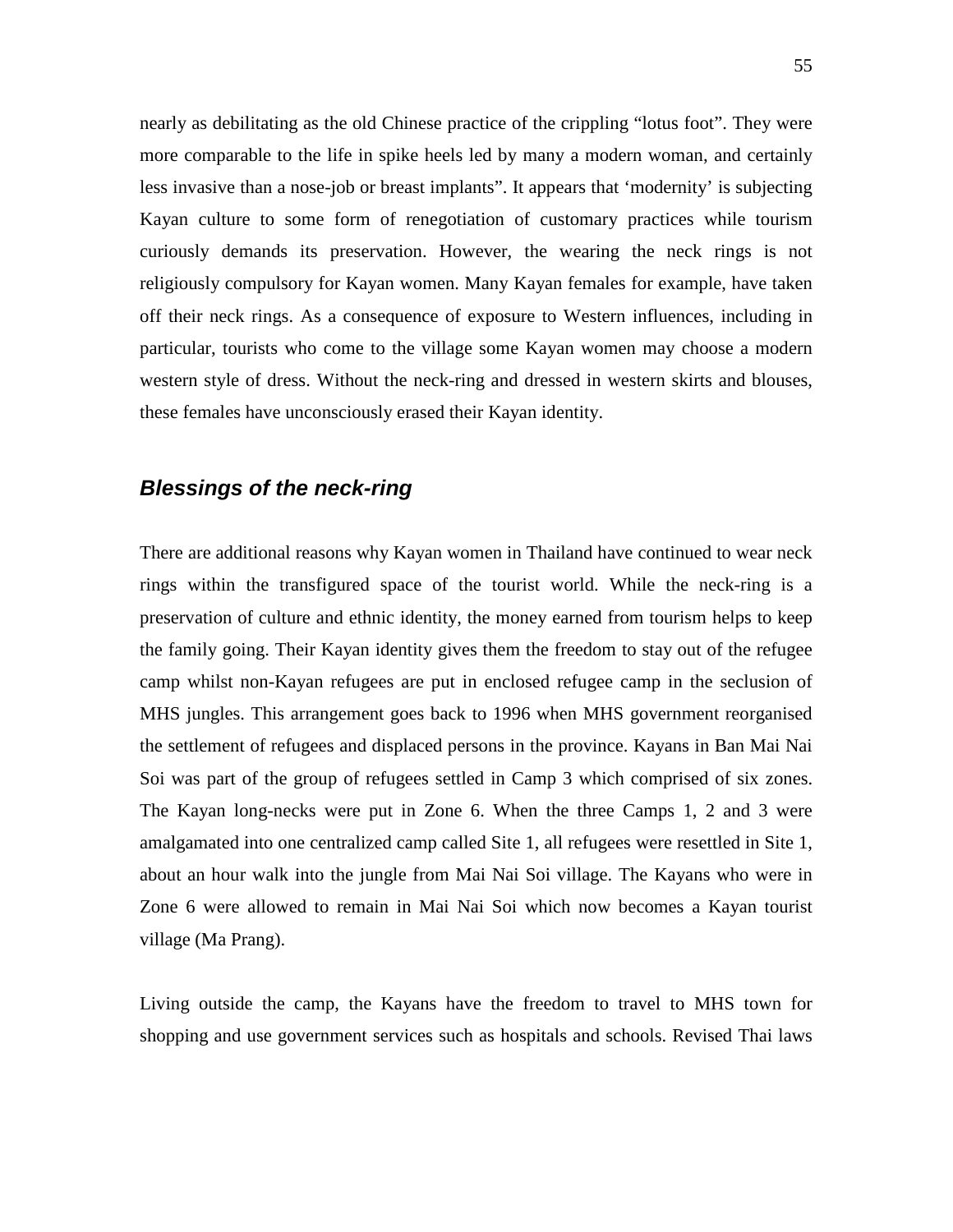open the opportunity for Kayan children to get education<sup>12</sup> at any school and in any location in Thailand. At Huay Seua Tow government school, there are approximately ten Kayan students. When Kayan students finished Grade 6, they will receive Primary School Leaving Certificate like Thai students and they may continue secondary education at any Thai high school (Paengnoy 2007a). If they wish to pursue post secondary education in any district or province, they will be given permission to be absent from their village for the length of time the course runs.

Apart from Huay Seua Tow, the other two villages are located far from any government schools. So children in Huay Pu Kaeng and Mai Nai Soi have to make do with schools set up in their villages which are known as Karenni schools. The Karenni school curriculum is different to Thai school curriculum (as mentioned in Chapter 3, page 48). The Office of Non-Formal Education seconds a Thai teacher to teach Thai language at the village schools. Children finishing Grade 8 in village schools will continue their secondary education in the refugee camp. The Karenni curriculum does not prepare students to continue secondary education in a Thai system. However, if there are Kayan students who wish to continue with Thai secondary education, they may enroll at Non-Formal Education schools, a kind of adult education program.

 $\overline{a}$ 

<sup>&</sup>lt;sup>12</sup> In the past, in order to get entry into government schools, parents had to show proof of birth in Thailand. Thus Kayans without any birth certificate could never gain entry into these schools. This system changed after a speech made by HRH Princess Maha Chakri Sirindhorn in her capacity as a council member of the Refugee Education Trust, which organised the refugee education symposium in Geneva, Switzerland. (The Refugee Education Trust was set up by Sadako Ogata, former head of the UNHCR with the aim of providing quality post-primary education to the largest possible number of refugee children.) She forcefully argued that "education is a long-term project but yet urgent. We do not have time to wait and look for evidence to prove whether the kids are legal or illegal, for they grow up every day … Education provides the opportunity to choose, the opportunity to choose peace. … Refugees have endured the violence of war and have been traumatised by conflict that most other people have never felt nor experienced. To educate refugees sufficiently, therefore, means to provide them with the opportunity to choose peace in the future. … While they were in Thailand, it was vital that they should get some useful knowledge and skills for their future role in society" (Bangkok Post 2002).

Following the Princess's speech the Ministry of Education changed its entry regulations. The new law opens new opportunity for all tribes without Thai citizenship to get education at every school level and in every location in Thailand. Certificates will be issued to the student upon completion of any level of education or course. Schools accommodating this group of non-citizen children will be given government subsidies, covering pre-school education to Year 12 (Kongjanteuk n.d.).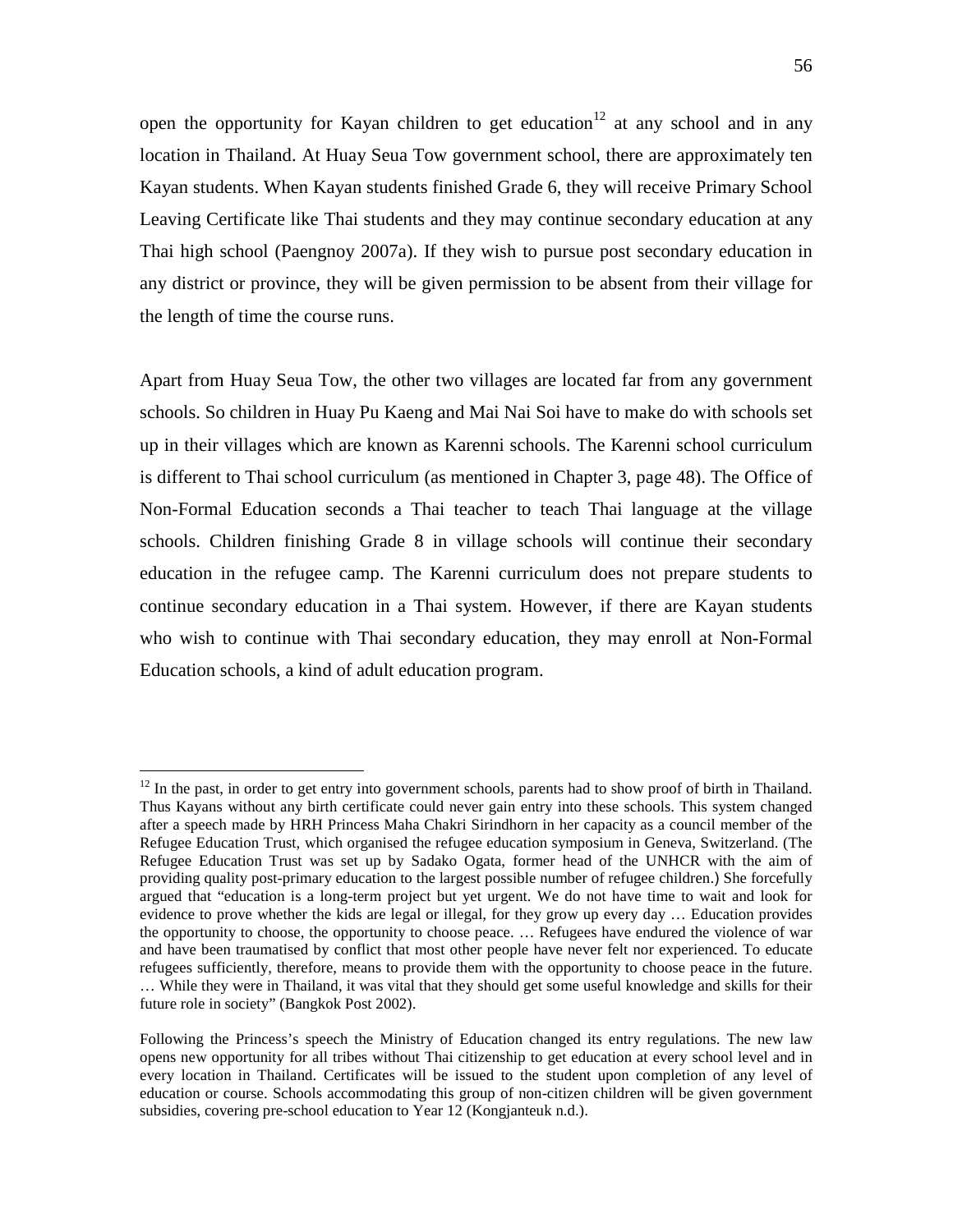Since the Kayans stay outside the camp, they are entitled to receive Identity Cards issued by the Department of Civil Registration, a privilege not extended to refugees in the camp. There are seventeen types of Identity Cards differentiated by their colours. Two types of coloured Cards are applicable to the Kayans in MHS, namely the *Blue* Card or the *Green with Red Border* Card (Thai Citizenship Project n.d.*b*).

The *Blue* Card called "Highlander's Card" is issued to 104 Kayans who arrived to settle in Thailand before 3rd October 1985. The *Green with Red Border* Card is called the "Highlanders Community Card" is for Kayan who arrived to settle in Thailand after 1985. There are 94 Kayans who obtain this type of card. Having these cards entitle the Kayans freedom of movement within the city district of MHS and thus legalising their residency within the Thai border.

It is clear that the neck-ring culture has brought the Kayans in MHS with some 'benefits'. Formerly the wearing of neck-rings was specifically in honour and memory of the dragon mother, but today the neck-ring tradition is practised for financial return from ethnic tourism.

#### **Kayan Ethnic Tourism: a neo colonial enterprise?**

When one asks a Burmese-born Kayan, man or woman, boy or girl, if his/her life in Thailand is better than in Burma, the answer is always "*yes*". This "*yes*" often means that their existence is more peaceful not that they are necessarily materially better off. And, it does not mean they inherit the greatest benefit from Kayan tourism. All Kayans do say however, that the more tourists who come to visit them; the better are their chances of earning an income. In the high tourist season, apart from the monthly payment they get from the village tourism authorities some families are able to make quite substantial earnings from selling souvenirs. Consequently these families can afford television, mobile phones and motorcycles.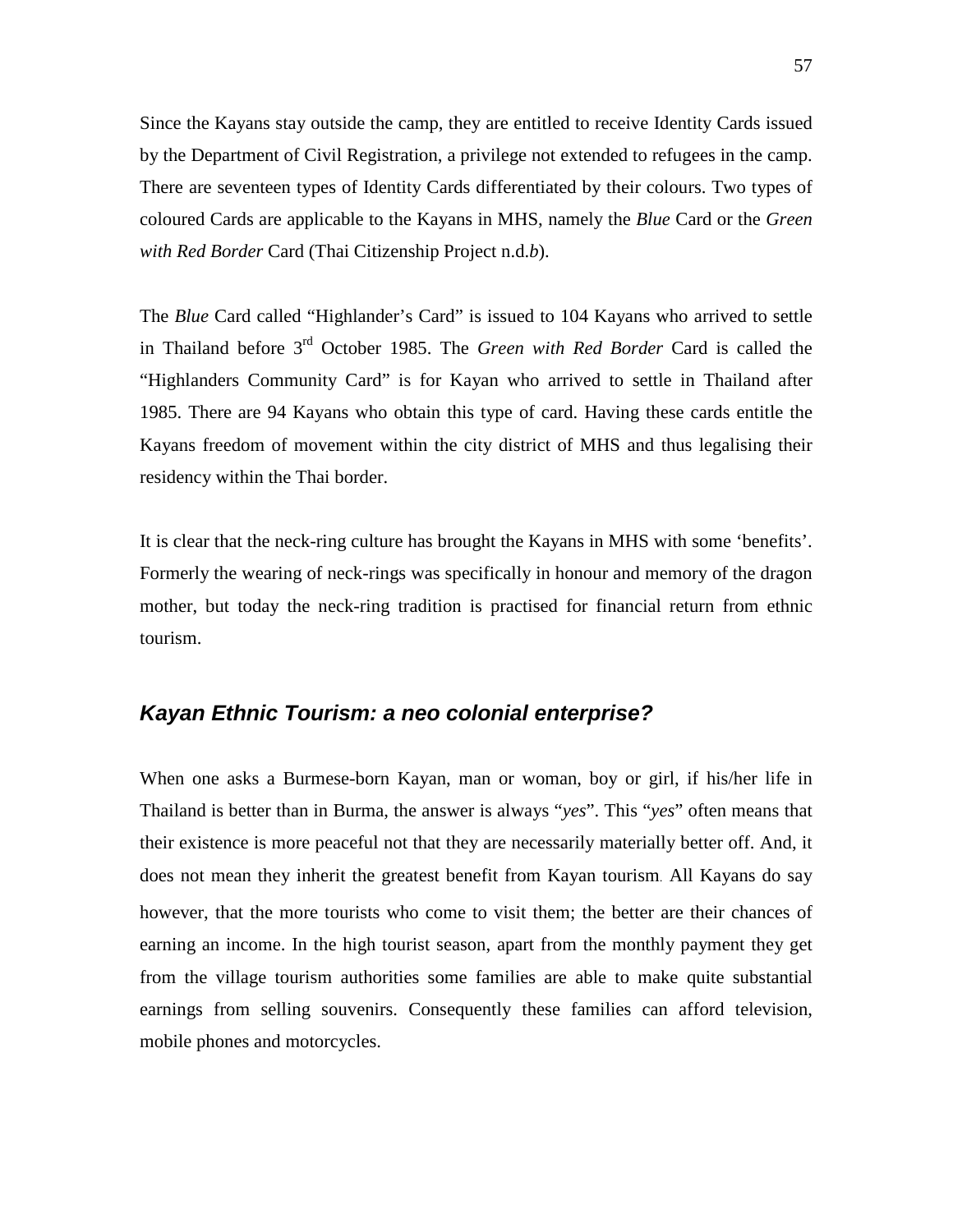Thai tourists do not contribute to their monthly allowance as Thais do not have to pay the 250 baht (\$8.33) per person entrance fee. Thai nationals are free to enter any part of the kingdom without hindrance. Besides the monthly allowance of 1,500 bahts (\$50) per month per neck-ringed adult above the age of 12 and 750 baht (\$25) for children below 12, Kayans get a monthly supply of dry food, but are tied to an Agreement that Kayans who wear neck rings must stay at home from morning to evening and to be there when tourists browse through their village. They are supposed to welcome the visitors but they can perform their weaving jobs in front of their huts. The monthly supply of dry food comprises of 15 kilograms of rice per adult and 7.5 kilograms per child, some salt, cooking oil, dry fish, yellow beans and Mono-Sodium Glutamate (Ma Prang & Ma Fai, Boorootpat & Khammuang 1999: 19). During low tourist season, often the monthly allowance is not paid but this is sometimes reimbursed during the high season. At other times, no reimbursements are made (Ma Prang, Ma Now & Ma Fai). The monthly payment has remained the same for ten years (Ma Yom). If Kayans were workers in another industry, and there was no salary increase for more than a decade, the workers would take industrial action. The Kayans are afraid to demand increase in payment since they regard themselves as "guest" settlers on Thai soil and therefore should not create "trouble". Thai tourism promoters have however, consistently promoted the Kayan as one of the Thai's hill tribes (Mirante 2006). This pragmatic "hill tribe" status of the Kayans was confirmed by the MHS Deputy District Officer, "the Kayans are in fact registered as a Thai hill tribe and so do not have the right to seek asylum." When Finland and New Zealand announced that they have approved 20 Kayan families as refugees, the Governor of MHS, Direk Kornkleep refused approval for an exit permit from Thailand. He was reportedly drawing the analogy that Kayans are "endangered species on the verge of extinction which needed protection" (The Age 2008).

Some Kayan young women are understandably upset about being portrayed and described as "exhibits in a human zoo" and "an endangered species" (Ma Prang & Ma Fai). They see the continued wearing of neck rings as depriving them of their freedom of movement and chances of being resettled in another country. Some have decided to take off their neck rings for different reasons. Ma Prang had just taken out her neck rings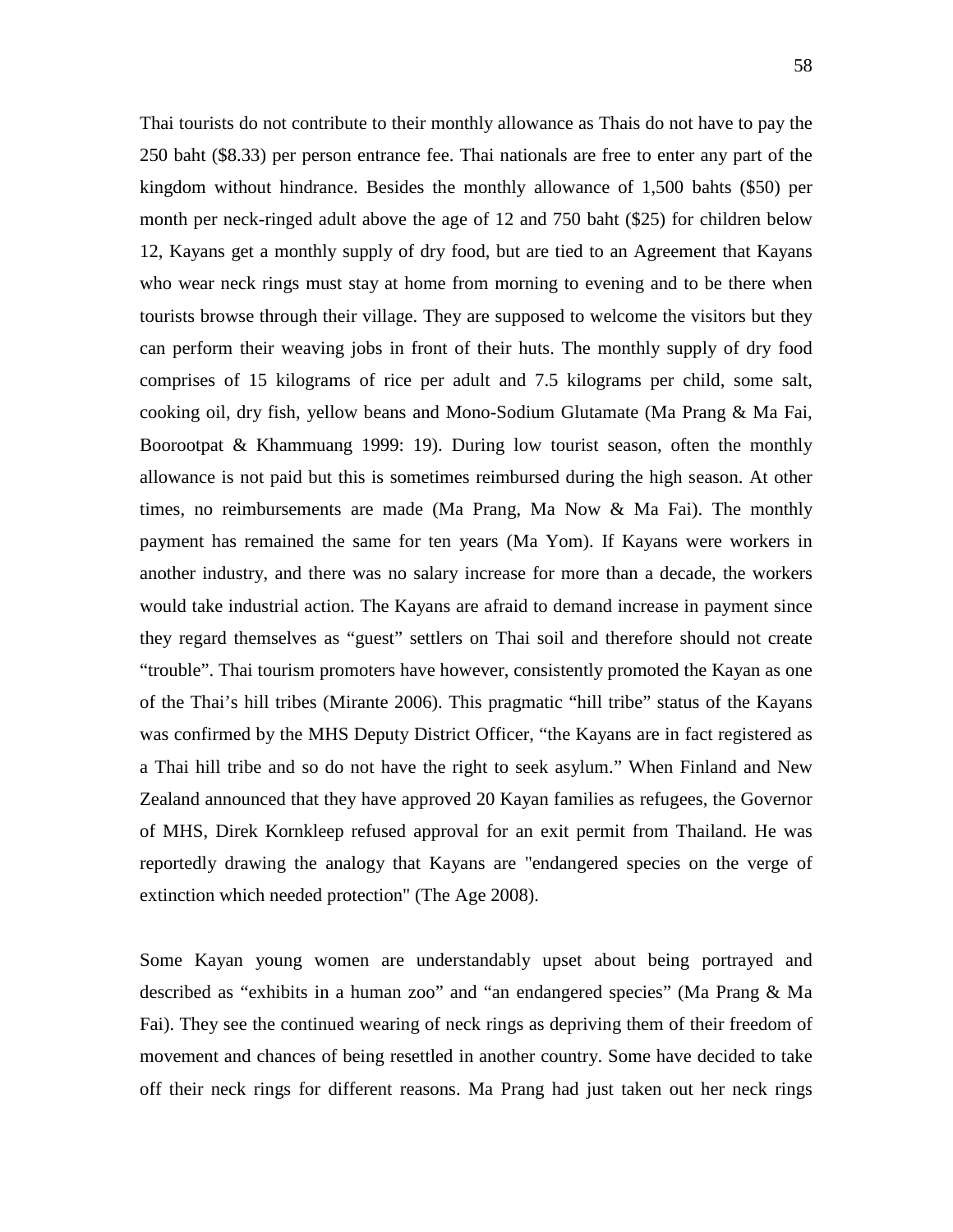which she had worn since childhood. She commented "when I was wearing the neck ring and I went into town, everyone stared at me as if I am not a human being. I took off my neck ring so that I have the freedom to leave the village and study at  $KSDP<sup>13</sup>$  in town." The village tourism authorities do not favour the neck-ringed Kayans going to town because they think if tourists can see them in town, they will not come to the village. Taking off the neck rings is a big sacrifice because it means no monthly payment will be forthcoming. Economic imperatives and financial needs thus often lead some Kayan women to put their neck rings back on again.

During my interviews, some of my participants were asked who they thought, benefited the most from Kayan tourism? "Surely not the Kayans" was the most common answer. A Thai tourist I interviewed thought the stakeholders from outside the village derived the most benefit. A teacher at Kayan village school commented that the "tour operators make a sizeable income from taking tourists to Kayan villages. The Kayans themselves get very little." Other interviewees named several individuals and bodies who retained a good slice from Kayan tourism, ranging from the boatmen who sail the boat to Huay Pu Kaeng village, the operators of guest houses, to the motorcycle hire shops, restaurants, Seven Eleven's, road side souvenir sellers, and the Taxation Office who collect taxes from companies.

Kayans seek to supplement their income by selling scarves and souvenirs. From a purely observational viewpoint it seems that foreign tourists to Kayan village are often happy just to stare and take photos of the long-neck women. They frequently browse through stalls without necessarily buying anything. The Thai visitors who do not have to pay entrance fees are keen to buy the Kayan scarves but often bargain for ridiculously low prices. Occasionally however, tourists will buy merchandise out of sympathy rather than a fancy for the craft. Some even put money into the village Donation Box for community development. Japanese and French tourists, for example, are credited with having

 $\overline{a}$ 

<sup>&</sup>lt;sup>13</sup> Karenni Student Development Programme (KSDP) operates since 1999 to provide schools, post High School skill development courses, boarding houses, sports & educational equipment and camp activities. In 2006-2007 KSDP provided a skill development course in MHS city to teach English and Computer to Kayan youth.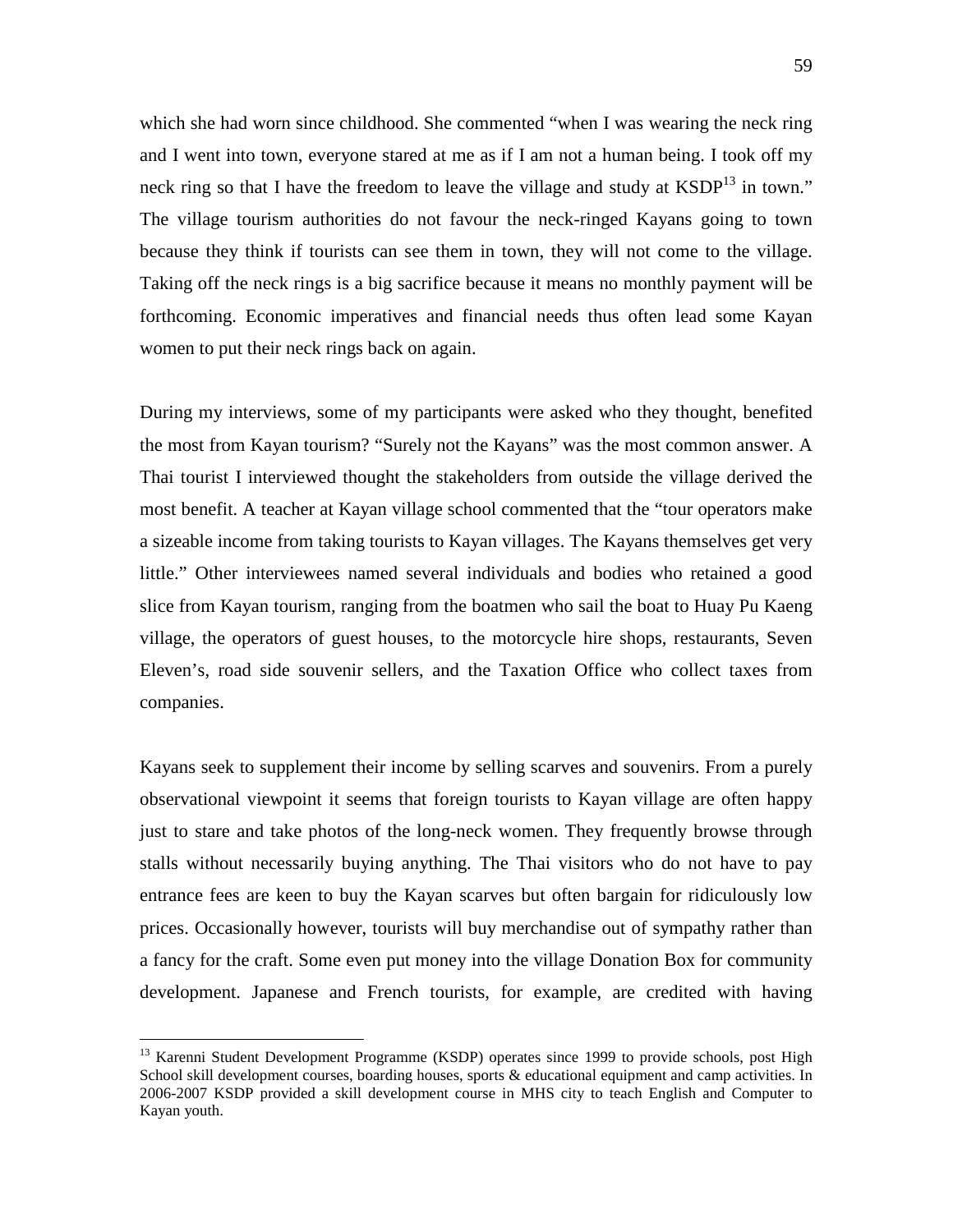financed the construction of a wooden school building consisting of three classrooms at Mai Nai Soi and also with providing teaching and learning materials.

## **Staging Authenticity**

The customary rituals and ceremonies which underpin Kayan social relations - described in Chapter 1 - are always performed away from the eyes of the tourists. They are not intended as shows for the tourist consumption. These are traditional rituals based on centuries of practice, tradition and spiritual beliefs. Tourists who come to visit a village may never see these rituals unless, of course, they come at a time when the ceremonies are being held, as may occur for instance during the ceremony of erecting the holy post in celebration of the Kayan New Year.

It is equally the case that the perilous economic situation of the Kayan as refugees living a marginalized and precarious existence dictates that they participate in whatever income earning possibilities present themselves. Tourist operators have been able to exploit the economic marginality and vulnerability of the Kayan to their own advantage. A certain "staged authenticity" (MacCannell 1989: 98) has thus emerged which is tilted towards the tourist market.

All roads leading to Kayan villages are deliberately made difficult to reach in order to preserve the "remoteness and primitiveness" of the villages. The road to Mai Nai Soi is a functional sealed road until the last two kilometers into the village. The road then dips down a slippery dirt slope, full of potholes, climbs and dips again at many places (as mentioned in Introduction). The two-kilometre distance takes more than half an hour on a motorcycle. The road to Huay Pu Kaeng is well maintained until the boat terminal where tourists must catch a long tail boat and travel on Pai River for half an hour. In my *Introduction*, I mentioned that there is a hidden road which goes straight to the bank of the river directly opposite Huay Pu Kaeng. This unmarked or 'hidden' road is only known to local residents and merchants. The road to Huay Seua Tow while sound all along the way, is nevertheless crossed by ten running creeks. During the dry season,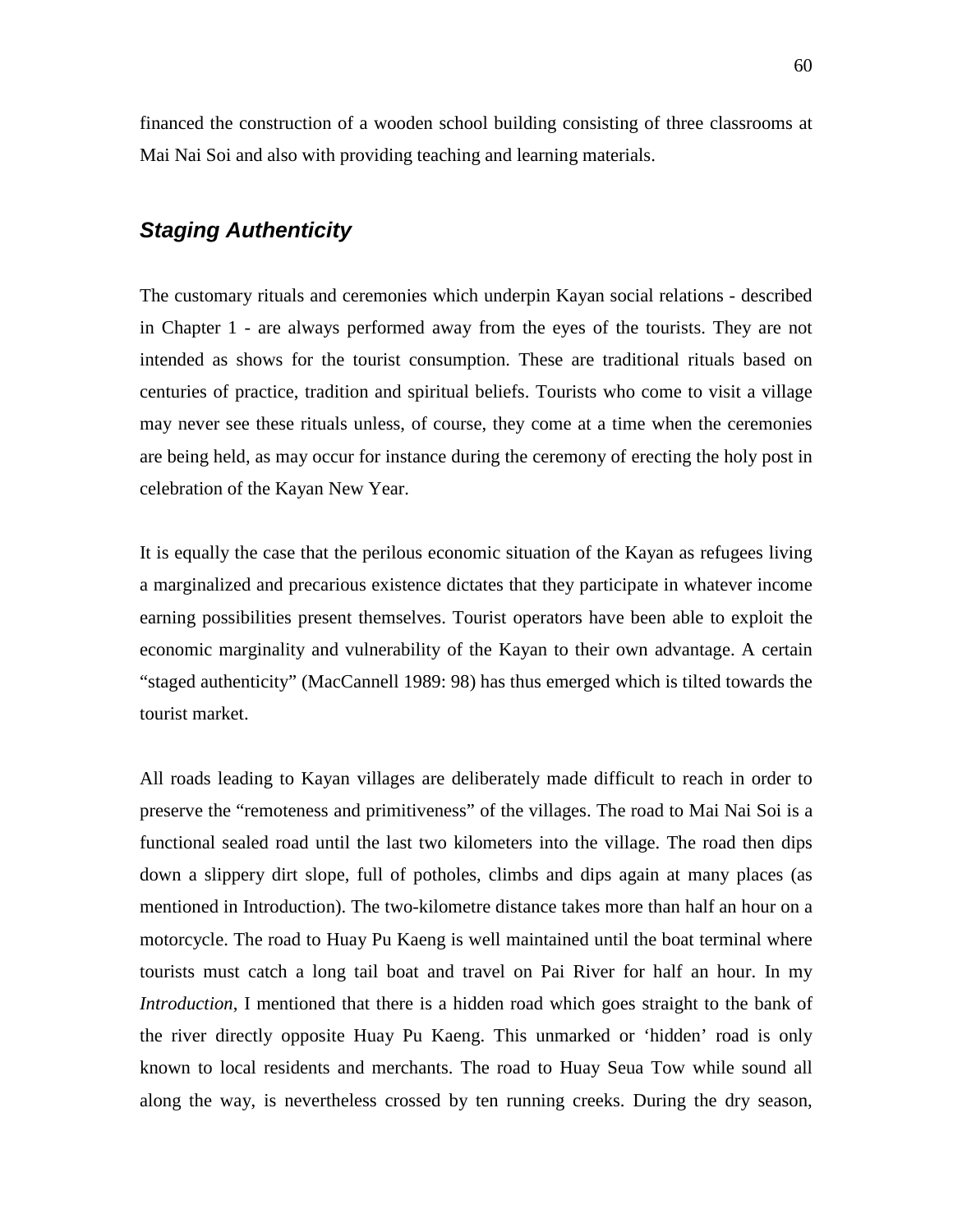water in the creek is quite low and crossing by vehicle is not a problem. During the rain season, these creeks carry a lot of surface flow into Pai River, this makes crossing each creek a real hazard and dangerous. The government could repair the roads to all the three villages as it did with the hill tribe settlements in the highlands of Chiang Mai and Chiang Rai. The provincial government of MHS is, however, adamant about keeping access to the Kayan villages this way in order to preserve a sense of "remoteness" and "unspoilt" traditionalism.

Such "staged authenticity" is also apparent in the representation of village life. None of the Kayan villages are supplied with electricity or have electrical appliances whilst houses outside the village are fully provided with government electricity. The Huay Seua Tow village is only seven kilometres from the town centre. The electricity supply stops abruptly in front of the Kayan village. Electricity supply is not extended to Kayans even though the electricity post is right in front of the village and next to a telephone transmitter. The stakeholders of Kayan tourism believe that if the villages are developed or supplied with electricity, tourists will not come. They fear the villages will no longer be seen as traditional and "naturally primitive". Kayan houses are thus lit by oil lamps and candles. Some Kayans who are able to afford it, buy car batteries to connect small fluorescent lights. On monthly basis, the cost of recharging the batteries is higher than what they would pay for government electricity.

The whole structure of the Kayan villages is planned as a "tourist setting". Each of the villages itself has become a "tourist space" a kind of living museum (MacCannell 1989: 100-102). Tourism has nevertheless, impacted on and "modernized" certain families and aspects of Kayan life. Some Kayans, for example, own televisions, VCD players and mobile phones. Others have learnt to use the internet. Beyond the tourist gaze they are not as 'traditional' as the tourists and tourism operators would have them be.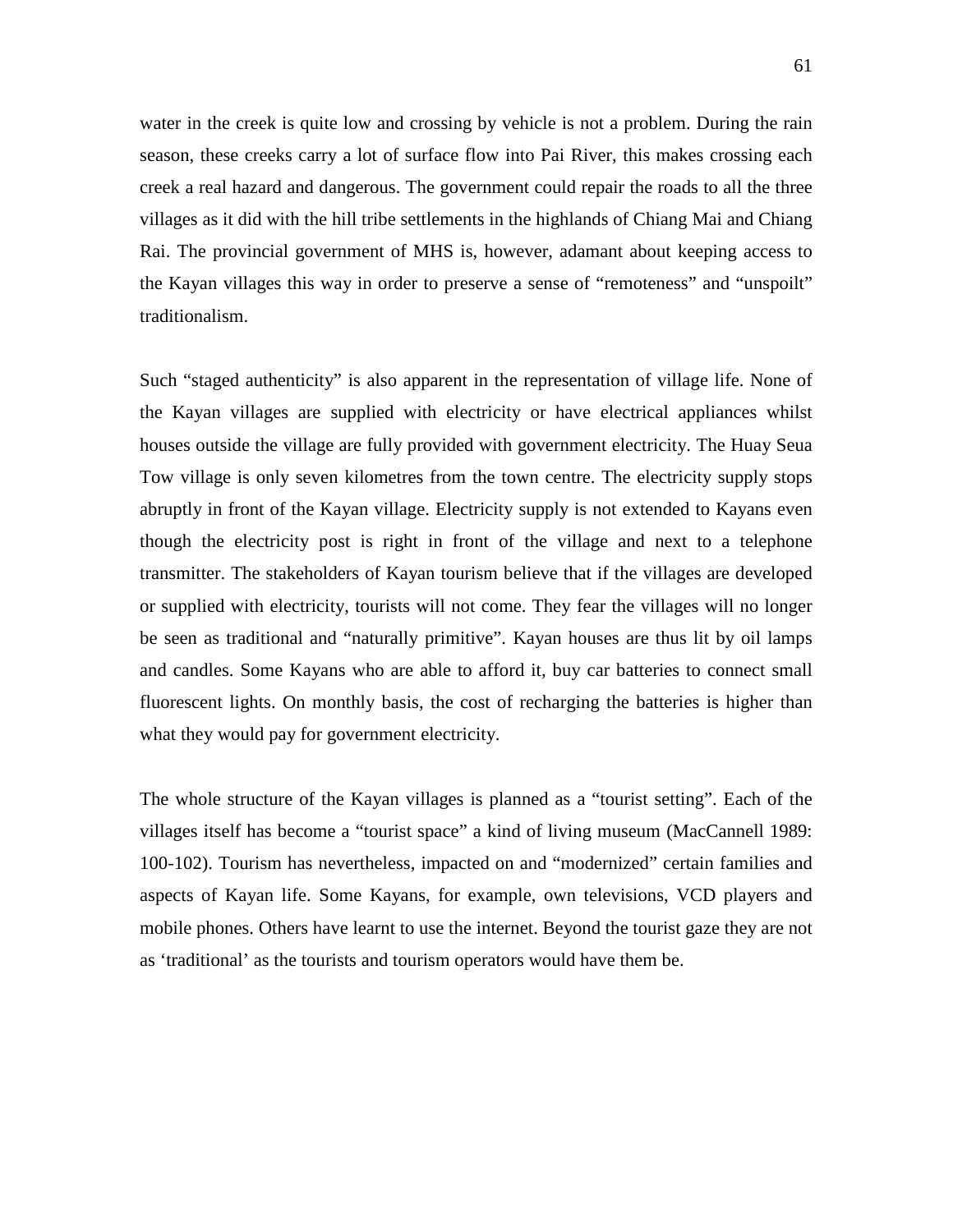#### **Changes in gender roles and occupations**

Walk into any of the Kayan villages in MHS, one would see only women and children. Where have the men gone?

In Burma, Kayan men are known to be hard-working in providing for their family. They are skilled farmers; planting rice in terraced plots and rotating their crops to suit the growing cycle and season. They plant maize, millet, sweet potatoes, ground nuts, tobacco, fruits and vegetables. They also rear pigs, ducks, chicken, cows and buffaloes. The yields from the farms are exchanged for salt and domestic items which they cannot produce themselves. In between planting and harvesting, they traverse the jungle to look for bamboo shoots, mushrooms and edible forest plants. They collect dry wood and twigs to use as firewood; and hunt wild animals using ancient rifles and hunting dogs. Women do most of the domestic work. The women look after children, fetch water from the well, cut grass and tidy up areas around the house, weave and sew clothes, and make baskets from bamboo strips. Kayan women are known for their skill in making rice wine. The wine is for family consumption and some are sold (Boorootpat & Khammuang 1999: 18).

Life is not the same for Kayan men and women in MHS. The women are the main provider for the family. Besides wearing the neck rings which brings them a monthly payment from the village tourism authorities, they open souvenir stalls in front of their homes and weave scarves for sale to visitors. Scarves are the only product which the Kayan make themselves. Other so-called Kayan souvenirs like plastic images of Kayan females, dolls, key chains and the like are either bought from traveling salesmen or factories of which the profit is very marginal. Women who do not have stalls of their own will use their time and skill weaving scarves for other stall holders. An efficient weaver can produce two or three scarves a day. A weaver earns between 20 to 30 bahts (\$0.66 - \$1) per scarf. A small scarf about a metre and a half long and 25 centimetres wide will sell for 100 baht (\$3.33) and a wider scarf sells for 150 baht (\$5). In this cash economy Kayan women focus their occupation towards tourism as the "tourism industry offers a better opportunity for cash income than agriculture" (Wu 2000).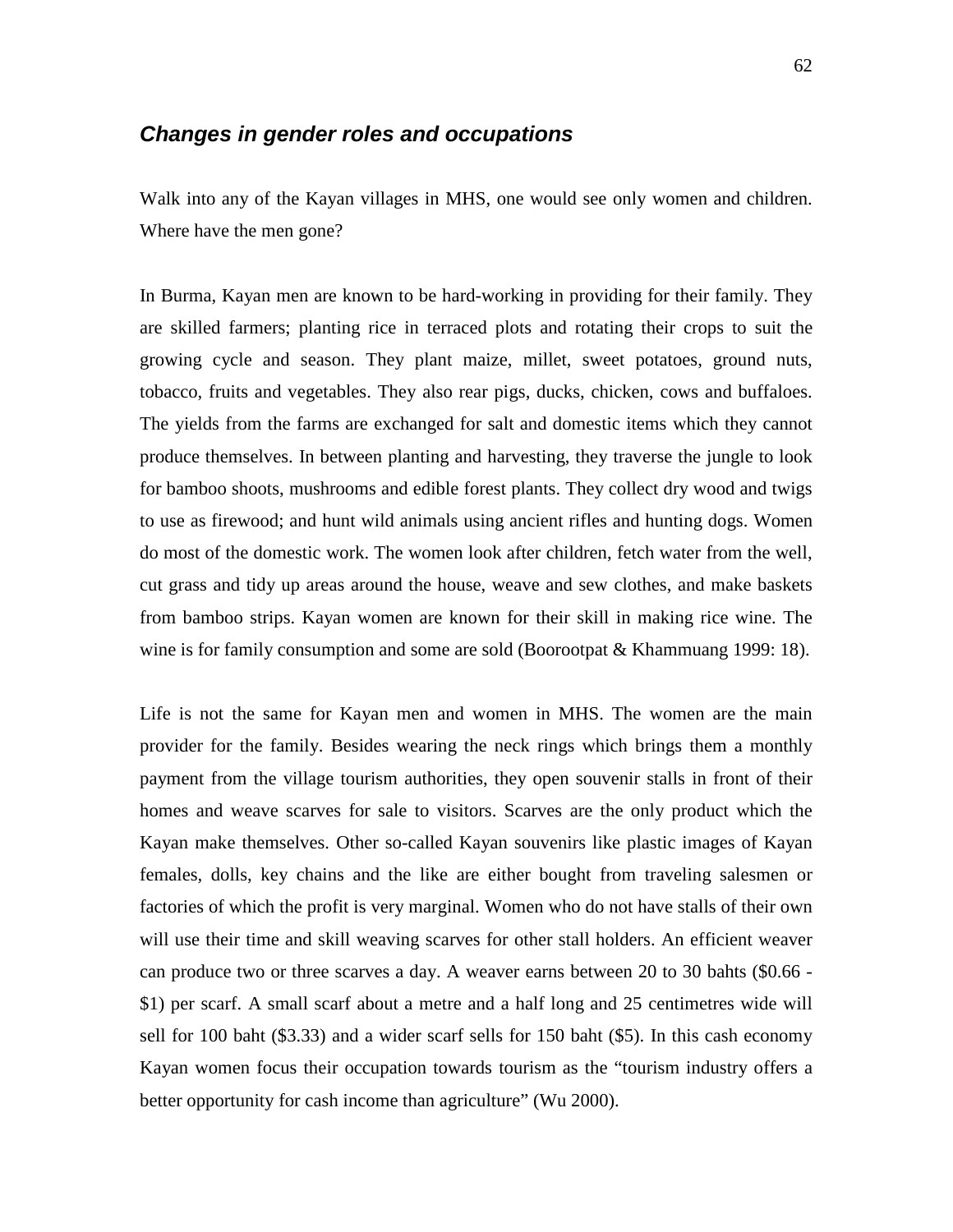Kayan males in MHS do not have any defined economic role as providers for the family. With limited knowledge and technical skill and government-imposed restriction on their movement, makes it impossible for Kayan male to get paid jobs away from the village district. Their traditional agricultural skill is of no use as there is very limited land for cultivation in the villages where they are allocated to stay. My interviews with the Kayans revealed that some of the men do contract work in producing bamboo walls by weaving bamboo strips, gathering thatch for making roofs and making bamboo baskets. Some plant fruits and vegetables around the house and rear a few pigs and cows for sale or use in ceremonial feasts. Their free time is spent in the forest collecting fire wood or gathering wild banana trunks as feed for the pigs.

Apart from changes in the gender role in the economic life of the family, domestic chores have been taken up by the men. The men now chop the firewood, cook the food and feed the children, bathe the children and walk them to school. The women welcome the tourists and are always in the front line in all tourism-oriented activities (Ma Prang). What has not changed is that the man, despite being economical marginal with the MHS village, remains the leader of the family.

#### **Illusions of Opportunities and Freedom**

 $\overline{a}$ 

If Kayans were workers in an industrial firm, one could assume that the firm's directors would value their contribution as workers who provide the foundation of the firm's success and prosperity. Comparatively, Kayans as a group play a substantial role in MHS tourism industry and yet they receive the least in terms of financial reward from tourism. For example, unlike the refugees in the camp whose healthcare interests are looked after by an international NGO (IRC), Kayans have to pay for medical care at the local hospital. They are not entitled for subsidized Health Care cover as they are not Thai citizens<sup>14</sup>.

<sup>&</sup>lt;sup>14</sup> In 2001 when legislation was passed for the provison of Universal Health Care Thailand. All residents of Thailand who had their names registered in house registration were entitled to the 30 baht (\$1) Healthcare Scheme for all hospital services: consultation, treatment and medicines. Thus Kayans who hold the *Blue* Card and *Green with Red Border* Card were therefore entitled to this government subsidised health service. A year later however, the government amended the law so that only those with Thai citizenship were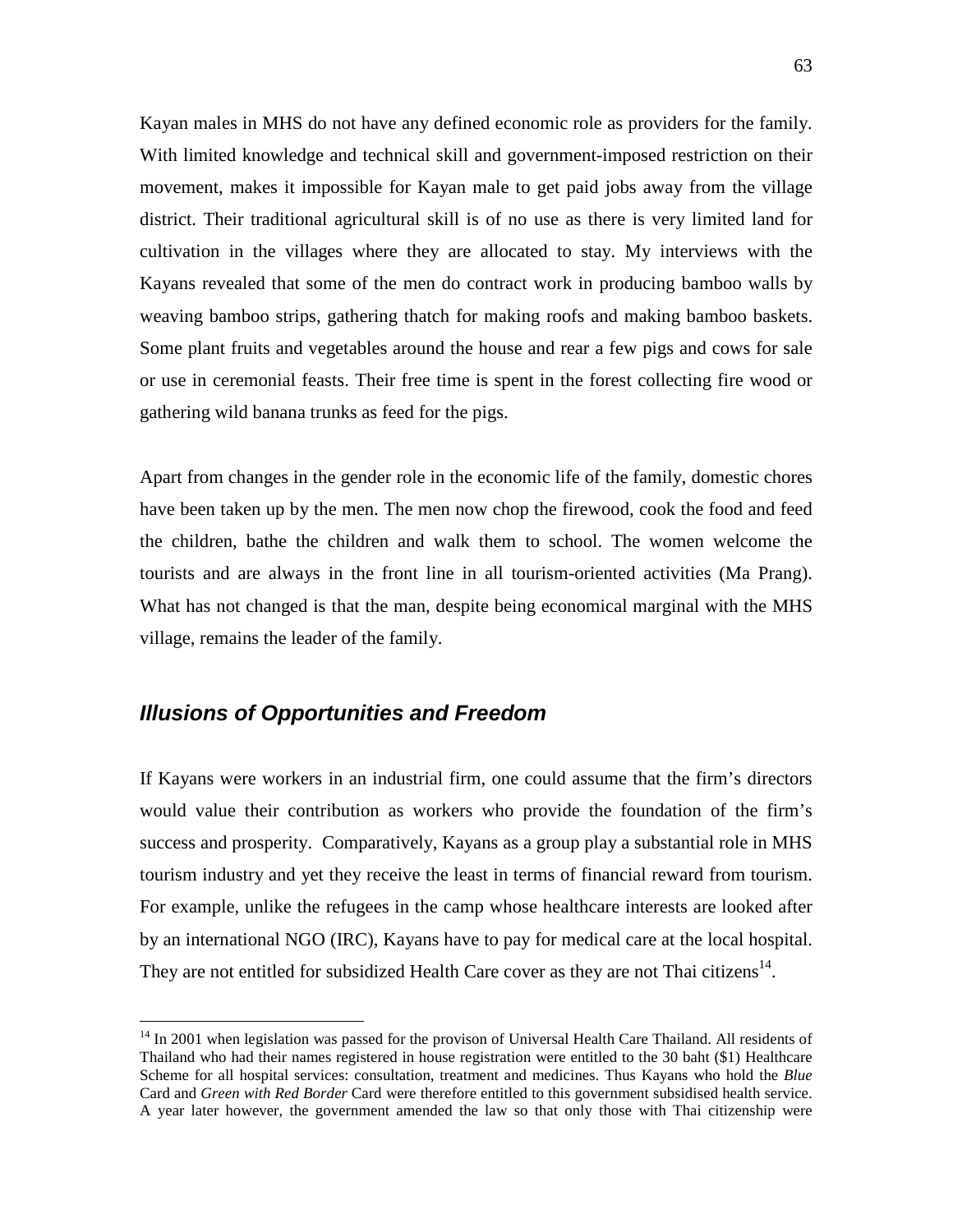Kayan's freedom of movement is limited to the district in which they live. Apart from walking back home to Burma through the jungles, they are not allowed to go anywhere. In Thailand they must remain in the province of MHS in the tourist villages set up by the government and vigorously promoted by ethnic tourism stakeholders. On 1 February 2008, *The Nation* newspaper carried this report "New Zealand agreed two years ago to accept two families of Kayan people whose women traditionally wear a number of brass rings around their unnaturally long necks as refugees, but Thai authorities will not give them exit visas." In the same news article, Kitty MacKinsey, of the UNHCR in Bangkok said "some 20,000 other Burmese refugees had recently been allowed to move to third countries, but Thailand was not letting a group of 20 Kayans who had been accepted as refugees by New Zealand and Finland leave". This comment was replied to in the *Bangkok Post* on 5 February 2008 by the Governor of MHS. In response he argued, "The province is home to hundreds of long necked Padaung (Kayan) who fled economic hardship and came to Thailand over a decade ago. The long-neck hill tribe people are happy and comfortable with the lives here like other refugees under the protection of Thai laws" (Kheunkaew 2008).

While Thailand can be praised for generously accommodating the Kayans for over a decade and has adopted them as one of the hill tribes, the MHS government is adamant that it is not about to release its "adopted people" for re-adoption by other countries- even on humanitarian ground. As previously pointed out, the Kayans have become an unofficial symbol of MHS province (Gray 1998) and it is clear that MHS wants to keep its tourism symbol. Being one of the poorest provinces in Thailand, MHS depends on tourism revenue for its economic well-being. If the Kayans go, so will the tourists and tourism. This does not however, justify MHS's refusal to let the Kayans leave for resettlement in a third country. For over a decade the Kayans have been living a restricted

<u>.</u>

entitled for the \$1 Healthcare Scheme. This effectively disenfranchised the Kayan from the Scheme. The Kayans were placed in the situation of having to pay for the hospital treatment and other medical services. Human rights activists and some lawyers took up the case for the Kayans stating that the government's amendments in 2002 were unconstitutional. The provisions in the Constitution have two contradictory clauses. One clause is based on human rights which provide the guarantee that "it is the right of every human to receive and enjoy equal opportunity in all matters without exception". A second clause provides "the rights of the people are those who are connected to the country, such as being Thai citizens".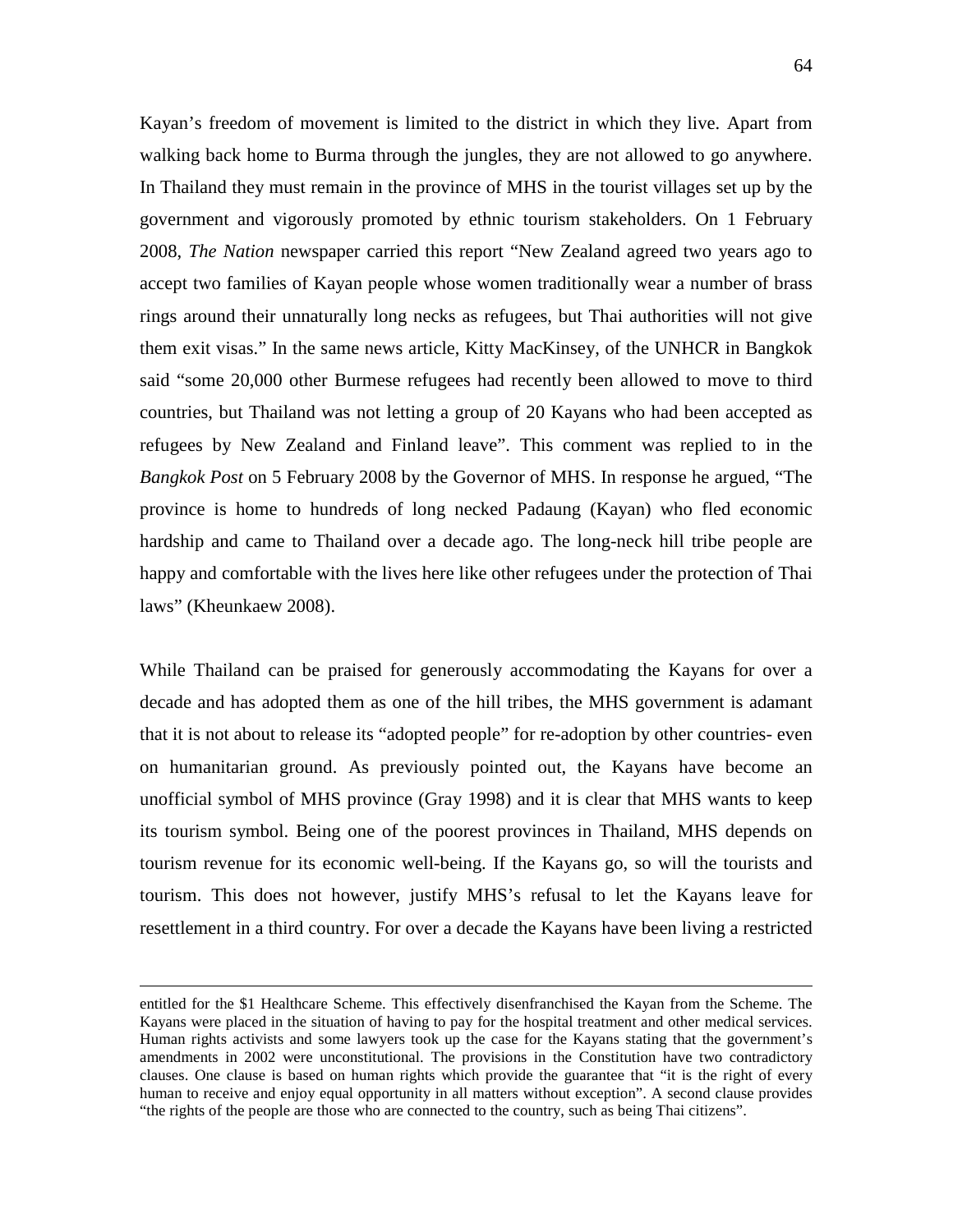life in their village district, and now they are restricted in leaving Thailand, a clear violation of their human rights.

The Identity Cards that Kayans hold only legitimises their residency in Thailand, it does not carry any other privileges. The *Blue* Card which is considered the best amongst the cards that Kayans get has its limitations. *Blue* Card holders have freedom of movement only within the district where the card is issued. If they need to go outside of the district, they are required to make a request to the provincial office for an exit permit for a leave of absence to a maximum of 7 days. For a 10-day permit, the Chief District Officer (CDO) must sign a written authority. For a 15-day permit, written authorisation must be obtained from the Governor. Thus, the physical movements and civic freedoms of Kayan's holding a Blue Card is circumscribed, closely monitored and formally regulated by the authorities.

Holders of *Green with Red Border* card have even less civil rights and freedom of movement than Blue Card holders. They are not allowed to leave the district at all and not entitled to request leave of absence.

More than half of the Kayan community in MHS do not carry any form of Card whatsoever. For this group both civil rights and their right to residential status is doubly problematic and uncertain. Kayans without any form of cards cannot leave the district. Offenders of the restriction order face jail terms and heavy fines. This form of social regulation and disciplining of population groupings is quite discriminatory. Thailand claims it willingly accommodates the influx of Burmese refugees and contends that the Thai Government has done its best in spite of the fact that Thailand is not a signatory to UN 1951 Refugee Convention or its 1967 Protocol<sup>15</sup> (Refugees International 2007). Nevertheless, it is clear that these Thai laws contravene the Universal Declaration on Human Rights. The Universal Declaration of Human Rights, Article 13 stated that

 $\overline{a}$ 

<sup>&</sup>lt;sup>15</sup> The Convention and the Protocol are the major tools articulated for the protection of refugees. The1951 Refugee Convention defines refugees as "People who reside outside their countries because of a wellfounded fear of persecution based on race, religion, nationality, political opinion or membership in a particular social group and who, owing to such fear, cannot or do not want to return home" (UNHCR Field Office for MHS 2007)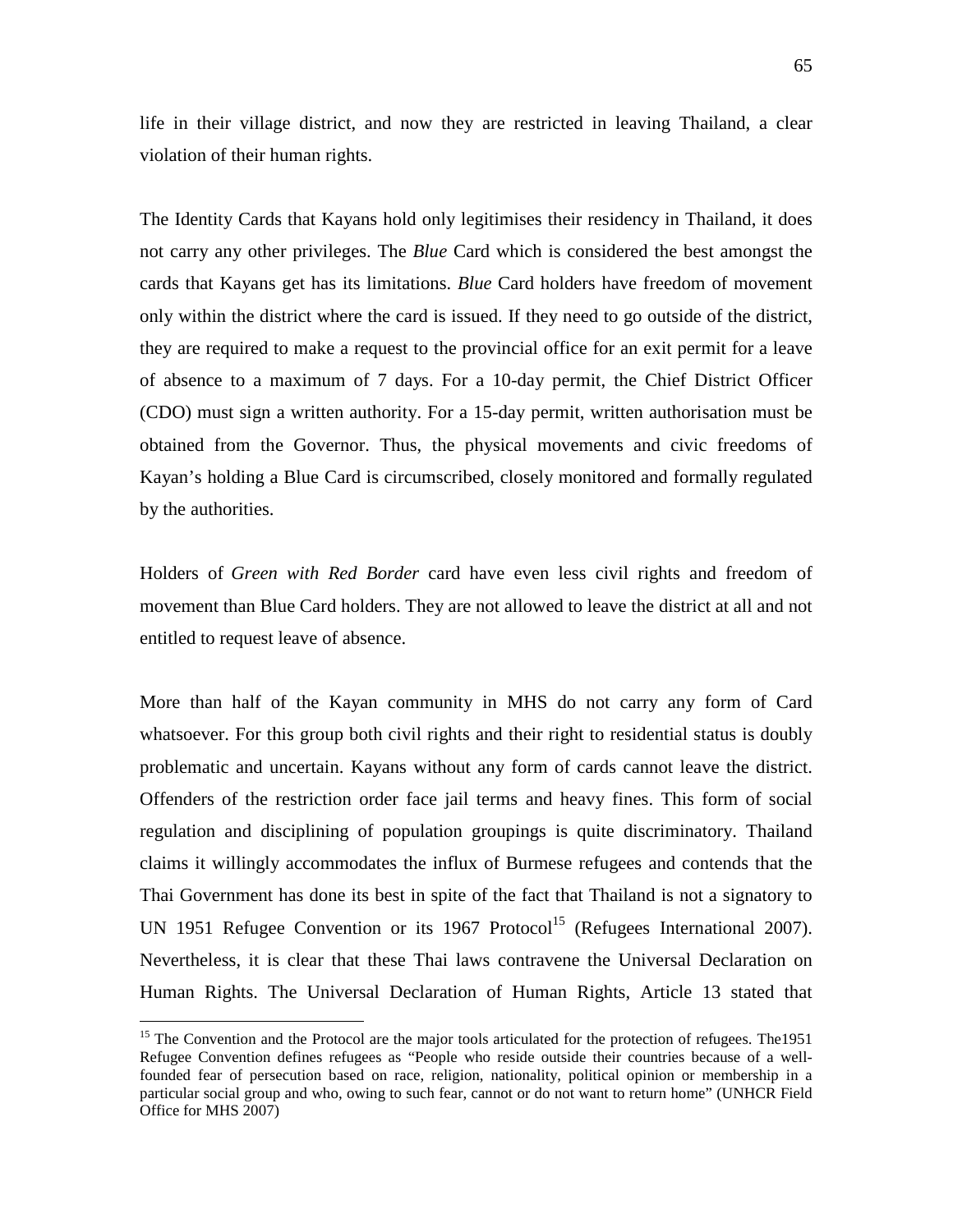"everyone has the right to freedom of movement … everyone has the right to leave any country, including his own, and to return to his country." (Human and Constitutional Rights n.d.).

Restriction on the Kayan's movement is a clear indication that MHS province is very protective of its long-neck population. MHS wants to keep Kayan ethnic tourism within its boundaries and for the Kayans to remain an exclusive MHS's tourist attraction. The following chapter argues that it is this overriding concern which lies behind the government proposal to relocate the Kayan in one centralised settlement called *"The Village for the Preservation of Kayan's Traditional Way of Life and the Security of MHS"*. It is against this politico-tourist backdrop that I assess the both rationale for, and the actuality of the resettlement process. I now return to the village at Huay Pu Kaeng.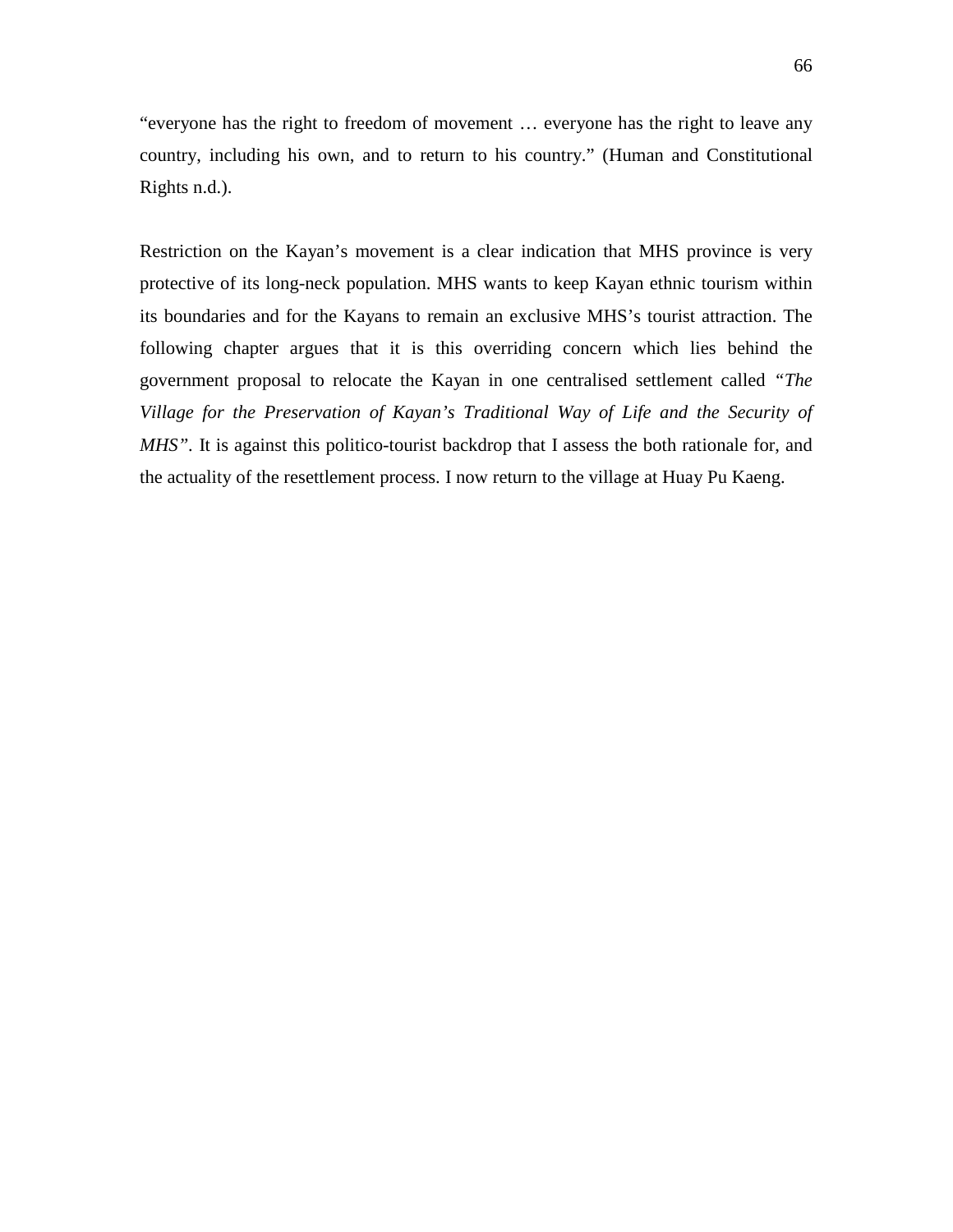# **CHAPTER 5 – RELOCATION, TOURISM, POLITICS**

### **The opening of the new settlement at Huay Pu Kaeng: "The Village for the Preservation of Kayan's Traditional Way of Life and the Security of Mae Hong Son"**

For over a decade the Kayans have lived in three different locations: Mai Nai Soi, Huay Seua Tow and Huay Pu Kaeng. Each village has its own characteristics and is not over populated<sup>16</sup> to the extent that selling souvenirs becomes over competitive. Despite the inadequacies of living facilities, each family has a settled existence and their own bamboo hut. Ceremonies and customary rituals take place in peace and harmony. Curious browsers come and go. Life in each village goes on at a slow pace. Not a great deal changes nor is it expected to change. In June 2006 however, the then Governor of MHS, Direk Konkleep suddenly announced a plan to relocate all Kayans from the three villages into one centralised settlement in Huay Pu Kaeng. This chapter explores the political rationale underpinning this decision. I examine the impact of the resettlement on the Kayan population in Huay Pu Kaeng and discuss the varied responses of the Kayan to the relocation proposal. I further analyse the consequences of the relocation on those who have subsequently migrated to the new village.

As intimated in the previous chapter, the MHS government is determined to keep the Kayans in its province in order to protect its tourism industry. There have been several attempts by interstate tourism developers to take Kayans away from MHS to other provinces. The MHS government construes this as an attempt to steal 'their Kayans'. There are however, already Kayans in tourist villages in Chiang Mai and Chiang Rai. Although very small in numbers, these Kayan came directly from Burma. Having the Kayans settled in one centralised location, will of course, make the job of monitoring

 $\overline{a}$ 

<sup>&</sup>lt;sup>16</sup> Ban Mai Nai Soi has 238 people from 57 families, Ban Huay Seua Tow has 110 people from 23 families, and Huay Pu Kaeng has 202 people from 44 families. Total Kayan population: 550 as on 19 April 2007. (MHS Provincial Office 2007a).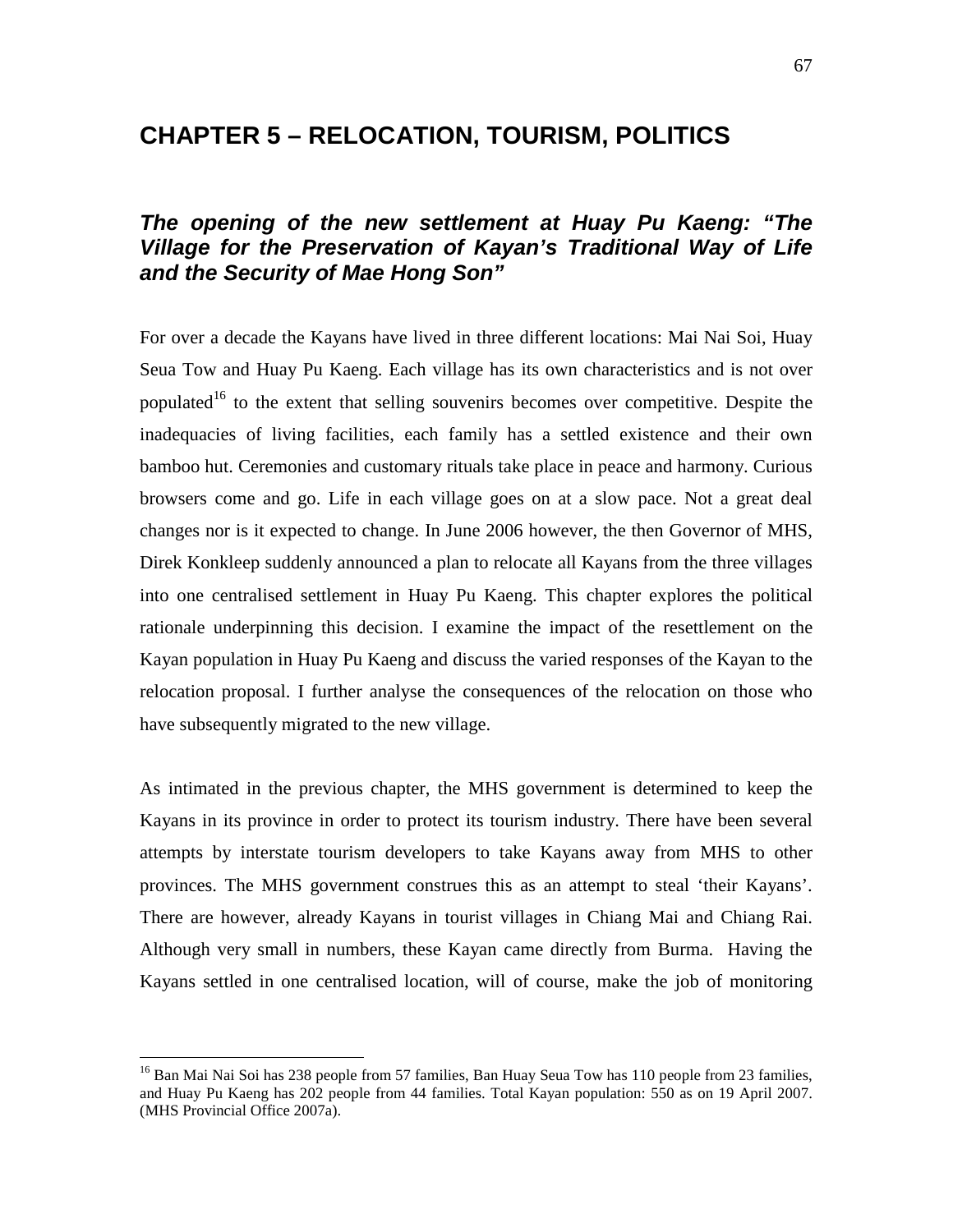their movements easier. It may also, to some extent, afford a degree of protection from unscrupulous tourism entrepreneurs.

The MHS government seeks to promote a positive image with respect to human rights of the Kayans and claims that it does not want the Kayan to be looked upon as exhibits in a human zoo. The announcement that project will not charge entrance fees to foreigners visiting the new village diminishes — to some extent — the human zoo accusation. Nevertheless, these claims appear more rhetorical than substantive if one examines the specific features of the settlement. The new village will have a totally different structure to that of existing villages. Part of the forest reserve in Huay Pu Kaeng will be cleared and allocated to Kayans to build their homes and engage in self-sufficiency farming activities. The government promises to provide assistance so that the Kayan can live as they did in Burma. Allocating a designated area to the Kayan will also help protect the rest of the forest reserve from being illegally encroached. Occupying any part of the forest reserve illegally results in heavy fines and a jail term.

One conceivable interpretation of these changes is that they represent a genuine attempt on the part of the governorship to construct a functioning, viable and sustainable Kayan community within Thailand's borders. It is more likely however, that this is merely another attempt at simplifying the marketing of the Kayan. That is, a legitimated exercise in 'staged authenticity' of the Kayan's traditional way of life which conveniently locates them in one manageable location. This project if successfully realised will make Huay Pu Kaeng the biggest Kayan settlement in Thailand, thus guaranteeing that more tourists will come to MHS.

#### **Resettling the Kayan**

Resettling the Kayan into a single village settlement is a fraught process. For many Kayans this is, and remains both confusing and uncertain. This is illustrated in the comments of the harbour master at Pai River boat terminal who stated, "if you move all the Kayans to live in one centralised settlement – the good part, it is easy to control so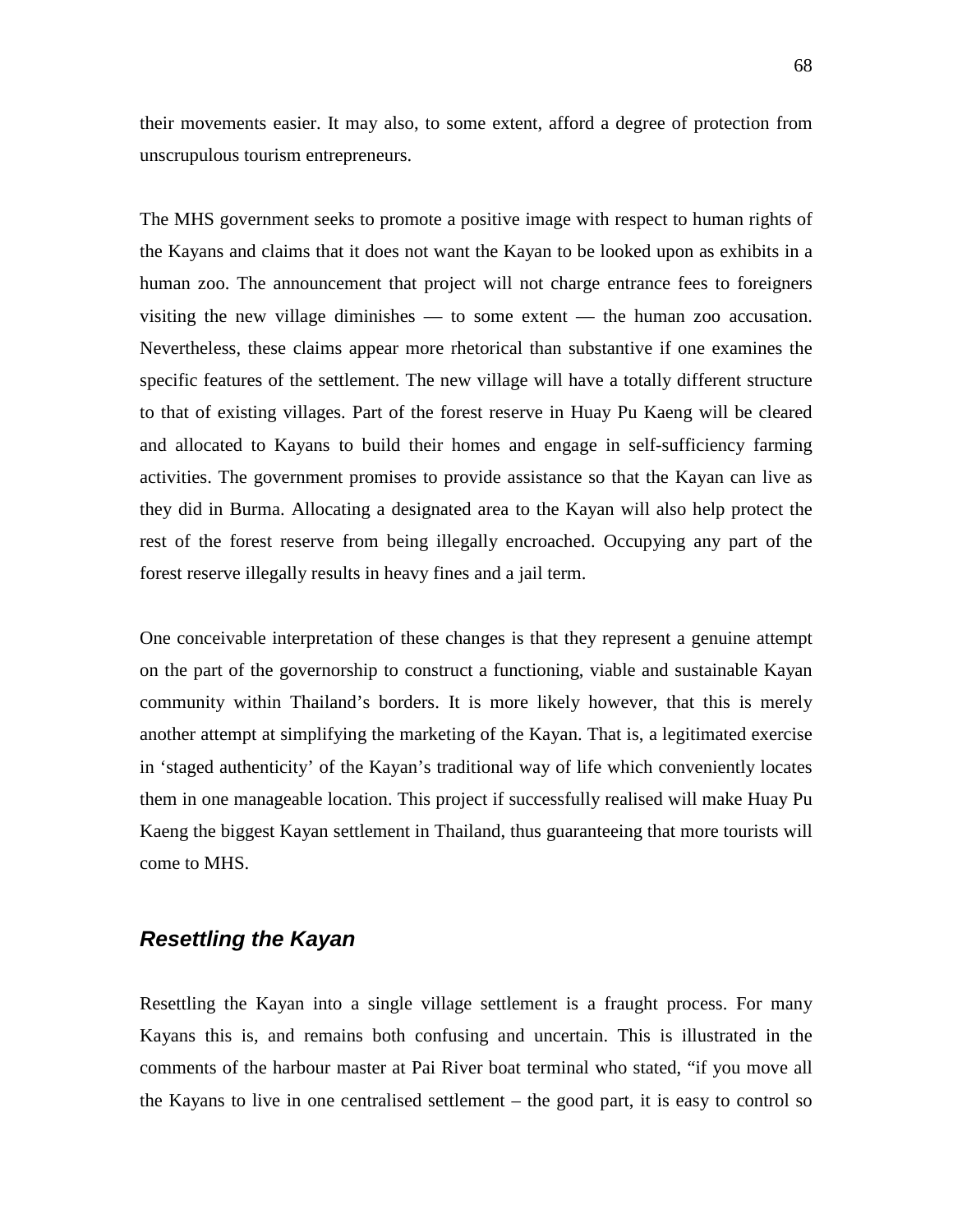that stakeholders cannot take advantage of the Kayans and their culture in which most monetary benefit goes to the stakeholders. One settlement makes it easy to manage the whole affairs of the Kayan, the village and its tourism. The bad part is the Kayans relocated to a new place is a repeat of their traumatic experience in Burma, the feeling of sadness in breaking ties with the old place, old friends and families and the environment they are so used to." Relocation, removal or migration whether forced or voluntary always causes upheaval in people's lives. It is obvious that sending the Kayans to restart life in a new location requires that many adjustments have to be made, both emotionally and physically. Many will find it difficult to adapt to a new surrounding and a new agricultural-based existence.

The decision to move, or not to move, was a very difficult choice to make for the Kayan who were not sure what the future might hold for them. The officials explained to the Kayan the aims and objectives of setting up the new settlement that to develop a better quality of life for the Kayan in the long run by preserving the Kayan's way of life and its culture. Constructing an entire village that would be a replica of the Kayan village life in Burma where Kayan men would be able to once again grow crops and carry out farming activities. Kayan females would attend to domestic duties while supplementing the family income by opening small souvenir shops or selling scarves. In order to facilitate tourist access, a bridge was to be constructed over River Pai. Children would go to school in the village as normal. Kayan ethnic tourism would still take place but tourists would not just see Kayan women with the neck rings behind souvenir stalls instead they would see the total spectrum of Kayan's life including their traditional agricultural activities. Cultural shows for the visitors were to demonstrate Kayan's cultural heritage through music, songs and dances. Officials also stressed that at the new location, Kayans would; get special assistance from the government; be allocated land for crop cultivation; receive food supplies from NGOs as in the case of the refugee camp; receive government assistance in starting animal husbandry; be given skills training in making souvenir and help to promote Kayan's handicraft to be an  $OTOP<sup>17</sup>$  product. In general, it was

 $\overline{a}$ 

 $17$ OTOP (One Tambon One Product), a project to encourage each sub-district to produce a product for export. The government will assist to find the market and assist in its exports.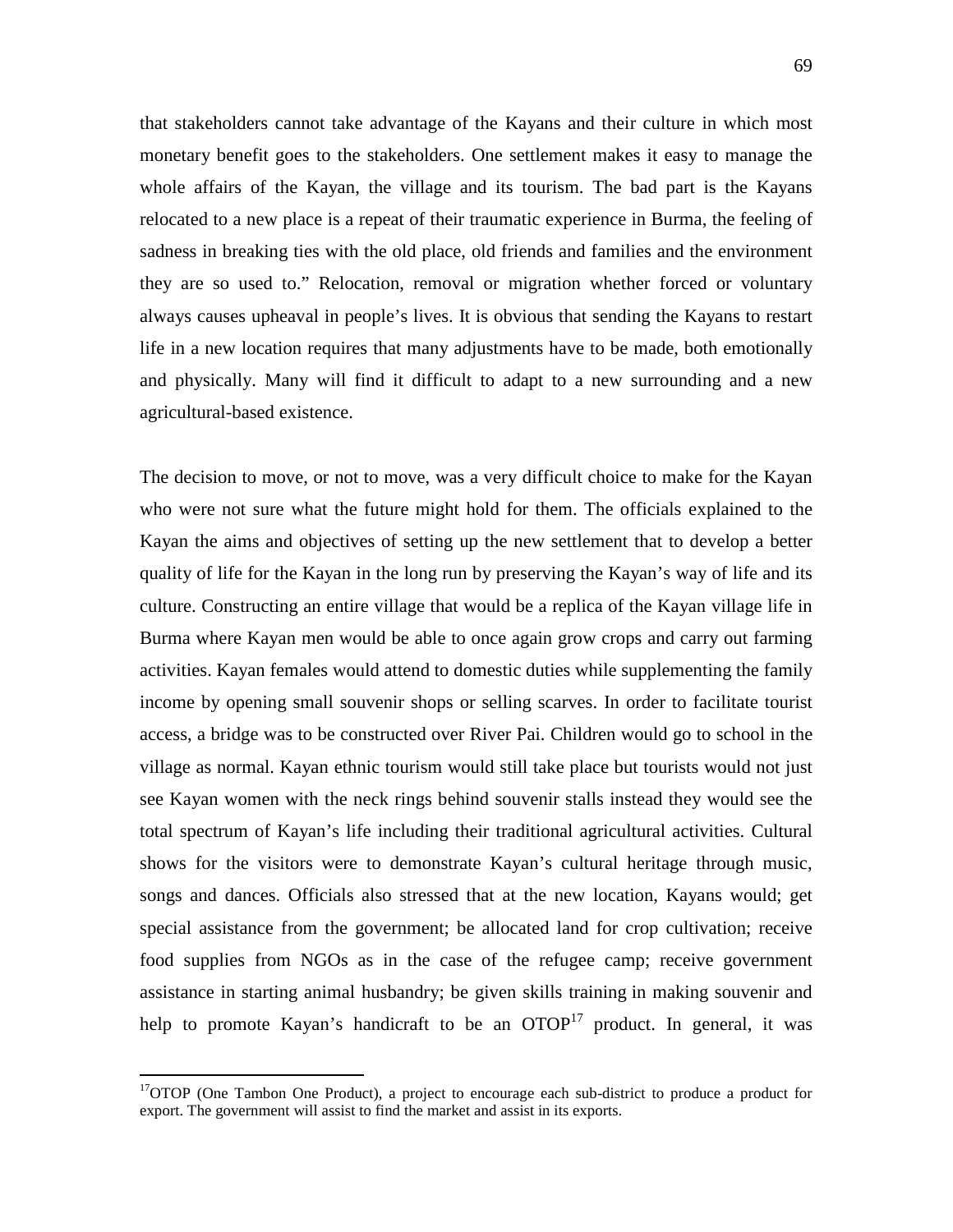contended that life would be considerably better for the future generations of Kayans. (Boonphat 2006).

Socially and economically the Kayan were placed in the difficult position of having to weigh up the pros and cons of this situation. The Kayans listened to all explanation and were given the opportunity to think about the matter. This difficult decision polarised the Kayans into those who wanted to move, those who did not, and those who were unsure. Governor Direk said "some groups, afraid of losing income, are fiercely resisting the planned relocation and are inciting the Long Neck Karen to protest against their relocation" (Boonphat 2006). Even among those who had voluntarily consented to move had different reasons for their decisions. Some Kayans were willing to try out a new opportunity while others wanted to move because of the stagnant life in the old village. Some wanted to free themselves from the shackles of the village tourism stakeholder or wanted to be away from the political problems<sup>18</sup> of the village. Those distrustful of the explanation were not willing to sign for voluntary migration. They preferred to wait and see how things went with the 'voluntary movers'.

Signing up for voluntary migration also meant going against wishes of the village tourism operators and stakeholders who had provided them with a measure of security for more than a decade. Moving out meant no more monthly payment from the tourism bosses. No money translates into no food. Many considerations and concerns plagued the Kayan at this time. For example, would they receive the arrears of their unpaid allowances if they moved? Would the village authorities pay them if they left? They were also concerned that if they needed to use their meagre savings for the expenses of removal and could not secure an income in the new village, then their lives would be even more difficult. If they moved and then later changed their mind and wanted to come back to the old village they might find that they had lost their home site. Kayans who decided to stay put in the old

 $\overline{a}$ 

 $18$  An unqualified man was elected leader not because of his ability to fight for the cause of the Kayans but got elected because many voters were his relatives. Being the community leader, he got special treatment from the stakeholders but remained afraid to speak up for the rights of the Kayans. The situation was sickening for some Kayans. Democratic righteousness does not exist in the villages (Ma Prang & Ma Fai, Sutuch Na Ayuthaya 2007).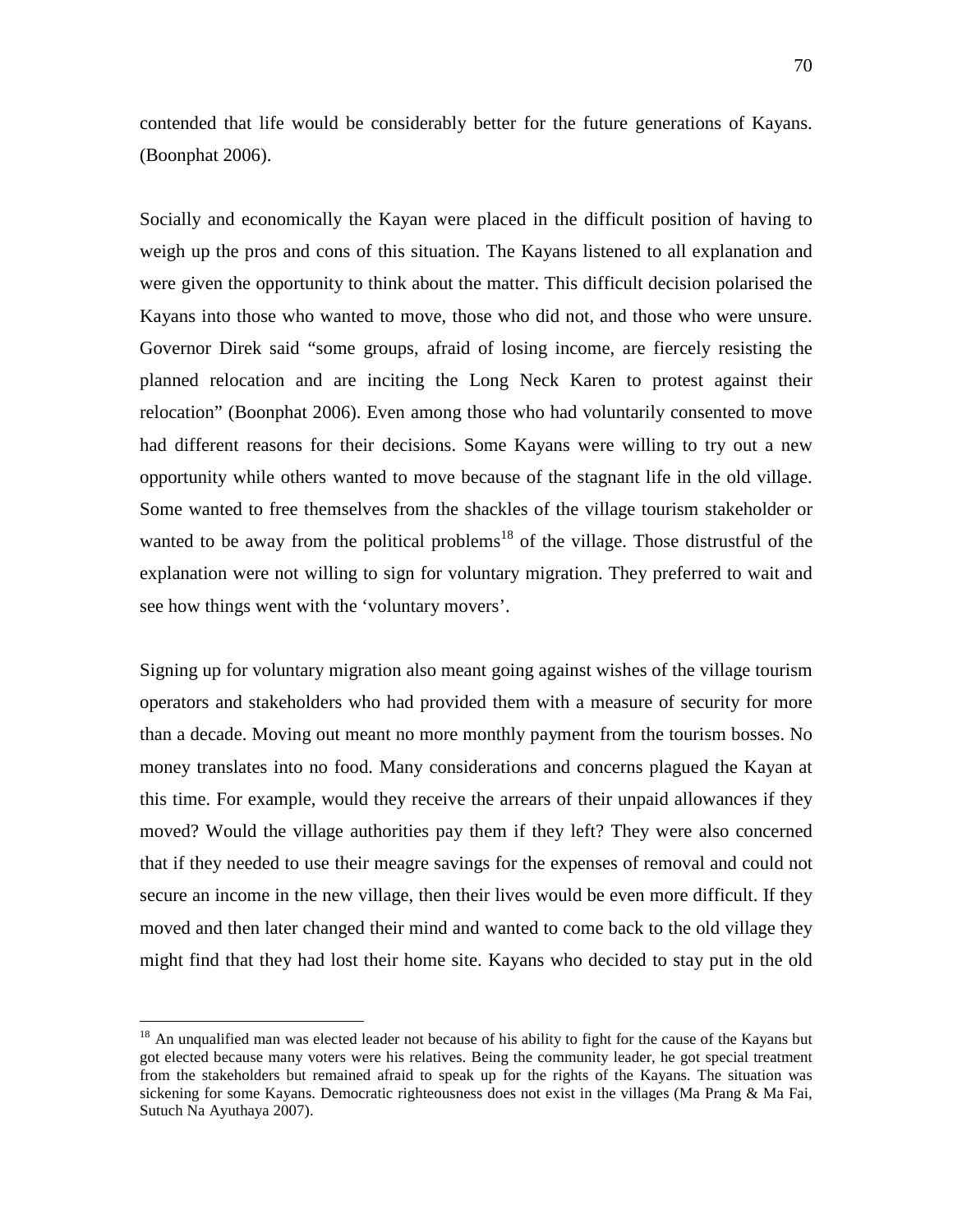villages were also nervous because of rumours that the old villages might be forced to close for national security reasons.

For the authorities however, centralising the Kayans in one new settlement appeared to be primarily dictated by pragmatic tourist considerations. The settlement would only succeed if the whole Kayan population in Mai Nai Soi and Huay Seua Tow are willing to be transferred to the new location at Huay Pu Kaeng. The provincial government placed a lot of importance in this project and insisted that all Kayans must move to the new designated location. The *Bangkok Post* reported on 3 August 2006 that Governor Direk gave the Kayans an ultimatum to move within three months. If they refused they had two alternatives, either be moved to the refugee camp or be sent back to Burma. If Kayans wished to be resettled in a third country, they must meet the requirement of having stayed in a refugee camp for a minimum of ten years. Following the newspaper report, human rights activists and NGOs cried foul and protested that the planned forced relocation infringed human rights of the Kayans. By law Kayans should have the right to choose where to stay so long they are within the district where their cards were issued. As a result of this public pressure the provincial government changed its stance and gave the Kayans the option of moving to Huay Pu Kaeng or remaining where they were. The relocation move was thus changed from compulsory to voluntary. In an interview with Chiangmai Mail<sup>19</sup> in September 2006, Governor Direk said "the province has tried to be sympathetic about every aspect of the situation and if any tribes-people do not wish to move out from the old villages, the authorities will not force them to do so" (Boonphat 2006).

#### **Ensuing headaches**

 $\overline{a}$ 

Three months after moving to the new village, the new settlers complained that their savings had almost dried up because they had not received any cash income as they did previously. A Kayan woman informed me "life here is not the same as what the government promised. When we moved in the first month, the government provided rice,

 $19$ An English newspaper published in Chiang Mai, northern Thailand.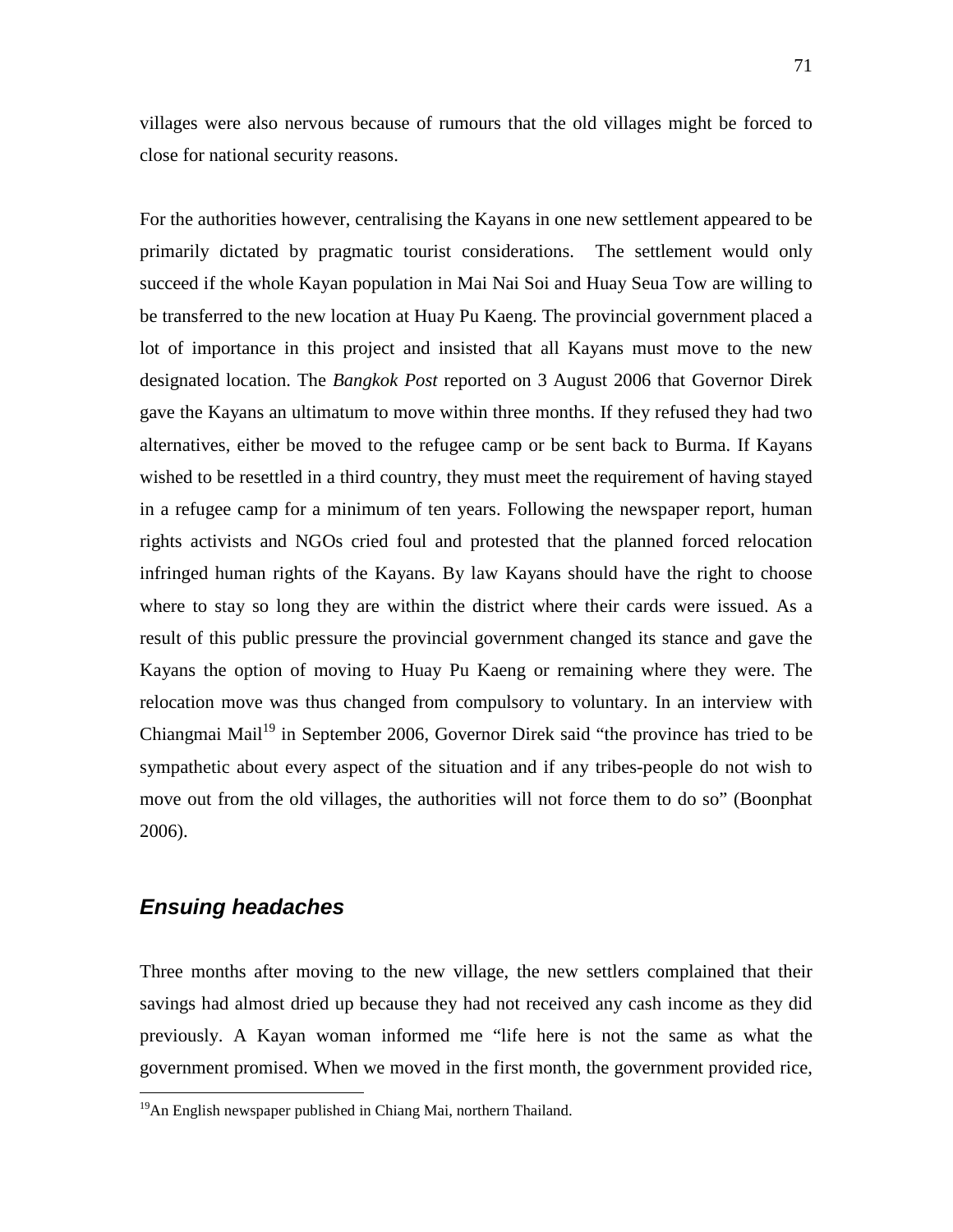72

15 kilograms per adult and 7.5 kilograms for each child. When nothing came in the second month, we complained to the Deputy District Officer (DDO). Through his request, the Thai Burma Border Consortium (TBBC) donated three months rice supply to each family. Whether this donation will keep on coming, we don't know."

Hearing Ma Prang relate her predicaments in the new village, I could not but feel extremely sad for her and her young family. Unlike her previous place of dwelling, at Huay Seua Tow, the new migrants do not get any supply of dry food. Instead, people from the Agriculture Office came and told the Kayan how to grow their own vegetables. This is quite problematic since Kayans have lost their skill in agriculture due to years of non-farming activities living in Thailand. Besides, there is very little water to irrigate vegetable gardens. Water is pumped from supplies at the old village. When people at the old village use the water, only a trickle flows to the new settlement. "In the first week we were here, there was no water at all", Ma Prang continued. In order to make the new settlers self-sufficient, they were told to dig three wells for fish farming. Officials from the Fisheries Department supplied baby fish which filled the three wells and some fish feed. When the villagers gave the feed to the fish and most of the fish died, because the feed had long expired its "use by" date. Then people from the Poultry Department came and gave 40 hens to share among all the villagers. They were told if the chicken get light day and night, they would lay eggs every day. But Ma Prang asked "how we light up the coop when we ourselves use candles in the house, and at times we don't have the money to buy candles. The 40 chickens did lay eggs, but the villagers collected only 3 to 6 eggs per day."

Another problem is the legacy from the old section of the village. Much of the land for crop cultivation has been used up by the old settlers. There is not much space left for new settlers to grow anything. When they tried to grow vegetables in spaces around the house, the cows came and ate the leaves. There are about twenty cows belonging to the old settlers roaming around the new homes. "Where our houses stand used to be the cows' grazing ground. The cows are so used to the area. They even eat our soap left for washing clothes in the vicinity", Ma Prang complained.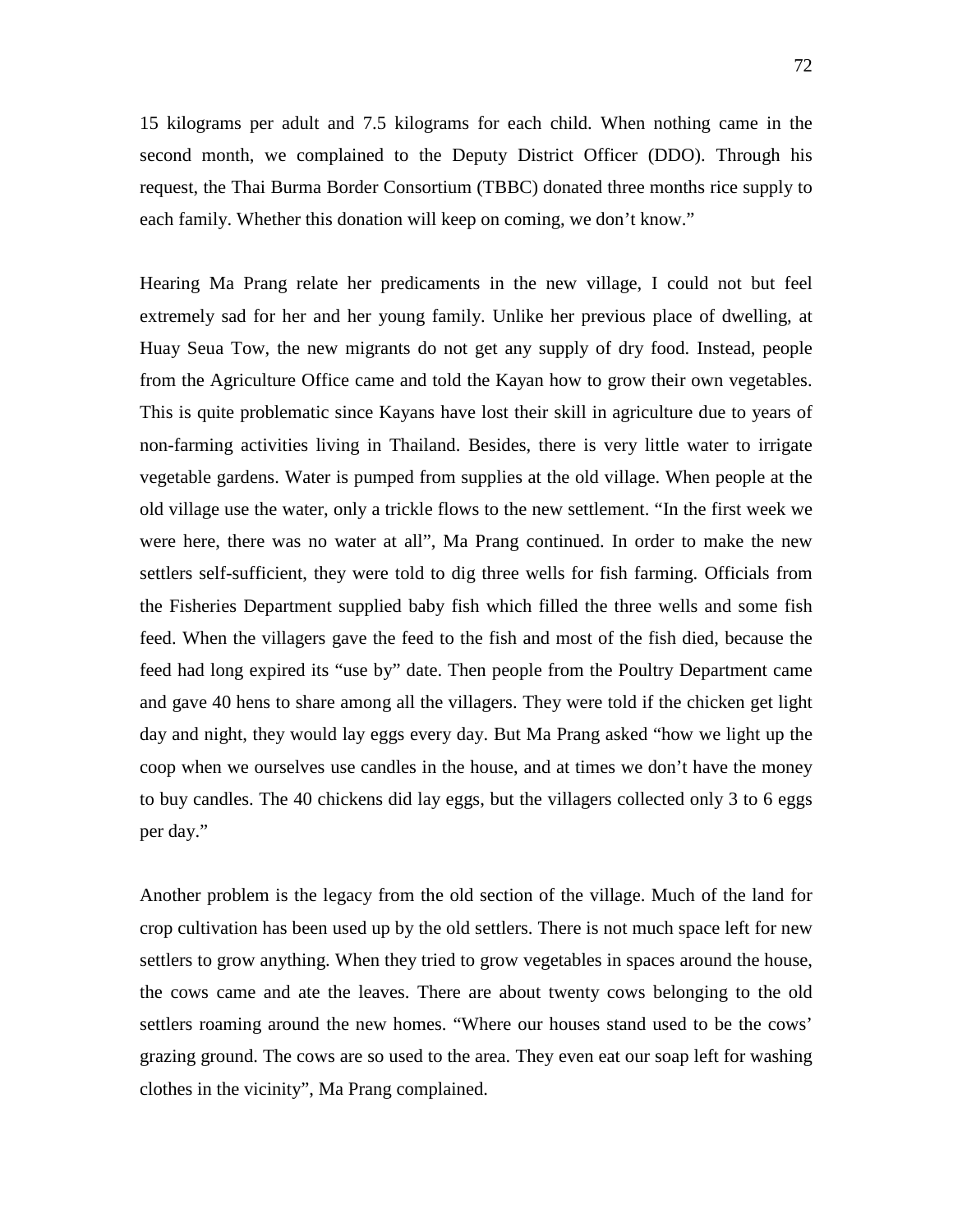It takes time for vegetables to grow to an edible size and the yield from home gardening is insufficient and unreliable especially during the hot summer months and the dry winter period. There is no money income from any source. In their former dwellings, wearing the neck rings entitled Kayan women to a monthly payment from the tourism bosses. At the new location, wearing the heavy neck rings does not provide any financial return. Kayans have to revert back to other tourism-related activities. Distance from the boat ramp to the new village discourages tourists from visiting the new settlement. From the boat stop, visitors have to pass through the old settlement, walk uphill of approximately half a kilometre, then walk another half a kilometre into the new village. If tourists have seen enough in the old settlement, there is little incentive to go to the new settlement, especially on a hot day or when it rains.

In frustration, many Kayans from the new village have thrown away their gardening tools and set up stalls at the old section, sharing stalls in front of the homes of old settlers. Ma Now, an elderly woman migrant from Ban Mai Nai Soi had this to say, "we would like tourists to come to the new village. If there is a direct road to our village, tourists can reach us easily and then we can look after ourselves without troubling other people. But since no tourists go in, we need to come out and sell our crafts in the old settlement using the space of someone's house front sharing the table with the owner." The problem with this arrangement is that if Ma Now sold something of hers, the owner of the house didn't get the business, and Ma Now felt very uncomfortable about it. If the tourist bought the owner's stuff, hers would be over-looked. It's not the same when she lived in Ban Mai Nai Soi. "At the old place, I sell in front of my house and all what I sold the money belongs to me", Ma Now continues. Because of the difficulty of enticing tourists into the new village, some Kayans went back to stay with their relatives in their former villages because they could not survive in the new village. What this resettlement project has done, it only creates hardship for the Kayans who had volunteered to move to the new village. It has proved extremely difficult for the Kayan to adjust to changing circumstances. There is little assistance from the government and the promised help never materialised. The Kayan still require money to buy dry food, petrol and medicines when sick. The concept of agricultural self-sufficiency proposed by the government in lieu of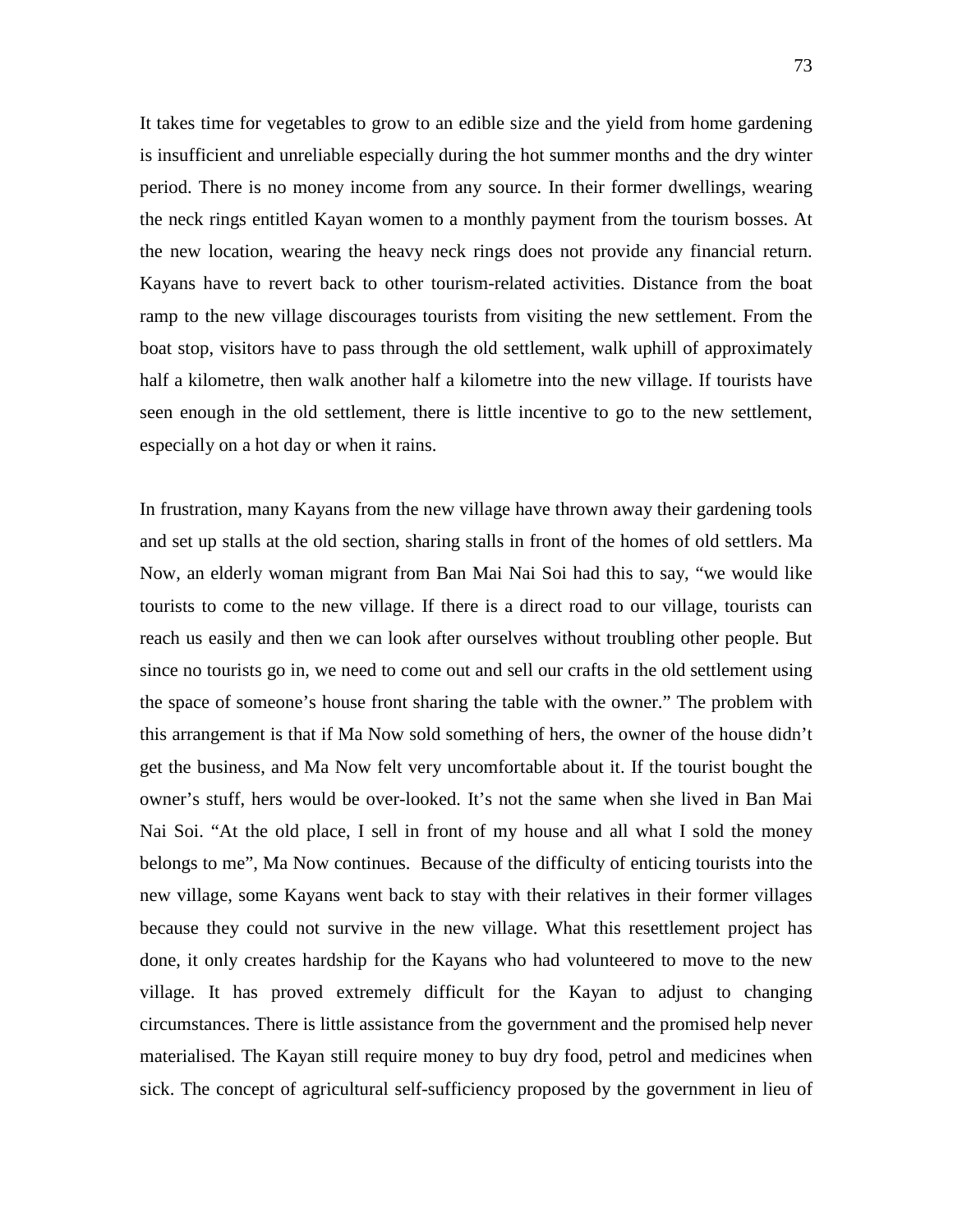income from tourism does not appear to be viable given the lack of arable land and the absence of co-ordinated agricultural skills programs. Ma Prang comments, "I feel so down and discouraged that I don't get any income like before. I really want the MHS government to give us support in skills training to make souvenir articles so that we can have money to use during emergency."

### **Misery in the "promised Land"**

Kayans in the new village have lost their monthly payment and the absence of tourist income has been exacerbated by the failure of their agricultural pursuits, Training for Kayans in other productive skills has become necessary. Assistance from the government can best be described as lukewarm. No organisation has offered the Kayans any form of training to develop new skills. The Kayans find themselves in an invidious position partly because UNHCR and organisations under its umbrella can only provide assistance to refugees living in the refugee camp. Because Kayans live outside the camp, they miss out on all the training programs organised by UNHCR. Moreover, some Thai circles hold the absurd view that if the government provides training in vocational skills and the Kayans finally return to their birth country, they will take those skills with them to benefit Burma and not Thailand.

During my field trip I asked the Governor why no NGOs or government agencies were looking at the possibility of training Kayans to develop vocational skills. He replied by commenting that, "the way of life of every ethnic group, not just Kayan, is an easy, simple way of life, like living in the jungle, they can adapt easily to the jungle environment …" Further conversation with the governor gave the impression that he had no definite ideas on Kayan development issues. The Governor appears to have the view that Kayans can sort out their life and problems without government 'interference'. Indeed, he was quite adamant that the Kayans were happy to live a 'primitive' life. Positioning the Kayan as pre-modern in this way ignores the fact that the Kayans as political refugees must survive and adjust their lives to the requirements of a modernising economy. They have little choice but to do so. They have, for better or worse, become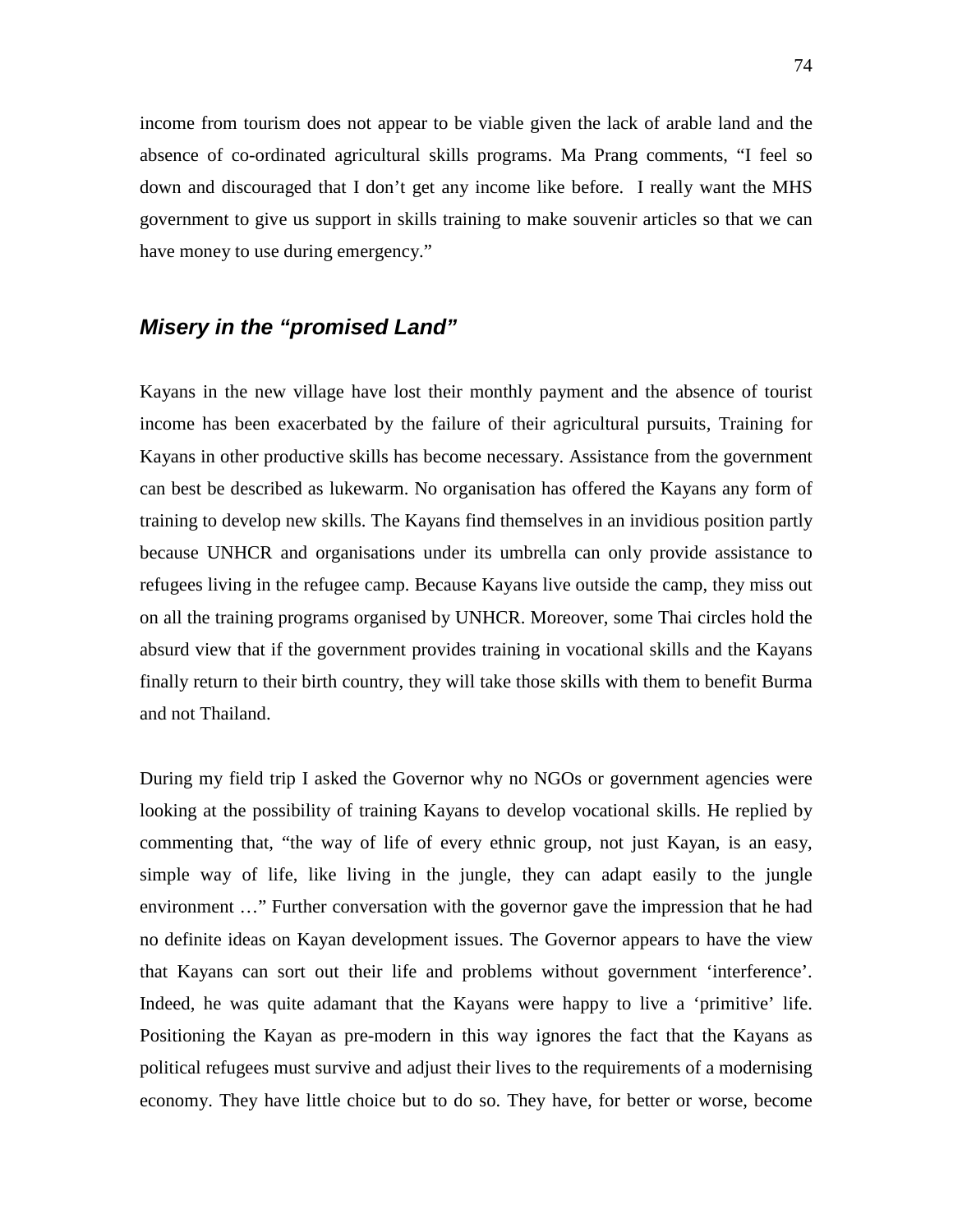part of the global tourist economy. In the absence of meaningful alternatives and support the Kayan continue to suffer.

#### **Tale of a Wall hanging**

During my field study, I had interactions with a wide cross-section of Kayans, young and elderly, men and women. One of my most extraordinary and revealing experiences however, occurred when I interviewed Ma Prang, a young married woman who was expecting her second child. When I arrived at her home, she was weaving, not a scarf but a wall-hanging. She was half-way through making another wall hanging. The completed wall-hanging, which was two metres long and about two feet wide, was exceptionally beautiful—all hand-made—and incorporated a traditional Kayan design. The work was of high quality using durable materials which would last a life time. She said it took her many days to think of a pattern and many more days to weave it into a finished product. She said she would sell it for 450 bahts (\$15). Observing Ma Prang's wall hanging it was clear that she was a gifted and original designer and craftswoman. A few wall-hangings were lying around the room but she did not know who to sell them to. For local Thais to buy, 450 bahts for a wall-hanging might well be too expensive. Despite her obvious skills and pride in her creative work Ma Prang lives an economically marginal and highly fragile existence. She cannot sell to the tourists, as she has no souvenir stall in the village. Nor can she "export" her handcrafts to other provinces. There is no government agency that helps find markets for Kayan handicrafts. Ma Prang did not know how to go about investigating possible markets for her crafts and her income generating capacities were thus confined to the limited local economy. In many ways Ma Prang's story illustrates a lack of government support hinders the personal endeavours of Kayans and prevents them from becoming financially independent and self-sufficient. The reluctance on the part of authorities to support more diversified economic activity on the part of Kayan women goes back to the government's apprehension that the Kayan women may then disappear as a tourist attraction. If Kayan women are engaged in other kinds of moneygenerating activities, they will not wear the neck-rings to earn the 1,500 bahts (\$50) a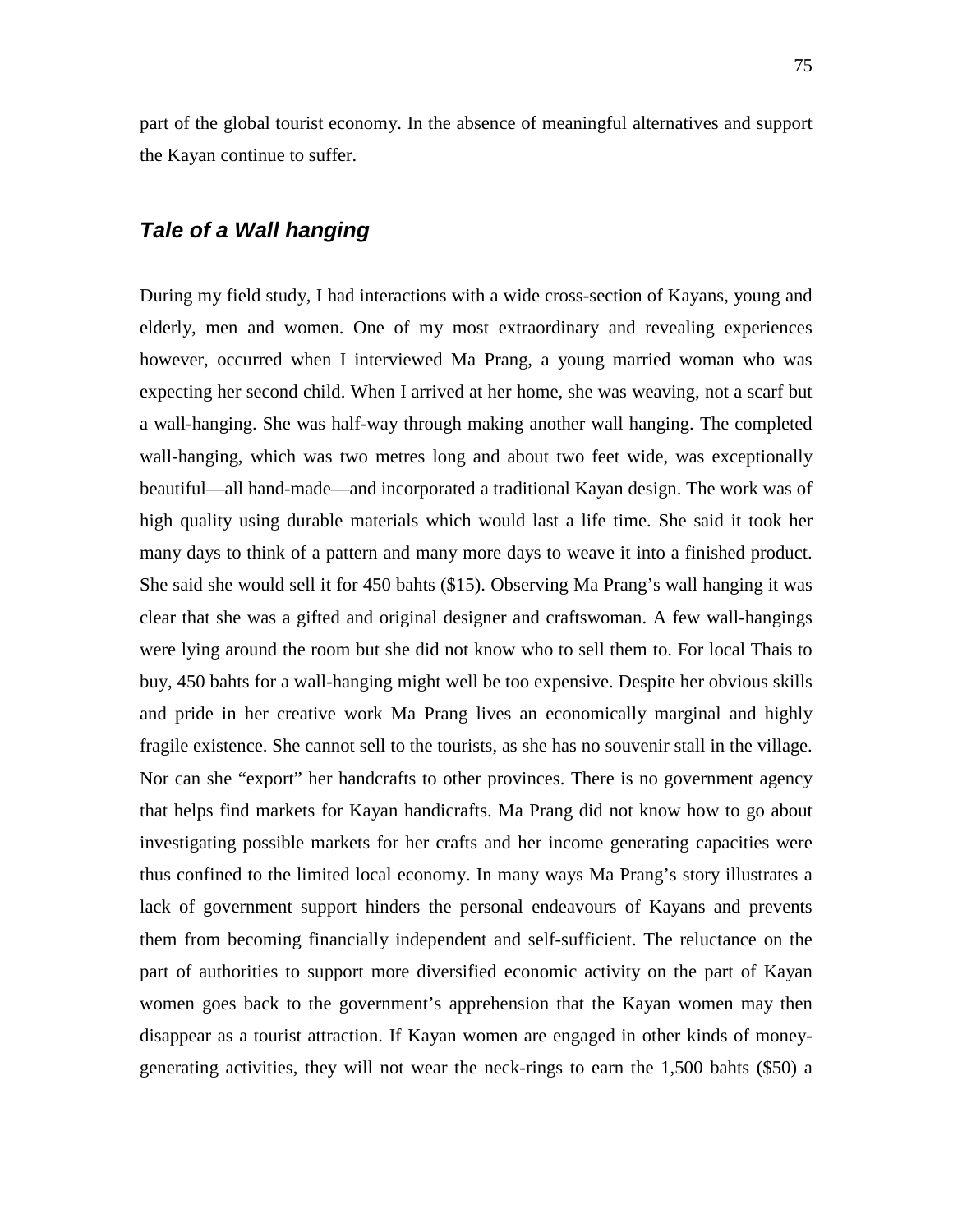month allowance and hence MHS may lose its identity as a Kayan based tourist attraction.

Kayans like Ma Prang, Ma Now, and others who have already moved to the new settlement are left with little or no options. Increasingly, they show signs of disappointment and dissatisfaction. They are distressed by the fact that they cannot return to their original place of living. Their home sites which they left behind have now been taken over by others who remained. In some cases those remaining have built additional homes for their adult daughters or sons, and thus created new stalls for selling souvenirs. The stakeholders are happier too since there are less people to pay the monthly allowances and less expenditure when the tourists are arriving in larger numbers.

The frustrations of people in the new settlement is reflected in the words of Ma Now who said, "If things don't improve in this village, I don't mind to be taken away by any tourism developer to go anywhere as exhibit or freak so long I get money to live by. If the government can't find a way out for us, we would find our own way. We just can't sit back and wait for death to come." She said there are nine women from her old village Mai Nai Soi, seven wear neck rings and two are Kayaw long-ears. From Huay Seua Tow, there are many more. If these women are taken away by other stakeholders to another tourist village, then the whole purpose of relocating them to the new settlement to improve their quality of life will have failed miserably. The MHS provincial government cannot afford to be complacent and assume that everything is satisfactory in the new settlement. There is a clear and obvious need for sustainable projects that can help alleviate the poverty and unhappiness of the new settlers. If the situation does not improve, the MHS government is sure to be the target of criticism from NGOs and human rights activists.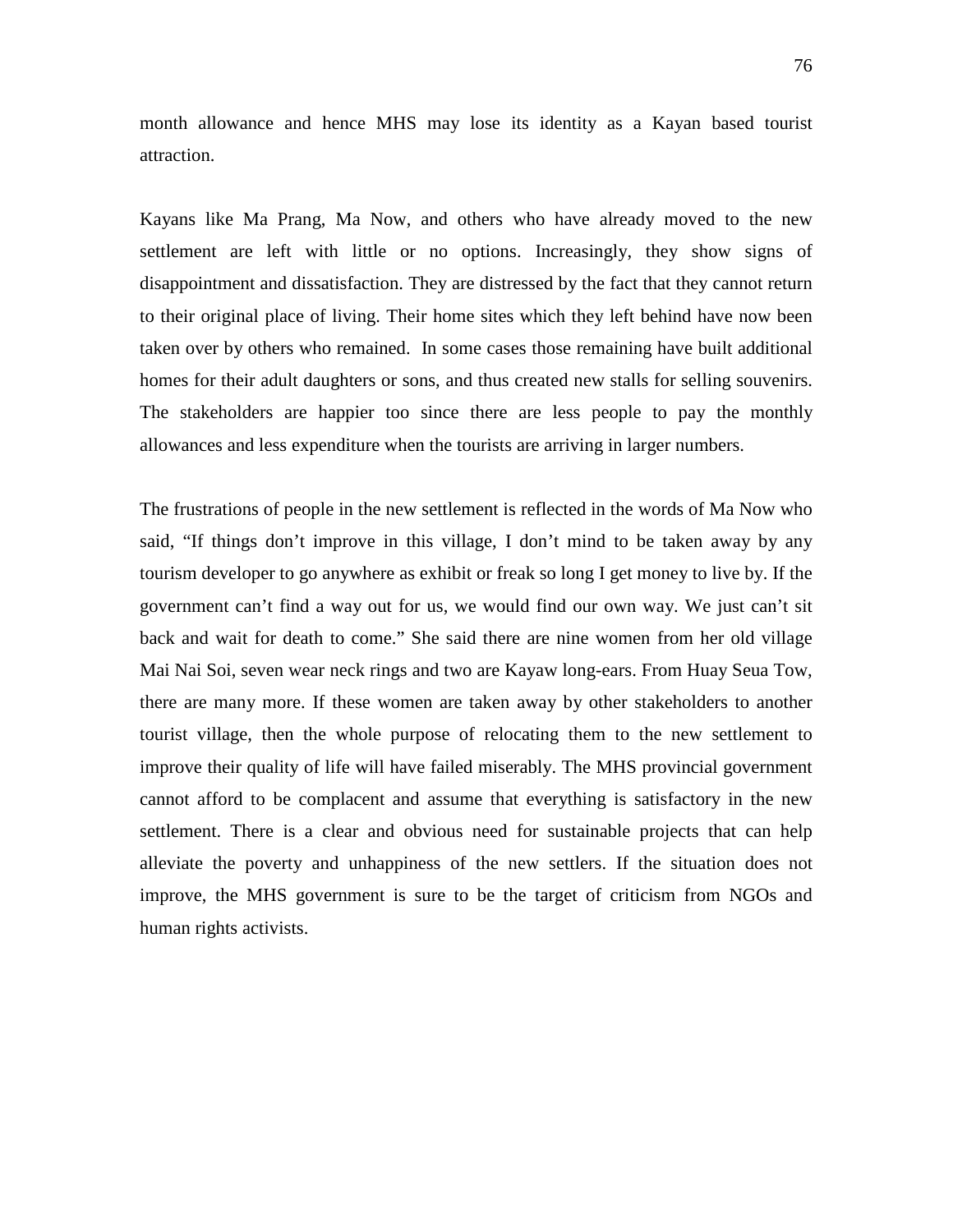## **CHAPTER 6 – RE-INVENTING THE KAYAN:**

There have been several writings in newspapers and magazines on Kayans in MHS, but to date there has not been any serious academic research into the impact of tourism on the Kayan community. This thesis has examined the consequences of Kayan's relocation to the new centralised settlement in Huay Pu Kaeng at the edge of Thai-Burmese border town of MHS. I have sought to highlight the plight of the Kayan who were forced to leave their homeland following unending persecution from the Burmese army and to shed light on their predicament as "displaced persons" on the Thai side of the border. The Kayans along with other minority groups have been the object of pursuit by the Burmese military for decades. Kayans have fled to the Thai side of the border in order to escape fighting between Burmese government soldiers and Karen insurgents. Those left behind have often been used as indentured labour to build roads or to farm rice for the Burmese army. Some are used as porters to carry military supplies for the Burmese soldiers in the border jungles.

Although the Thai government can be commended for providing "space" for Kayans to continue to exist, I have argued, the tribe has also been the "political football" of the provincial authorities and tourism operators. Burmese authorities have also made repeated requests to the Thai government for the Kayans to be returned to Burma. Little mention is made by the Burmese of the hundreds of thousands of refugees, mostly Karen of other stock, who continue to live in camps along the common border. The military regime now views Kayan long-necks to be of value to Burmese tourism and potential earners of much needed foreign exchange for the country. This brief final chapter suggests that a more durable and lasting solution to the plight of the Kayan is required. I argue, this must be one which holds out the genuine promise of sustainable livelihood for the Kayan.

One of the unresolved issues facing UNHCR and NGOs is to determine the real political status of the Kayans and to whether the Thai government has any legal right to deny the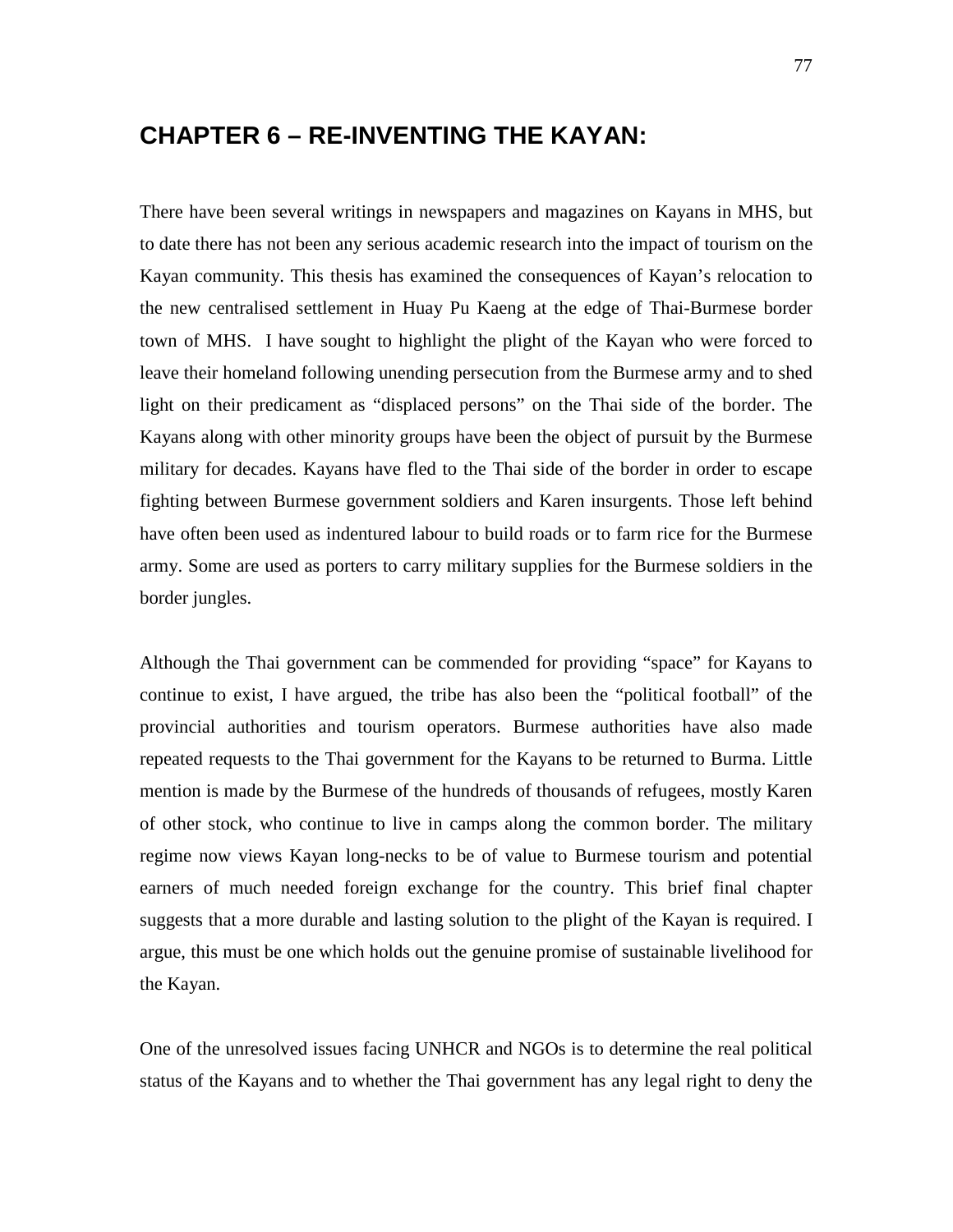Kayans the right to resettle in a third country. Out of a population of 550, over one hundred Kayans are registered refugees with the UNHCR office in MHS. While 20,000 non-Kayan refugees have been successfully resettled in a third country, 20 Kayan families have been refused exit permit by the MHS government even though Finland and New Zealand indicated they were willing to take them since two years ago. This reluctance on the part of the government to release the Kayans is clearly influenced by the tourism value of the Kayan to the province. None of the other Burmese minority refugees in MHS- like the Karens and Tai Yai- have been promoted as ethnic to MHS. The Kayans have been touristically classified as a Thai "hill tribe" even though all Kayans come from Karenni State in eastern Burma.

If all Kayans were registered with the UNHCR as refugees and stayed in the refugee camp, they would be entitled to continuous assistance by various NGOs under the umbrella of UNHCR. They would receive food supplies and shelter from Thai-Burma Border Consortium, medical care from International Rescue Committee, educational programmes from Jesuit Refugee Services and skill training and human rights protection from UNHCR. But, if Kayans were to be placed in refugee camps where tourists are not allowed access, the Kayans could not be used as tourist attractions, an arrangement not conducive to MHS tourism industry. Staying outside the refugee camp is no privilege at all. There is no assistance from the government either in the form of money or food. Freedom of movement is curtailed. Whether a Kayan holds a government-issued card or not, he/she is not allowed to go away from their district, in this case, outside the township of MHS. The law takes away the opportunity for Kayans to search for paid employment in other towns or provinces. They are not allowed to disperse to other parts of the country and must be gathered as one community in one colony to maintain family unity and facilitate ethnic tourism.

Unemployment among the Kayan males is almost 100 per cent and individual family income comes from the payment for females wearing neck rings in each family. No Kayan males can be called "self-employed" as they have neither skill nor capital to start any sustainable business either in their own village or the district they are in. At best, they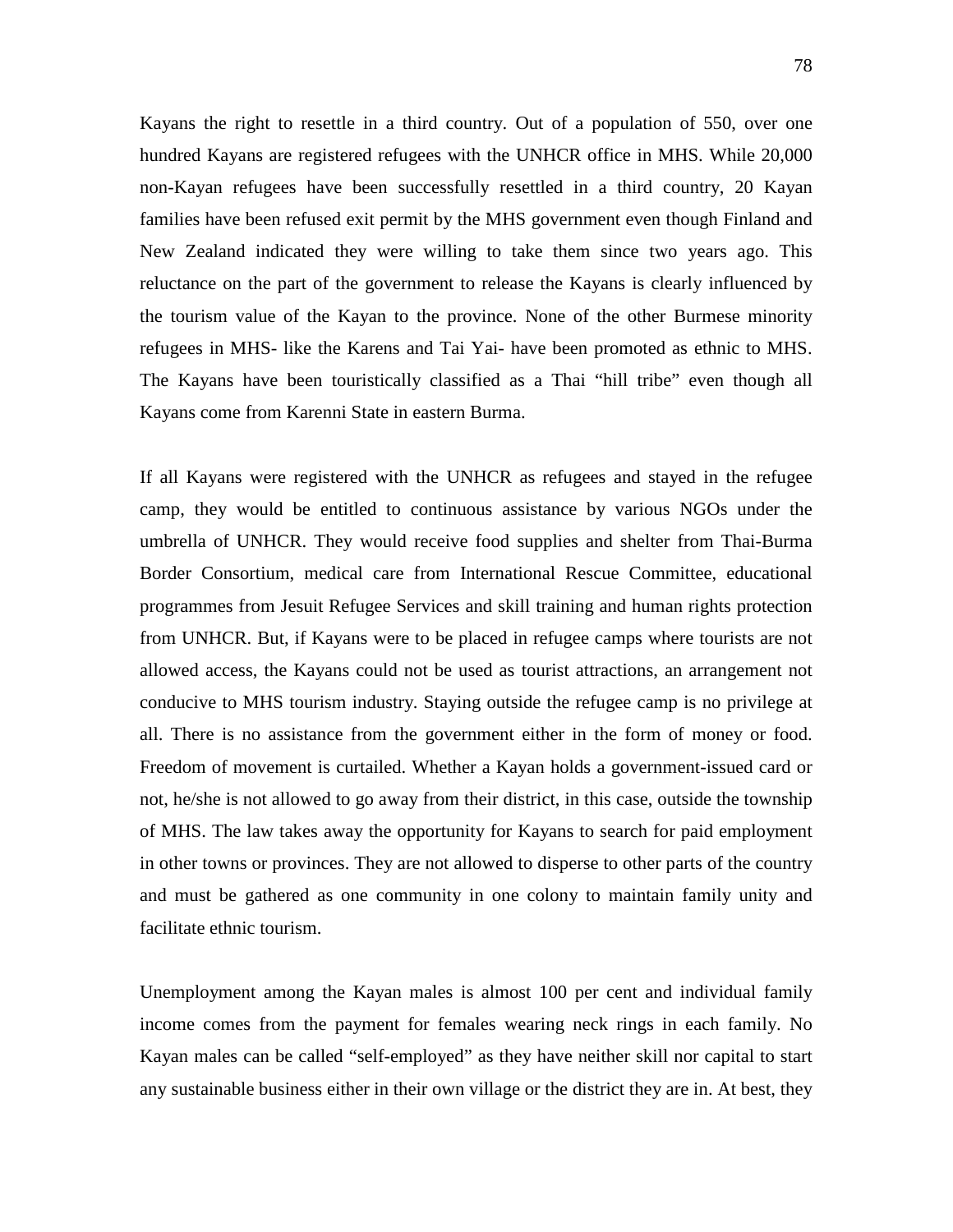can roam the forest to collect firewood and gather edible jungle food such as wild mushrooms, bamboo shoots, and fruits. But this kind of activity becomes inconvenient during the rainy season from May to September.

There is no entertainment to break their boredom during their unending 'free time', especially in the late afternoon and evening when there are no intrusions by visiting strangers. Only one or two families own a radio or television operated by car batteries. The village gets very dark as soon as the sun sets. Sporadic candle lights or small fluorescent lights can be seen in the house fronts. The paths and bridges are pitch black. During the cold season from November to February, their bamboo huts get very cold. On such evenings, they light a fire outside and the family sit around the fire until all the wood is burnt out.

Kayan villages get the most tourist visits during the cold season between November to February. The influx of foreign and domestic tourists to MHS usually happens during Christmas and New Year breaks. During other months, only a trickle of tourists comes to MHS. In the summer months, when it gets very hot, few tourists are willing to take a stroll in the Kayan villages. The seasonality of Kayan tourism does not guarantee a sustainable and steady income. There are months when the neck-ring Kayan do not get any payment at all from the stakeholders. MHS authorities try to overcome such seasonal downturn by extensive advertising in travel magazines, placing images of long-neck Kayans on airport posters and travel agents' shop windows.

One problem with Kayan tourism is that the industry itself is controlled by outsiders and non-Kayan locals, especially landlords of the villages where Kayans have settled. Except for hand-woven scarves, all souvenir items in Kayan villages including T-shirts with Kayan images are moreover, manufactured in far away Bangkok. Kayans make very little profit from the resale of bought items. To increase the family income, some Kayan households have begun to offer home-stays for interested visitors who want to experience the Kayan way of life. Kayans' economic well-being is based on tourists patronising their villages. None of the three villages generate any kind of full-time paid employment.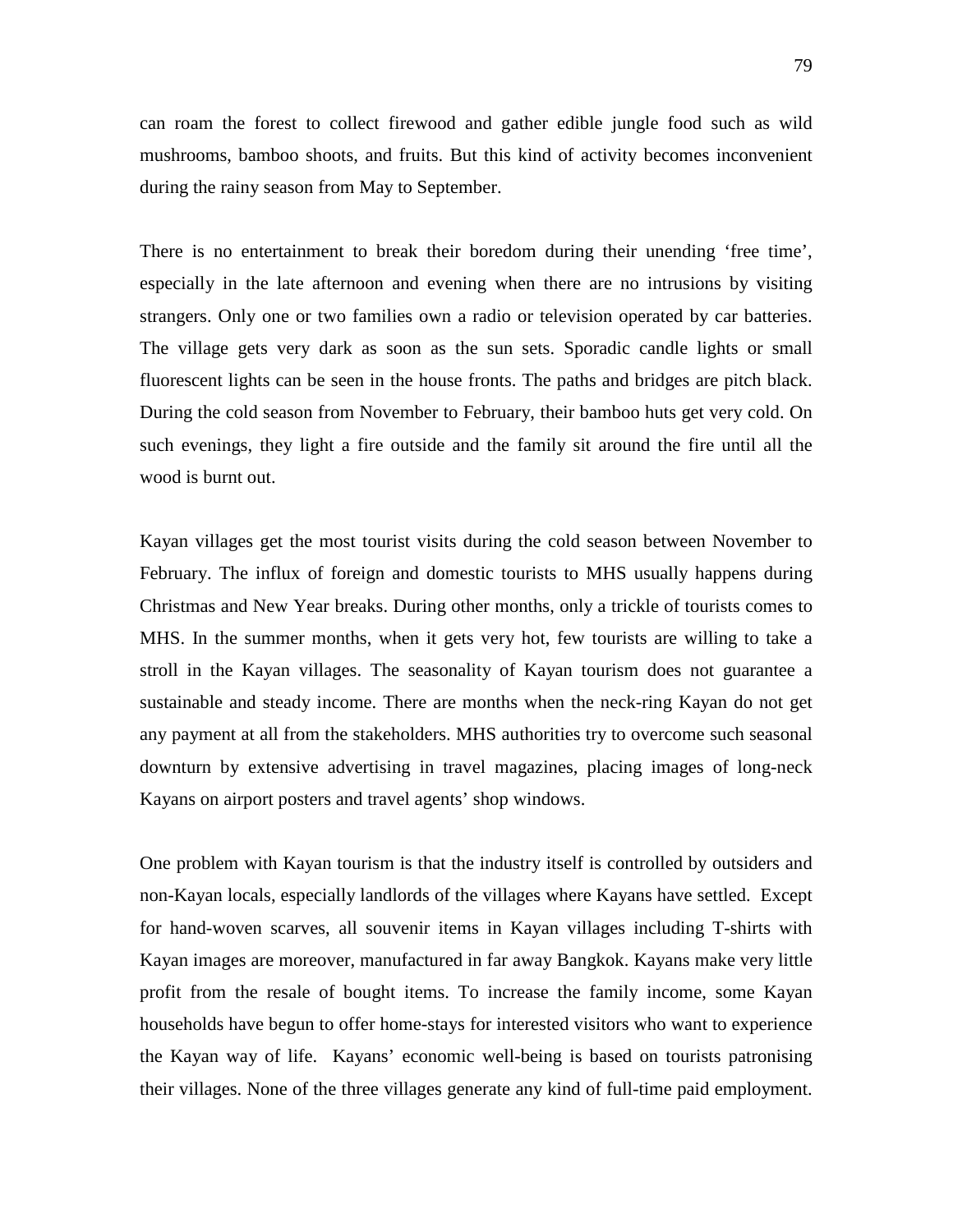Little progress can be seen in the Kayans' standard of living even though some of them have been in Thailand for more than twenty years.

In the present situation in MHS, the Kayans' neck-ring culture is no longer a means to uphold a cultural tradition subscribing to the old beliefs but a survival kit to get monthly payment from the village tourism stakeholders. This has had the effect of turning the whole of Kayan identity into a "reconstructed ethnicity". The spiritual value of the neck rings has been commodified and turned into money value. Consequently, children as young as five years old have now been neck-ringed in order to earn extra cash for the family.

Tourism has re-invented and re-configured the Kayan's traditional style of life. The old ways and customary practices of Kayen men and women now exist in tension with the demands of survival in Thailand. The traditional Kayan woman has been replaced by well-groomed neck-ringed females sitting behind souvenir tables waiting to sell homemade scarves as they become exhibits for the tourist gaze and camera-happy strangers. Their way of life in MHS has lost its authenticity in submission to tourism demands. Kayan girls who no longer subscribe to the neck-ring culture have changed their clothing styles to look like tourists. Kayan grievances are exacerbated by their relocation to Huay Pu Kaeng, a displacement sponsored by the government for tourism-related consideration. Relatives and families are separated further weakening family bonds and damaging community unity.

Tourism in short, has not delivered a better life to the Kayan. For the Kayan in MHS there is no infrastructural development in any of the villages: electricity supply, clean water supply, telephone lines, sealed roads into the villages, qualified doctors or nurses in any of the village health centres and no public transport from the village to town. Cooking ovens are made from strewn rocks collected from the hill slopes and cooking by firewood takes place in the open. Ethnic tourism as practised in Thailand has not therefore, improved Kayans' standard of living nor significantly lifted their life chances. Given the history of suffering of the Kayan community, one would think that they ought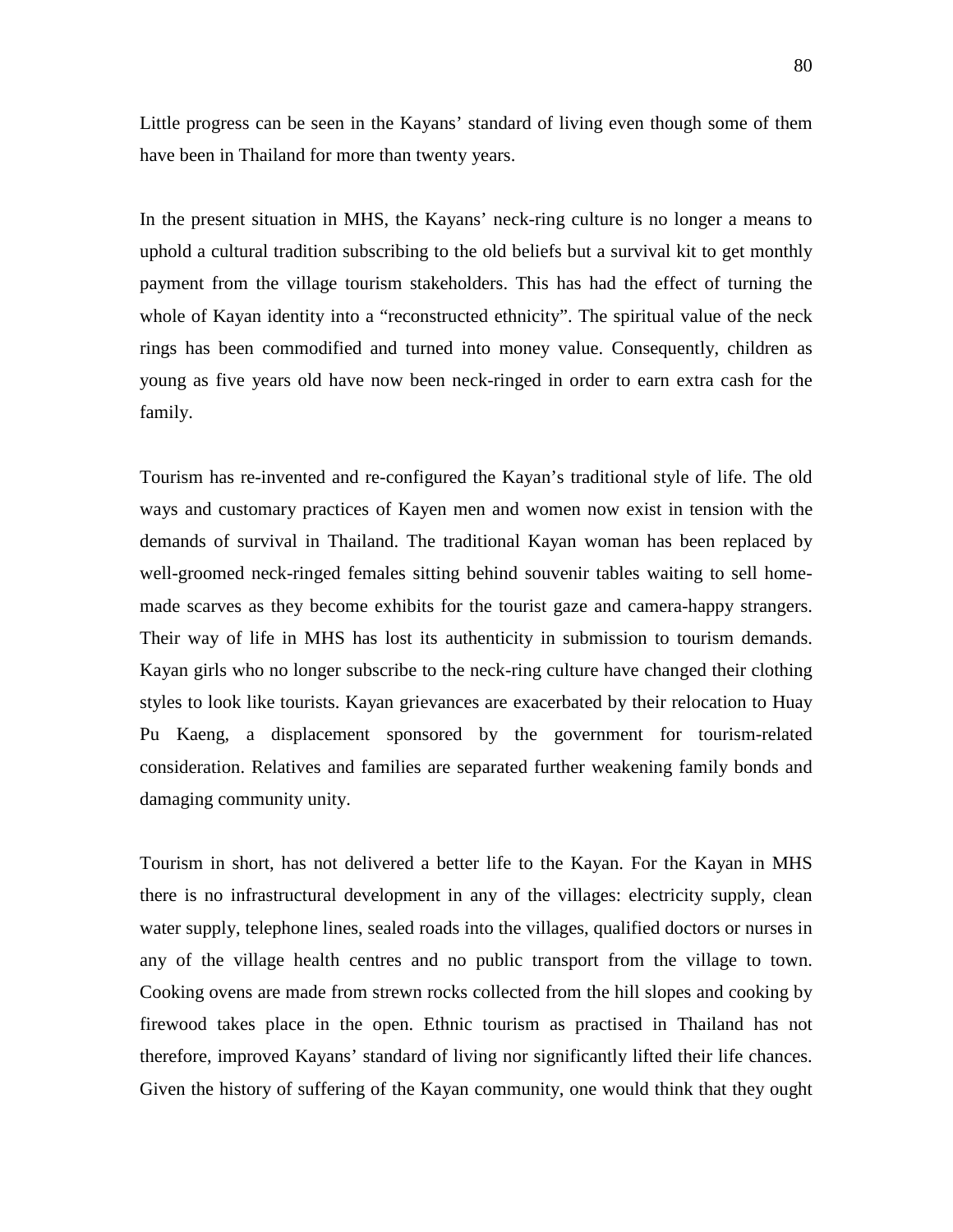to be afforded more social support and cultural respect. The dismal failure of the "new village" project at Huay Pu Kaeng clearly demonstrates why future plans for Kayan tourism—at a minimum— require that the Kayan community be consulted and actively involved in developments which determine their livelihoods. The Kayans must be provided with the social resources and cultural support necessary for sustainable livelihood to be a reality in  $MHS^{20}$ .

 $\overline{a}$ 

 $20$  The most urgent assistance the new settlers need is an adequate supply of clean water, consistent supply of rice rations and financial help for villagers to buy necessities such as medicines and necessary food items. The government with all its resources, technical expertise and labour at its disposal could provide more wells for the villagers to draw water from. Each home could also be provided with a rain water tank, or supply tap water drawn from the mountain streams so that every house has adequate supply of clean water. The government could also open up the jungle land so that more arable land is available for Kayans to grow their own vegetables and be self-sufficient. A clearly defined land tenure system is required with land equitably sub-divided among the new settlers in order that families do not unilaterally claim plots for themselves. Government allotted lands will also solve the problem of illegal invasion of the forest. During the transitional period of adapting to the new location, the government could provide the settlers with consultative support, a body or organisation through which the settlers might seek technical and material assistance. NGOs could also play a consultative and supportive role in making these communities sustainable. Training programs organised by the government or NGOs would enable Kayan youth to gain the skills necessary for employment outside the village or in town. A public transport system using buses would assist Kayan mobility particularly in situations where they may need to go to the hospital or clinic in town. Electricity supply could also be extended to the Kayan villages for safety and convenience.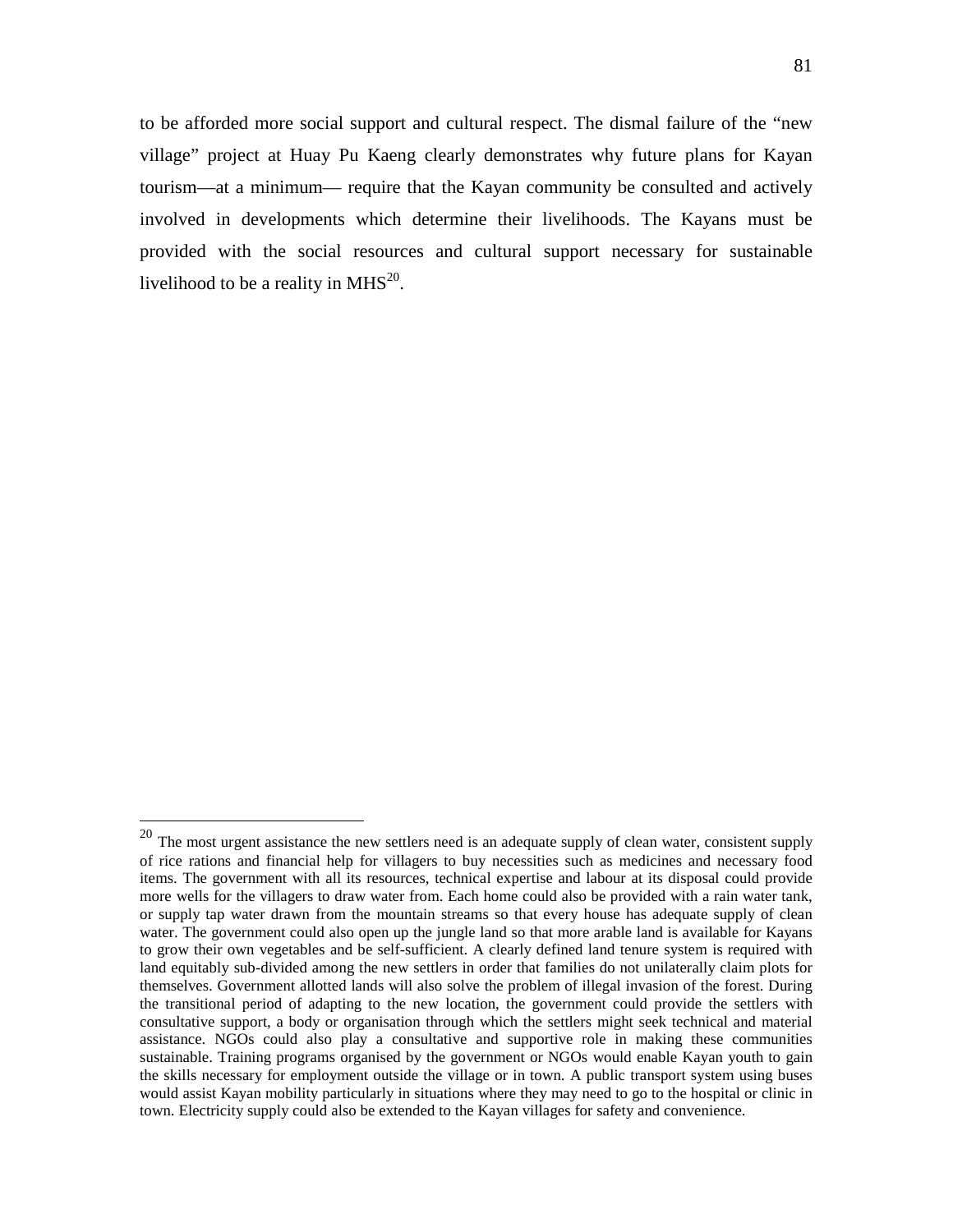# **BIBLIOGRAPHY**

Adams, KM 1997, 'Ethnic tourism and the renegotiation of tradition in Tana Toraja (Sulawesi, Indonesia)' *Ethnology*, Fall, vol. 36, Issue 4. Retrieved 2 August 2006, from Academic Search Premier.

Anderson, AE 1994, *Ethnic Tourism in the Sierra Tarahumara: A Comparison of Two Raramuri Ejidos*, May, MA Thesis, The University of Texas at Austin. Retrieved 12 January 2008,

<http://www.planeta.com/ecotravel/mexico/chihuahua/anderson/anderson.html>.

Asian Centre for Human Rights 2005, 'Thailand: Not smiling on rights', *Shadow Report to Initial Report of Thailand to the Human Rights Committee*, 18 July. Retrieved 13 January 2008, <http://www.achrweb.org/reports/Thailand/Thailand0105.pdf>.

Bamforth, V, Lanjouw, S & Mortimer, G 1998, *Forgotten Victims of a Hidden War: Internally Displaced Karen in Burma*, April, Burma Ethnic Research Group and Friedrich Naumann Foundation, Thailand. Retrieved 16 April 2007, <http://www.ibiblio.org/obl/docs3/Berg-Forgotten\_Victims.pdf>.

Bangkok Post 2002, 'Educating refugees cannot wait', *Bangkok Post*, 4 October. Retrieved 10 January 2008, <http://www.karencenter.com/education-eng.htm>.

Bangkok Post 2005, 'The longer the better', *Bangkok post*, 27 October. Retrieved 6 July 2007, <http://www.sri.cmu.ac.th/ethnic/editweb/file/en\_news\_00588.pdf>.

Bangkok Post 2006, ''Long neck' Kayan tired of being tourist attractions', *Bangkok Post*, 3 August. Retrieved 10 June 2007, <www.twnside.org.sg/title2/nf124.doc>.

Bary, HY 1933, *Strange customer and weird beliefs of the Karenni Kayan (Padaung) long-neck women*.

Bengtsson, J 2003, *In the Shadow of the Dictatorship and the Tourist Paradise: The Refugee Crisis in Burma and Thailand*, March, Stockholm: Utrikespolitiska Institute. Retrieved 7 September 2006, <http://faculty.maxwell.syr.edu/sherman/psc124f2003/BengtssonBurmaTrans.pdf>.

Blaxter, L, Hughes, C & Tight M 2006, *How to Research*, 3rd edn, Open University Press, Berkshire, England.

Boonphat 2006, 'Long Neck Karen to gather at Huay Poo Kaeng', *Chiangmai Mail*, vol. V, No. 36, September 2 - September 8. Retrieved 6 July 2007, <http://www.sri.cmu.ac.th/ethnic/en/page.php?id=423&tid=720&type=13>.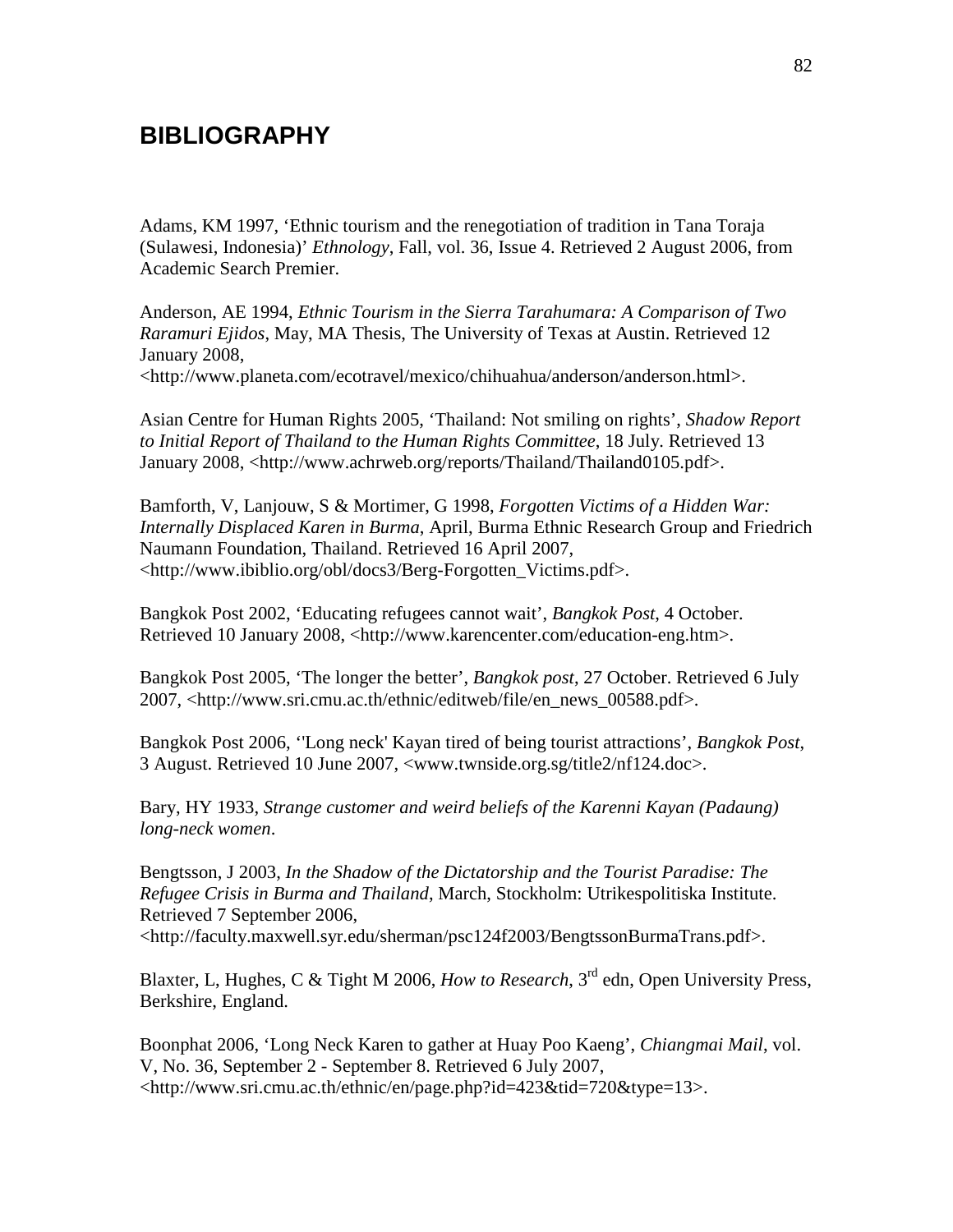Boorootpat, S & Khammuang, S 1999, *Encyclopedia of ethnic groups in Thailand - Kayan: the brass coiling karenni*, Research Institute of Language and Culture for Rural Development, Mahidol University, publish on the occasion of the King's sixth cycle birthday anniversary on December 5.

Brickshawana, A 2003, *Tourism Policy of Thailand,* 2 December. Retrieved 1 September 2006, <http://talay.psu.ac.th/classes/itsp/TPT06.doc>.

Brunt, P & Courtney, P 1999, 'Host perceptions of sociocultural impacts', *Annals of tourism research*, vol. 26, no. 3, pp. 493-515.

Buadaeng, K 2001, *Negotiating religious practices in a changing Sgaw Karen community in north Thailand*, January, PhD Thesis, Department of Anthropology, University of Sydney.

Chawanaputorn, D, Patanaporn, V, Malikaew, P, Khongkhunthian, P & Reichart, P 2007, 'Facial and dental characteristics of Padaung women (long-neck Karen) wearing brass neck coils in Mae Hong Son Province, Thailand', *American Journal of Orthodontics and Dentofacial Orthopedics*, Vol.131, Issue 5, pp. 639-645.

Chhabra, D, Healy, R & Sills, E 2003, 'Staged authenticity and heritage tourism', *Annals of tourism research*, vol. 30, no. 3,pp. 702-719.

Clarke, K 2005, 'Mission: Burma' *U.S. Catholic*, March, vol. 70, Issue 3, pp. 38-43. Retrieved 5 June 2006, from Academic Search Premier.

Cohen, E 1989, '"Primitive and remote" hill tribe trekking in Thailand' *Annals of Tourism Research*, vol. 16, pp. 30-61.

Cohen, E 2000, *The commercialized crafts of Thailand: hill tribes and lowland villages: collected articles*, Curzon Press, Richmond, Surrey, UK.

Cohen, E 2001, *Thai tourism: hill tribes, islands and open-ended prostitution: collected papers*, 2nd edn, White Lotus Press, Bangkok.

De Vos, G 1982, 'Ethnic pluralism: conflict and accommodation', in G De Vos & L Romanucci-Ross (eds), *Ethnic Identity: cultural continuities and change*, The University of Chicago Press, Chicago and London.

Dong, E 2003, *Ethnic tourism development in Yunnan, China: revisiting Butler's tourist area lifecycle*, Pennsylvania State University, University Park, PA. Retrieved 1 September 2006,

<http://www.fs.fed.us/ne/newtown\_square/publications/technical\_reports/pdfs/2004/317p apers/dong317.pdf>.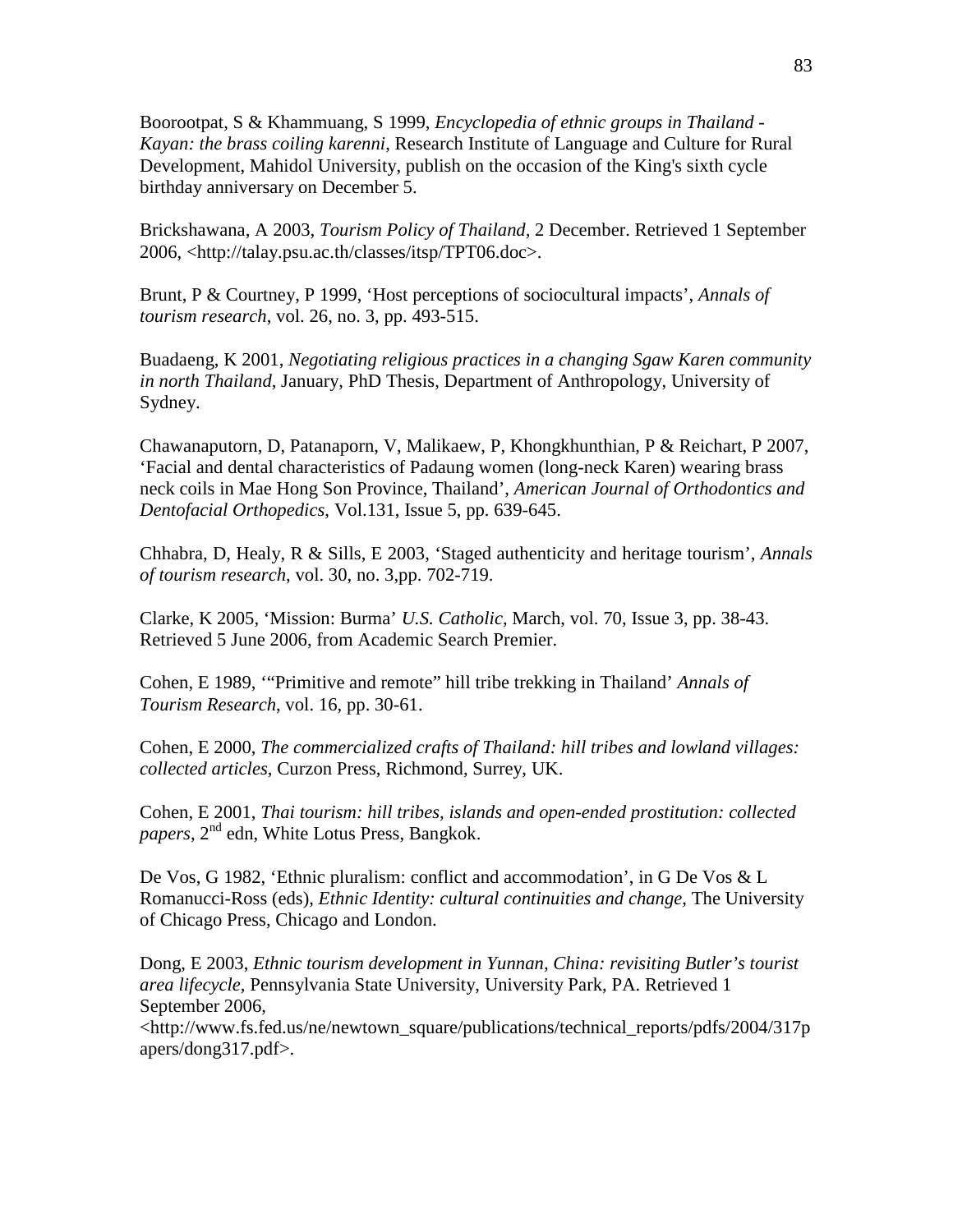Engelhardt, RA 2000, 'Culturally and ecologically sustainable tourism development through local community management', in A Hooper (ed.), *Culture and sustainable development in the pacific*, Asia Pacific Press, Canberra.

ESCAP 2001, 'Managing Sustainable Tourism Development', *ESCAP Tourism Review*, No.22, December, United Nations, Bangkok. Retrieved 27 September 2007, <http://www.unescap.org/ttdw/Publications/TPTS\_pubs/Toreview\_No22\_2141.pdf>.

Ferguson, L 2007, 'Politics of International Trade', *New Political Economy*, Vol. 12, Issue 4 December. Retrieved 10 January 2008, <http://www.informaworld.com/smpp/content~content=a788597417~db=all~jumptype=r ss>.

Forsyth, P, Pambudi, D, Spurr, R, Dwyer, L, Van Ho, T & Hoque, S 2007, *State and Federal taxes on tourism in Australia : estimates for 2003/04*, Sustainable Tourism CRC, Australia. Retrieved 20 February 2008, <http://www.crctourism.com.au/CRCBookshop/Documents/StateFederal.pdf>.

Gray, DD 1998, 'Padaung 'giraffe women'', *Associated Press*, 9 April. Retrieved 10 September 2006, <http://seattlepi.nwsource.com/getaways/040998/neck09.html>.

Grundy-Warr, C & Wong Siew Yin, E 2002, 'Geographies of displacement: the Karenni and the Shan across the Myanmar-Thailand border' *Singapore Journal of Tropical Geography*, March, vol. 23, No. 1, pp. 93-122. Retrieved 8 September 2006, from Academic Search Premier.

Grunewald, RA 2006, 'Tourism and Ethnicity', *Horiz.antropol.,* Vol 1, No. se Porto Alegre, The Federal University in Campina Grande, Brazil.

Harding, A 2008, 'Burmese women in Thai 'Human Zoo', *BBC News*, 30 January, Retrieved 1 February 2008, <http://news.bbc.co.uk/2/hi/asia-pacific/7215182.stm>.

Human and Constitutional Rights n.d*., Universal Declaration of Human Rights*. Retrieved 10 June 2007, <http://www.hrcr.org/docs/universal\_decl.html>.

Johnson, A 2006, *Authenticity, Tourism, and Self-Discovery in Thailand: Self-Creation and the Discerning Gaze of Trekkers and Old Hands*, 17 May, PhD Thesis, Cornel University. Retrieved 19 September 2006, <http://www.einaudi.cornell.edu/southeastAsia/academics/pdf/ajohnson.pdf>.

Johnson, JM 2001, 'In-depth interview', in JF Gubrium & JA Holstein (eds), *Handbook of interview research: context & method*, Sage Publications, London.

*Karenni Student Development Programme* 2008. Retrieved 16 July 2007, <http://www.ksdp.co.uk/>.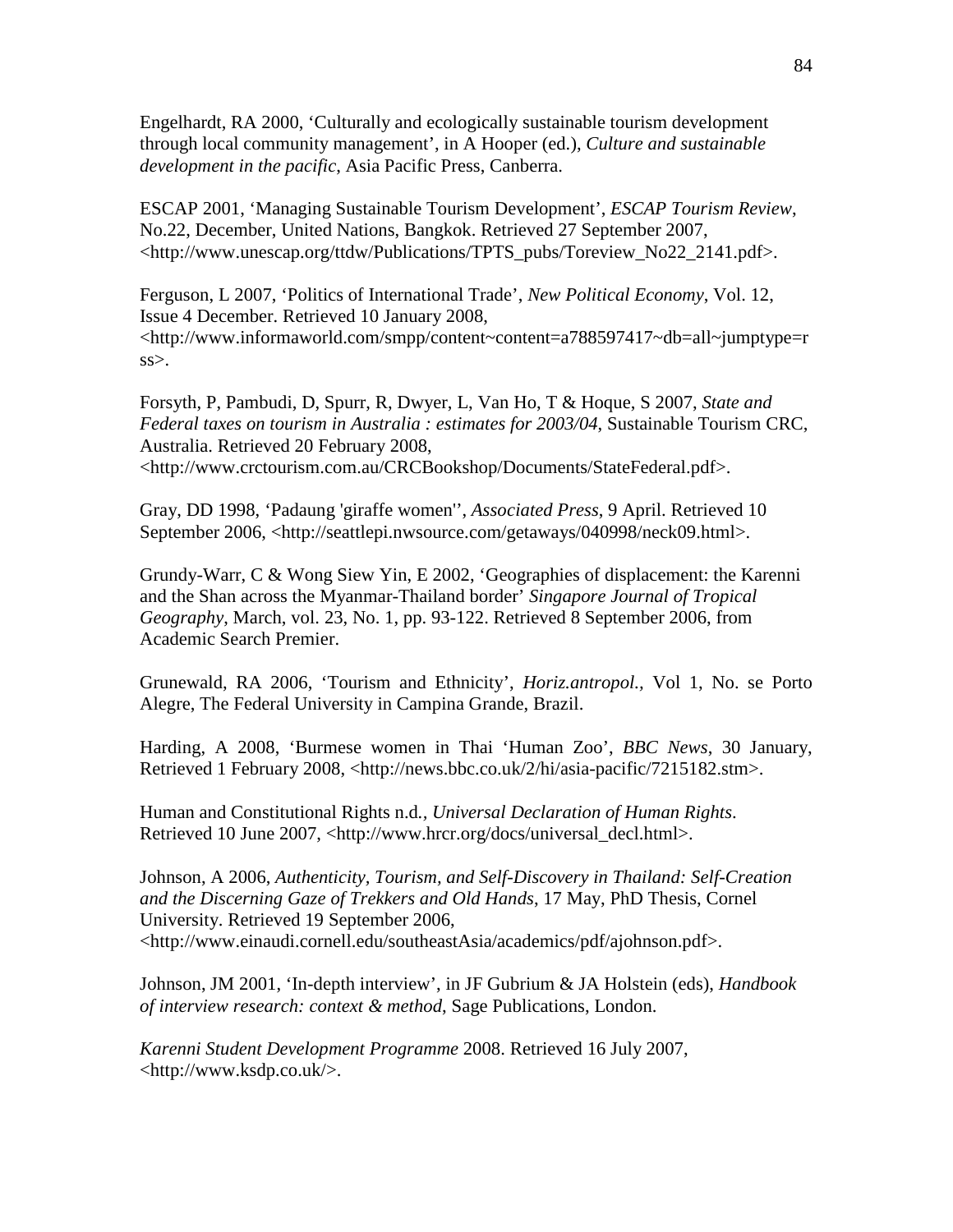Kayan New Generation Youth n.d.,*Kayan Cuture*. Retrieved 10 February 2007, <http://www.kngy.org/kayan\_culture.php>.

Kesmanee, C & Charoensri, K 1995, *Case study on the effects of tourism on culture and the environment Thailand*, UNESCO Principal Office for Asia and the Pacific, Thailand.

Khammuang, S 1998, *The phonological study of Padaung (long-necked Karen) at Ban Nai Soi, Tambol Pang Mu, Muang District, Mae Hong Son Province*, MA Thesis, Mahidol University.

Kheunkaew, S 2008, 'Mae Hong Son refugees from Burma: Governor defends treatment of Padaung', *Bangkok post*, 5 February. Retrieved 5 February 2008, <http://www.statelessperson.com/www/?q=taxonomy/term/59>.

Khoo Thwe, P 2002, *From the land of green ghosts: A Burmese odyssey*, HarperCollins Publishers, London.

Kolas, A 2004, *Ethnic tourism in Shangrila: representation of place and Tibetan identity*, August, PhD Thesis, University of Oslo.

Kongjanteuk, S 2007, *The rights to receive medical service for non-Thai citizen*, 3 July. Retrieved 15 January 2008, <http://www.statelessperson.com/www/?q=node/95>.

Kongjanteuk, S n.d., *Provide education for stateless children*. Retrieved 15 January 2008, <http://www.statelessperson.com/www/?q=node/838>.

Krailerg, N 2004, 'Unseen Thailand promotional campaign extended: Even more to be 'seen' this year', *Chiangmai Mail*, vol. III, No. 24, June 12 - June 18. Retrieved 5 August 2007, <http://www.chiangmai-mail.com/086/tours.shtml#hd2>.

Kreag, G 2001, *The Impact of Tourism*, University of Minnesota. Retrieved 16 June 2007, <http://www.seagrant.umn.edu>.

Leepreecha, P 2005, *The Politics of Ethnic Tourism in Northern Thailand*, 25 February, Social Research Institute, Chiangmai University, Thailand. Retrieved 18 September 2006, <http://www.rockmekong.org/events/html\_file/socialResearchCHM/files/Prasit.pdf>.

Li, Y 2000, 'Ethnic tourism: a Canadian experience', *Annals of tourism research*, vol. 27, no. 1, pp. 115-131.

'Long-neck Karens to be relocated as a tourist attraction' 2006, *Chiangmai Mail*, 17 June. Retrieved 6 July 2007,

<http://www.sri.cmu.ac.th/ethnic/en/page.php?id=273&tid=420&type=13>.

MacCannell, D 1989, *The tourist: a new theory of the leisure class*, Revised edn, Schocken Books, New York.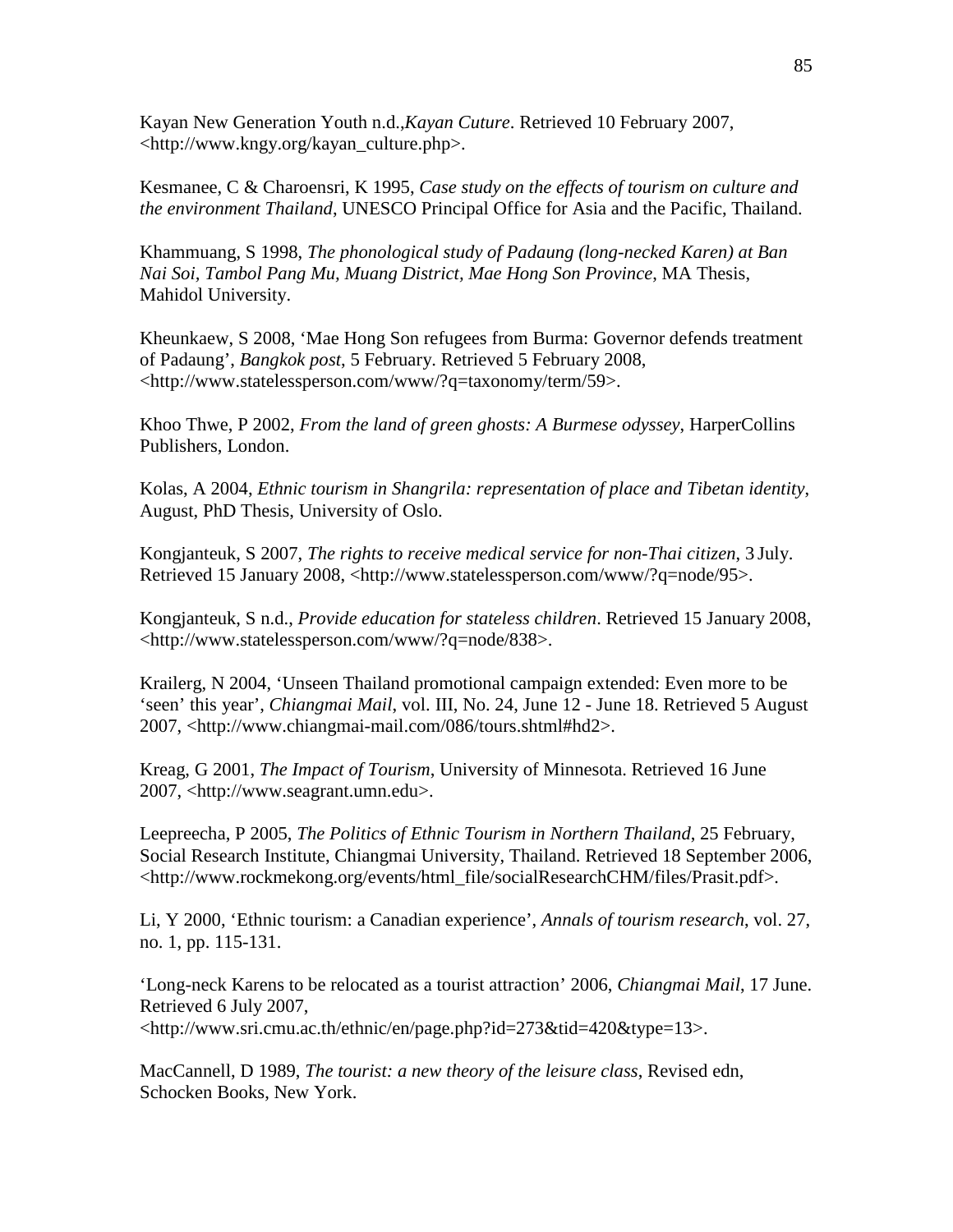MacCannell, D 1992, *Empty meeting grounds: the tourist papers*, Routledge, London and New York.

Mae Hong Son Department of Culture 2006, *Mae Hong Son cultural history*, Ministry of Culture.

Mae Hong Son Office of Commercial Affairs 2005, *Marketing Data Report 2004-2005*, Office of Commercial Affairs, Mae Hong Son.

Mae Hong Son provincial office 2006, *Copy of document of "The Village for the Preservation of Kayan's Traditional Way of Life and the Security of Mae Hong Son province" project*.

Mae Hong Son Provincial Office 2007a, *Survey result categorised by the status of registration of the Kayan community certified by the Chief District Officer of Mae Hong Son*, 19 March.

Mae Hong Son Provincial Office 2007b, *Survey result categorised by the status of registration of the Kayan in Huay Pu Kaeng community*.

Meesubkwang, S 2006, 'Long Neck Karen persuaded to live in New Zealand', *Chiangmai Mail*, vol. V, No. 29, July 15 - July 21. Retrieved 6 July 2007, <http://www.sri.cmu.ac.th/ethnic/en/page.php?id=337&tid=568&type=13>.

Mirante, E 2006, 'The Dragon Mothers Polish their Metal Coils', *Guernica Magazine*, September. Retrieved 1 December 2007, <http://www.guernicamag.com/features/229/the\_dragon\_mothers/>.

Moscardo, G & Pearce, PL 1999, 'Understanding Ethnic Tourism' *Annals of Tourism Research*, vol. 26, no. 2, pp. 416-434.

Mydans, S 1996, 'New Thai tourist sight: Burma 'giraffe women'', *New York Times*, 19 October, vol. 146, Issue 50585, p. 4. Retrieved 6 September 2006, from Academic Search Premier.

Paengnoy, A 2007a, *How different it is from the zoo: employ the Kayan to wear the neck rings for tourists to see*, September. Retrieved 2 August 2007, <http://www.oknation.net/blog/print.php?id=114342>.

Paengnoy, A 2007b, *Mae Hong Son move long-necked Karen into one settlement at the end of this year*, 30 August. Retrieved 17 October 2007, <http://www.oknation.net/blog/Anan/2007/08/30/entry-1>.

Parnwell, MJG 2000, 'Tourism, globalization and critical security in Burma and Thailand', in DT Graham & NK Poku (eds), *Migration, globalization and human security*, Routledge, London and New York.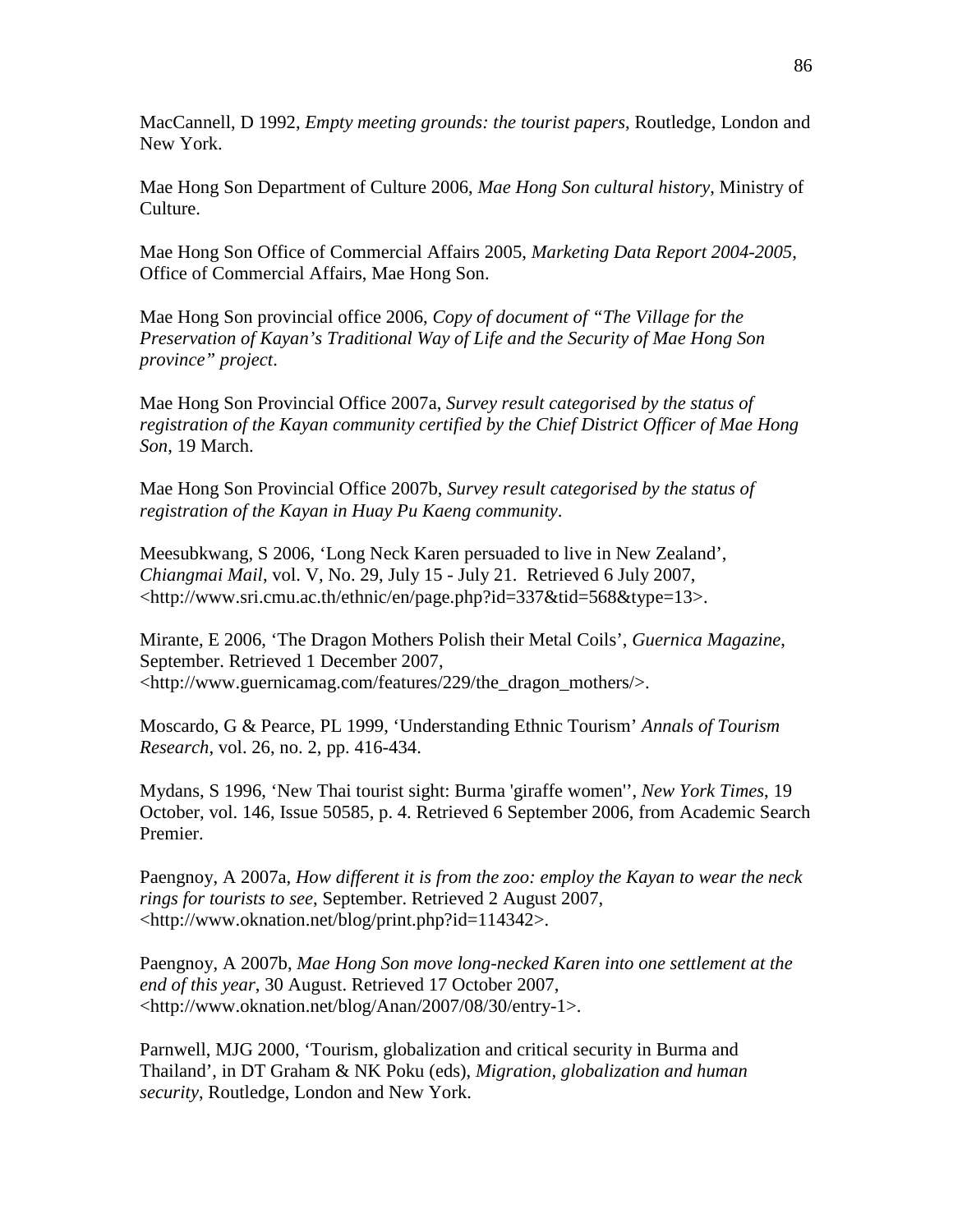*Part1 Mae Hong Son information* n.d.. Retrieved 9 July 2007, <http://www.srih.moph.go.th/ha\_forums/mhs/report2548/01.doc.>.

Perve, E 2006, *The hill tribes living in Thailand*, April, Alligator Service Co Ltd., Chiang Mai.

PGX Management Committee 2000, 'Tourism, Alternative Tourism and Solidarity' *Philippines International Review*, Vol.2, No.2. Retrieved 9 October 2006, <http://www.philsol.nl/pir/v2/AltTourism-PGX-00a.htm>.

Ponlameuang Neua 2006, 'Booming! Human zoo? aviod Thai law to transport ethnic groups for show', *Ponlameuang Neua Weekly Magazine*, 9 September. Retrieved 6 August 2007, <http://www.prachatai.com/05web/th/home/page2.php?mod=mod\_ptcms&ContentID=48 69&SystemModuleKey=HilightNews&SystemLanguage=Thai>.

Poynter, JM 1993, *How to research and write a thesis in hospitality and tourism: a stepby-step guide for college students*, John Wiley & Sons, Inc., New York.

Ramchander, P 2004, Chapter 4 Literature review: appropriate planning for tourism in destination communities, University of Pretoria Electronic Theses and Dissertations. Retrieved 28 March 2008, <http://upetd.up.ac.za/thesis/available/etd-08262004- 130507/unrestricted/04chapter4.pdf>.

Refugees International 2007, *Thailand: Burmese Resettlement Offering New Opportunities and Creating Complications*, 21 May. Retrieved 12 January 2008, <http://www.refugeesinternational.org/content/article/detail/10001/>.

Reuangpornvisoot, V 2006, *From logic of consumption to culture industry*, Midnight University article, no. 1036, 15 September. Retrieved 30 January 2008, <http://midnightuniv.org/midnight2544/0009999893.html>.

Richards, G (ed.) 2007, *Cultural tourism: global and local perspectives*, Haworth Hospitality Press, New York.

Rose, M 1995, 'Human Zoo', *New Internationalist*, 4 February, Issue 264, p. 4.

Sattha, C 2006, 'Padaung to be moved to new holding centre', *Bangkok Post*, 20 October. Retrieved 6 July 2007, <http://www.sri.cmu.ac.th/ethnic/en/page.php?id=503&tid=800&type=13>.

Sattha, C 2007, 'Thai-Burmese Border / Refugees Fear for Safety: Karenni reject call to return home', *Bangkok Post*, 4 July. Retrieved 6 July 2007, <http://www.bangkokpost.net/040707\_News/04Jul2007\_news02.php>.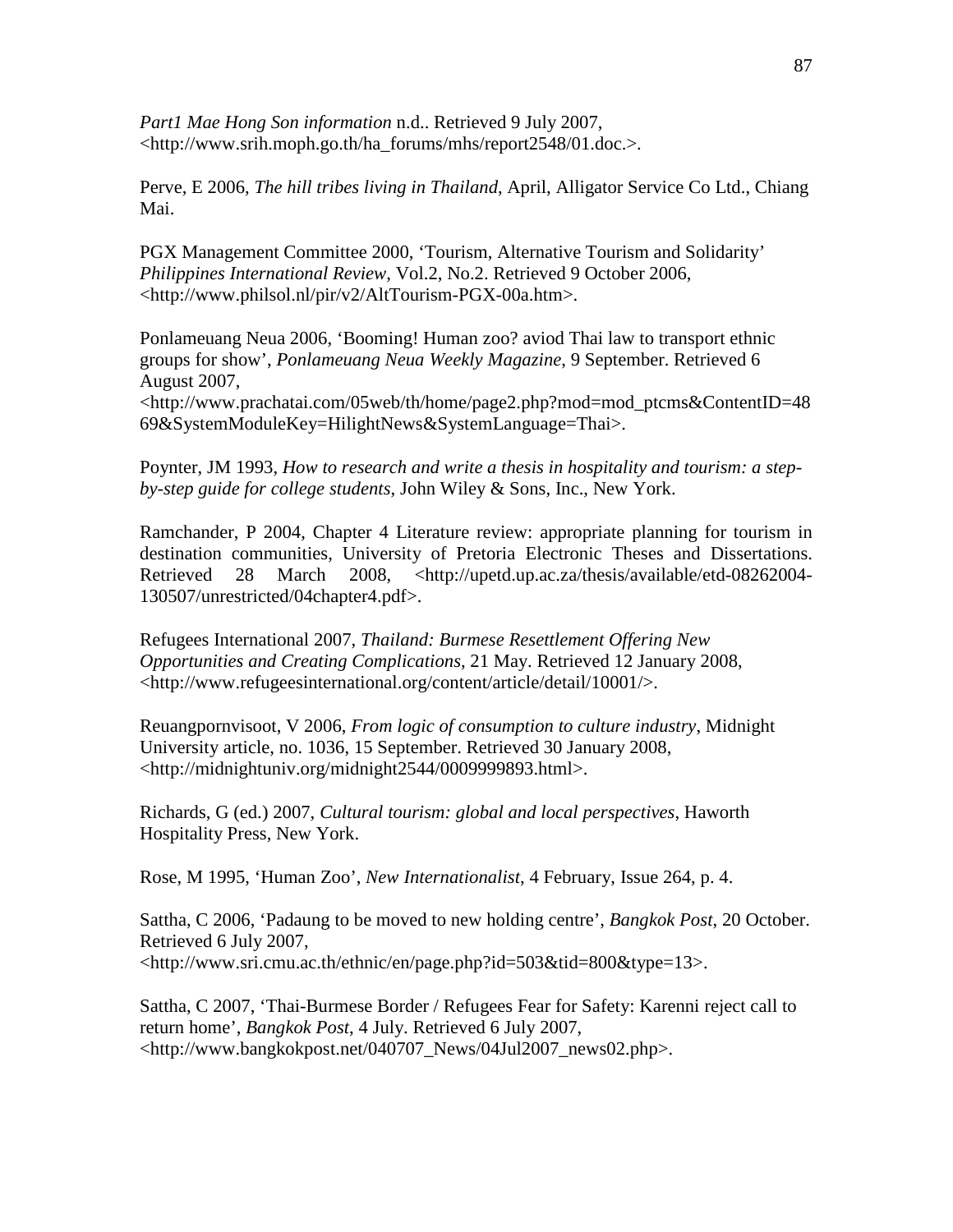Schliesinger, J 2000, *Ethnic groups of Thailand: non-Tai-speaking peoples*, White Lotus Press, Bangkok.

Smith, MK 2003, *Issues in cultural tourism studies*, Routledge, London and New York.

Smith, VL (ed.) 1978, *Hosts and guests: the anthropology of tourism*, Basil Blackwell, Oxford.

Smith, VL (ed.) 1989, *Hosts and guests: the anthropology of tourism*,  $2^{nd}$  edn, University of Pennsylvania Press, Philadelphia, USA.

Sukhothai Thammathirat Open University n.d., *Unit 14 Case study - Northern Development Study: Doi Pui, Su Thep sub-district, Meuang, Chiang Mai*. Retrieved 20 July 2007, <http://www.stou.ac.th/thai/grad\_stdy/Loadtext/Content/12741-14.doc.>.

Sutuch Na Ayuthaya, J 2007, *Record of brass coil village*. Retrieved 9 January 2008, <http://blogazine.prachatai.com/user/janejira/>.

Swee-Hock, S (ed.) 1980, *Asean Economies in Transition*, Singagpore University Press for the Applied Research Corp., Singagpore.

TAT 2003a, *Domestic Tourism Statistics*. Retrieved 16 July 2007, <http://www2.tat.or.th/stat/web/static\_tst.php>.

TAT 2003b, *Mae Hong Son tourist map*. Retrieved 1 August 2007, <http://www.tourismthailand.org/map/maehongson-58-1.html>.

TAT 2003c, *Tourism Authority of Thailand Annual Report 2003*. Retrieved 25 June 2007, <http://www2.tat.or.th/tat/annual/2003/p3.pdf.>.

TAT 2003d, *Welcome to amazing Thailand Campaign*. Retrieved 14 February 2008, <http://amazingthailand.tourismthailand.org/>.

TAT 2005, 'Mae Hong Son Province', in C Choochart & V Wattana-leuang-aroon (eds), *Training document for tour guides in specific areas and community leadership in sustainable tourism development*, Chiang Mai Rajabhat University.

TAT 2006a, *Target of tourism in Thailand 1997-2005*, 14 November. Retrieved 8 August 2007, <http://www2.tat.or.th/stat/web/static\_index.php>.

TAT 2006b, *TAT Release - Statistical update of Thai tourism situation 2006*, News Room TAT. Retrieved 12 February 2008, <http://www.tatnews.org/tat\_release/detail.asp?id=3301>.

TAT 2007, *Target of tourism in Thailand 1997-2006*, 19 December. Retrieved 11 January 2008 <http://www2.tat.or.th/stat/web/static\_index.php>.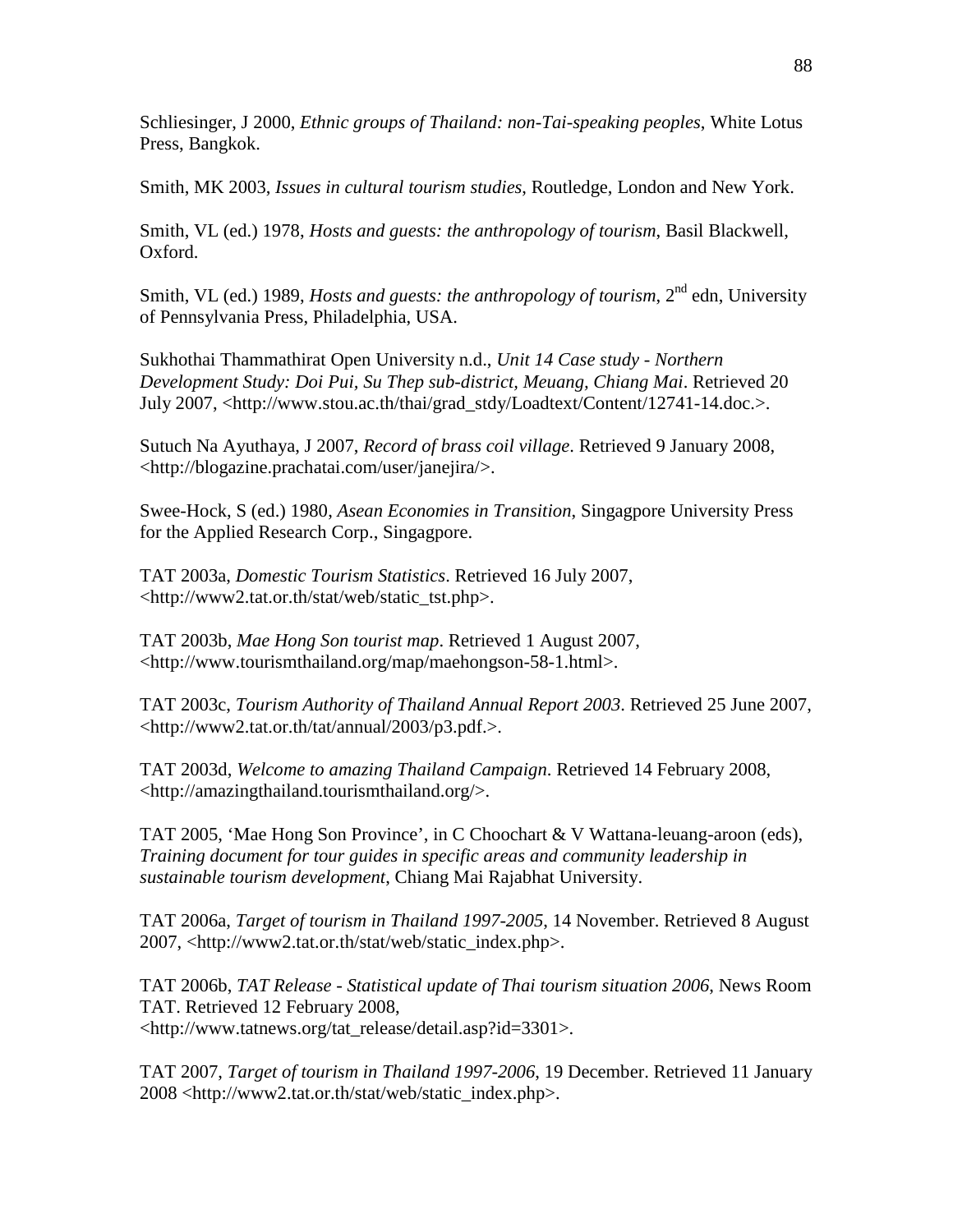Thai Citizenship Project n.d.a, *Persons on the Highlands*, Mirror Art Foundation. Retrieved 10 January 2008,  $\langle$ http://www.tobethai.org/autopage/show\_page.php?t=36&s\_id=06&d\_id=06&page=1>.

Thai Citizenship Project n.d.b, *Thai laws and regulations*, Mirror Art Foundation. Retrieved 10 January 2008, <http://www.tobethai.org/autopage/show\_page.php?t=24&s\_id=1&d\_id=1&page=1>.

Thailand Burma Border Consortium n.d., *Mae Hong Son area*. Retrieved 16 October 2007, <http://www.tbbc.org/camps/mhs.htm>.

Thailand Environment Institute 2005, *Mae Hong Son Provincial Millennium Development Goals Report* 2005, July, Bangkok.

*Thailand to pursue 'Tourism Capital of Asia' status* 2003, 11 July. Retrieved 5 August 2007, <http://www.asiatraveltips.com/travelnews03/117Thailand.shtml>.

The Age 2008, 'Burma's long-neck women struggle to break out of Thailand's 'human zoo'', *The Age*, 12 January. Retrieved 16 January 2008 <http://www.theage.com.au/news/world/burmas-longneck-women-struggle-to-break-outof-thailands-humanzoo/2008/01/11/1199988589409.html>.

'The long story of the Long-Neck Karen' 2006, *Chiangmai Mail*, vol. V, No. 26, June 24 - June 30. Retrieved 6 July 2007, <http://www.sri.cmu.ac.th/ethnic/en/page.php?id=284&tid=443&type=13>.

The Nation 2008, 'New Zealand asks Thailand to explain refugee holdup', *The Nation: Breakingnews*, 1 February. Retrieved 1 February 2008, <http://www.nationmultimedia.com/breakingnews/read.php?newsid=30064018>.

Ting Min, W 1980, 'Growth of Asean Trade and Tourism', in S Swee-Hock (ed.), *Asean Economics in Transition*, Singapore University Press, pp. 243-294.

UNEP 2002a, *Economic impacts of tourism*. Retrieved 20 January 2008, <http://www.uneptie.org/pc/tourism/sust-tourism/economic.htm>.

UNEP 2002b, *Negative socio-cultural impacts from tourism*. Retrieved 31 January 2008, <http://www.uneptie.org/pc/tourism/sust-tourism/soc-drawbacks.htm>.

UNEP 2002c, *Socio-cultural impacts of tourism*. Retrieved 31 January 2008, <http://www.uneptie.org/pc/tourism/sust-tourism/social.htm>.

UNHCR Field Office for Mae Hong Son 2007, *Information Note*, 1 May.